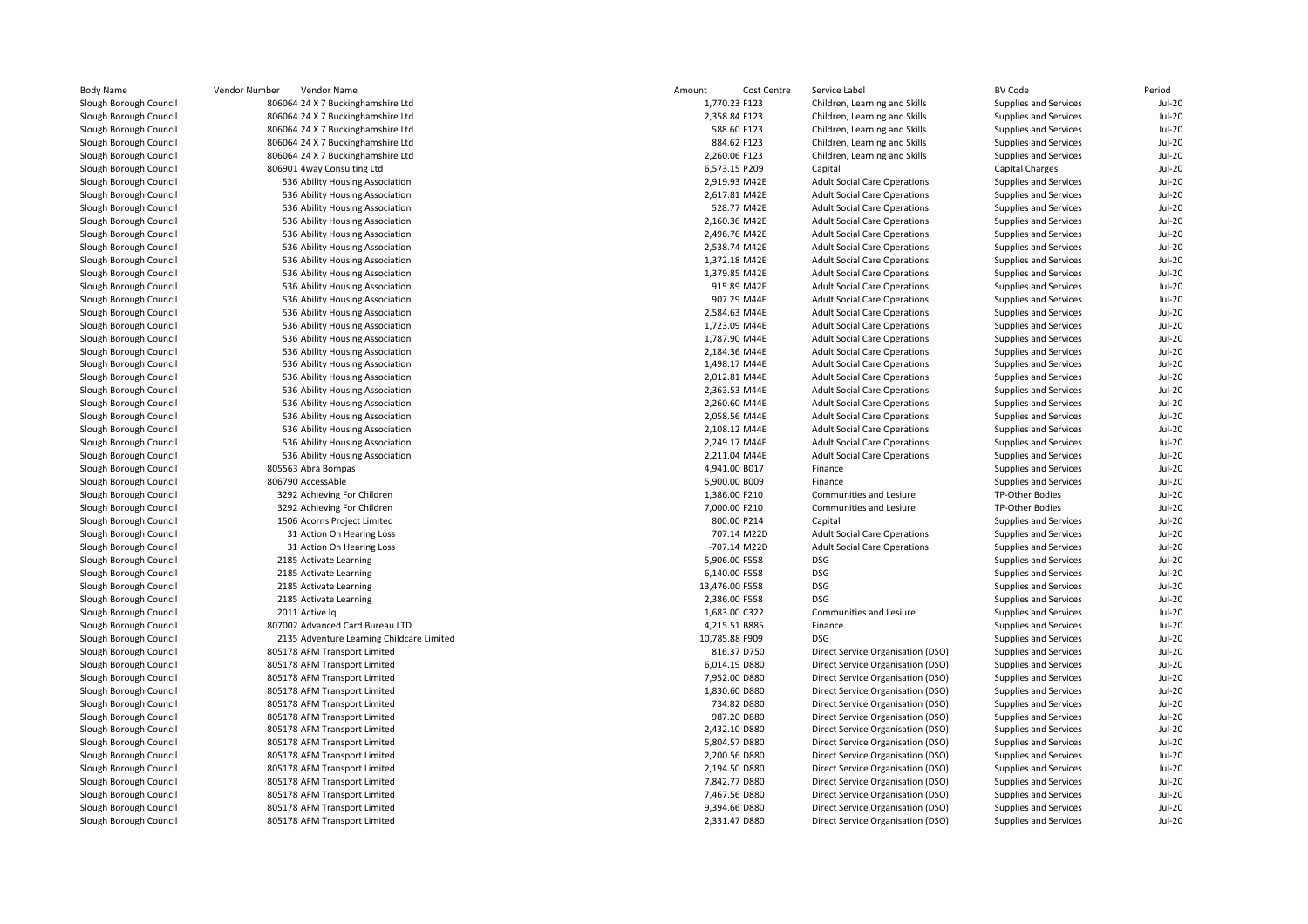| Slough Borough Council | 805178 AFM Transport Limited                 | 1,083.50 D880   | Direct Service Organisation (DSO)      | Supplies and Services | <b>Jul-20</b> |
|------------------------|----------------------------------------------|-----------------|----------------------------------------|-----------------------|---------------|
| Slough Borough Council | 805178 AFM Transport Limited                 | 6,540.40 D880   | Direct Service Organisation (DSO)      | Supplies and Services | <b>Jul-20</b> |
| Slough Borough Council | 805178 AFM Transport Limited                 | 3,085.32 D880   | Direct Service Organisation (DSO)      | Supplies and Services | Jul-20        |
| Slough Borough Council | 2486 Agriculture And Estate Services Limited | 1,151.56 P220   | Capital                                | Capital Charges       | <b>Jul-20</b> |
| Slough Borough Council | 805318 AH Planning Ltd                       | 8,500.00 D012   | Major Infrastructure Projects          | Supplies and Services | <b>Jul-20</b> |
| Slough Borough Council | 1976 Alex Murray                             | 850.00 C322     | Communities and Lesiure                | Supplies and Services | Jul-20        |
| Slough Borough Council | 2956 Alpha Parking Limited                   | 3,600.00 D508   | Major Infrastructure Projects          | Supplies and Services | $Jul-20$      |
| Slough Borough Council | 2956 Alpha Parking Limited                   | 3,600.00 D508   | Major Infrastructure Projects          | Supplies and Services | <b>Jul-20</b> |
| Slough Borough Council | 803273 Altia Solutions Ltd                   | 3,000.00 P084   | Capital                                | Capital Charges       | <b>Jul-20</b> |
| Slough Borough Council | 2197 Altwood Housing Ltd                     | 1,080.00 H216   | <b>Strategic Housing Services</b>      | Supplies and Services | $Jul-20$      |
| Slough Borough Council | 2197 Altwood Housing Ltd                     | 750.00 H216     | <b>Strategic Housing Services</b>      | Supplies and Services | <b>Jul-20</b> |
| Slough Borough Council | 2197 Altwood Housing Ltd                     | 900.00 H216     | <b>Strategic Housing Services</b>      | Supplies and Services | <b>Jul-20</b> |
| Slough Borough Council | 2197 Altwood Housing Ltd                     | 900.00 H216     | <b>Strategic Housing Services</b>      | Supplies and Services | <b>Jul-20</b> |
| Slough Borough Council | 2197 Altwood Housing Ltd                     | 900.00 H216     | <b>Strategic Housing Services</b>      | Supplies and Services | <b>Jul-20</b> |
| Slough Borough Council | 2197 Altwood Housing Ltd                     | 1,200.00 H216   | <b>Strategic Housing Services</b>      | Supplies and Services | <b>Jul-20</b> |
| Slough Borough Council | 2197 Altwood Housing Ltd                     | 900.00 H205     | <b>Strategic Housing Services</b>      | Supplies and Services | <b>Jul-20</b> |
| Slough Borough Council | 2197 Altwood Housing Ltd                     | 520.00 H205     | <b>Strategic Housing Services</b>      | Supplies and Services | <b>Jul-20</b> |
| Slough Borough Council | 2197 Altwood Housing Ltd                     | 900.00 H205     | <b>Strategic Housing Services</b>      | Supplies and Services | <b>Jul-20</b> |
| Slough Borough Council | 2197 Altwood Housing Ltd                     | 720.00 H205     | <b>Strategic Housing Services</b>      | Supplies and Services | Jul-20        |
| Slough Borough Council | 86 Altwood Properties Ltd                    | 53,126.83 H205  | <b>Strategic Housing Services</b>      | Premises              | <b>Jul-20</b> |
| Slough Borough Council | 806613 ANS Group Global Ltd                  | 775.00 B064     | <b>Building Management</b>             | Supplies and Services | Jul-20        |
| Slough Borough Council | 3894 Anthesis (UK) Limited                   | 9,750.00 D308   | Major Infrastructure Projects          | Supplies and Services | <b>Jul-20</b> |
| Slough Borough Council | 3137 Applegarth Care Home Ltd                | 10,555.80 A05C  | Adult Social Care Commissioning        | Supplies and Services | <b>Jul-20</b> |
| Slough Borough Council | 3137 Applegarth Care Home Ltd                | 1.012.00 A05C   | <b>Adult Social Care Commissioning</b> | Supplies and Services | Jul-20        |
| Slough Borough Council | 170 Apse                                     | 3,420.00 B203   | <b>Chief Executive</b>                 | Supplies and Services | <b>Jul-20</b> |
| Slough Borough Council | 3350 Arbour Vale School                      | 40,269.41 F551  | DSG                                    | Supplies and Services | <b>Jul-20</b> |
| Slough Borough Council | 3350 Arbour Vale School                      | 402,810.02 E509 | DSG                                    | Supplies and Services | <b>Jul-20</b> |
| Slough Borough Council | 806299 ARC Group London Limited              | 51,360.37 P577  | Capital                                | Capital Charges       | $Jul-20$      |
| Slough Borough Council | 806299 ARC Group London Limited              | 14,022.58 P577  | Capital                                | Capital Charges       | <b>Jul-20</b> |
| Slough Borough Council | 806299 ARC Group London Limited              | 22,496.58 P577  | Capital                                | Capital Charges       | <b>Jul-20</b> |
| Slough Borough Council | 2073 Arc Preschool                           | 12,497.78 F909  | <b>DSG</b>                             | Supplies and Services | $Jul-20$      |
| Slough Borough Council | 818 Arco Ltd                                 | 868.50 B175     | <b>Building Management</b>             | Supplies and Services | <b>Jul-20</b> |
| Slough Borough Council | 818 Arco Ltd                                 | 1,302.75 B175   | <b>Building Management</b>             | Supplies and Services | <b>Jul-20</b> |
| Slough Borough Council | 831 Argos Business Solutions Ltd             | 516.96 D305     | <b>Customer and Communications</b>     | Supplies and Services | <b>Jul-20</b> |
| Slough Borough Council | 831 Argos Business Solutions Ltd             | 836.17 D305     | <b>Customer and Communications</b>     | Supplies and Services | <b>Jul-20</b> |
| Slough Borough Council | 831 Argos Business Solutions Ltd             | 606.39 D305     | <b>Customer and Communications</b>     | Supplies and Services | <b>Jul-20</b> |
| Slough Borough Council | 831 Argos Business Solutions Ltd             | 665.93 D305     | <b>Customer and Communications</b>     | Supplies and Services | <b>Jul-20</b> |
| Slough Borough Council | 831 Argos Business Solutions Ltd             | 503.58 D305     | <b>Customer and Communications</b>     | Supplies and Services | <b>Jul-20</b> |
| Slough Borough Council | 831 Argos Business Solutions Ltd             | 505.93 D305     | <b>Customer and Communications</b>     | Supplies and Services | Jul-20        |
| Slough Borough Council | 831 Argos Business Solutions Ltd             | 569.90 D305     | <b>Customer and Communications</b>     | Supplies and Services | Jul-20        |
| Slough Borough Council | 804534 Armstrong Mvura                       | 500.00 A02A     | <b>Adult Social Care Operations</b>    | Supplies and Services | Jul-20        |
| Slough Borough Council | 420 Ashburn Estate Agents                    | 98,420.00 H205  | <b>Strategic Housing Services</b>      | Premises              | <b>Jul-20</b> |
| Slough Borough Council | 420 Ashburn Estate Agents                    | 4,095.00 H216   | <b>Strategic Housing Services</b>      | Supplies and Services | Jul-20        |
| Slough Borough Council | 3666 Assisted Living South West              | 3,130.28 M26E   | <b>Adult Social Care Operations</b>    | Supplies and Services | <b>Jul-20</b> |
| Slough Borough Council | 3666 Assisted Living South West              | 3,130.28 M26E   | <b>Adult Social Care Operations</b>    | Supplies and Services | Jul-20        |
| Slough Borough Council | 3666 Assisted Living South West              | 3,130.28 M26E   | <b>Adult Social Care Operations</b>    | Supplies and Services | $Jul-20$      |
| Slough Borough Council | 804324 Astoria Healthcare                    | 4,071.43 M27F   | <b>Adult Social Care Operations</b>    | Supplies and Services | <b>Jul-20</b> |
| Slough Borough Council | 570 Atkins Limited                           | 9,845.00 P053   | Capital                                | Capital Charges       | <b>Jul-20</b> |
| Slough Borough Council | 570 Atkins Limited                           | 7,650.00 P053   | Capital                                | Capital Charges       | $Jul-20$      |
| Slough Borough Council | 827 B & M Care                               | 3,214.29 M25C   | <b>Adult Social Care Operations</b>    | Supplies and Services | <b>Jul-20</b> |
| Slough Borough Council | 827 B & M Care                               | 3,321.43 M25C   | <b>Adult Social Care Operations</b>    | Supplies and Services | <b>Jul-20</b> |
| Slough Borough Council | 1286 Barnardos                               | 14,268.00 F462  | <b>DSG</b>                             | Supplies and Services | $Jul-20$      |
| Slough Borough Council | 805659 BBLUR LLP                             | 15,000.00 P432  | Capital                                | Capital Charges       | $Jul-20$      |
| Slough Borough Council | 1681 Bcg                                     | 585.00 D610     | Direct Service Organisation (DSO)      | Supplies and Services | <b>Jul-20</b> |
| Slough Borough Council | 3208 Be Happy Pre School                     | 7,075.19 F909   | <b>DSG</b>                             | Supplies and Services | <b>Jul-20</b> |
| Slough Borough Council | 3208 Be Happy Pre School                     | 4,945.59 F909   | <b>DSG</b>                             | Supplies and Services | <b>Jul-20</b> |
|                        |                                              |                 |                                        |                       |               |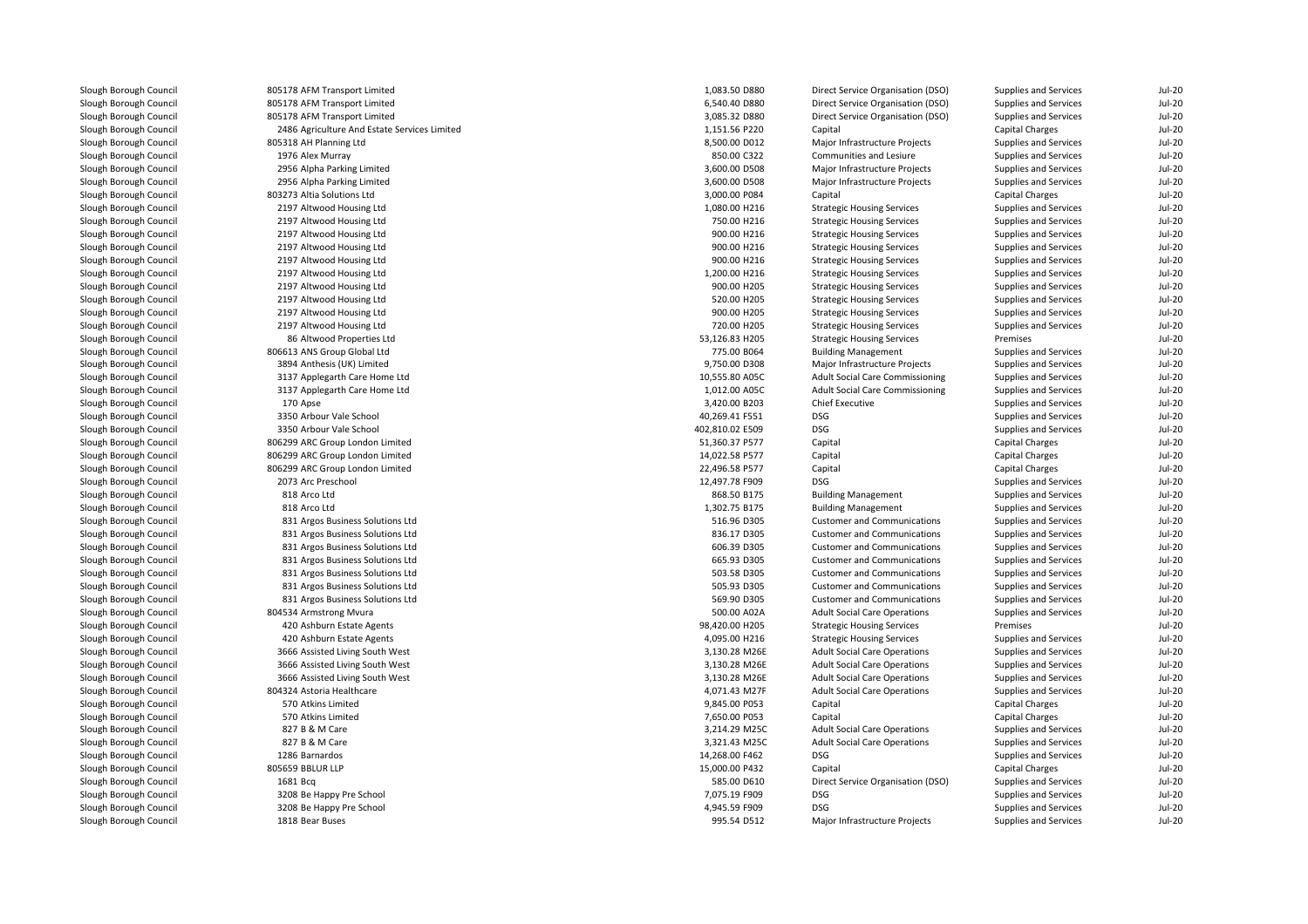| Slough Borough Council | 805539 Beech Haven Ltd                                                   | 9,620.00 M27C  | <b>Adult Social Care Operations</b>    | Supplies and Services    | $Jul-20$      |
|------------------------|--------------------------------------------------------------------------|----------------|----------------------------------------|--------------------------|---------------|
| Slough Borough Council | 609 Beechwood Secondary School                                           | 10,666.67 E519 | <b>DSG</b>                             | Supplies and Services    | <b>Jul-20</b> |
| Slough Borough Council | 612 Berkshire Healthcare Nhs Foundation Trust                            | 11,027.80 A01D | <b>Adult Social Care Operations</b>    | <b>Agency Staff</b>      | <b>Jul-20</b> |
| Slough Borough Council | 612 Berkshire Healthcare Nhs Foundation Trust                            | 4,535.08 A07M  | <b>Adult Social Care Operations</b>    | <b>Agency Staff</b>      | $Jul-20$      |
| Slough Borough Council | 612 Berkshire Healthcare Nhs Foundation Trust                            | 10,433.44 A07M | <b>Adult Social Care Operations</b>    | <b>Agency Staff</b>      | $Jul-20$      |
| Slough Borough Council | 612 Berkshire Healthcare Nhs Foundation Trust                            | 11,563.41 A07M | <b>Adult Social Care Operations</b>    | <b>Agency Staff</b>      | <b>Jul-20</b> |
| Slough Borough Council | 612 Berkshire Healthcare Nhs Foundation Trust                            | 34,000.00 A07M | <b>Adult Social Care Operations</b>    | <b>Agency Staff</b>      | $Jul-20$      |
| Slough Borough Council | 612 Berkshire Healthcare Nhs Foundation Trust                            | 10,000.00 A07M | <b>Adult Social Care Operations</b>    | <b>Agency Staff</b>      | $Jul-20$      |
| Slough Borough Council | 612 Berkshire Healthcare Nhs Foundation Trust                            | 17,109.32 A07M | <b>Adult Social Care Operations</b>    | <b>Agency Staff</b>      | $Jul-20$      |
| Slough Borough Council | 612 Berkshire Healthcare Nhs Foundation Trust                            | 16,365.24 A07M | <b>Adult Social Care Operations</b>    | <b>Agency Staff</b>      | $Jul-20$      |
| Slough Borough Council | 612 Berkshire Healthcare Nhs Foundation Trust                            | 2,057.25 A07M  | <b>Adult Social Care Operations</b>    | Agency Staff             | $Jul-20$      |
| Slough Borough Council | 612 Berkshire Healthcare Nhs Foundation Trust                            | 2,366.25 A07M  | <b>Adult Social Care Operations</b>    | <b>Agency Staff</b>      | <b>Jul-20</b> |
| Slough Borough Council | 612 Berkshire Healthcare Nhs Foundation Trust                            | 6,582.00 A07R  | <b>Adult Social Care Operations</b>    | Supplies and Services    | $Jul-20$      |
| Slough Borough Council | 612 Berkshire Healthcare Nhs Foundation Trust                            | 30,477.50 A06C | Adult Social Care Commissioning        | Supplies and Services    | <b>Jul-20</b> |
| Slough Borough Council | 806987 Better Life Care Ltd                                              | 8,959.00 M44E  | <b>Adult Social Care Operations</b>    | Supplies and Services    | <b>Jul-20</b> |
| Slough Borough Council | 806987 Better Life Care Ltd                                              | 8,668.00 M44E  | <b>Adult Social Care Operations</b>    | Supplies and Services    | <b>Jul-20</b> |
| Slough Borough Council | 806780 Big Blue Door Ltd                                                 | 10,200.00 M01A | Children, Learning and Skills          | Supplies and Services    | <b>Jul-20</b> |
| Slough Borough Council | 806780 Big Blue Door Ltd                                                 | 4,500.00 M01A  | Children, Learning and Skills          | Supplies and Services    | <b>Jul-20</b> |
| Slough Borough Council | 1224 Big Yellow Self Storage                                             | 758.65 J018    | Housing Revenue Account                | Supplies and Services    | $Jul-20$      |
| Slough Borough Council | 1224 Big Yellow Self Storage                                             | 557.78 J018    | Housing Revenue Account                | Supplies and Services    | $Jul-20$      |
| Slough Borough Council | 3611 Birch Assist Ltd T/A Bluebird Care (South Bucks & Slough)           | 3,830.00 A05C  | Adult Social Care Commissioning        | Supplies and Services    | $Jul-20$      |
|                        |                                                                          |                |                                        |                          |               |
| Slough Borough Council | 3611 Birch Assist Ltd T/A Bluebird Care (South Bucks & Slough)           | 2,809.25 A05C  | <b>Adult Social Care Commissioning</b> | Supplies and Services    | $Jul-20$      |
| Slough Borough Council | 3611 Birch Assist Ltd T/A Bluebird Care (South Bucks & Slough)           | 2,940.00 M44C  | <b>Adult Social Care Operations</b>    | Supplies and Services    | $Jul-20$      |
| Slough Borough Council | 3611 Birch Assist Ltd T/A Bluebird Care (South Bucks & Slough)           | 2,268.00 M44D  | <b>Adult Social Care Operations</b>    | Supplies and Services    | <b>Jul-20</b> |
| Slough Borough Council | 3611 Birch Assist Ltd T/A Bluebird Care (South Bucks & Slough)           | 1,380.00 F417  | DSG                                    | Supplies and Services    | $Jul-20$      |
| Slough Borough Council | 803828 Blue Willow Day Nursery Ltd                                       | 16,150.09 F909 | DSG                                    | Supplies and Services    | <b>Jul-20</b> |
| Slough Borough Council | 807410 BlueJeans Network Inc                                             | 10,909.09 B342 | Digital and Strategic IT               | Supplies and Services    | $Jul-20$      |
| Slough Borough Council | 807297 BNP Paribas Real Estate Advisory & Property Management UK Limited | 1,419.14 B079  | <b>Regeneration Development</b>        | <b>External Receipts</b> | $Jul-20$      |
| Slough Borough Council | 807297 BNP Paribas Real Estate Advisory & Property Management UK Limited | 970.36 B079    | <b>Regeneration Development</b>        | <b>External Receipts</b> | <b>Jul-20</b> |
| Slough Borough Council | 807297 BNP Paribas Real Estate Advisory & Property Management UK Limited | 4,634.07 B079  | <b>Regeneration Development</b>        | <b>External Receipts</b> | <b>Jul-20</b> |
| Slough Borough Council | 807297 BNP Paribas Real Estate Advisory & Property Management UK Limited | 5,786.48 B079  | <b>Regeneration Development</b>        | <b>External Receipts</b> | <b>Jul-20</b> |
| Slough Borough Council | 803601 Bolinda UK Ltd                                                    | 522.93 C104    | Communities and Lesiure                | Supplies and Services    | <b>Jul-20</b> |
| Slough Borough Council | 1815 Botanica Nurseries Ltd                                              | 889.35 B064    | <b>Building Management</b>             | Supplies and Services    | <b>Jul-20</b> |
| Slough Borough Council | 806917 Boulters Lock                                                     | 4,871.43 M27F  | <b>Adult Social Care Operations</b>    | Supplies and Services    | $Jul-20$      |
| Slough Borough Council | 805160 Bouygues E&S FM UK Limited                                        | 41,357.85 K521 | <b>Building Management</b>             | Premises                 | $Jul-20$      |
| Slough Borough Council | 805160 Bouygues E&S FM UK Limited                                        | 8,847.48 K521  | <b>Building Management</b>             | Premises                 | <b>Jul-20</b> |
| Slough Borough Council | 805160 Bouygues E&S FM UK Limited                                        | 10,794.71 K521 | <b>Building Management</b>             | Premises                 | $Jul-20$      |
| Slough Borough Council | 805160 Bouygues E&S FM UK Limited                                        | 6,692.35 K521  | <b>Building Management</b>             | Premises                 | $Jul-20$      |
| Slough Borough Council | 805160 Bouygues E&S FM UK Limited                                        | 3,768.05 K521  | <b>Building Management</b>             | Premises                 | <b>Jul-20</b> |
| Slough Borough Council | 805160 Bouygues E&S FM UK Limited                                        | 31,392.16 K521 | <b>Building Management</b>             | Premises                 | $Jul-20$      |
| Slough Borough Council | 805160 Bouygues E&S FM UK Limited                                        | 30,033.06 K521 | <b>Building Management</b>             | Premises                 | $Jul-20$      |
| Slough Borough Council | 805160 Bouygues E&S FM UK Limited                                        | 5,798.01 K521  | <b>Building Management</b>             | Premises                 | <b>Jul-20</b> |
| Slough Borough Council | 805367 Bowden House School                                               | 23,970.00 F551 | <b>DSG</b>                             | Supplies and Services    | $Jul-20$      |
| Slough Borough Council | 2856 Brain Injury Rehabilitation Trust                                   | 5,323.14 M26E  | <b>Adult Social Care Operations</b>    | Supplies and Services    | <b>Jul-20</b> |
| Slough Borough Council | 2856 Brain Injury Rehabilitation Trust                                   | 7,121.14 M27C  | <b>Adult Social Care Operations</b>    | Supplies and Services    | <b>Jul-20</b> |
| Slough Borough Council | 805179 Braywood Tree Surgery Ltd                                         | 1,398.32 P220  | Capital                                | Capital Charges          | <b>Jul-20</b> |
| Slough Borough Council | 805817 Bright World Nurseries                                            | 11,913.16 F909 | <b>DSG</b>                             | Supplies and Services    | <b>Jul-20</b> |
| Slough Borough Council | 617 British Telecommunications                                           | 1,971.10 K089  | <b>Regulatory Services</b>             | Supplies and Services    | <b>Jul-20</b> |
| Slough Borough Council | 617 British Telecommunications                                           | 1,814.37 K089  | <b>Regulatory Services</b>             | Supplies and Services    | $Jul-20$      |
| Slough Borough Council | 504 Britwell Baptist Pre School                                          | 5,577.23 F909  | DSG                                    | Supplies and Services    | <b>Jul-20</b> |
| Slough Borough Council | 805881 Browns Community Services CIC                                     | 20,000.00 H235 | <b>Regulatory Services</b>             | Supplies and Services    | <b>Jul-20</b> |
| Slough Borough Council | 620 Buckinghamshire County Council                                       | 2,300.00 B203  | Chief Executive                        | Supplies and Services    | $Jul-20$      |
| Slough Borough Council | 741 Bunnies Pre-School                                                   | 6,169.79 F909  | DSG                                    | Supplies and Services    | <b>Jul-20</b> |
| Slough Borough Council | 803553 BUPA CARE HOME (CFH CARE)                                         | 3,019.94 M25D  | <b>Adult Social Care Operations</b>    | Supplies and Services    | <b>Jul-20</b> |
| Slough Borough Council | 804448 Bupa Care Homes (ANS) Ltd                                         | 5,297.14 M15D  | <b>Adult Social Care Operations</b>    | Supplies and Services    | $Jul-20$      |
| Slough Borough Council | 804448 Bupa Care Homes (ANS) Ltd                                         | 5,978.57 M18C  | <b>Adult Social Care Operations</b>    | Supplies and Services    | <b>Jul-20</b> |
|                        |                                                                          |                |                                        |                          |               |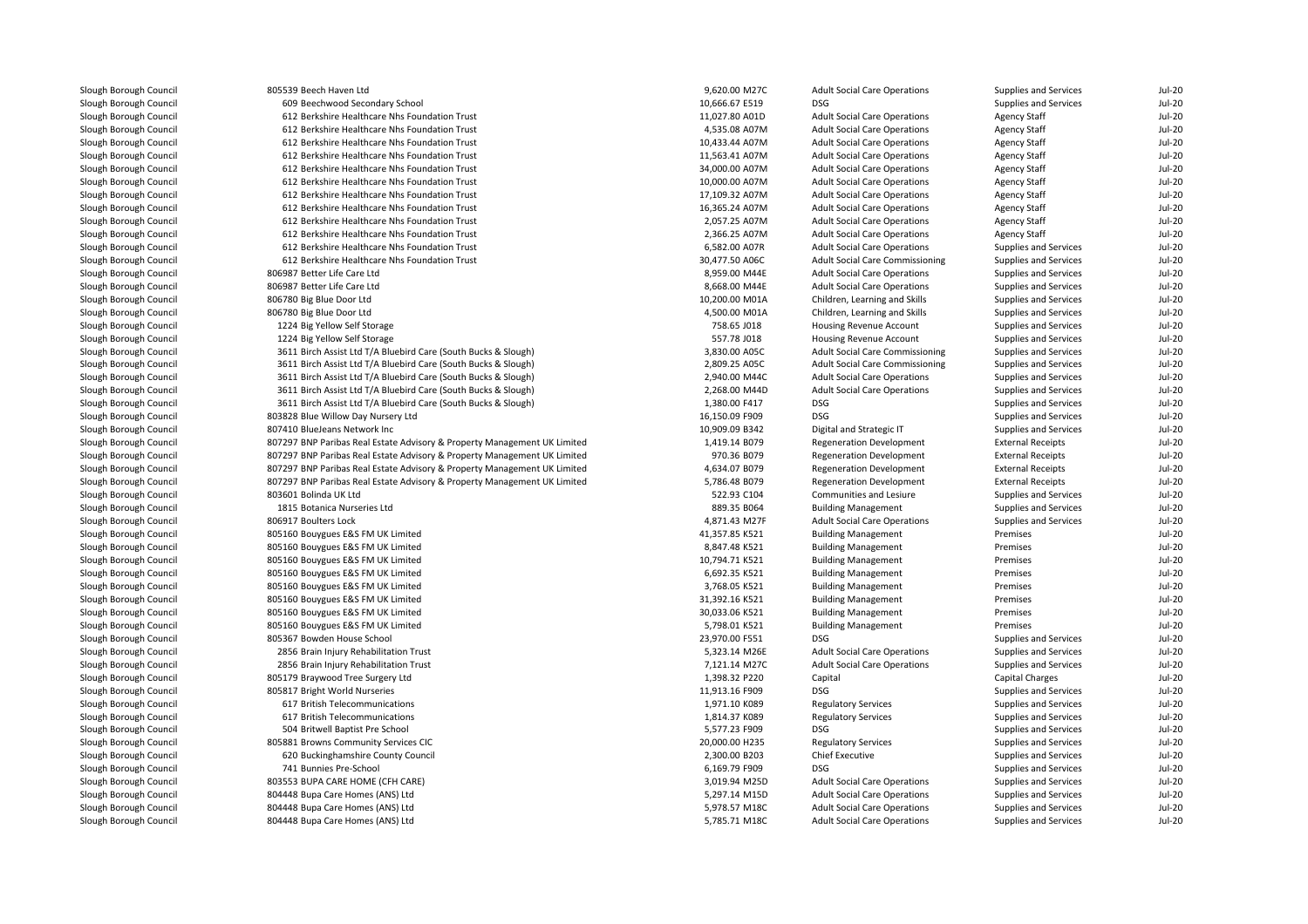| Slough Borough Council | 804448 Bupa Care Homes (ANS) Ltd             | 5,978.57 M18C   | <b>Adult Social Care Operations</b> | Supplies and Services        | <b>Jul-20</b>             |
|------------------------|----------------------------------------------|-----------------|-------------------------------------|------------------------------|---------------------------|
| Slough Borough Council | 804448 Bupa Care Homes (ANS) Ltd             | 5,785.71 M18C   | <b>Adult Social Care Operations</b> | Supplies and Services        | <b>Jul-20</b>             |
| Slough Borough Council | 1271 Bureau Veritas Uk Limited               | 2,280.00 P577   | Capital                             | Capital Charges              | <b>Jul-20</b>             |
| Slough Borough Council | 806950 Burrbaxter Print Ltd                  | 954.00 B033     | People                              | Supplies and Services        | <b>Jul-20</b>             |
| Slough Borough Council | 2177 C F Roberts (Electrical Contractors)Plc | 54,490.13 P180  | Capital                             | <b>Capital Charges</b>       | <b>Jul-20</b>             |
| Slough Borough Council | 2177 C F Roberts (Electrical Contractors)Plc | 150,203.60 P180 | Capital                             | Capital Charges              | $Jul-20$                  |
| Slough Borough Council | 629 C.H.O.I.C.E Limited                      | 8,150.38 M26E   | <b>Adult Social Care Operations</b> | Supplies and Services        | $Jul-20$                  |
| Slough Borough Council | 629 C.H.O.I.C.E Limited                      | 10,997.65 M26E  | <b>Adult Social Care Operations</b> | Supplies and Services        | <b>Jul-20</b>             |
| Slough Borough Council | 629 C.H.O.I.C.E Limited                      | 10,756.82 M26E  | <b>Adult Social Care Operations</b> | Supplies and Services        | <b>Jul-20</b>             |
| Slough Borough Council | 629 C.H.O.I.C.E Limited                      | 10,756.82 M26E  | <b>Adult Social Care Operations</b> | Supplies and Services        | <b>Jul-20</b>             |
| Slough Borough Council | 629 C.H.O.I.C.E Limited                      | 11,447.41 M26E  | <b>Adult Social Care Operations</b> | Supplies and Services        | <b>Jul-20</b>             |
| Slough Borough Council | 629 C.H.O.I.C.E Limited                      | 10,433.01 M26E  | <b>Adult Social Care Operations</b> | Supplies and Services        | <b>Jul-20</b>             |
| Slough Borough Council | 629 C.H.O.I.C.E Limited                      | 9,300.00 M26E   | <b>Adult Social Care Operations</b> | Supplies and Services        | <b>Jul-20</b>             |
| Slough Borough Council | 629 C.H.O.I.C.E Limited                      | 8,738.50 M42E   | <b>Adult Social Care Operations</b> | Supplies and Services        | <b>Jul-20</b>             |
| Slough Borough Council | 629 C.H.O.I.C.E Limited                      | 5,947.11 M42E   | <b>Adult Social Care Operations</b> | Supplies and Services        | <b>Jul-20</b>             |
| Slough Borough Council | 629 C.H.O.I.C.E Limited                      | 6,033.90 M42E   | <b>Adult Social Care Operations</b> | Supplies and Services        | $Jul-20$                  |
| Slough Borough Council | 629 C.H.O.I.C.E Limited                      | 1,071.43 M42E   | <b>Adult Social Care Operations</b> | Supplies and Services        | <b>Jul-20</b>             |
| Slough Borough Council | 629 C.H.O.I.C.E Limited                      | 6,145.35 M42E   | <b>Adult Social Care Operations</b> | Supplies and Services        | <b>Jul-20</b>             |
|                        | 629 C.H.O.I.C.E Limited                      | 6,235.03 M42E   |                                     |                              | $Jul-20$                  |
| Slough Borough Council | 629 C.H.O.I.C.E Limited                      |                 | <b>Adult Social Care Operations</b> | Supplies and Services        |                           |
| Slough Borough Council |                                              | 1,107.14 M42E   | <b>Adult Social Care Operations</b> | Supplies and Services        | <b>Jul-20</b><br>$Jul-20$ |
| Slough Borough Council | 629 C.H.O.I.C.E Limited                      | 1,071.43 M42E   | <b>Adult Social Care Operations</b> | Supplies and Services        |                           |
| Slough Borough Council | 629 C.H.O.I.C.E Limited                      | 4,288.54 M44D   | <b>Adult Social Care Operations</b> | Supplies and Services        | <b>Jul-20</b>             |
| Slough Borough Council | 629 C.H.O.I.C.E Limited                      | 4,431.49 M44D   | <b>Adult Social Care Operations</b> | Supplies and Services        | <b>Jul-20</b>             |
| Slough Borough Council | 629 C.H.O.I.C.E Limited                      | 4,288.54 M44D   | <b>Adult Social Care Operations</b> | Supplies and Services        | <b>Jul-20</b>             |
| Slough Borough Council | 805414 Calibration Engineering Service Ltd   | 3,200.00 D750   | Direct Service Organisation (DSO)   | Supplies and Services        | $Jul-20$                  |
| Slough Borough Council | 623 Canon (Uk) Ltd                           | 647.79 K059     | Customer and Communications         | Supplies and Services        | <b>Jul-20</b>             |
| Slough Borough Council | 623 Canon (Uk) Ltd                           | 2,364.96 K059   | <b>Customer and Communications</b>  | Supplies and Services        | <b>Jul-20</b>             |
| Slough Borough Council | 623 Canon (Uk) Ltd                           | 527.60 K059     | <b>Customer and Communications</b>  | Supplies and Services        | <b>Jul-20</b>             |
| Slough Borough Council | 99 Capitalone Removals Ltd                   | 1,116.10 J016   | Housing Revenue Account             | Supplies and Services        | <b>Jul-20</b>             |
| Slough Borough Council | 804861 Care Management Group Ltd             | 13,852.80 M26E  | <b>Adult Social Care Operations</b> | Supplies and Services        | <b>Jul-20</b>             |
| Slough Borough Council | 804861 Care Management Group Ltd             | 13,236.94 M26E  | <b>Adult Social Care Operations</b> | Supplies and Services        | <b>Jul-20</b>             |
| Slough Borough Council | 804861 Care Management Group Ltd             | 2,142.04 M44F   | <b>Adult Social Care Operations</b> | Supplies and Services        | <b>Jul-20</b>             |
| Slough Borough Council | 804861 Care Management Group Ltd             | 2,142.04 M44F   | <b>Adult Social Care Operations</b> | Supplies and Services        | <b>Jul-20</b>             |
| Slough Borough Council | 805621 Care Staff Services                   | 5,697.00 A05C   | Adult Social Care Commissioning     | Supplies and Services        | <b>Jul-20</b>             |
| Slough Borough Council | 805621 Care Staff Services                   | 906.64 M41D     | <b>Adult Social Care Operations</b> | Supplies and Services        | <b>Jul-20</b>             |
| Slough Borough Council | 805621 Care Staff Services                   | 2,331.00 M44C   | <b>Adult Social Care Operations</b> | Supplies and Services        | <b>Jul-20</b>             |
| Slough Borough Council | 805621 Care Staff Services                   | 1,914.75 M44C   | <b>Adult Social Care Operations</b> | <b>Supplies and Services</b> | $Jul-20$                  |
| Slough Borough Council | 805621 Care Staff Services                   | 1,295.00 M44C   | <b>Adult Social Care Operations</b> | <b>Supplies and Services</b> | $Jul-20$                  |
| Slough Borough Council | 805621 Care Staff Services                   | 4,477.44 M44C   | <b>Adult Social Care Operations</b> | Supplies and Services        | <b>Jul-20</b>             |
| Slough Borough Council | 805621 Care Staff Services                   | 2,081.25 M44C   | <b>Adult Social Care Operations</b> | Supplies and Services        | $Jul-20$                  |
| Slough Borough Council | 805621 Care Staff Services                   | 1,036.00 M44C   | <b>Adult Social Care Operations</b> | Supplies and Services        | <b>Jul-20</b>             |
| Slough Borough Council | 805621 Care Staff Services                   | 2,220.00 M44C   | <b>Adult Social Care Operations</b> | Supplies and Services        | <b>Jul-20</b>             |
| Slough Borough Council | 805621 Care Staff Services                   | 740.00 M44C     | <b>Adult Social Care Operations</b> | Supplies and Services        | <b>Jul-20</b>             |
| Slough Borough Council | 805621 Care Staff Services                   | 1,813.00 M44C   | <b>Adult Social Care Operations</b> | Supplies and Services        | <b>Jul-20</b>             |
| Slough Borough Council | 805621 Care Staff Services                   | 2,664.00 M44C   | <b>Adult Social Care Operations</b> | Supplies and Services        | <b>Jul-20</b>             |
| Slough Borough Council | 805621 Care Staff Services                   | 917.38 M44C     | <b>Adult Social Care Operations</b> | Supplies and Services        | <b>Jul-20</b>             |
| Slough Borough Council | 805621 Care Staff Services                   | 1,054.50 M44C   | <b>Adult Social Care Operations</b> | Supplies and Services        | <b>Jul-20</b>             |
| Slough Borough Council | 805621 Care Staff Services                   | 1,424.64 M44C   | <b>Adult Social Care Operations</b> | Supplies and Services        | <b>Jul-20</b>             |
| Slough Borough Council | 805621 Care Staff Services                   | 2,167.65 M44C   | <b>Adult Social Care Operations</b> | Supplies and Services        | <b>Jul-20</b>             |
| Slough Borough Council | 805621 Care Staff Services                   | 1,461.64 M44C   | <b>Adult Social Care Operations</b> | Supplies and Services        | $Jul-20$                  |
| Slough Borough Council | 805621 Care Staff Services                   | 1,295.00 M44C   | <b>Adult Social Care Operations</b> | Supplies and Services        | <b>Jul-20</b>             |
| Slough Borough Council | 805621 Care Staff Services                   | 518.00 M44C     | <b>Adult Social Care Operations</b> | Supplies and Services        | <b>Jul-20</b>             |
| Slough Borough Council | 805621 Care Staff Services                   | 2,607.21 M44C   | <b>Adult Social Care Operations</b> | Supplies and Services        | <b>Jul-20</b>             |
| Slough Borough Council | 805621 Care Staff Services                   | 2,346.36 M44C   | <b>Adult Social Care Operations</b> | Supplies and Services        | <b>Jul-20</b>             |
| Slough Borough Council | 805621 Care Staff Services                   | 1,295.00 M44C   | <b>Adult Social Care Operations</b> | Supplies and Services        | $Jul-20$                  |
| Slough Borough Council | 805621 Care Staff Services                   | 647.64 M44C     | <b>Adult Social Care Operations</b> | Supplies and Services        | <b>Jul-20</b>             |
| Slough Borough Council | 805621 Care Staff Services                   | 1 134 89 MAAC   | Adult Social Care Operations        | Sunnlies and Services        | $11 - 20$                 |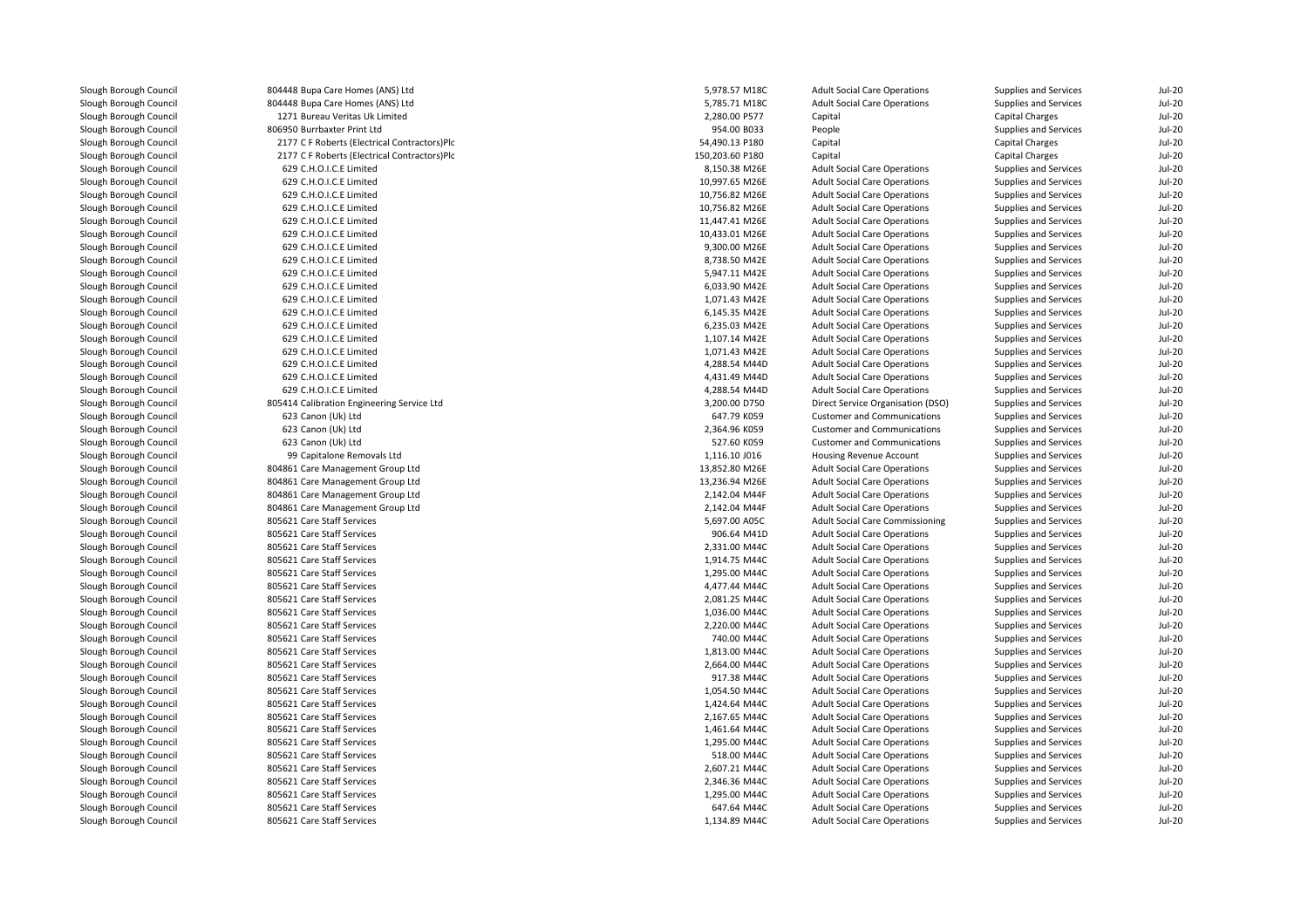| Slough Borough Council                           | 805621 Care Staff Services             | 906.64 M44C     | <b>Adult Social Care Operations</b>                                        | Supplies and Services                          | $Jul-20$      |
|--------------------------------------------------|----------------------------------------|-----------------|----------------------------------------------------------------------------|------------------------------------------------|---------------|
| Slough Borough Council                           | 805621 Care Staff Services             | 823.25 M44C     | <b>Adult Social Care Operations</b>                                        | Supplies and Services                          | <b>Jul-20</b> |
| Slough Borough Council                           | 805621 Care Staff Services             | 1,947.13 M44C   | <b>Adult Social Care Operations</b>                                        | Supplies and Services                          | <b>Jul-20</b> |
| Slough Borough Council                           | 805621 Care Staff Services             | 2,331.00 M44C   | <b>Adult Social Care Operations</b>                                        | Supplies and Services                          | <b>Jul-20</b> |
| Slough Borough Council                           | 805621 Care Staff Services             | 675.35 M44C     | <b>Adult Social Care Operations</b>                                        | Supplies and Services                          | $Jul-20$      |
| Slough Borough Council                           | 805621 Care Staff Services             | 2,247.75 M44C   | <b>Adult Social Care Operations</b>                                        | Supplies and Services                          | $Jul-20$      |
| Slough Borough Council                           | 805621 Care Staff Services             | 1,813.00 M44C   | <b>Adult Social Care Operations</b>                                        | Supplies and Services                          | <b>Jul-20</b> |
| Slough Borough Council                           | 805621 Care Staff Services             | 1,165.64 M44C   | <b>Adult Social Care Operations</b>                                        | Supplies and Services                          | <b>Jul-20</b> |
| Slough Borough Council                           | 805621 Care Staff Services             | 906.64 M44C     | <b>Adult Social Care Operations</b>                                        | Supplies and Services                          | <b>Jul-20</b> |
| Slough Borough Council                           | 805621 Care Staff Services             | 906.64 M44C     | <b>Adult Social Care Operations</b>                                        | Supplies and Services                          | <b>Jul-20</b> |
| Slough Borough Council                           | 805621 Care Staff Services             | 1,109.77 M44D   | <b>Adult Social Care Operations</b>                                        | Supplies and Services                          | $Jul-20$      |
|                                                  | 805621 Care Staff Services             | 703.00 M44D     |                                                                            |                                                | <b>Jul-20</b> |
| Slough Borough Council<br>Slough Borough Council | 805621 Care Staff Services             | 1,272.44 M44D   | <b>Adult Social Care Operations</b><br><b>Adult Social Care Operations</b> | Supplies and Services<br>Supplies and Services | $Jul-20$      |
|                                                  |                                        |                 |                                                                            |                                                |               |
| Slough Borough Council                           | 805621 Care Staff Services             | 693.75 M44D     | <b>Adult Social Care Operations</b>                                        | Supplies and Services                          | $Jul-20$      |
| Slough Borough Council                           | 805621 Care Staff Services             | 740.00 M44D     | <b>Adult Social Care Operations</b>                                        | Supplies and Services                          | <b>Jul-20</b> |
| Slough Borough Council                           | 805621 Care Staff Services             | 1,268.79 M44D   | <b>Adult Social Care Operations</b>                                        | Supplies and Services                          | <b>Jul-20</b> |
| Slough Borough Council                           | 805621 Care Staff Services             | 666.00 M44F     | <b>Adult Social Care Operations</b>                                        | Supplies and Services                          | $Jul-20$      |
| Slough Borough Council                           | 805621 Care Staff Services             | 1,776.00 M44F   | <b>Adult Social Care Operations</b>                                        | Supplies and Services                          | <b>Jul-20</b> |
| Slough Borough Council                           | 805621 Care Staff Services             | 999.00 M44F     | <b>Adult Social Care Operations</b>                                        | Supplies and Services                          | <b>Jul-20</b> |
| Slough Borough Council                           | 805621 Care Staff Services             | 777.00 M44F     | <b>Adult Social Care Operations</b>                                        | Supplies and Services                          | <b>Jul-20</b> |
| Slough Borough Council                           | 805621 Care Staff Services             | 918.00 M45C     | <b>Adult Social Care Operations</b>                                        | Supplies and Services                          | $Jul-20$      |
| Slough Borough Council                           | 805621 Care Staff Services             | 943.50 M45C     | <b>Adult Social Care Operations</b>                                        | Supplies and Services                          | $Jul-20$      |
| Slough Borough Council                           | 805621 Care Staff Services             | 1,655.75 M48C   | <b>Adult Social Care Operations</b>                                        | Supplies and Services                          | <b>Jul-20</b> |
| Slough Borough Council                           | 1162 Care Uk Community Partnership Ltd | 24,687.00 A05C  | Adult Social Care Commissioning                                            | Supplies and Services                          | $Jul-20$      |
| Slough Borough Council                           | 1162 Care Uk Community Partnership Ltd | 6,889.64 A03E   | <b>Adult Social Care Operations</b>                                        | Supplies and Services                          | $Jul-20$      |
| Slough Borough Council                           | 1162 Care Uk Community Partnership Ltd | 2,827.20 M15D   | <b>Adult Social Care Operations</b>                                        | Supplies and Services                          | <b>Jul-20</b> |
| Slough Borough Council                           | 1162 Care Uk Community Partnership Ltd | 3,571.44 M15D   | <b>Adult Social Care Operations</b>                                        | Supplies and Services                          | $Jul-20$      |
| Slough Borough Council                           | 1162 Care Uk Community Partnership Ltd | 3,571.44 M15D   | <b>Adult Social Care Operations</b>                                        | Supplies and Services                          | $Jul-20$      |
| Slough Borough Council                           | 1162 Care Uk Community Partnership Ltd | -32,142.96 M15D | <b>Adult Social Care Operations</b>                                        | Supplies and Services                          | <b>Jul-20</b> |
| Slough Borough Council                           | 1162 Care Uk Community Partnership Ltd | 12,992.64 M17C  | <b>Adult Social Care Operations</b>                                        | Supplies and Services                          | <b>Jul-20</b> |
| Slough Borough Council                           | 1162 Care Uk Community Partnership Ltd | 3,728.00 M17C   | <b>Adult Social Care Operations</b>                                        | Supplies and Services                          | $Jul-20$      |
| Slough Borough Council                           | 1162 Care Uk Community Partnership Ltd | 3,728.00 M17C   | <b>Adult Social Care Operations</b>                                        | Supplies and Services                          | <b>Jul-20</b> |
| Slough Borough Council                           | 1162 Care Uk Community Partnership Ltd | 3,728.00 M17C   | <b>Adult Social Care Operations</b>                                        | Supplies and Services                          | <b>Jul-20</b> |
| Slough Borough Council                           | 1162 Care Uk Community Partnership Ltd | 3,571.44 M17C   | <b>Adult Social Care Operations</b>                                        | Supplies and Services                          | $Jul-20$      |
| Slough Borough Council                           | 1162 Care Uk Community Partnership Ltd | 3,728.00 M17C   | <b>Adult Social Care Operations</b>                                        | Supplies and Services                          | $Jul-20$      |
| Slough Borough Council                           | 1162 Care Uk Community Partnership Ltd | 3,728.00 M17C   | <b>Adult Social Care Operations</b>                                        | Supplies and Services                          | $Jul-20$      |
| Slough Borough Council                           | 1162 Care Uk Community Partnership Ltd | 3.728.00 M17C   | <b>Adult Social Care Operations</b>                                        | Supplies and Services                          | <b>Jul-20</b> |
| Slough Borough Council                           | 1162 Care Uk Community Partnership Ltd | 3,571.44 M17C   | <b>Adult Social Care Operations</b>                                        | Supplies and Services                          | $Jul-20$      |
| Slough Borough Council                           | 1162 Care Uk Community Partnership Ltd | 3,571.44 M17C   | <b>Adult Social Care Operations</b>                                        | Supplies and Services                          | $Jul-20$      |
| Slough Borough Council                           | 1162 Care Uk Community Partnership Ltd | 58,171.20 M18C  | <b>Adult Social Care Operations</b>                                        | Supplies and Services                          | <b>Jul-20</b> |
| Slough Borough Council                           | 1162 Care Uk Community Partnership Ltd | 3,728.00 M18C   | <b>Adult Social Care Operations</b>                                        | Supplies and Services                          | $Jul-20$      |
| Slough Borough Council                           | 1162 Care Uk Community Partnership Ltd | 3,571.44 M18C   | <b>Adult Social Care Operations</b>                                        | Supplies and Services                          | $Jul-20$      |
| Slough Borough Council                           | 1162 Care Uk Community Partnership Ltd | 3,571.44 M18C   | <b>Adult Social Care Operations</b>                                        | Supplies and Services                          | <b>Jul-20</b> |
| Slough Borough Council                           | 1162 Care Uk Community Partnership Ltd | 3,571.44 M18C   | <b>Adult Social Care Operations</b>                                        | Supplies and Services                          | <b>Jul-20</b> |
| Slough Borough Council                           | 1162 Care Uk Community Partnership Ltd | 3,571.44 M18C   | <b>Adult Social Care Operations</b>                                        | Supplies and Services                          | $Jul-20$      |
| Slough Borough Council                           | 1162 Care Uk Community Partnership Ltd | 3,728.00 M18C   | <b>Adult Social Care Operations</b>                                        | Supplies and Services                          | <b>Jul-20</b> |
| Slough Borough Council                           | 1162 Care Uk Community Partnership Ltd | 3,571.44 M18C   | <b>Adult Social Care Operations</b>                                        | Supplies and Services                          | $Jul-20$      |
| Slough Borough Council                           | 1162 Care Uk Community Partnership Ltd | 3,571.44 M18C   | <b>Adult Social Care Operations</b>                                        | Supplies and Services                          | <b>Jul-20</b> |
| Slough Borough Council                           | 1162 Care Uk Community Partnership Ltd | 3,571.44 M18C   | <b>Adult Social Care Operations</b>                                        | Supplies and Services                          | <b>Jul-20</b> |
| Slough Borough Council                           | 1162 Care Uk Community Partnership Ltd | 3,728.00 M18C   | <b>Adult Social Care Operations</b>                                        | Supplies and Services                          | <b>Jul-20</b> |
| Slough Borough Council                           | 1162 Care Uk Community Partnership Ltd | 3,571.44 M18C   | <b>Adult Social Care Operations</b>                                        | Supplies and Services                          | <b>Jul-20</b> |
| Slough Borough Council                           | 1162 Care Uk Community Partnership Ltd | 3,571.44 M18C   | <b>Adult Social Care Operations</b>                                        | Supplies and Services                          | $Jul-20$      |
| Slough Borough Council                           | 1162 Care Uk Community Partnership Ltd | 3,571.44 M18C   | <b>Adult Social Care Operations</b>                                        | Supplies and Services                          | <b>Jul-20</b> |
| Slough Borough Council                           | 1162 Care Uk Community Partnership Ltd | 3,571.44 M18C   | <b>Adult Social Care Operations</b>                                        | Supplies and Services                          | <b>Jul-20</b> |
| Slough Borough Council                           | 1162 Care Uk Community Partnership Ltd | 3,571.44 M18C   | <b>Adult Social Care Operations</b>                                        | Supplies and Services                          | <b>Jul-20</b> |
| Slough Borough Council                           | 1162 Care Uk Community Partnership Ltd | 3,571.44 M18C   | <b>Adult Social Care Operations</b>                                        | Supplies and Services                          | <b>Jul-20</b> |
| Slough Borough Council                           | 1162 Care Uk Community Partnership Ltd | 3.728.00 M18C   | <b>Adult Social Care Operations</b>                                        | Supplies and Services                          | $Jul-20$      |
|                                                  |                                        |                 |                                                                            |                                                |               |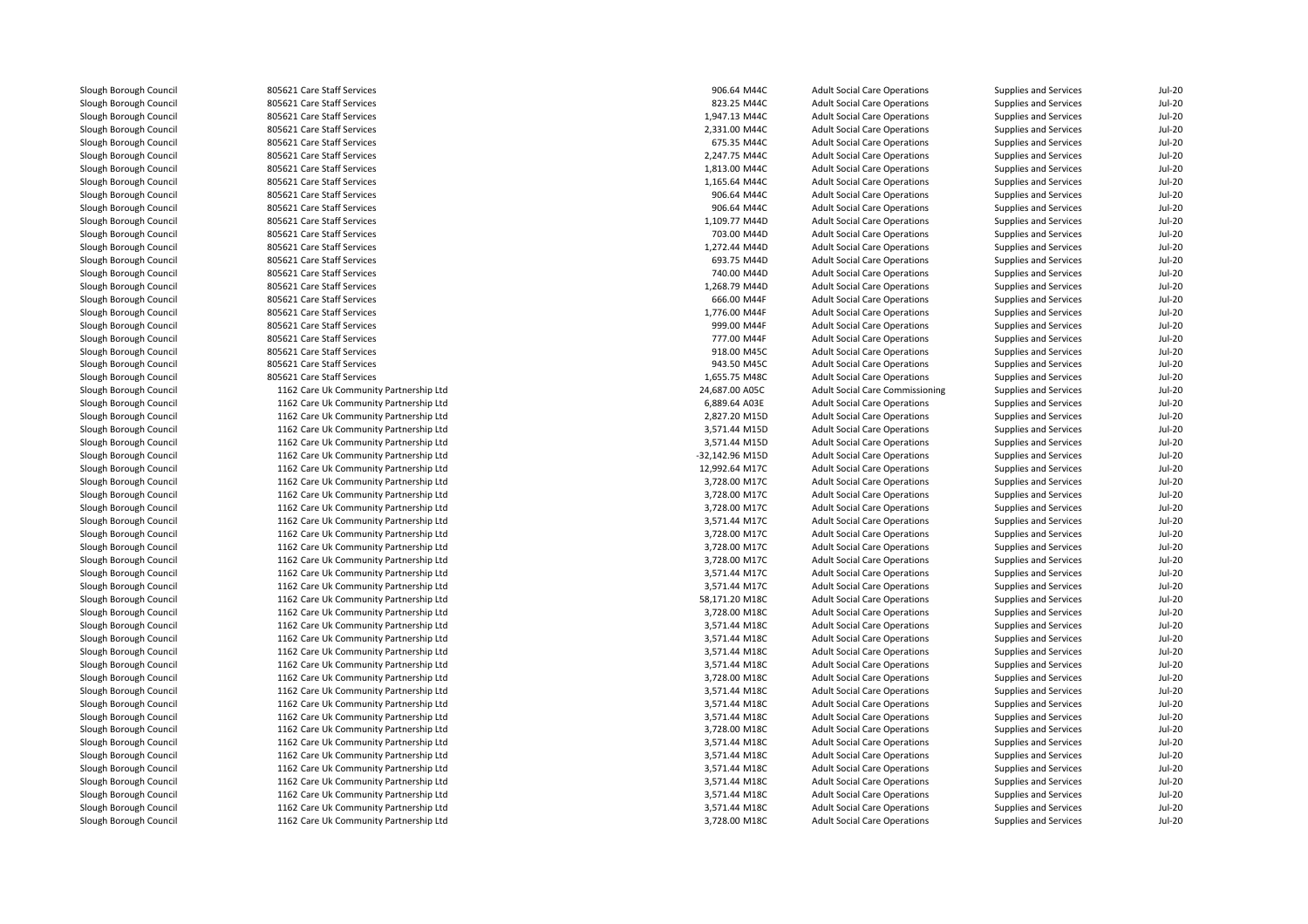| Slough Borough Council                           | 1162 Care Uk Community Partnership Ltd    | 3,728.00 M18C                | <b>Adult Social Care Operations</b>                  | Supplies and Services | <b>Jul-20</b>             |
|--------------------------------------------------|-------------------------------------------|------------------------------|------------------------------------------------------|-----------------------|---------------------------|
| Slough Borough Council                           | 1162 Care Uk Community Partnership Ltd    | 3,571.44 M18C                | <b>Adult Social Care Operations</b>                  | Supplies and Services | <b>Jul-20</b>             |
| Slough Borough Council                           | 1162 Care Uk Community Partnership Ltd    | 3,571.44 M18C                | <b>Adult Social Care Operations</b>                  | Supplies and Services | <b>Jul-20</b>             |
| Slough Borough Council                           | 1162 Care Uk Community Partnership Ltd    | 3,571.44 M18C                | <b>Adult Social Care Operations</b>                  | Supplies and Services | <b>Jul-20</b>             |
| Slough Borough Council                           | 1162 Care Uk Community Partnership Ltd    | 3,571.44 M18C                | <b>Adult Social Care Operations</b>                  | Supplies and Services | <b>Jul-20</b>             |
| Slough Borough Council                           | 1162 Care Uk Community Partnership Ltd    | 3,571.44 M18C                | <b>Adult Social Care Operations</b>                  | Supplies and Services | $Jul-20$                  |
| Slough Borough Council                           | 1162 Care Uk Community Partnership Ltd    | -8,536.52 M18C               | <b>Adult Social Care Operations</b>                  | Supplies and Services | <b>Jul-20</b>             |
| Slough Borough Council                           | 1162 Care Uk Community Partnership Ltd    | 45,813.04 M25C               | <b>Adult Social Care Operations</b>                  | Supplies and Services | <b>Jul-20</b>             |
| Slough Borough Council                           | 1162 Care Uk Community Partnership Ltd    | 3,272.36 M25C                | <b>Adult Social Care Operations</b>                  | Supplies and Services | $Jul-20$                  |
| Slough Borough Council                           | 1162 Care Uk Community Partnership Ltd    | 3,272.36 M25C                | <b>Adult Social Care Operations</b>                  | Supplies and Services | <b>Jul-20</b>             |
| Slough Borough Council                           | 1162 Care Uk Community Partnership Ltd    | 3,272.36 M25C                | <b>Adult Social Care Operations</b>                  | Supplies and Services | <b>Jul-20</b>             |
| Slough Borough Council                           | 1162 Care Uk Community Partnership Ltd    | 3,272.36 M25C                | <b>Adult Social Care Operations</b>                  | Supplies and Services | $Jul-20$                  |
| Slough Borough Council                           | 1162 Care Uk Community Partnership Ltd    | 3,272.36 M25C                | <b>Adult Social Care Operations</b>                  | Supplies and Services | <b>Jul-20</b>             |
| Slough Borough Council                           | 1162 Care Uk Community Partnership Ltd    | 3,272.36 M25C                | <b>Adult Social Care Operations</b>                  | Supplies and Services | <b>Jul-20</b>             |
| Slough Borough Council                           | 1162 Care Uk Community Partnership Ltd    | 3,272.36 M25C                | <b>Adult Social Care Operations</b>                  | Supplies and Services | <b>Jul-20</b>             |
| Slough Borough Council                           | 1162 Care Uk Community Partnership Ltd    | -18,885.36 M26D              | <b>Adult Social Care Operations</b>                  | Supplies and Services | <b>Jul-20</b>             |
| Slough Borough Council                           | 1162 Care Uk Community Partnership Ltd    | 3,272.36 M26E                | <b>Adult Social Care Operations</b>                  | Supplies and Services | $Jul-20$                  |
| Slough Borough Council                           | 1162 Care Uk Community Partnership Ltd    | 3,571.44 M26E                | <b>Adult Social Care Operations</b>                  | Supplies and Services | <b>Jul-20</b>             |
| Slough Borough Council                           | 1162 Care Uk Community Partnership Ltd    | 3,323.20 M27C                | <b>Adult Social Care Operations</b>                  | Supplies and Services | <b>Jul-20</b>             |
| Slough Borough Council                           | 1162 Care Uk Community Partnership Ltd    | 20,913.76 M27C               | <b>Adult Social Care Operations</b>                  | Supplies and Services | <b>Jul-20</b>             |
|                                                  |                                           |                              |                                                      |                       |                           |
| Slough Borough Council                           | 1162 Care Uk Community Partnership Ltd    | 3,272.36 M27C                | <b>Adult Social Care Operations</b>                  | Supplies and Services | $Jul-20$                  |
| Slough Borough Council                           | 1162 Care Uk Community Partnership Ltd    | 2,987.68 M27C                | <b>Adult Social Care Operations</b>                  | Supplies and Services | <b>Jul-20</b>             |
| Slough Borough Council                           | 1162 Care Uk Community Partnership Ltd    | 3,272.36 M27C                | <b>Adult Social Care Operations</b>                  | Supplies and Services | <b>Jul-20</b>             |
| Slough Borough Council                           | 1162 Care Uk Community Partnership Ltd    | 2,987.68 M27C                | <b>Adult Social Care Operations</b>                  | Supplies and Services | <b>Jul-20</b>             |
| Slough Borough Council                           | 1162 Care Uk Community Partnership Ltd    | 2,987.68 M27C                | <b>Adult Social Care Operations</b>                  | Supplies and Services | $Jul-20$                  |
| Slough Borough Council                           | 1162 Care Uk Community Partnership Ltd    | 2,987.68 M27C                | <b>Adult Social Care Operations</b>                  | Supplies and Services | $Jul-20$                  |
| Slough Borough Council                           | 1162 Care Uk Community Partnership Ltd    | 3,272.36 M27C                | <b>Adult Social Care Operations</b>                  | Supplies and Services | <b>Jul-20</b>             |
| Slough Borough Council                           | 1162 Care Uk Community Partnership Ltd    | 2,987.68 M27C                | <b>Adult Social Care Operations</b>                  | Supplies and Services | $Jul-20$                  |
| Slough Borough Council                           | 1162 Care Uk Community Partnership Ltd    | 3,272.36 M27C                | <b>Adult Social Care Operations</b>                  | Supplies and Services | <b>Jul-20</b>             |
| Slough Borough Council                           | 1162 Care Uk Community Partnership Ltd    | 3,272.36 M27C                | <b>Adult Social Care Operations</b>                  | Supplies and Services | <b>Jul-20</b>             |
| Slough Borough Council                           | 1162 Care Uk Community Partnership Ltd    | 3,272.36 M27C                | <b>Adult Social Care Operations</b>                  | Supplies and Services | $Jul-20$                  |
| Slough Borough Council                           | 1162 Care Uk Community Partnership Ltd    | 3,272.36 M27C                | <b>Adult Social Care Operations</b>                  | Supplies and Services | <b>Jul-20</b>             |
| Slough Borough Council                           | 1162 Care Uk Community Partnership Ltd    | 2,987.68 M27C                | <b>Adult Social Care Operations</b>                  | Supplies and Services | <b>Jul-20</b>             |
| Slough Borough Council                           | 1162 Care Uk Community Partnership Ltd    | 3,272.36 M27C                | <b>Adult Social Care Operations</b>                  | Supplies and Services | $Jul-20$                  |
| Slough Borough Council                           | 1162 Care Uk Community Partnership Ltd    | 2,987.68 M27C                | <b>Adult Social Care Operations</b>                  | Supplies and Services | <b>Jul-20</b>             |
| Slough Borough Council                           | 1162 Care Uk Community Partnership Ltd    | 3,272.36 M27C                | <b>Adult Social Care Operations</b>                  | Supplies and Services | <b>Jul-20</b>             |
| Slough Borough Council                           | 1162 Care Uk Community Partnership Ltd    | 2,987.68 M27C                | <b>Adult Social Care Operations</b>                  | Supplies and Services | $Jul-20$                  |
| Slough Borough Council                           | 1162 Care Uk Community Partnership Ltd    | 3,571.44 M28C                | <b>Adult Social Care Operations</b>                  | Supplies and Services | <b>Jul-20</b>             |
| Slough Borough Council                           | 1162 Care Uk Community Partnership Ltd    | 3,571.44 M28C                | <b>Adult Social Care Operations</b>                  | Supplies and Services | <b>Jul-20</b>             |
| Slough Borough Council                           | 1162 Care Uk Community Partnership Ltd    | 3,571.44 M28C                | <b>Adult Social Care Operations</b>                  | Supplies and Services | $Jul-20$                  |
| Slough Borough Council                           | 1162 Care Uk Community Partnership Ltd    | 3,571.44 M28C                | <b>Adult Social Care Operations</b>                  | Supplies and Services | <b>Jul-20</b>             |
| Slough Borough Council                           | 806808 Careline The Agency for Care Staff | 3,531.13 M44E                | <b>Adult Social Care Operations</b>                  | Supplies and Services | <b>Jul-20</b>             |
| Slough Borough Council                           | 1621 Carlisle Security Services Limited   | 18,100.80 P405               | Capital                                              | Capital Charges       | <b>Jul-20</b>             |
| Slough Borough Council                           | 1621 Carlisle Security Services Limited   | 37,508.88 P405               | Capital                                              | Capital Charges       | <b>Jul-20</b>             |
| Slough Borough Council                           | 1621 Carlisle Security Services Limited   | 9,251.52 P408                | Capital                                              | Capital Charges       | <b>Jul-20</b>             |
| Slough Borough Council                           | 1910 Carousel Buses Ltd                   | 1,602.68 D512                | Major Infrastructure Projects                        | Supplies and Services | <b>Jul-20</b>             |
| Slough Borough Council                           | 1910 Carousel Buses Ltd                   | 2,003.36 D512                | Major Infrastructure Projects                        | Supplies and Services | <b>Jul-20</b>             |
| Slough Borough Council                           | 34 Castle Gate Legal And Commercial Ltd   | 7,666.67 F868                | Children, Learning and Skills                        | Supplies and Services | <b>Jul-20</b>             |
| Slough Borough Council                           | 804413 Castle Water                       | 3,519.37 B068                | <b>Building Management</b>                           | Premises              | <b>Jul-20</b>             |
| Slough Borough Council                           | 804413 Castle Water                       | 506.76 B185                  | <b>Building Management</b>                           | Premises              | <b>Jul-20</b>             |
|                                                  |                                           |                              |                                                      |                       |                           |
| Slough Borough Council<br>Slough Borough Council | 804413 Castle Water                       | 537.94 B185<br>3,046.56 H111 | <b>Building Management</b><br>Neighbourhood Services | Premises<br>Premises  | <b>Jul-20</b><br>$Jul-20$ |
|                                                  | 804413 Castle Water                       |                              | <b>DSG</b>                                           |                       |                           |
| Slough Borough Council                           | 418 Castleview School                     | 38,070.00 E239               |                                                      | Supplies and Services | <b>Jul-20</b>             |
| Slough Borough Council                           | 803208 CBRE LTD                           | -3,200.33 A107               | <b>Building Management</b>                           | Premises              | <b>Jul-20</b>             |
| Slough Borough Council                           | 803208 CBRE LTD                           | $-1,323.13$ A107             | <b>Building Management</b>                           | Premises              | $Jul-20$                  |
| Slough Borough Council                           | 803208 CBRE LTD                           | 1,719.20 A107                | <b>Building Management</b>                           | Premises              | <b>Jul-20</b>             |
| Slough Borough Council                           | 803208 CBRE LTD                           | 1,804.23 A107                | <b>Building Management</b>                           | Premises              | <b>Jul-20</b>             |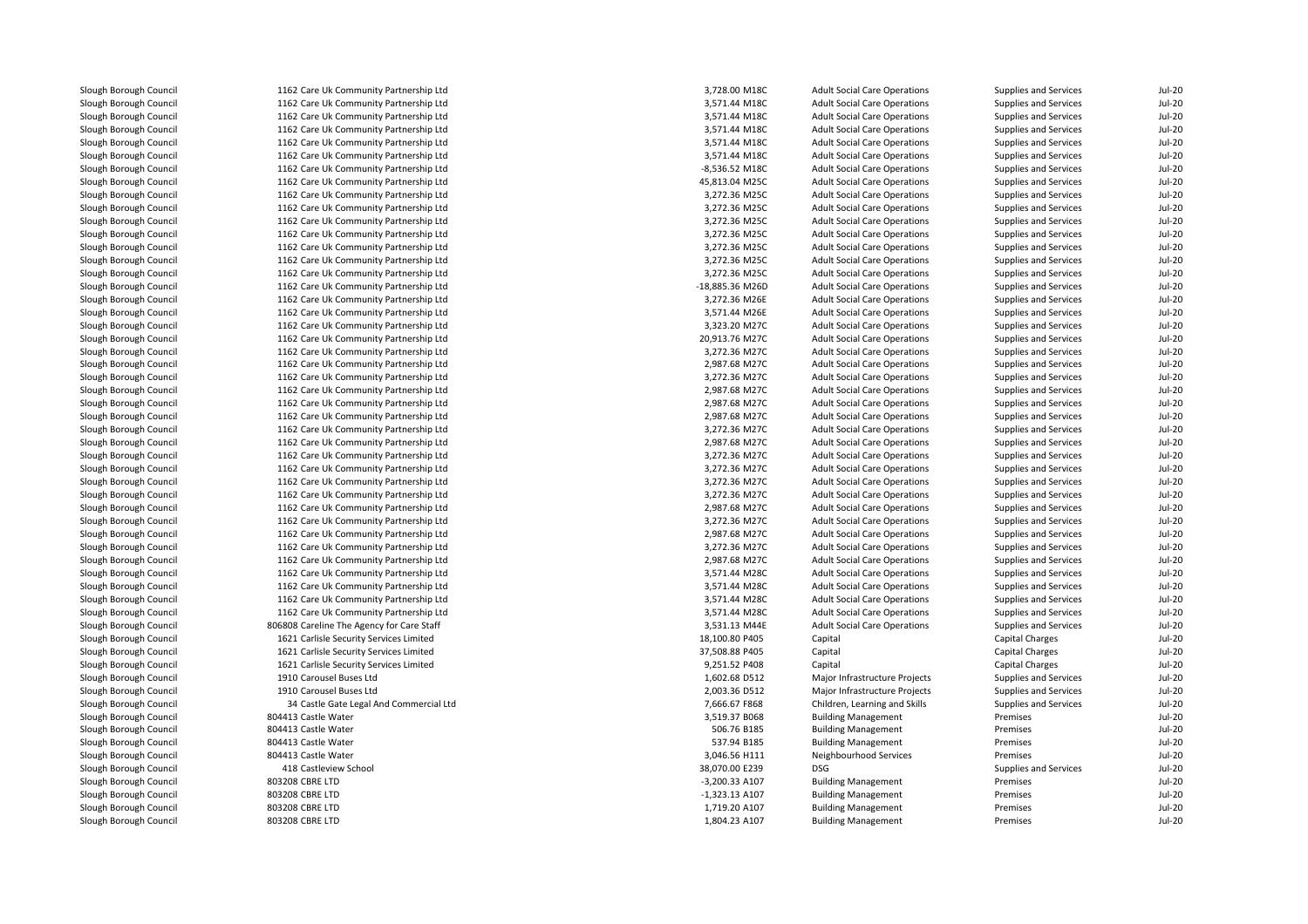| Slough Borough Council | 803208 CBRE LTD                                            | 4,722.24 A107  | <b>Building Management</b>          | Premises               | Jul-20        |
|------------------------|------------------------------------------------------------|----------------|-------------------------------------|------------------------|---------------|
| Slough Borough Council | 803208 CBRE LTD                                            | 3,856.33 A107  | <b>Building Management</b>          | Premises               | $Jul-20$      |
| Slough Borough Council | 805619 Centennial Property Limited T/A The Housing Network | 21,600.00 H205 | <b>Strategic Housing Services</b>   | Premises               | $Jul-20$      |
| Slough Borough Council | 3609 Centurion Healthcare Ltd                              | 6,031.67 M26E  | <b>Adult Social Care Operations</b> | Supplies and Services  | <b>Jul-20</b> |
| Slough Borough Council | 805174 Certas Energy                                       | 13,565.33 D910 | Direct Service Organisation (DSO)   | Supplies and Services  | <b>Jul-20</b> |
| Slough Borough Council | 805174 Certas Energy                                       | 13,162.80 D910 | Direct Service Organisation (DSO)   | Supplies and Services  | <b>Jul-20</b> |
| Slough Borough Council | 805174 Certas Energy                                       | 652.95 D910    | Direct Service Organisation (DSO)   | Supplies and Services  | <b>Jul-20</b> |
| Slough Borough Council | 805174 Certas Energy                                       | 870.60 D910    | Direct Service Organisation (DSO)   | Supplies and Services  | <b>Jul-20</b> |
| Slough Borough Council | 806920 Cetus Solutions Limited                             | 810.00 P084    | Capital                             | Capital Charges        | $Jul-20$      |
| Slough Borough Council | 806920 Cetus Solutions Limited                             | 1,080.00 P084  | Capital                             | <b>Capital Charges</b> | <b>Jul-20</b> |
| Slough Borough Council | 2892 Chalfont Lodge                                        | 5,978.57 M15D  | <b>Adult Social Care Operations</b> | Supplies and Services  | <b>Jul-20</b> |
| Slough Borough Council | 2892 Chalfont Lodge                                        | 3,321.43 M15D  | <b>Adult Social Care Operations</b> | Supplies and Services  | <b>Jul-20</b> |
| Slough Borough Council | 2892 Chalfont Lodge                                        | 8,857.14 M15F  | <b>Adult Social Care Operations</b> | Supplies and Services  | $Jul-20$      |
| Slough Borough Council | 2608 Chandos Lodge Nursing Home                            | 3,600.00 M18C  | <b>Adult Social Care Operations</b> | Supplies and Services  | <b>Jul-20</b> |
| Slough Borough Council | 2608 Chandos Lodge Nursing Home                            | 3,000.00 M18C  | <b>Adult Social Care Operations</b> | Supplies and Services  | <b>Jul-20</b> |
| Slough Borough Council | 807017 Chelmsford Safety Supplies Ltd                      | 559.84 D610    | Direct Service Organisation (DSO)   | Supplies and Services  | <b>Jul-20</b> |
| Slough Borough Council | 807017 Chelmsford Safety Supplies Ltd                      | 704.87 D610    | Direct Service Organisation (DSO)   | Supplies and Services  | <b>Jul-20</b> |
| Slough Borough Council | 807017 Chelmsford Safety Supplies Ltd                      | 603.13 D750    | Direct Service Organisation (DSO)   | Supplies and Services  | <b>Jul-20</b> |
| Slough Borough Council | 3114 Cherry Trees Day Nursery                              | 28,039.68 F909 | DSG                                 | Supplies and Services  | $Jul-20$      |
| Slough Borough Council | 2871 Cherry Trees Residential Care                         | 1,660.71 M42F  | <b>Adult Social Care Operations</b> | Supplies and Services  | $Jul-20$      |
| Slough Borough Council | 807225 Chiltern Way Academy                                | 3,841.50 F551  | <b>DSG</b>                          |                        | <b>Jul-20</b> |
| Slough Borough Council | 803495 Christchurch Court Ltd                              | 8,601.88 M15D  |                                     | Supplies and Services  | $Jul-20$      |
|                        |                                                            | 4,404.00 M44D  | <b>Adult Social Care Operations</b> | Supplies and Services  | $Jul-20$      |
| Slough Borough Council | 2561 Christies Care Ltd                                    |                | <b>Adult Social Care Operations</b> | Supplies and Services  |               |
| Slough Borough Council | 3752 Chrome Tree Ltd                                       | 567.86 M44C    | <b>Adult Social Care Operations</b> | Supplies and Services  | <b>Jul-20</b> |
| Slough Borough Council | 3752 Chrome Tree Ltd                                       | 1,272.98 M44C  | <b>Adult Social Care Operations</b> | Supplies and Services  | $Jul-20$      |
| Slough Borough Council | 3752 Chrome Tree Ltd                                       | 1,957.21 M44C  | <b>Adult Social Care Operations</b> | Supplies and Services  | <b>Jul-20</b> |
| Slough Borough Council | 3752 Chrome Tree Ltd                                       | 3,136.69 M44C  | <b>Adult Social Care Operations</b> | Supplies and Services  | <b>Jul-20</b> |
| Slough Borough Council | 3752 Chrome Tree Ltd                                       | 2,244.29 M44C  | <b>Adult Social Care Operations</b> | Supplies and Services  | <b>Jul-20</b> |
| Slough Borough Council | 3752 Chrome Tree Ltd                                       | 2,337.77 M44C  | <b>Adult Social Care Operations</b> | Supplies and Services  | <b>Jul-20</b> |
| Slough Borough Council | 3752 Chrome Tree Ltd                                       | 1,117.16 M44C  | <b>Adult Social Care Operations</b> | Supplies and Services  | <b>Jul-20</b> |
| Slough Borough Council | 3752 Chrome Tree Ltd                                       | 1,109.87 M44C  | <b>Adult Social Care Operations</b> | Supplies and Services  | <b>Jul-20</b> |
| Slough Borough Council | 3752 Chrome Tree Ltd                                       | 1,266.68 M44C  | <b>Adult Social Care Operations</b> | Supplies and Services  | <b>Jul-20</b> |
| Slough Borough Council | 3752 Chrome Tree Ltd                                       | 1,136.39 M44C  | <b>Adult Social Care Operations</b> | Supplies and Services  | <b>Jul-20</b> |
| Slough Borough Council | 3752 Chrome Tree Ltd                                       | 3,313.06 M44C  | <b>Adult Social Care Operations</b> | Supplies and Services  | <b>Jul-20</b> |
| Slough Borough Council | 3752 Chrome Tree Ltd                                       | 1,269.00 M44C  | <b>Adult Social Care Operations</b> | Supplies and Services  | <b>Jul-20</b> |
| Slough Borough Council | 3752 Chrome Tree Ltd                                       | 870.53 M44C    | <b>Adult Social Care Operations</b> | Supplies and Services  | <b>Jul-20</b> |
| Slough Borough Council | 3752 Chrome Tree Ltd                                       | 3,064.09 M44C  | <b>Adult Social Care Operations</b> | Supplies and Services  | <b>Jul-20</b> |
| Slough Borough Council | 3752 Chrome Tree Ltd                                       | 1,260.38 M44C  | <b>Adult Social Care Operations</b> | Supplies and Services  | $Jul-20$      |
| Slough Borough Council | 3752 Chrome Tree Ltd                                       | 841.02 M44C    | <b>Adult Social Care Operations</b> | Supplies and Services  | <b>Jul-20</b> |
| Slough Borough Council | 3752 Chrome Tree Ltd                                       | 2,232.00 M44C  | <b>Adult Social Care Operations</b> | Supplies and Services  | <b>Jul-20</b> |
| Slough Borough Council | 3752 Chrome Tree Ltd                                       | 916.27 M44C    | <b>Adult Social Care Operations</b> | Supplies and Services  | $Jul-20$      |
| Slough Borough Council | 3752 Chrome Tree Ltd                                       | 1,274.97 M44C  | <b>Adult Social Care Operations</b> | Supplies and Services  | <b>Jul-20</b> |
| Slough Borough Council | 3752 Chrome Tree Ltd                                       | 1,262.70 M44C  | <b>Adult Social Care Operations</b> | Supplies and Services  | <b>Jul-20</b> |
| Slough Borough Council | 3752 Chrome Tree Ltd                                       | 1,977.09 M44C  | <b>Adult Social Care Operations</b> | Supplies and Services  | <b>Jul-20</b> |
| Slough Borough Council | 3752 Chrome Tree Ltd                                       | 1,254.74 M44C  | <b>Adult Social Care Operations</b> | Supplies and Services  | <b>Jul-20</b> |
| Slough Borough Council | 3752 Chrome Tree Ltd                                       | 2,237.29 M44C  | <b>Adult Social Care Operations</b> | Supplies and Services  | <b>Jul-20</b> |
| Slough Borough Council | 3752 Chrome Tree Ltd                                       | 3,227.85 M44C  | <b>Adult Social Care Operations</b> | Supplies and Services  | $Jul-20$      |
| Slough Borough Council | 3752 Chrome Tree Ltd                                       | 843.01 M44C    | <b>Adult Social Care Operations</b> | Supplies and Services  | <b>Jul-20</b> |
| Slough Borough Council | 3752 Chrome Tree Ltd                                       | 1,120.47 M44C  | <b>Adult Social Care Operations</b> | Supplies and Services  | <b>Jul-20</b> |
| Slough Borough Council | 3752 Chrome Tree Ltd                                       | 751.52 M44C    | <b>Adult Social Care Operations</b> | Supplies and Services  | <b>Jul-20</b> |
| Slough Borough Council | 3752 Chrome Tree Ltd                                       | 2,231.71 M44C  | <b>Adult Social Care Operations</b> | Supplies and Services  | <b>Jul-20</b> |
| Slough Borough Council | 3752 Chrome Tree Ltd                                       | 840.69 M44C    | <b>Adult Social Care Operations</b> | Supplies and Services  | <b>Jul-20</b> |
| Slough Borough Council | 3752 Chrome Tree Ltd                                       | 1,323.03 M44C  | <b>Adult Social Care Operations</b> | Supplies and Services  | <b>Jul-20</b> |
| Slough Borough Council | 3752 Chrome Tree Ltd                                       | 724.34 M44C    | <b>Adult Social Care Operations</b> | Supplies and Services  | <b>Jul-20</b> |
| Slough Borough Council | 3752 Chrome Tree Ltd                                       | 847.65 M44C    | <b>Adult Social Care Operations</b> | Supplies and Services  | <b>Jul-20</b> |
| Slough Borough Council | 3752 Chrome Tree Ltd                                       | 1,297.18 M44C  | <b>Adult Social Care Operations</b> | Supplies and Services  | <b>Jul-20</b> |
| Slough Borough Council | 3752 Chrome Tree Ltd                                       | 1,476.52 M44C  | <b>Adult Social Care Operations</b> |                        | <b>Jul-20</b> |
|                        |                                                            |                |                                     | Supplies and Services  |               |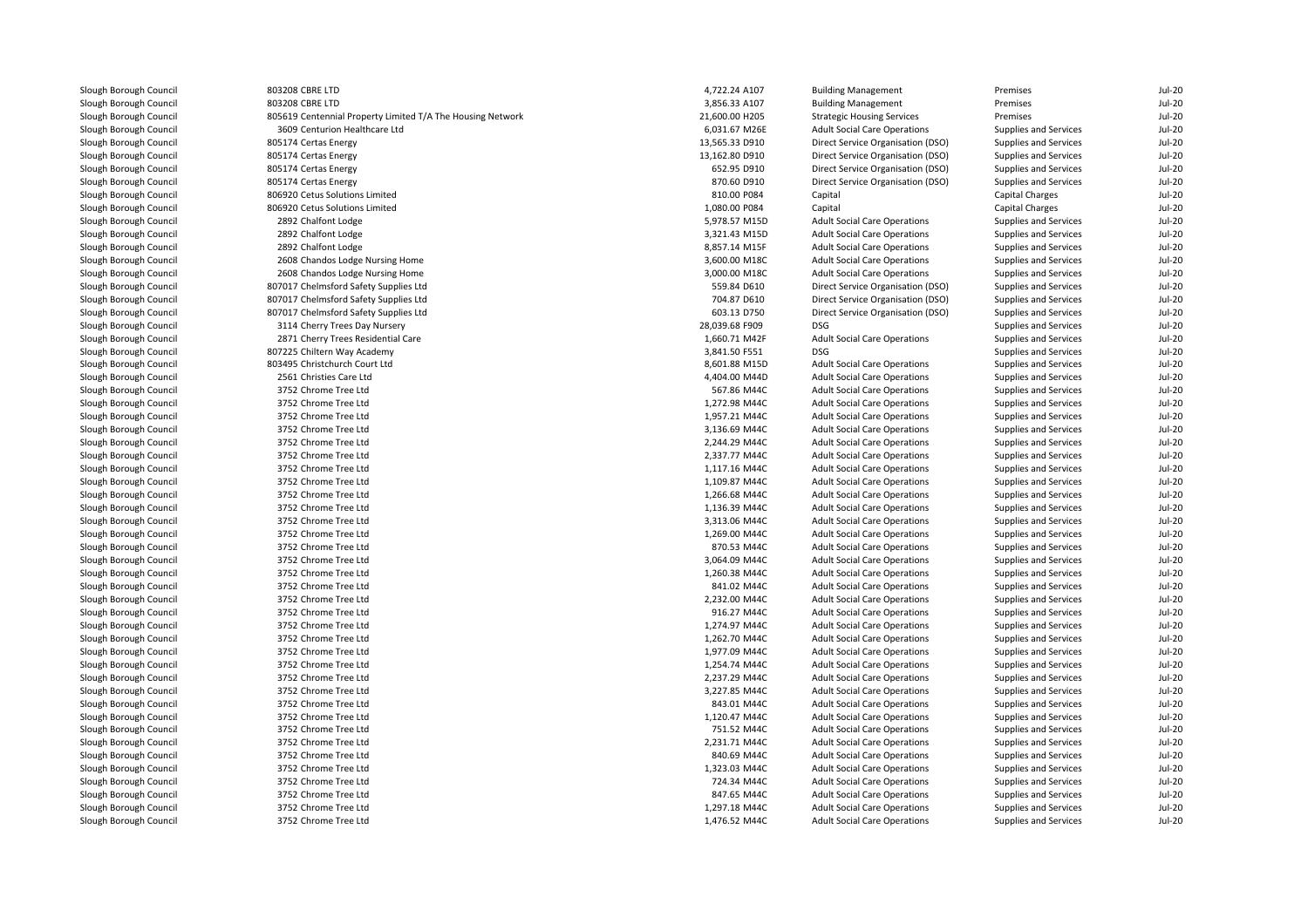Slough Borough Council 3752 Chrome Tree Ltd<br>
Slough Borough Council 3752 Chrome Tree Ltd Slough Borough Council <sup>3752</sup> Chrome Tree LtdSlough Borough Council and the Same Tree Ltd Slough Borough Council 3752 Chrome Tree Ltd Slough Borough Council and the Same Tree Ltd Slough Borough Council and the Same Tree Ltd Slough Borough Council Slough Borough Council 3752 Chrome Tree Ltd<br>
Slough Borough Council 3752 Chrome Tree Ltd Slough Borough Council <sup>3752</sup> Chrome Tree LtdSlough Borough Council 3752 Chrome Tree Ltd<br>Slough Borough Council 3752 Chrome Tree Ltd Slough Borough Council <sup>3752</sup> Chrome Tree LtdSlough Borough Council and the Same Tree Ltd Slough Borough Council 3752 Chrome Tree Ltd Slough Borough Council <sup>3752</sup> Chrome Tree LtdSlough Borough Council 3752 Chrome Tree Ltd<br>
Slough Borough Council 3752 Chrome Tree Ltd Slough Borough Council 3752 Chrome Tree Ltd<br>Slough Borough Council 3752 Chrome Tree Ltd Slough Borough Council <sup>3752</sup> Chrome Tree LtdSlough Borough Council and the Same Tree Ltd Slough Borough Council and the Same Tree Ltd Slough Borough Council Slough Borough Council 3752 Chrome Tree Ltd<br>
Slough Borough Council 3752 Chrome Tree Ltd Slough Borough Council 3752 Chrome Tree Ltd<br>
Slough Borough Council 3752 Chrome Tree Ltd Slough Borough Council 3752 Chrome Tree Ltd<br>Slough Borough Council 3752 Chrome Tree Ltd Slough Borough Council <sup>3752</sup> Chrome Tree LtdSlough Borough Council and the State of the Slough Borough Council 3752 Chrome Tree Ltd<br>3752 Chrome Tree Ltd Slough Borough Council 3752 Chrome Tree Ltd<br>
Slough Borough Council 3752 Chrome Tree Ltd Slough Borough Council <sup>3752</sup> Chrome Tree LtdSlough Borough Council 3752 Chrome Tree Ltd<br>
Slough Borough Council 3752 Chrome Tree Ltd Slough Borough Council and the State of the Slough Borough Council 3752 Chrome Tree Ltd<br>3752 Chrome Tree Ltd Slough Borough Council and the Same Tree Ltd Slough Borough Council 3752 Chrome Tree Ltd Slough Borough Council 3752 Chrome Tree Ltd<br>
Slough Borough Council 3752 Chrome Tree Ltd Slough Borough Council 3752 Chrome Tree Ltd<br>
Slough Borough Council 3752 Chrome Tree Ltd Slough Borough Council <sup>3752</sup> Chrome Tree LtdSlough Borough Council and the Same Tree Ltd Slough Borough Council 3752 Chrome Tree Ltd Slough Borough Council and the Same Tree Ltd Slough Borough Council 3752 Chrome Tree Ltd Slough Borough Council 3752 Chrome Tree Ltd<br>
Slough Borough Council 3752 Chrome Tree Ltd Slough Borough Council <sup>3752</sup> Chrome Tree LtdSlough Borough Council and the State of the Slough Borough Council 3752 Chrome Tree Ltd Slough Borough Council and the Same Tree Ltd 3752 Chrome Tree Ltd 3000 Slough Borough Council 3752 Chrome Tree Ltd Slough Borough Council and the Same Tree Ltd 3752 Chrome Tree Ltd 3000 Slough Borough Council 3752 Chrome Tree Ltd Slough Borough Council <sup>3752</sup> Chrome Tree LtdSlough Borough Council 3752 Chrome Tree Ltd<br>
3752 Chrome Tree Ltd<br>
3752 Chrome Tree Ltd Slough Borough Council and the Same Tree Ltd Slough Borough Council 3752 Chrome Tree Ltd Slough Borough Council and the Same Tree Ltd 3752 Chrome Tree Ltd 3000 Slough Borough Council 3752 Chrome Tree Ltd Slough Borough Council 3752 Chrome Tree Ltd<br>
Slough Borough Council 3752 Chrome Tree Ltd Slough Borough Council 3752 Chrome Tree Ltd<br>
3752 Chrome Tree Ltd<br>
3752 Chrome Tree Ltd Slough Borough Council 3752 Chrome Tree Ltd<br>
3752 Chrome Tree Ltd<br>
3752 Chrome Tree Ltd Slough Borough Council and the Same Tree Ltd Slough Borough Council 3752 Chrome Tree Ltd Slough Borough Council and the Same Tree Ltd 3752 Chrome Tree Ltd 3000 Slough Borough Council 3752 Chrome Tree Ltd Slough Borough Council and Same Tree Ltd 3752 Chrome Tree Ltd<br>3752 Chrome Tree Ltd Slough Borough Council 3752 Chrome Tree Ltd<br>
Slough Borough Council 3752 Chrome Tree Ltd Slough Borough Council <sup>3752</sup> Chrome Tree LtdSlough Borough Council and the Same Tree Ltd Slough Borough Council 3752 Chrome Tree Ltd Slough Borough Council 3752 Chrome Tree Ltd<br>
3752 Chrome Tree Ltd Slough Borough Council 3752 Chrome Tree Ltd<br>
Slough Borough Council 3752 Chrome Tree Ltd Slough Borough Council 3752 Chrome Tree Ltd<br>
Slough Borough Council 3752 Chrome Tree Ltd Slough Borough Council <sup>3752</sup> Chrome Tree LtdSlough Borough Council and Same Tree Ltd 3752 Chrome Tree Ltd<br>
3752 Chrome Tree Ltd Slough Borough Council and the State of the Slough Borough Council 3752 Chrome Tree Ltd<br>3752 Chrome Tree Ltd Slough Borough Council 3752 Chrome Tree Ltd<br>
Slough Borough Council 3752 Chrome Tree Ltd Slough Borough Council 3752 Chrome Tree Ltd<br>
Slough Borough Council 3752 Chrome Tree Ltd Slough Borough Council

Slough Borough Council 3752 Chrome Tree Ltd<br>
Slough Borough Council 3752 Chrome Tree Ltd

| d | 836.72 M44C   | <b>Adult Social Care Operations</b> | Supplies and Services | Jul-20   |
|---|---------------|-------------------------------------|-----------------------|----------|
| d | 692.52 M44C   | <b>Adult Social Care Operations</b> | Supplies and Services | $Jul-2C$ |
| d | 1,016.39 M44C | <b>Adult Social Care Operations</b> | Supplies and Services | $Jul-2C$ |
| d | 1,467.90 M44C | <b>Adult Social Care Operations</b> | Supplies and Services | $Jul-2C$ |
| d | 607.32 M44C   | <b>Adult Social Care Operations</b> | Supplies and Services | $Jul-20$ |
| d | 829.75 M44C   | <b>Adult Social Care Operations</b> | Supplies and Services | $Jul-2C$ |
| d | 685.22 M44C   | <b>Adult Social Care Operations</b> | Supplies and Services | $Jul-2C$ |
| d | 777.05 M44C   | <b>Adult Social Care Operations</b> | Supplies and Services | $Jul-2C$ |
| d | 663.34 M44C   | <b>Adult Social Care Operations</b> | Supplies and Services | $Jul-20$ |
| d | 1,429.11 M44C | <b>Adult Social Care Operations</b> | Supplies and Services | $Jul-2C$ |
| d | 572.17 M44C   | <b>Adult Social Care Operations</b> | Supplies and Services | $Jul-2C$ |
| d | 1,074.73 M44C | <b>Adult Social Care Operations</b> | Supplies and Services | $Jul-2C$ |
| d | 621.24 M44C   | <b>Adult Social Care Operations</b> | Supplies and Services | $Jul-20$ |
| d | 2,316.57 M44C | <b>Adult Social Care Operations</b> | Supplies and Services | $Jul-2C$ |
|   | 2,812.80 M44C | <b>Adult Social Care Operations</b> | Supplies and Services | $Jul-2C$ |
| d | 556.93 M44C   | <b>Adult Social Care Operations</b> | Supplies and Services | $Jul-2C$ |
| d | 1,448.34 M44C | <b>Adult Social Care Operations</b> | Supplies and Services | $Jul-2C$ |
| d | 1,397.61 M44C | <b>Adult Social Care Operations</b> | Supplies and Services | $Jul-2C$ |
| d | 890.42 M44C   | <b>Adult Social Care Operations</b> | Supplies and Services | $Jul-2C$ |
| d | 556.92 M44C   | <b>Adult Social Care Operations</b> | Supplies and Services | $Jul-20$ |
| d | 792.27 M44C   | <b>Adult Social Care Operations</b> | Supplies and Services | $Jul-20$ |
| d | 847.98 M44C   | <b>Adult Social Care Operations</b> | Supplies and Services | $Jul-2C$ |
|   | 2,210.83 M44C | <b>Adult Social Care Operations</b> | Supplies and Services | $Jul-2C$ |
| d | 696.16 M44C   | <b>Adult Social Care Operations</b> | Supplies and Services | $Jul-2C$ |
| d | 692.52 M44C   | <b>Adult Social Care Operations</b> | Supplies and Services | $Jul-2C$ |
| d | 760.47 M44C   | <b>Adult Social Care Operations</b> | Supplies and Services | $Jul-2C$ |
| d | 1,110.20 M44C | <b>Adult Social Care Operations</b> | Supplies and Services | $Jul-2C$ |
| d | 1,322.70 M44C | <b>Adult Social Care Operations</b> | Supplies and Services | $Jul-2C$ |
| d | 694.51 M44C   | <b>Adult Social Care Operations</b> | Supplies and Services | $Jul-2C$ |
| d | 570.52 M44C   | <b>Adult Social Care Operations</b> | Supplies and Services | $Jul-2C$ |
|   | 835.38 M44C   | <b>Adult Social Care Operations</b> | Supplies and Services | $Jul-2C$ |
| d | 2,835.66 M44C | <b>Adult Social Care Operations</b> | Supplies and Services | $Jul-20$ |
| d | 1,145.02 M44D | <b>Adult Social Care Operations</b> | Supplies and Services | $Jul-2C$ |
|   | 572.50 M44D   | <b>Adult Social Care Operations</b> | Supplies and Services | $Jul-2C$ |
| d | 2,786.32 M44D | <b>Adult Social Care Operations</b> | Supplies and Services | $Jul-2C$ |
| d | 560.24 M44D   | <b>Adult Social Care Operations</b> | Supplies and Services | $Jul-2C$ |
| d | 697.49 M44D   | <b>Adult Social Care Operations</b> | Supplies and Services | $Jul-2C$ |
| d | 1,239.83 M44D | <b>Adult Social Care Operations</b> | Supplies and Services | $Jul-2C$ |
| d | 2,744.86 M44D | <b>Adult Social Care Operations</b> | Supplies and Services | $Jul-20$ |
| d | 1,251.43 M44D | <b>Adult Social Care Operations</b> | Supplies and Services | $Jul-20$ |
| d | 561.90 M44D   | <b>Adult Social Care Operations</b> | Supplies and Services | $Jul-2C$ |
|   | 1,139.71 M44D | <b>Adult Social Care Operations</b> | Supplies and Services | $Jul-2C$ |
| d | 815.49 M44F   | <b>Adult Social Care Operations</b> | Supplies and Services | $Jul-2C$ |
| d | 621.23 M44F   | <b>Adult Social Care Operations</b> | Supplies and Services | $Jul-2C$ |
| d | 3,381.65 M44F | <b>Adult Social Care Operations</b> | Supplies and Services | $Jul-20$ |
| d | 2,503.83 M44F | <b>Adult Social Care Operations</b> | Supplies and Services | $Jul-2C$ |
| d | 802.59 M48C   | <b>Adult Social Care Operations</b> | Supplies and Services | $Jul-2C$ |
| d | 1,426.80 M48C | <b>Adult Social Care Operations</b> | Supplies and Services | $Jul-20$ |
| d | 1,394.32 M48C | <b>Adult Social Care Operations</b> | Supplies and Services | $Jul-2C$ |
|   | 1,412.22 M48C | <b>Adult Social Care Operations</b> | Supplies and Services | $Jul-2C$ |
| d | 795.62 M48C   | <b>Adult Social Care Operations</b> | Supplies and Services | $Jul-20$ |
| d | 1,698.96 M48C | <b>Adult Social Care Operations</b> | Supplies and Services | $Jul-2C$ |
| d | 849.97 M48C   | <b>Adult Social Care Operations</b> | Supplies and Services | $Jul-2C$ |
| d | 817.51 M48C   | <b>Adult Social Care Operations</b> | Supplies and Services | $Jul-2C$ |
| d | 1,665.46 M48C | <b>Adult Social Care Operations</b> | Supplies and Services | $Jul-2C$ |
| d | 1,169.53 M48C | <b>Adult Social Care Operations</b> | Supplies and Services | $Jul-2C$ |
|   | 1,389.68 M48C | <b>Adult Social Care Operations</b> | Supplies and Services | $Jul-2C$ |
|   |               |                                     |                       |          |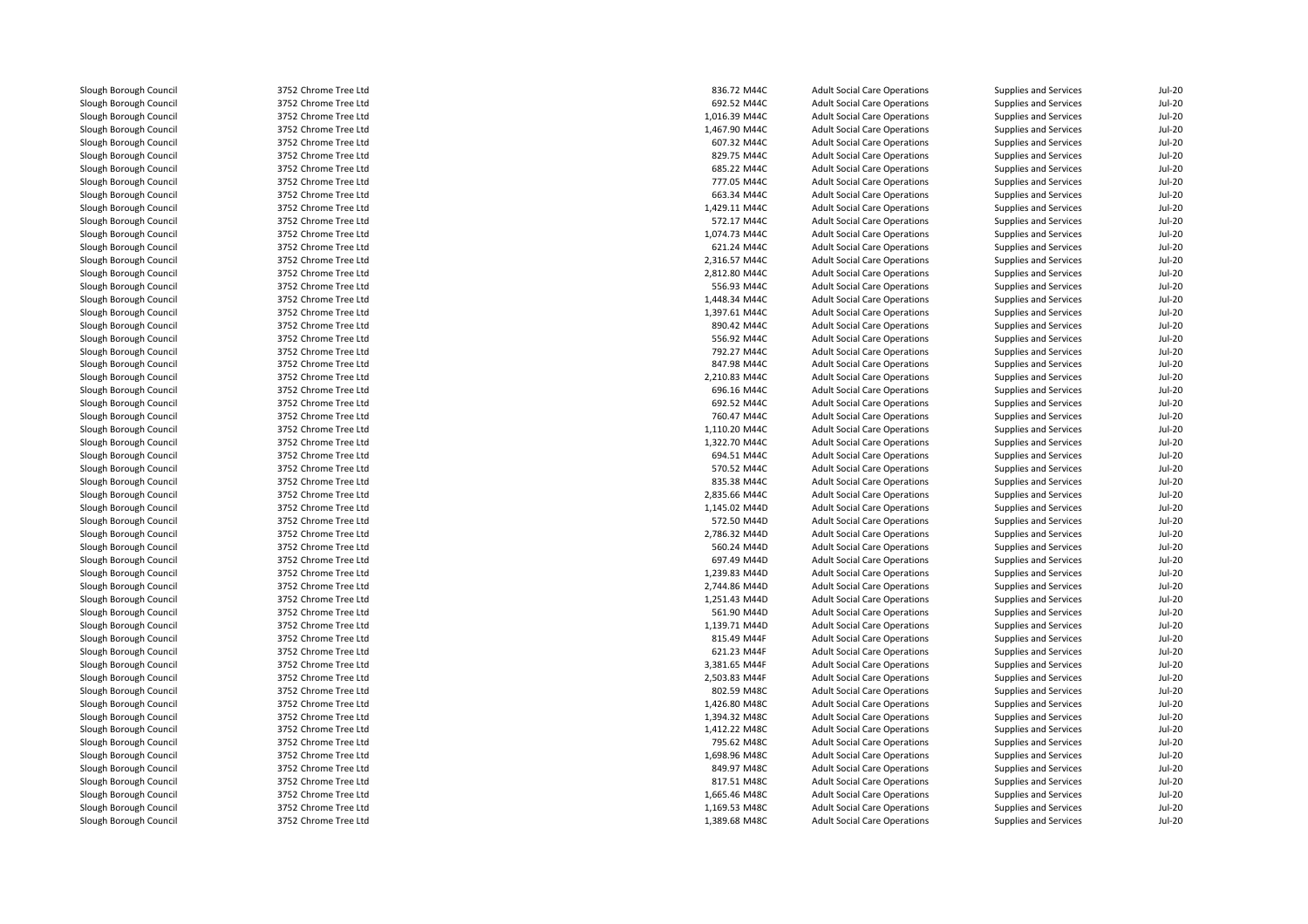Slough Borough Council **806550 City Homecare Ltd**<br>806550 City Homecare Ltd Slough Borough Council and Superinte and Sound Borough Council and Superinte Council 806550 City Homecare Ltd Slough Borough Council and the Superson City Homecare Ltd<br>806550 City Homecare Ltd Slough Borough Council and the Superson City Homecare Ltd<br>806550 City Homecare Ltd<br>806550 City Homecare Ltd Slough Borough Council **806550 City Homecare Ltd**<br>Slough Borough Council **806550 City Homecare Ltd** Slough Borough Council and the Superson City Homecare Ltd<br>Slough Borough Council and the Superson City Homecare Ltd Slough Borough Council and the Superson City Homecare Ltd<br>806550 City Homecare Ltd Slough Borough Council **806550 City Homecare Ltd**<br>Slough Borough Council **806550 City Homecare Ltd** Slough Borough Council<br>Slough Borough Council Slough Borough Council and the Superson City Homecare Ltd<br>Slough Borough Council and the Superson City Homecare Ltd Slough Borough Council **806550 City Homecare Ltd**<br>Slough Borough Council **806550 City Homecare Ltd** Slough Borough Council **806550 City Homecare Ltd**<br>Slough Borough Council **806550 City Homecare Ltd** Slough Borough Council and the Superson City Homecare Ltd<br>Slough Borough Council and Superson City Homecare Ltd Slough Borough Council **806550 City Homecare Ltd**<br>Slough Borough Council **806550 City Homecare Ltd** Slough Borough Council **806550 City Homecare Ltd**<br>806550 City Homecare Ltd Slough Borough Council<br>Slough Borough Council Slough Borough Council **806550 City Homecare Ltd**<br>Slough Borough Council **806550 City Homecare Ltd** Slough Borough Council **806550 City Homecare Ltd**<br>806550 City Homecare Ltd Slough Borough Council **806550 City Homecare Ltd**<br>806550 City Homecare Ltd Slough Borough Council and the Superson City Homecare Ltd<br>806550 City Homecare Ltd Slough Borough Council **806550 City Homecare Ltd**<br>806550 City Homecare Ltd Slough Borough Council and the Superson City Homecare Ltd<br>Slough Borough Council and the Superson City Homecare Ltd Slough Borough Council **806550 City Homecare Ltd**<br>806550 City Homecare Ltd Slough Borough Council and the Superson City Homecare Ltd<br>806550 City Homecare Ltd Slough Borough Council and Superinte and Sound Borough Council and Superinte Council 806550 City Homecare Ltd Slough Borough Council **806550 City Homecare Ltd**<br>806550 City Homecare Ltd Slough Borough Council and the Superson City Homecare Ltd<br>806550 City Homecare Ltd<br>806550 City Homecare Ltd Slough Borough Council and the Superson City Homecare Ltd<br>806550 City Homecare Ltd Slough Borough Council and the Superson City Homecare Ltd<br>Slough Borough Council and the Superson City Homecare Ltd Slough Borough Council and the Superson City Homecare Ltd<br>806550 City Homecare Ltd Slough Borough Council and the Superson City Homecare Ltd<br>806550 City Homecare Ltd Slough Borough Council and the Superson City Homecare Ltd<br>Slough Borough Council and the Superson City Homecare Ltd Slough Borough Council and the Superson City Homecare Ltd<br>806550 City Homecare Ltd Slough Borough Council and Superinte and Sound Borough Council and Superinte Council 806550 City Homecare Ltd Slough Borough Council **806550 City Homecare Ltd**<br>806550 City Homecare Ltd Slough Borough Council and Superinte and Sound Borough Council and Superinte Superinte Superinte Superinte Superinte Superinte Superinte Superinte Superinte Superinte Superinte Superinte Superinte Superinte Superinte Super Slough Borough Council and the Superson City Homecare Ltd<br>Slough Borough Council and the Superson City Homecare Ltd Slough Borough Council and the Superson City Homecare Ltd<br>Slough Borough Council and the Superson City Homecare Ltd Slough Borough Council and Suppose the Sound Borough Council and Suppose the Sound Borough Council and Suppose S Slough Borough Council and Superinte and Sound Borough Council and Superinte Council and Sound Borough Council Borough Superinte Council and Superinte Council and Superinte Council and Superinte Council and Superinte Counc Slough Borough Council and the Sound Borough Council and the Slove Borough Slove City Homecare Ltd Slough Borough Council and the Slove City Homecare Ltd Slough Borough Council and the Slove City Homecare City Homecare Ltd Slough Borough Council<br>Slough Borough Council Slough Borough Council<br>Slough Borough Council

Slough Borough Council <sup>803405</sup> Churchmead School 4,319.00 F552 DSGSlough Borough Council <sup>2674</sup> Cippenham Baptist Pre-School 8,945.87 F909 DSGSlough Borough Council **767 Cippenham Infants School** 6, 33.33 E249 DSG, 6083.33 E249 DSG, 6083.33 E249 DSG, 6083<br>33 Slough Borough Council 631 Cippenham Primary School 6, 33.4 E249 DSG, 88.33 E249 DSG, 6083.33 E249 DSG, 6 Slough Borough Council <sup>631</sup> Cippenham Primary School 8,208.33 E729 DSG806550 City Homecare Ltd<br>806550 City Homecare Ltd 806550 City Homecare Ltd<br>806550 City Homecare Ltd 806550 City Homecare Ltd<br>806550 City Homecare Ltd Slough Borough Council <sup>806840</sup> Claires Court Schools LtdSlough Borough Council **1151 Claycots Primary School** 1151 Claycots Primary School 1151 Claycots Primary School 1 Slough Borough Council 1992 108 Clear Channel Uk Ltd<br>
408 ClosE UK Ltd<br>
407386 CLoSE UK Ltd Slough Borough Council <sup>3685</sup> Coghlan Lodges LimitedSlough Borough Council <sup>3685</sup> Coghlan Lodges LimitedSlough Borough Council <sup>3685</sup> Coghlan Lodges Limited3685 Coghlan Lodges Limited

| d School                  | 4,319.00 F552   | DSG                                 | Supplies and Services        | $Jul-20$ |
|---------------------------|-----------------|-------------------------------------|------------------------------|----------|
| <b>Baptist Pre-School</b> | 8,945.87 F909   | <b>DSG</b>                          | Supplies and Services        | $Jul-20$ |
| Infants School            | 6,083.33 E249   | <b>DSG</b>                          | Supplies and Services        | $Jul-20$ |
| Primary School            | 8,208.33 E729   | <b>DSG</b>                          | Supplies and Services        | $Jul-2C$ |
| are Ltd                   | 1,176.00 M44C   | <b>Adult Social Care Operations</b> | Supplies and Services        | $Jul-2C$ |
| are Ltd                   | 1,176.00 M44C   | <b>Adult Social Care Operations</b> | Supplies and Services        | $Jul-20$ |
| are Ltd                   | 823.20 M44C     | <b>Adult Social Care Operations</b> | Supplies and Services        | $Jul-2C$ |
| are Ltd                   | 705.60 M44C     | <b>Adult Social Care Operations</b> | Supplies and Services        | $Jul-2C$ |
| are Ltd                   | 504.00 M44C     | <b>Adult Social Care Operations</b> | Supplies and Services        | $Jul-2C$ |
| are Ltd                   | 1,764.00 M44C   | <b>Adult Social Care Operations</b> | Supplies and Services        | $Jul-20$ |
| are Ltd                   | 1,881.60 M44C   | <b>Adult Social Care Operations</b> | Supplies and Services        | $Jul-20$ |
| are Ltd                   | 1.058.40 M44C   | <b>Adult Social Care Operations</b> | Supplies and Services        | $Jul-20$ |
| are Ltd                   | 940.80 M44C     | <b>Adult Social Care Operations</b> | Supplies and Services        | $Jul-2C$ |
| are Ltd                   | 558.00 M44C     | <b>Adult Social Care Operations</b> | Supplies and Services        | $Jul-20$ |
| are Ltd                   | 1,764.00 M44C   | <b>Adult Social Care Operations</b> | Supplies and Services        | $Jul-20$ |
| are Ltd                   | 2,251.20 M44C   | <b>Adult Social Care Operations</b> | Supplies and Services        | $Jul-2C$ |
| are Ltd                   | 1,092.00 M44C   | <b>Adult Social Care Operations</b> | Supplies and Services        | Jul-20   |
| are Ltd                   | 832.20 M44C     | <b>Adult Social Care Operations</b> | Supplies and Services        | $Jul-20$ |
| are Ltd                   | 1,713.60 M44C   | <b>Adult Social Care Operations</b> | Supplies and Services        | $Jul-2C$ |
| are Ltd                   | 646.80 M44C     | <b>Adult Social Care Operations</b> | Supplies and Services        | Jul-20   |
| are Ltd                   | 2,352.00 M44C   | <b>Adult Social Care Operations</b> | Supplies and Services        | $Jul-20$ |
|                           | 940.80 M44C     |                                     |                              | $Jul-20$ |
| are Ltd                   |                 | <b>Adult Social Care Operations</b> | Supplies and Services        | $Jul-20$ |
| are Ltd                   | 664.44 M44C     | <b>Adult Social Care Operations</b> | Supplies and Services        |          |
| are Ltd                   | 1,764.00 M44C   | <b>Adult Social Care Operations</b> | Supplies and Services        | $Jul-2C$ |
| are Ltd                   | 588.00 M44C     | <b>Adult Social Care Operations</b> | Supplies and Services        | $Jul-20$ |
| are Ltd                   | 2,251.20 M44C   | <b>Adult Social Care Operations</b> | Supplies and Services        | $Jul-20$ |
| are Ltd                   | 2,003.40 M44C   | <b>Adult Social Care Operations</b> | Supplies and Services        | $Jul-2C$ |
| are Ltd                   | 832.20 M44C     | <b>Adult Social Care Operations</b> | Supplies and Services        | Jul-20   |
| are Ltd                   | 1,176.00 M44C   | <b>Adult Social Care Operations</b> | Supplies and Services        | $Jul-20$ |
| are Ltd                   | 823.20 M44C     | <b>Adult Social Care Operations</b> | Supplies and Services        | $Jul-20$ |
| are Ltd                   | 705.60 M44C     | <b>Adult Social Care Operations</b> | Supplies and Services        | $Jul-2C$ |
| are Ltd                   | 504.00 M44C     | <b>Adult Social Care Operations</b> | Supplies and Services        | $Jul-20$ |
| are Ltd                   | 1,764.00 M44C   | <b>Adult Social Care Operations</b> | Supplies and Services        | $Jul-20$ |
| are Ltd                   | 1,881.60 M44C   | <b>Adult Social Care Operations</b> | Supplies and Services        | $Jul-20$ |
| are Ltd                   | 1,176.00 M44C   | <b>Adult Social Care Operations</b> | Supplies and Services        | $Jul-2C$ |
| are Ltd                   | 1,881.60 M44D   | <b>Adult Social Care Operations</b> | Supplies and Services        | $Jul-2C$ |
| are Ltd                   | 789.60 M44D     | <b>Adult Social Care Operations</b> | Supplies and Services        | $Jul-20$ |
| are Ltd                   | 823.20 M44D     | <b>Adult Social Care Operations</b> | Supplies and Services        | $Jul-20$ |
| are Ltd                   | 1,310.40 M44D   | <b>Adult Social Care Operations</b> | Supplies and Services        | Jul-20   |
| are Ltd                   | 823.20 M44D     | <b>Adult Social Care Operations</b> | Supplies and Services        | $Jul-20$ |
| are Ltd                   | 1,881.60 M44D   | <b>Adult Social Care Operations</b> | <b>Supplies and Services</b> | $Jul-20$ |
| are Ltd                   | 789.60 M44D     | <b>Adult Social Care Operations</b> | Supplies and Services        | $Jul-20$ |
| are Ltd                   | 806.40 M44F     | <b>Adult Social Care Operations</b> | Supplies and Services        | $Jul-20$ |
| are Ltd                   | 806.40 M44F     | <b>Adult Social Care Operations</b> | Supplies and Services        | $Jul-20$ |
| are Ltd                   | 705.60 M48C     | <b>Adult Social Care Operations</b> | Supplies and Services        | $Jul-20$ |
| are Ltd                   | 550.20 M48C     | <b>Adult Social Care Operations</b> | Supplies and Services        | $Jul-2C$ |
| are Ltd                   | 705.60 M48C     | <b>Adult Social Care Operations</b> | Supplies and Services        | Jul-20   |
| are Ltd                   | 554.40 M48C     | <b>Adult Social Care Operations</b> | Supplies and Services        | Jul-20   |
| nited                     | 650.00 P204     | Capital                             | <b>Capital Charges</b>       | Jul-20   |
| t Schools Ltd             | 4,526.33 F552   | <b>DSG</b>                          | Supplies and Services        | $Jul-2C$ |
| mary School               | 921,243.53 E209 | <b>DSG</b>                          | Supplies and Services        | $Jul-2C$ |
| el Uk Ltd                 | 850.00 B213     | <b>Customer and Communications</b>  | Supplies and Services        | $Jul-20$ |
| d                         | 6,250.00 J606   | Housing Revenue Account             | Supplies and Services        | $Jul-20$ |
| lges Limited              | 2,316.72 M42F   | <b>Adult Social Care Operations</b> | Supplies and Services        | $Jul-2C$ |
| lges Limited              | 1,788.00 M42F   | <b>Adult Social Care Operations</b> | Supplies and Services        | $Jul-2C$ |
| lges Limited              | 2,258.00 M42F   | <b>Adult Social Care Operations</b> | Supplies and Services        | $Jul-20$ |
| lges Limited              | 2,116.04 M44D   | <b>Adult Social Care Operations</b> | Supplies and Services        | $Jul-2C$ |
|                           |                 |                                     |                              |          |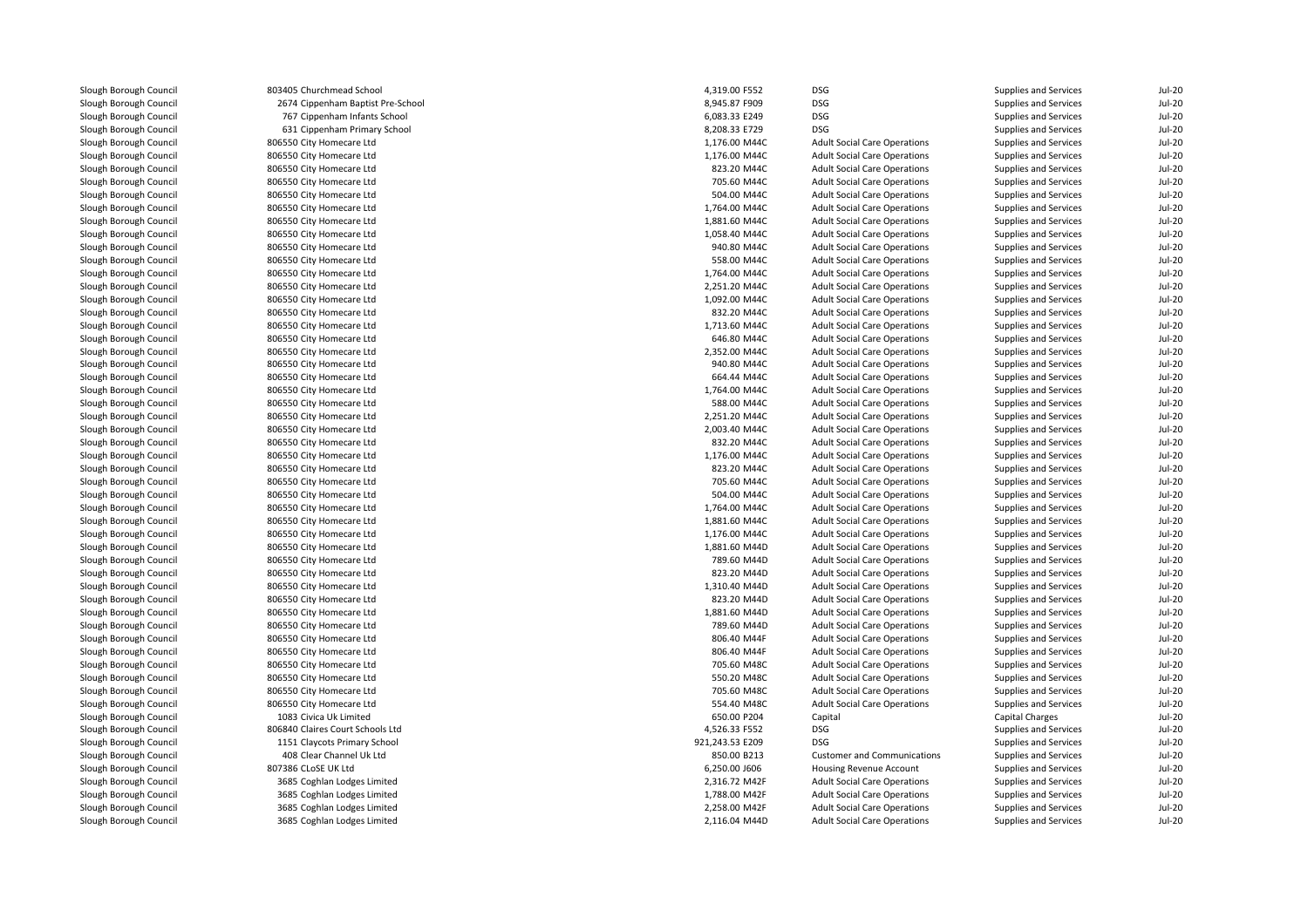| Slough Borough Council | 805823 Collaborative Care Solutions                 | 11,071.42 M42E | <b>Adult Social Care Operations</b> | Supplies and Services | Jul-20        |
|------------------------|-----------------------------------------------------|----------------|-------------------------------------|-----------------------|---------------|
| Slough Borough Council | 805823 Collaborative Care Solutions                 | 8,857.14 M42E  | <b>Adult Social Care Operations</b> | Supplies and Services | <b>Jul-20</b> |
| Slough Borough Council | 805823 Collaborative Care Solutions                 | 9,477.14 M42E  | <b>Adult Social Care Operations</b> | Supplies and Services | <b>Jul-20</b> |
| Slough Borough Council | 805823 Collaborative Care Solutions                 | 8,857.14 M42E  | <b>Adult Social Care Operations</b> | Supplies and Services | <b>Jul-20</b> |
| Slough Borough Council | 805823 Collaborative Care Solutions                 | 3,321.43 M42F  | <b>Adult Social Care Operations</b> | Supplies and Services | <b>Jul-20</b> |
| Slough Borough Council | 805823 Collaborative Care Solutions                 | 2,657.14 M42F  | <b>Adult Social Care Operations</b> | Supplies and Services | <b>Jul-20</b> |
| Slough Borough Council | 805823 Collaborative Care Solutions                 | 3,365.71 M42F  | <b>Adult Social Care Operations</b> | Supplies and Services | Jul-20        |
| Slough Borough Council | 805823 Collaborative Care Solutions                 | 3,365.71 M44F  | <b>Adult Social Care Operations</b> | Supplies and Services | <b>Jul-20</b> |
| Slough Borough Council | 805823 Collaborative Care Solutions                 | 3,859.50 M44F  | <b>Adult Social Care Operations</b> | Supplies and Services | <b>Jul-20</b> |
| Slough Borough Council | 805823 Collaborative Care Solutions                 | 1,080.00 F123  | Children, Learning and Skills       | Supplies and Services | Jul-20        |
| Slough Borough Council | 805823 Collaborative Care Solutions                 | 1,980.00 F123  | Children, Learning and Skills       | Supplies and Services | <b>Jul-20</b> |
| Slough Borough Council | 805823 Collaborative Care Solutions                 | 3,240.00 F123  | Children, Learning and Skills       | Supplies and Services | <b>Jul-20</b> |
| Slough Borough Council | 806524 Colliers International                       | 3,666.67 J006  | Housing Revenue Account             | Supplies and Services | Jul-20        |
| Slough Borough Council | 286 Colnbrook C Of E Primary School                 | 15,965.96 E219 | <b>DSG</b>                          | Supplies and Services | <b>Jul-20</b> |
| Slough Borough Council | 2535 Comfort Care Services                          | 2,017.29 M27F  | <b>Adult Social Care Operations</b> | Supplies and Services | <b>Jul-20</b> |
| Slough Borough Council | 2535 Comfort Care Services                          | 2,550.00 M27F  | <b>Adult Social Care Operations</b> | Supplies and Services | <b>Jul-20</b> |
| Slough Borough Council | 2535 Comfort Care Services                          | 3,089.06 M42E  | <b>Adult Social Care Operations</b> | Supplies and Services | <b>Jul-20</b> |
| Slough Borough Council | 2535 Comfort Care Services                          | 690.86 M42E    | <b>Adult Social Care Operations</b> | Supplies and Services | <b>Jul-20</b> |
| Slough Borough Council | 2535 Comfort Care Services                          | 675.00 M42E    | <b>Adult Social Care Operations</b> | Supplies and Services | <b>Jul-20</b> |
| Slough Borough Council | 2535 Comfort Care Services                          | 750.00 M42E    | <b>Adult Social Care Operations</b> | Supplies and Services | <b>Jul-20</b> |
| Slough Borough Council | 2535 Comfort Care Services                          | 750.00 M42E    | <b>Adult Social Care Operations</b> | Supplies and Services | Jul-20        |
| Slough Borough Council | 2535 Comfort Care Services                          | 2,250.00 M42E  |                                     |                       | <b>Jul-20</b> |
|                        |                                                     | 2,465.00 M42F  | <b>Adult Social Care Operations</b> | Supplies and Services | <b>Jul-20</b> |
| Slough Borough Council | 2535 Comfort Care Services                          |                | <b>Adult Social Care Operations</b> | Supplies and Services |               |
| Slough Borough Council | 2535 Comfort Care Services                          | 2,550.00 M42F  | <b>Adult Social Care Operations</b> | Supplies and Services | <b>Jul-20</b> |
| Slough Borough Council | 2535 Comfort Care Services                          | 2.550.00 M42F  | <b>Adult Social Care Operations</b> | Supplies and Services | <b>Jul-20</b> |
| Slough Borough Council | 2535 Comfort Care Services                          | 974.57 M42F    | <b>Adult Social Care Operations</b> | Supplies and Services | <b>Jul-20</b> |
| Slough Borough Council | 2535 Comfort Care Services                          | 1,430.31 M42F  | <b>Adult Social Care Operations</b> | Supplies and Services | <b>Jul-20</b> |
| Slough Borough Council | 2535 Comfort Care Services                          | 1,258.84 M42F  | <b>Adult Social Care Operations</b> | Supplies and Services | <b>Jul-20</b> |
| Slough Borough Council | 2535 Comfort Care Services                          | 1,258.84 M42F  | <b>Adult Social Care Operations</b> | Supplies and Services | <b>Jul-20</b> |
| Slough Borough Council | 2535 Comfort Care Services                          | 3,768.21 M42F  | <b>Adult Social Care Operations</b> | Supplies and Services | <b>Jul-20</b> |
| Slough Borough Council | 2535 Comfort Care Services                          | 1,692.86 M42F  | <b>Adult Social Care Operations</b> | Supplies and Services | Jul-20        |
| Slough Borough Council | 2535 Comfort Care Services                          | 2,550.00 M42F  | <b>Adult Social Care Operations</b> | Supplies and Services | Jul-20        |
| Slough Borough Council | 2535 Comfort Care Services                          | 1,421.23 M42F  | <b>Adult Social Care Operations</b> | Supplies and Services | <b>Jul-20</b> |
| Slough Borough Council | 2535 Comfort Care Services                          | 2,008.84 M42F  | <b>Adult Social Care Operations</b> | Supplies and Services | <b>Jul-20</b> |
| Slough Borough Council | 2535 Comfort Care Services                          | 812.14 M42F    | <b>Adult Social Care Operations</b> | Supplies and Services | <b>Jul-20</b> |
| Slough Borough Council | 2535 Comfort Care Services                          | 2,550.00 M42F  | <b>Adult Social Care Operations</b> | Supplies and Services | <b>Jul-20</b> |
| Slough Borough Council | 2535 Comfort Care Services                          | 812.14 M42F    | <b>Adult Social Care Operations</b> | Supplies and Services | Jul-20        |
| Slough Borough Council | 2535 Comfort Care Services                          | 1,275.00 M42F  | <b>Adult Social Care Operations</b> | Supplies and Services | $Jul-20$      |
| Slough Borough Council | 2535 Comfort Care Services                          | 1,858.93 M44E  | <b>Adult Social Care Operations</b> | Supplies and Services | <b>Jul-20</b> |
| Slough Borough Council | 2535 Comfort Care Services                          | 2,550.00 M44E  | <b>Adult Social Care Operations</b> | Supplies and Services | Jul-20        |
| Slough Borough Council | 2535 Comfort Care Services                          | 2,714.06 M44E  | <b>Adult Social Care Operations</b> | Supplies and Services | <b>Jul-20</b> |
| Slough Borough Council | 2535 Comfort Care Services                          | 4,317.64 M44E  | <b>Adult Social Care Operations</b> | Supplies and Services | <b>Jul-20</b> |
| Slough Borough Council | 2535 Comfort Care Services                          | 546.00 M44E    | <b>Adult Social Care Operations</b> | Supplies and Services | Jul-20        |
| Slough Borough Council | 2535 Comfort Care Services                          | 1,275.00 M44F  | <b>Adult Social Care Operations</b> | Supplies and Services | <b>Jul-20</b> |
| Slough Borough Council | 2535 Comfort Care Services                          | 3,362.14 M44F  | <b>Adult Social Care Operations</b> | Supplies and Services | <b>Jul-20</b> |
| Slough Borough Council | 2535 Comfort Care Services                          | 2,550.00 M44F  | <b>Adult Social Care Operations</b> | Supplies and Services | Jul-20        |
| Slough Borough Council | 1437 Computerised & Digital Security Systems Ltd    | 795.00 D158    | Planning and Transport              | Premises              | <b>Jul-20</b> |
| Slough Borough Council | 1437 Computerised & Digital Security Systems Ltd    | 1,875.00 K089  | <b>Regulatory Services</b>          | Supplies and Services | <b>Jul-20</b> |
| Slough Borough Council | 1437 Computerised & Digital Security Systems Ltd    | 1,875.00 K089  | <b>Regulatory Services</b>          | Supplies and Services | <b>Jul-20</b> |
| Slough Borough Council | 1437 Computerised & Digital Security Systems Ltd    | 1,875.00 K089  | <b>Regulatory Services</b>          | Supplies and Services | $Jul-20$      |
| Slough Borough Council | 1772 Computershare Voucher Services                 | 4,618.89 B348  | People                              | Supplies and Services | <b>Jul-20</b> |
| Slough Borough Council | 806608 Corecare Global Ltd T/A Innova Care Concepts | 709.39 A03F    | <b>Adult Social Care Operations</b> | Supplies and Services | Jul-20        |
| Slough Borough Council | 806683 Cornerstone OnDemand Limited                 | 57,250.00 B408 | People                              | Supplies and Services | $Jul-20$      |
| Slough Borough Council | 805278 Countrystyle Recycling Ltd                   | 1,840.00 D342  | <b>Environmental Services</b>       | Supplies and Services | <b>Jul-20</b> |
| Slough Borough Council | 805278 Countrystyle Recycling Ltd                   | 1,840.00 D342  | <b>Environmental Services</b>       | Supplies and Services | <b>Jul-20</b> |
| Slough Borough Council | 805278 Countrystyle Recycling Ltd                   | 3,680.00 D342  | <b>Environmental Services</b>       | Supplies and Services | <b>Jul-20</b> |
| Slough Borough Council | 805278 Countrystyle Recycling Ltd                   | 3,809.65 D342  | <b>Environmental Services</b>       | Supplies and Services | <b>Jul-20</b> |
|                        |                                                     |                |                                     |                       |               |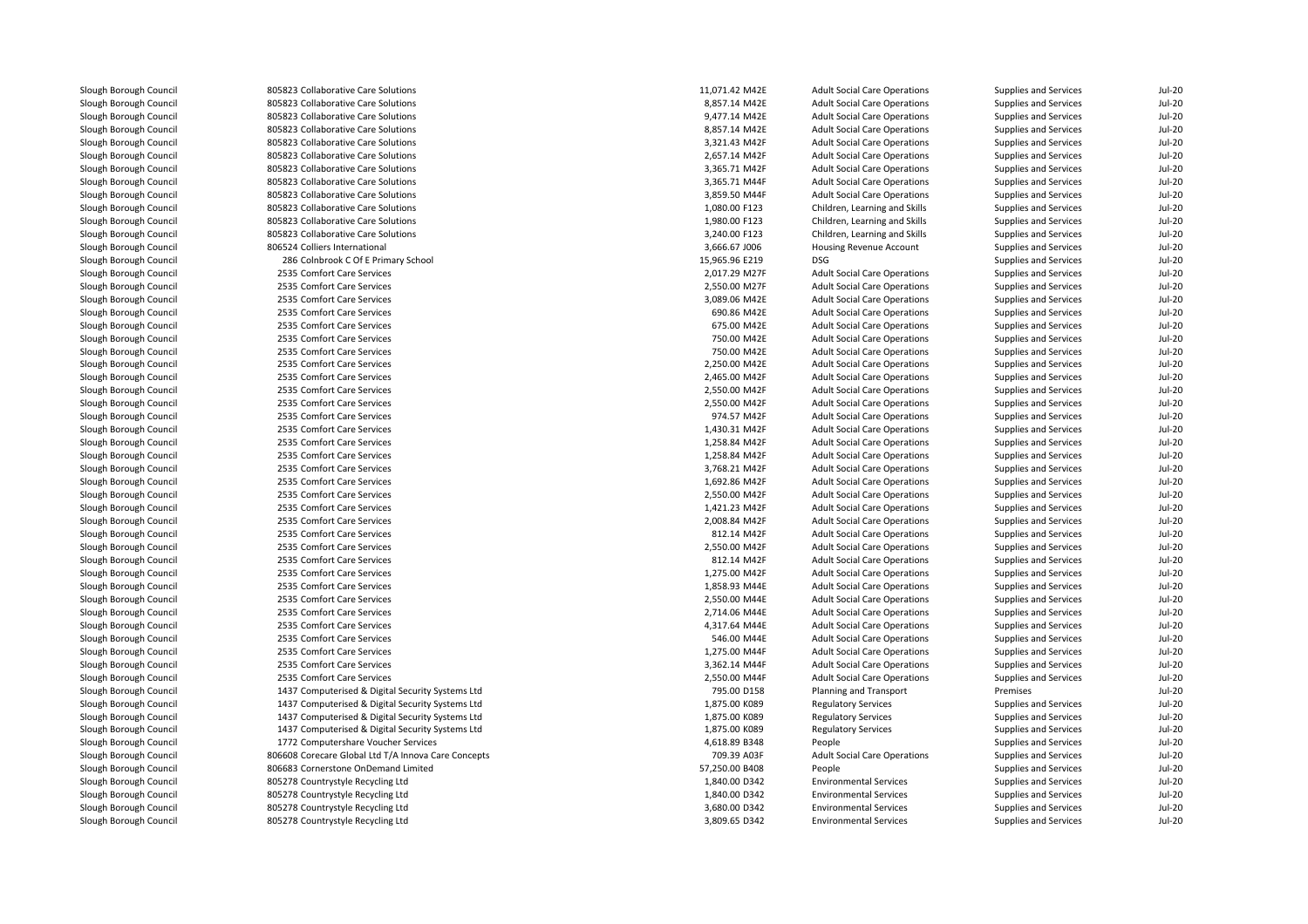| Slough Borough Council | 167 Courtney Coaches Ltd                                                            | 6,911.55 D512  | Major Infrastructure Projects          | Supplies and Services                    | Jul-20        |
|------------------------|-------------------------------------------------------------------------------------|----------------|----------------------------------------|------------------------------------------|---------------|
| Slough Borough Council | 167 Courtney Coaches Ltd                                                            | 17,901.54 D512 | Major Infrastructure Projects          | Supplies and Services                    | <b>Jul-20</b> |
| Slough Borough Council | 3670 Craegmoor Birches Grove Priory                                                 | 3,622.32 M27F  | <b>Adult Social Care Operations</b>    | Supplies and Services                    | <b>Jul-20</b> |
| Slough Borough Council | 3670 Craegmoor Birches Grove Priory                                                 | 3,622.32 M27F  | <b>Adult Social Care Operations</b>    | Supplies and Services                    | <b>Jul-20</b> |
| Slough Borough Council | 1638 Creative Support Ltd                                                           | 1,437.23 M42E  | <b>Adult Social Care Operations</b>    | Supplies and Services                    | <b>Jul-20</b> |
| Slough Borough Council | 1638 Creative Support Ltd                                                           | 2,657.34 M42E  | <b>Adult Social Care Operations</b>    | Supplies and Services                    | <b>Jul-20</b> |
| Slough Borough Council | 1638 Creative Support Ltd                                                           | 3,456.54 M42E  | <b>Adult Social Care Operations</b>    | Supplies and Services                    | <b>Jul-20</b> |
| Slough Borough Council | 1638 Creative Support Ltd                                                           | 1,325.34 M42E  | <b>Adult Social Care Operations</b>    | Supplies and Services                    | <b>Jul-20</b> |
| Slough Borough Council | 1638 Creative Support Ltd                                                           | 1,220.78 M42E  | <b>Adult Social Care Operations</b>    | Supplies and Services                    | <b>Jul-20</b> |
| Slough Borough Council | 1638 Creative Support Ltd                                                           | 1,391.94 M42E  | <b>Adult Social Care Operations</b>    | Supplies and Services                    | <b>Jul-20</b> |
| Slough Borough Council | 1638 Creative Support Ltd                                                           | 932.40 M42E    | <b>Adult Social Care Operations</b>    | Supplies and Services                    | <b>Jul-20</b> |
| Slough Borough Council | 1638 Creative Support Ltd                                                           | 1,290.38 M42E  | <b>Adult Social Care Operations</b>    | Supplies and Services                    | <b>Jul-20</b> |
| Slough Borough Council | 1638 Creative Support Ltd                                                           | 1,390.28 M42E  | <b>Adult Social Care Operations</b>    | Supplies and Services                    | <b>Jul-20</b> |
| Slough Borough Council | 1638 Creative Support Ltd                                                           | 1,090.58 M42E  | <b>Adult Social Care Operations</b>    | Supplies and Services                    | <b>Jul-20</b> |
| Slough Borough Council | 1638 Creative Support Ltd                                                           | 1,558.44 M42E  | <b>Adult Social Care Operations</b>    | Supplies and Services                    | <b>Jul-20</b> |
| Slough Borough Council | 1638 Creative Support Ltd                                                           | 949.05 M42E    | <b>Adult Social Care Operations</b>    | Supplies and Services                    | <b>Jul-20</b> |
| Slough Borough Council | 806542 Cripps LLP t/a Cripps Pemberton Greenish                                     | 624.00 P575    | Capital                                | Capital Charges                          | $Jul-20$      |
| Slough Borough Council | 806983 Critigom                                                                     | 877.15 H020    | <b>Customer and Communications</b>     | Supplies and Services                    | <b>Jul-20</b> |
| Slough Borough Council | 806983 Critigom                                                                     | 557.89 H015    | <b>Customer and Communications</b>     | Supplies and Services                    | <b>Jul-20</b> |
| Slough Borough Council | 806983 Critigom                                                                     | 503.05 H015    | <b>Customer and Communications</b>     | Supplies and Services                    | <b>Jul-20</b> |
| Slough Borough Council | 806983 Critigom                                                                     | 791.66 H020    | <b>Customer and Communications</b>     | Supplies and Services                    | <b>Jul-20</b> |
| Slough Borough Council | 806983 Critigom                                                                     | 557.19 H020    | <b>Customer and Communications</b>     | Supplies and Services                    | <b>Jul-20</b> |
| Slough Borough Council | 806983 Critigom                                                                     | 1,077.33 H020  | <b>Customer and Communications</b>     | Supplies and Services                    | <b>Jul-20</b> |
| Slough Borough Council | 806983 Critigom                                                                     | 2,390.95 H020  | <b>Customer and Communications</b>     | Supplies and Services                    | <b>Jul-20</b> |
| Slough Borough Council | 806900 CYXTERA TECHNOLOGY UK LIMITED                                                | 29,675.00 B282 | Digital and Strategic IT               | <b>Supplies and Services</b>             | <b>Jul-20</b> |
| Slough Borough Council | 806197 David Austin Rose Nursery Ltd                                                | 4,536.50 C001  | Communities and Lesiure                | Supplies and Services                    | <b>Jul-20</b> |
| Slough Borough Council |                                                                                     | 8,250.00 A04A  | <b>Adult Social Care Operations</b>    |                                          | <b>Jul-20</b> |
| Slough Borough Council | 807012 David Byford of DJB Safeguarding Ltd<br>361 David Ogilvie Engineeing Limited | 3,125.00 P871  |                                        | Supplies and Services<br>Capital Charges | <b>Jul-20</b> |
|                        |                                                                                     |                | Capital                                |                                          |               |
| Slough Borough Council | 1840 Davitt Jones Bould Limited                                                     | 508.80 B082    | <b>Regeneration Development</b>        | Supplies and Services                    | <b>Jul-20</b> |
| Slough Borough Council | 1840 Davitt Jones Bould Limited                                                     | 842.70 B082    | <b>Regeneration Development</b>        | Supplies and Services                    | $Jul-20$      |
| Slough Borough Council | 1840 Davitt Jones Bould Limited                                                     | 1,367.40 B082  | <b>Regeneration Development</b>        | Supplies and Services                    | $Jul-20$      |
| Slough Borough Council | 1840 Davitt Jones Bould Limited                                                     | 763.20 P128    | Capital                                | Capital Charges                          | <b>Jul-20</b> |
| Slough Borough Council | 1840 Davitt Jones Bould Limited                                                     | 1,877.40 P156  | Capital                                | Capital Charges                          | $Jul-20$      |
| Slough Borough Council | 804903 Dennis Eagle Limited                                                         | 691.75 P176    | Capital                                | Supplies and Services                    | <b>Jul-20</b> |
| Slough Borough Council | 804903 Dennis Eagle Limited                                                         | 15,281.28 D610 | Direct Service Organisation (DSO)      | Supplies and Services                    | <b>Jul-20</b> |
| Slough Borough Council | 804903 Dennis Eagle Limited                                                         | 1,441.30 D630  | Direct Service Organisation (DSO)      | Supplies and Services                    | <b>Jul-20</b> |
| Slough Borough Council | 804903 Dennis Eagle Limited                                                         | 613.54 D610    | Direct Service Organisation (DSO)      | Supplies and Services                    | <b>Jul-20</b> |
| Slough Borough Council | 804903 Dennis Eagle Limited                                                         | 955.21 D610    | Direct Service Organisation (DSO)      | Supplies and Services                    | <b>Jul-20</b> |
| Slough Borough Council | 804903 Dennis Eagle Limited                                                         | 750.32 D610    | Direct Service Organisation (DSO)      | Supplies and Services                    | <b>Jul-20</b> |
| Slough Borough Council | 804903 Dennis Eagle Limited                                                         | 3,518.09 D610  | Direct Service Organisation (DSO)      | Supplies and Services                    | <b>Jul-20</b> |
| Slough Borough Council | 804903 Dennis Eagle Limited                                                         | 992.39 D610    | Direct Service Organisation (DSO)      | Supplies and Services                    | <b>Jul-20</b> |
| Slough Borough Council | 804903 Dennis Eagle Limited                                                         | 1,220.28 D610  | Direct Service Organisation (DSO)      | Supplies and Services                    | <b>Jul-20</b> |
| Slough Borough Council | 804903 Dennis Eagle Limited                                                         | 627.31 D610    | Direct Service Organisation (DSO)      | Supplies and Services                    | <b>Jul-20</b> |
| Slough Borough Council | 804903 Dennis Eagle Limited                                                         | 1,012.93 D630  | Direct Service Organisation (DSO)      | Supplies and Services                    | <b>Jul-20</b> |
| Slough Borough Council | 805964 Design South East                                                            | 1,200.00 D224  | Planning and Transport                 | Supplies and Services                    | <b>Jul-20</b> |
| Slough Borough Council | 806159 Devon Piatt-Panton                                                           | 570.00 C322    | Communities and Lesiure                | Supplies and Services                    | <b>Jul-20</b> |
| Slough Borough Council | 806159 Devon Piatt-Panton                                                           | 600.00 C322    | Communities and Lesiure                | Supplies and Services                    | <b>Jul-20</b> |
| Slough Borough Council | 803765 Digital ID                                                                   | 1,275.00 D316  | <b>Regulatory Services</b>             | Supplies and Services                    | <b>Jul-20</b> |
| Slough Borough Council | 3554 Dimensions (Uk) Ltd                                                            | 507.12 A05C    | <b>Adult Social Care Commissioning</b> | Supplies and Services                    | <b>Jul-20</b> |
| Slough Borough Council | 805483 Direct Tyre Managenent Ltd                                                   | 1,025.29 D610  | Direct Service Organisation (DSO)      | Transport                                | <b>Jul-20</b> |
| Slough Borough Council | 805483 Direct Tyre Managenent Ltd                                                   | 1,233.96 D620  | Direct Service Organisation (DSO)      | Transport                                | <b>Jul-20</b> |
| Slough Borough Council | 805483 Direct Tyre Managenent Ltd                                                   | 698.80 D630    | Direct Service Organisation (DSO)      | Transport                                | <b>Jul-20</b> |
| Slough Borough Council | 803306 Ditton Park Academy                                                          | 12,250.00 E269 | <b>DSG</b>                             | Supplies and Services                    | <b>Jul-20</b> |
| Slough Borough Council | 804284 DK PRODUKTIONS LTD                                                           | 1,780.00 A07M  | <b>Adult Social Care Operations</b>    | Supplies and Services                    | <b>Jul-20</b> |
| Slough Borough Council | 803724 DMA Signs                                                                    | 680.00 C019    | <b>Communities and Lesiure</b>         | Premises                                 | <b>Jul-20</b> |
| Slough Borough Council | 806112 Dor 2 Dor Slough                                                             | 1,021.88 F002  | Communities and Lesiure                | Supplies and Services                    | $Jul-20$      |
| Slough Borough Council | 805195 Downs View Nurseries Ltd                                                     | 7,659.66 C001  | Communities and Lesiure                | Premises                                 | $Jul-20$      |
|                        |                                                                                     |                |                                        |                                          |               |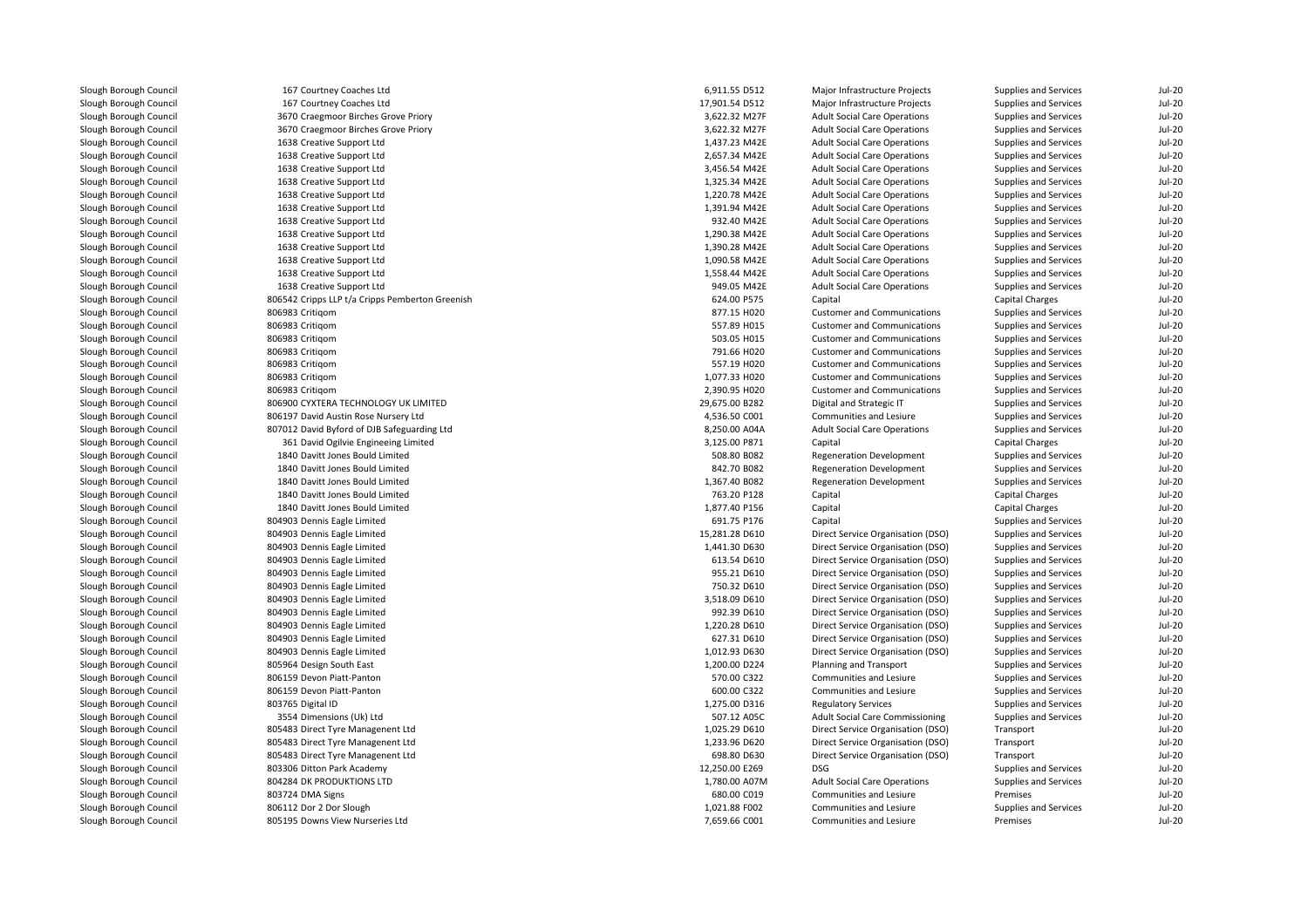| Slough Borough Council                           | 805195 Downs View Nurseries Ltd                                           | 504.34 D347    | <b>Environmental Services</b>       | Premises                                       | Jul-20        |
|--------------------------------------------------|---------------------------------------------------------------------------|----------------|-------------------------------------|------------------------------------------------|---------------|
| Slough Borough Council                           | 805195 Downs View Nurseries Ltd                                           | 541.16 J015    | Housing Revenue Account             | Premises                                       | $Jul-20$      |
| Slough Borough Council                           | 1457 Dr Norman Gordon                                                     | 1,912.05 D320  | <b>Regulatory Services</b>          | Premises                                       | <b>Jul-20</b> |
| Slough Borough Council                           | 854 Drayton Fencing                                                       | 590.00 C001    | Communities and Lesiure             | Premises                                       | <b>Jul-20</b> |
| Slough Borough Council                           | 803314 Dudley Metropolitan Borough Council                                | 3,710.00 D500  | Major Infrastructure Projects       | Supplies and Services                          | <b>Jul-20</b> |
| Slough Borough Council                           | 803177 Early Steps Preschool                                              | 6,308.22 F909  | <b>DSG</b>                          | Supplies and Services                          | <b>Jul-20</b> |
| Slough Borough Council                           | 804924 Econ Engineering Limited                                           | 760.00 D880    | Direct Service Organisation (DSO)   | Transport                                      | <b>Jul-20</b> |
| Slough Borough Council                           | 803301 Eden Girls School                                                  | 1,833.33 E279  | <b>DSG</b>                          | Supplies and Services                          | $Jul-20$      |
| Slough Borough Council                           | 807412 Edge Public Solutions Ltd                                          | 14,500.00 M01A | Children, Learning and Skills       | Supplies and Services                          | <b>Jul-20</b> |
| Slough Borough Council                           | 807349 efeedback Research Ltd T/A Cognisant Research                      | 8,120.00 F840  | <b>DSG</b>                          | Capital Charges                                | <b>Jul-20</b> |
| Slough Borough Council                           | 806355 Elysium Healthcare                                                 | 10,478.70 M26E | <b>Adult Social Care Operations</b> | Supplies and Services                          | <b>Jul-20</b> |
| Slough Borough Council                           | 806355 Elysium Healthcare                                                 | 9,085.70 M26E  | <b>Adult Social Care Operations</b> | Supplies and Services                          | <b>Jul-20</b> |
| Slough Borough Council                           | 805423 Enriched Care                                                      | 1,594.20 M42F  | <b>Adult Social Care Operations</b> | Supplies and Services                          | <b>Jul-20</b> |
| Slough Borough Council                           | 805423 Enriched Care                                                      | 1,758.01 M80F  | <b>Adult Social Care Operations</b> | Supplies and Services                          | <b>Jul-20</b> |
| Slough Borough Council                           | 807310 Enterprise Rent-A-Car UK Limited trading as Enterprise Flex-E-Rent | 30,991.64 D910 | Direct Service Organisation (DSO)   | Transport                                      | <b>Jul-20</b> |
| Slough Borough Council                           | 806228 EQUAL EDUCATION LIMITED                                            | 3,120.00 F446  | <b>DSG</b>                          | Supplies and Services                          | <b>Jul-20</b> |
| Slough Borough Council                           | 806228 EQUAL EDUCATION LIMITED                                            | 1,485.00 F446  | <b>DSG</b>                          | Supplies and Services                          | <b>Jul-20</b> |
| Slough Borough Council                           | 806228 EQUAL EDUCATION LIMITED                                            | 1,820.00 F446  | <b>DSG</b>                          | Supplies and Services                          | <b>Jul-20</b> |
| Slough Borough Council                           | 806228 EQUAL EDUCATION LIMITED                                            | 3,120.00 F446  | <b>DSG</b>                          | Supplies and Services                          | <b>Jul-20</b> |
| Slough Borough Council                           | 806228 EQUAL EDUCATION LIMITED                                            | 1,560.00 F446  | <b>DSG</b>                          | Supplies and Services                          | <b>Jul-20</b> |
| Slough Borough Council                           | 806228 EQUAL EDUCATION LIMITED                                            | 1,332.50 F446  | <b>DSG</b>                          | Supplies and Services                          | <b>Jul-20</b> |
| Slough Borough Council                           | 806228 EQUAL EDUCATION LIMITED                                            | 2,080.00 F446  | <b>DSG</b>                          | Supplies and Services                          | <b>Jul-20</b> |
| Slough Borough Council                           | 806228 EQUAL EDUCATION LIMITED                                            | 3,705.00 F446  | <b>DSG</b>                          | Supplies and Services                          | <b>Jul-20</b> |
| Slough Borough Council                           | 806228 EQUAL EDUCATION LIMITED                                            | 1,300.00 F446  | <b>DSG</b>                          | Supplies and Services                          | <b>Jul-20</b> |
| Slough Borough Council                           | 806228 EQUAL EDUCATION LIMITED                                            | 650.00 F446    | <b>DSG</b>                          | Supplies and Services                          | <b>Jul-20</b> |
| Slough Borough Council                           | 806228 EQUAL EDUCATION LIMITED                                            | 2,926.95 F446  | <b>DSG</b>                          | Supplies and Services                          | <b>Jul-20</b> |
| Slough Borough Council                           | 806228 EQUAL EDUCATION LIMITED                                            | 1,935.00 F446  | <b>DSG</b>                          | Supplies and Services                          | $Jul-20$      |
| Slough Borough Council                           | 806228 EQUAL EDUCATION LIMITED                                            | 1,095.00 F446  | <b>DSG</b>                          | Supplies and Services                          | <b>Jul-20</b> |
| Slough Borough Council                           | 806228 EQUAL EDUCATION LIMITED                                            | 1,170.00 F446  | <b>DSG</b>                          | Supplies and Services                          | <b>Jul-20</b> |
|                                                  | 806228 EQUAL EDUCATION LIMITED                                            | 585.00 F446    | <b>DSG</b>                          |                                                | <b>Jul-20</b> |
| Slough Borough Council<br>Slough Borough Council | 806228 EQUAL EDUCATION LIMITED                                            | 2,580.00 F446  | <b>DSG</b>                          | Supplies and Services<br>Supplies and Services | $Jul-20$      |
| Slough Borough Council                           |                                                                           | 2,535.00 F446  | <b>DSG</b>                          |                                                | <b>Jul-20</b> |
| Slough Borough Council                           | 806228 EQUAL EDUCATION LIMITED<br>806228 EQUAL EDUCATION LIMITED          | 1,560.00 F446  | <b>DSG</b>                          | Supplies and Services                          | <b>Jul-20</b> |
|                                                  |                                                                           |                |                                     | Supplies and Services                          |               |
| Slough Borough Council                           | 806228 EQUAL EDUCATION LIMITED                                            | 1,820.00 F446  | <b>DSG</b>                          | Supplies and Services                          | $Jul-20$      |
| Slough Borough Council                           | 806228 EQUAL EDUCATION LIMITED                                            | 2,405.00 F446  | <b>DSG</b>                          | Supplies and Services                          | <b>Jul-20</b> |
| Slough Borough Council                           | 806228 EQUAL EDUCATION LIMITED                                            | 618.15 F446    | <b>DSG</b>                          | <b>Supplies and Services</b>                   | <b>Jul-20</b> |
| Slough Borough Council                           | 806228 EQUAL EDUCATION LIMITED                                            | 1,300.00 F446  | <b>DSG</b>                          | Supplies and Services                          | $Jul-20$      |
| Slough Borough Council                           | 806228 EQUAL EDUCATION LIMITED                                            | 715.00 F446    | <b>DSG</b>                          | Supplies and Services                          | $Jul-20$      |
| Slough Borough Council                           | 803645 Esotec                                                             | 4,739.60 P871  | Capital                             | <b>Capital Charges</b>                         | <b>Jul-20</b> |
| Slough Borough Council                           | 803645 Esotec                                                             | 4,600.20 P871  | Capital                             | Capital Charges                                | <b>Jul-20</b> |
| Slough Borough Council                           | 803645 Esotec                                                             | 4,600.20 P871  | Capital                             | Capital Charges                                | <b>Jul-20</b> |
| Slough Borough Council                           | 803645 Esotec                                                             | 22,323.08 P204 | Capital                             | <b>Capital Charges</b>                         | $Jul-20$      |
| Slough Borough Council                           | 805569 Ethical Commercial Services Ltd                                    | 3,500.00 B017  | Finance                             | <b>Supplies and Services</b>                   | <b>Jul-20</b> |
| Slough Borough Council                           | 2677 Eton House Residential Home                                          | 2,657.14 M27C  | <b>Adult Social Care Operations</b> | Supplies and Services                          | <b>Jul-20</b> |
| Slough Borough Council                           | 2677 Eton House Residential Home                                          | 2,657.14 M27C  | <b>Adult Social Care Operations</b> | Supplies and Services                          | <b>Jul-20</b> |
| Slough Borough Council                           | 806501 Excellent Healthcare Services Ltd                                  | 533.75 M44C    | <b>Adult Social Care Operations</b> | Supplies and Services                          | <b>Jul-20</b> |
| Slough Borough Council                           | 806501 Excellent Healthcare Services Ltd                                  | 533.75 M44C    | <b>Adult Social Care Operations</b> | Supplies and Services                          | <b>Jul-20</b> |
| Slough Borough Council                           | 806501 Excellent Healthcare Services Ltd                                  | 854.00 M44F    | <b>Adult Social Care Operations</b> | Supplies and Services                          | <b>Jul-20</b> |
| Slough Borough Council                           | 806501 Excellent Healthcare Services Ltd                                  | 854.00 M44F    | <b>Adult Social Care Operations</b> | Supplies and Services                          | <b>Jul-20</b> |
| Slough Borough Council                           | 805225 Falcon Surfacing Ltd                                               | 4,272.50 D880  | Direct Service Organisation (DSO)   | Supplies and Services                          | $Jul-20$      |
| Slough Borough Council                           | 805225 Falcon Surfacing Ltd                                               | 896.90 D880    | Direct Service Organisation (DSO)   | Supplies and Services                          | <b>Jul-20</b> |
| Slough Borough Council                           | 805225 Falcon Surfacing Ltd                                               | 877.98 D880    | Direct Service Organisation (DSO)   | Supplies and Services                          | <b>Jul-20</b> |
| Slough Borough Council                           | 805225 Falcon Surfacing Ltd                                               | 961.90 D880    | Direct Service Organisation (DSO)   | Supplies and Services                          | <b>Jul-20</b> |
| Slough Borough Council                           | 805225 Falcon Surfacing Ltd                                               | 2,764.19 D880  | Direct Service Organisation (DSO)   | Supplies and Services                          | <b>Jul-20</b> |
| Slough Borough Council                           | 805225 Falcon Surfacing Ltd                                               | 3,830.40 D880  | Direct Service Organisation (DSO)   | Supplies and Services                          | <b>Jul-20</b> |
| Slough Borough Council                           | 805225 Falcon Surfacing Ltd                                               | 5,517.00 D880  | Direct Service Organisation (DSO)   | Supplies and Services                          | $Jul-20$      |
| Slough Borough Council                           | 805225 Falcon Surfacing Ltd                                               | 711.52 D880    | Direct Service Organisation (DSO)   | Supplies and Services                          | <b>Jul-20</b> |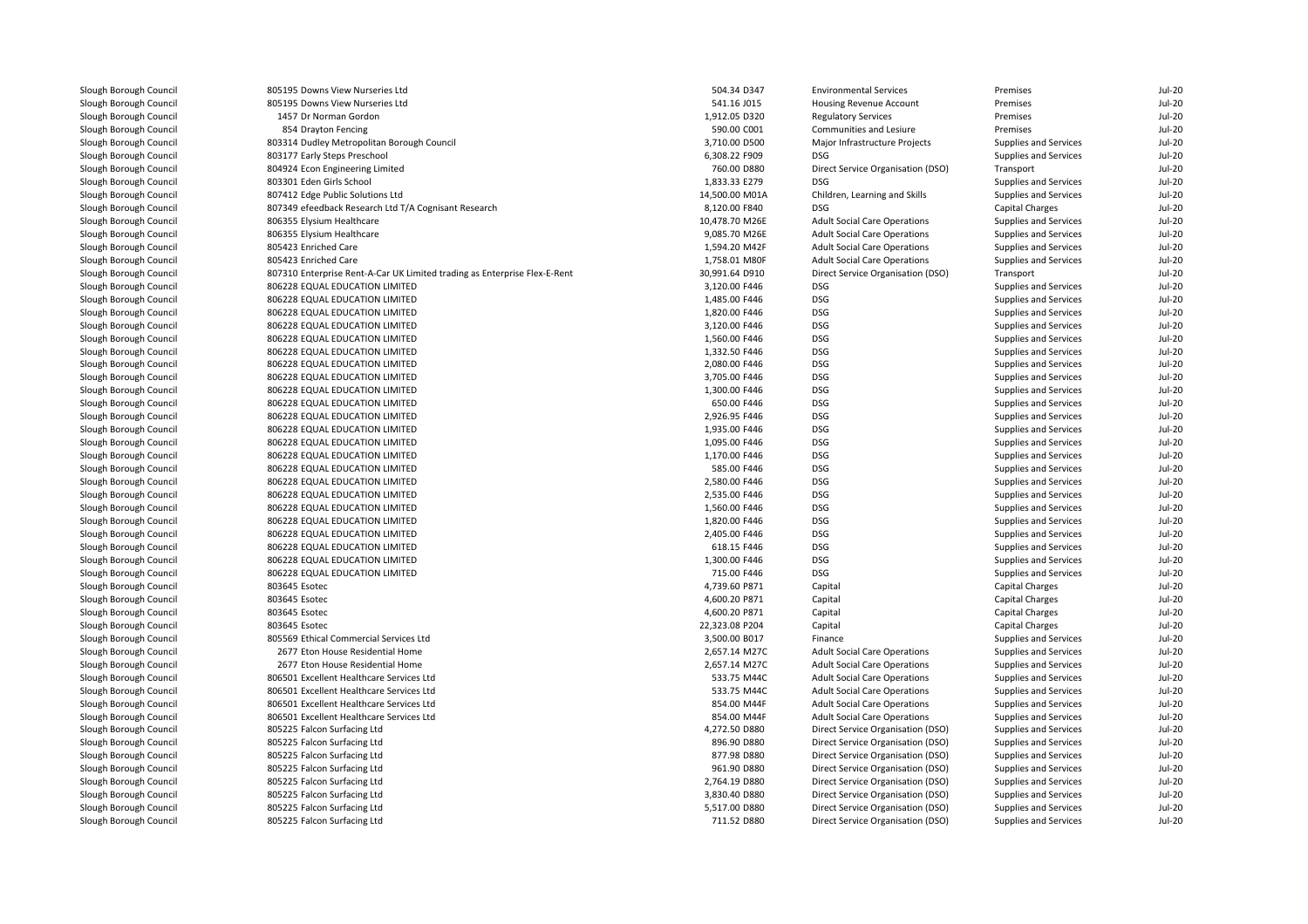| Slough Borough Council | 805225 Falcon Surfacing Ltd                         | 1,680.00 D880   | Direct Service Organisation (DSO)      | Supplies and Services | <b>Jul-20</b> |
|------------------------|-----------------------------------------------------|-----------------|----------------------------------------|-----------------------|---------------|
| Slough Borough Council | 805225 Falcon Surfacing Ltd                         | 15,199.00 D880  | Direct Service Organisation (DSO)      | Supplies and Services | <b>Jul-20</b> |
| Slough Borough Council | 805225 Falcon Surfacing Ltd                         | 3,628.80 D880   | Direct Service Organisation (DSO)      | Supplies and Services | <b>Jul-20</b> |
| Slough Borough Council | 805225 Falcon Surfacing Ltd                         | 640.00 D880     | Direct Service Organisation (DSO)      | Supplies and Services | <b>Jul-20</b> |
| Slough Borough Council | 805225 Falcon Surfacing Ltd                         | 1,360.00 D880   | Direct Service Organisation (DSO)      | Supplies and Services | $Jul-20$      |
| Slough Borough Council | 805225 Falcon Surfacing Ltd                         | 1,373.84 D880   | Direct Service Organisation (DSO)      | Supplies and Services | <b>Jul-20</b> |
| Slough Borough Council | 805225 Falcon Surfacing Ltd                         | 606.59 D880     | Direct Service Organisation (DSO)      | Supplies and Services | $Jul-20$      |
| Slough Borough Council | 805225 Falcon Surfacing Ltd                         | 1,294.23 D880   | Direct Service Organisation (DSO)      | Supplies and Services | <b>Jul-20</b> |
| Slough Borough Council | 805225 Falcon Surfacing Ltd                         | 18,249.35 D880  | Direct Service Organisation (DSO)      | Supplies and Services | <b>Jul-20</b> |
| Slough Borough Council | 805225 Falcon Surfacing Ltd                         | 3,441.02 D880   | Direct Service Organisation (DSO)      | Supplies and Services | <b>Jul-20</b> |
| Slough Borough Council | 805225 Falcon Surfacing Ltd                         | 2,779.32 D880   | Direct Service Organisation (DSO)      | Supplies and Services | <b>Jul-20</b> |
| Slough Borough Council | 805225 Falcon Surfacing Ltd                         | 3,271.50 D880   | Direct Service Organisation (DSO)      | Supplies and Services | <b>Jul-20</b> |
| Slough Borough Council | 805225 Falcon Surfacing Ltd                         | 1,580.64 D880   | Direct Service Organisation (DSO)      | Supplies and Services | <b>Jul-20</b> |
| Slough Borough Council | 805225 Falcon Surfacing Ltd                         | 12,000.00 D880  | Direct Service Organisation (DSO)      | Supplies and Services | <b>Jul-20</b> |
| Slough Borough Council | 805225 Falcon Surfacing Ltd                         | 3,989.90 D880   | Direct Service Organisation (DSO)      | Supplies and Services | <b>Jul-20</b> |
| Slough Borough Council | 805225 Falcon Surfacing Ltd                         | 1,733.65 D880   | Direct Service Organisation (DSO)      | Supplies and Services | <b>Jul-20</b> |
| Slough Borough Council | 805225 Falcon Surfacing Ltd                         | 2,557.14 D880   | Direct Service Organisation (DSO)      | Supplies and Services | <b>Jul-20</b> |
| Slough Borough Council | 805225 Falcon Surfacing Ltd                         | 1,874.10 D880   | Direct Service Organisation (DSO)      | Supplies and Services | <b>Jul-20</b> |
| Slough Borough Council | 805225 Falcon Surfacing Ltd                         | 825.00 D880     | Direct Service Organisation (DSO)      | Supplies and Services | <b>Jul-20</b> |
| Slough Borough Council | 805225 Falcon Surfacing Ltd                         | 530.29 D880     | Direct Service Organisation (DSO)      | Supplies and Services | <b>Jul-20</b> |
| Slough Borough Council | 805225 Falcon Surfacing Ltd                         | 3,248.70 D880   | Direct Service Organisation (DSO)      | Supplies and Services | <b>Jul-20</b> |
| Slough Borough Council | 805225 Falcon Surfacing Ltd                         | 3,585.90 D880   |                                        |                       | <b>Jul-20</b> |
|                        |                                                     |                 | Direct Service Organisation (DSO)      | Supplies and Services |               |
| Slough Borough Council | 805225 Falcon Surfacing Ltd                         | 925.32 D880     | Direct Service Organisation (DSO)      | Supplies and Services | <b>Jul-20</b> |
| Slough Borough Council | 805225 Falcon Surfacing Ltd                         | 5,114.94 D880   | Direct Service Organisation (DSO)      | Supplies and Services | <b>Jul-20</b> |
| Slough Borough Council | 805225 Falcon Surfacing Ltd                         | 2,906.40 D880   | Direct Service Organisation (DSO)      | Supplies and Services | <b>Jul-20</b> |
| Slough Borough Council | 805225 Falcon Surfacing Ltd                         | 1,360.00 D880   | Direct Service Organisation (DSO)      | Supplies and Services | <b>Jul-20</b> |
| Slough Borough Council | 805225 Falcon Surfacing Ltd                         | 550.00 D880     | Direct Service Organisation (DSO)      | Supplies and Services | <b>Jul-20</b> |
| Slough Borough Council | 805225 Falcon Surfacing Ltd                         | 27,800.00 D880  | Direct Service Organisation (DSO)      | Supplies and Services | <b>Jul-20</b> |
| Slough Borough Council | 805225 Falcon Surfacing Ltd                         | 2,104.04 D880   | Direct Service Organisation (DSO)      | Supplies and Services | <b>Jul-20</b> |
| Slough Borough Council | 805225 Falcon Surfacing Ltd                         | 4,257.14 D880   | Direct Service Organisation (DSO)      | Supplies and Services | $Jul-20$      |
| Slough Borough Council | 805225 Falcon Surfacing Ltd                         | 15,639.90 D880  | Direct Service Organisation (DSO)      | Supplies and Services | <b>Jul-20</b> |
| Slough Borough Council | 805225 Falcon Surfacing Ltd                         | 3,885.00 D880   | Direct Service Organisation (DSO)      | Supplies and Services | <b>Jul-20</b> |
| Slough Borough Council | 805225 Falcon Surfacing Ltd                         | 2,234.56 D880   | Direct Service Organisation (DSO)      | Supplies and Services | $Jul-20$      |
| Slough Borough Council | 805225 Falcon Surfacing Ltd                         | 28,500.00 D880  | Direct Service Organisation (DSO)      | Supplies and Services | $Jul-20$      |
| Slough Borough Council | 805225 Falcon Surfacing Ltd                         | 3,100.00 D880   | Direct Service Organisation (DSO)      | Supplies and Services | <b>Jul-20</b> |
| Slough Borough Council | 805225 Falcon Surfacing Ltd                         | 1,001.52 D880   | Direct Service Organisation (DSO)      | Supplies and Services | <b>Jul-20</b> |
| Slough Borough Council | 805225 Falcon Surfacing Ltd                         | 4,997.70 D880   | Direct Service Organisation (DSO)      | Supplies and Services | <b>Jul-20</b> |
| Slough Borough Council | 805225 Falcon Surfacing Ltd                         | 5,490.00 D880   | Direct Service Organisation (DSO)      | Supplies and Services | <b>Jul-20</b> |
| Slough Borough Council | 805225 Falcon Surfacing Ltd                         | 1,129.66 D880   | Direct Service Organisation (DSO)      | Supplies and Services | <b>Jul-20</b> |
| Slough Borough Council | 805225 Falcon Surfacing Ltd                         | 1,612.38 D880   | Direct Service Organisation (DSO)      | Supplies and Services | <b>Jul-20</b> |
| Slough Borough Council | 805225 Falcon Surfacing Ltd                         | 15,874.00 D880  | Direct Service Organisation (DSO)      | Supplies and Services | <b>Jul-20</b> |
| Slough Borough Council | 805225 Falcon Surfacing Ltd                         | 48,559.80 D880  | Direct Service Organisation (DSO)      | Supplies and Services | $Jul-20$      |
| Slough Borough Council | 805225 Falcon Surfacing Ltd                         | 147,458.94 D880 | Direct Service Organisation (DSO)      | Supplies and Services | <b>Jul-20</b> |
| Slough Borough Council | 805225 Falcon Surfacing Ltd                         | 3,185.70 D880   | Direct Service Organisation (DSO)      | Supplies and Services | <b>Jul-20</b> |
| Slough Borough Council | 805225 Falcon Surfacing Ltd                         | 2,548.64 D880   | Direct Service Organisation (DSO)      | Supplies and Services | <b>Jul-20</b> |
| Slough Borough Council | 805225 Falcon Surfacing Ltd                         | 2,307.00 D880   | Direct Service Organisation (DSO)      | Supplies and Services | <b>Jul-20</b> |
| Slough Borough Council | 805225 Falcon Surfacing Ltd                         | 94,816.08 D880  | Direct Service Organisation (DSO)      | Supplies and Services | <b>Jul-20</b> |
| Slough Borough Council | 805225 Falcon Surfacing Ltd                         | 3,726.00 P220   | Capital                                | Capital Charges       | <b>Jul-20</b> |
| Slough Borough Council | 805225 Falcon Surfacing Ltd                         | 3,200.00 P220   | Capital                                | Capital Charges       | <b>Jul-20</b> |
| Slough Borough Council | 4031 Family Support Practise Limited                | 1,665.00 B277   | Digital and Strategic IT               | Supplies and Services | <b>Jul-20</b> |
| Slough Borough Council | 4031 Family Support Practise Limited                | 1,665.00 B277   | Digital and Strategic IT               | Supplies and Services | <b>Jul-20</b> |
| Slough Borough Council | 4031 Family Support Practise Limited                | 1,665.00 B277   | Digital and Strategic IT               | Supplies and Services | $Jul-20$      |
| Slough Borough Council | 4031 Family Support Practise Limited                | 1,012.50 B277   | Digital and Strategic IT               | Supplies and Services | <b>Jul-20</b> |
| Slough Borough Council | 4031 Family Support Practise Limited                | 1,665.00 B277   | Digital and Strategic IT               | Supplies and Services | <b>Jul-20</b> |
| Slough Borough Council | 475 Farnham Road Surgery                            | 14,383.66 A04C  | <b>Adult Social Care Commissioning</b> | Supplies and Services | <b>Jul-20</b> |
| Slough Borough Council | 3187 Federation Of Burial And Cremation Authorities | 936.80 D320     | <b>Regulatory Services</b>             | Supplies and Services | $Jul-20$      |
| Slough Borough Council | 807382 Fiction Explorer Limited                     | 1,472.00 C104   | Communities and Lesiure                | Supplies and Services | <b>Jul-20</b> |
|                        |                                                     |                 |                                        |                       |               |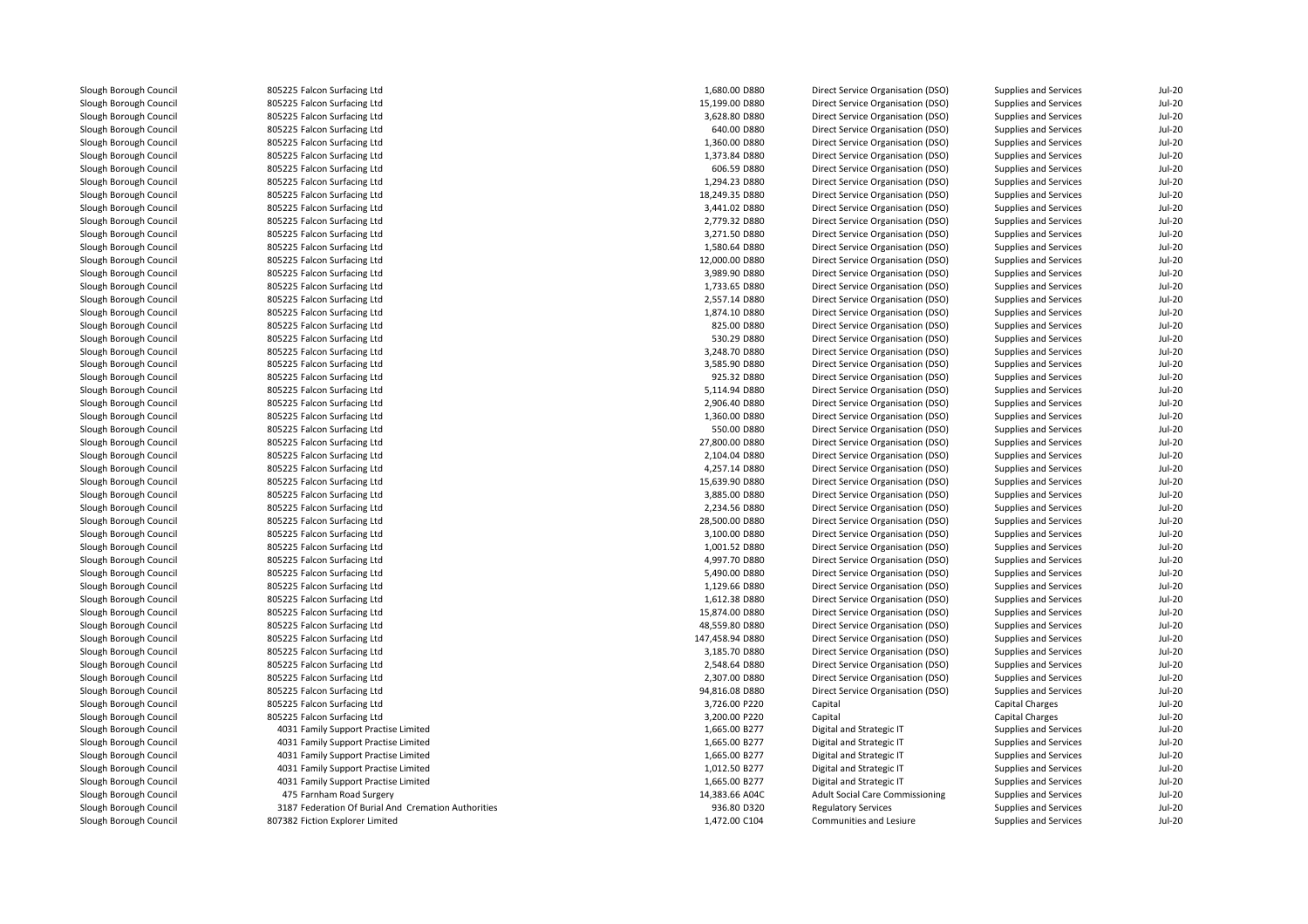| Slough Borough Council | 955 First Beeline Buses Ltd       | 4,197.44 D512    | Major Infrastructure Projects          | Supplies and Services        | <b>Jul-20</b> |
|------------------------|-----------------------------------|------------------|----------------------------------------|------------------------------|---------------|
| Slough Borough Council | 955 First Beeline Buses Ltd       | 5,004.12 D512    | Major Infrastructure Projects          | Supplies and Services        | <b>Jul-20</b> |
| Slough Borough Council | 955 First Beeline Buses Ltd       | 4,447.22 D512    | Major Infrastructure Projects          | Supplies and Services        | <b>Jul-20</b> |
| Slough Borough Council | 955 First Beeline Buses Ltd       | 102,647.14 D512  | Major Infrastructure Projects          | Supplies and Services        | $Jul-20$      |
| Slough Borough Council | 955 First Beeline Buses Ltd       | 95,439.88 D512   | Major Infrastructure Projects          | Supplies and Services        | <b>Jul-20</b> |
| Slough Borough Council | 955 First Beeline Buses Ltd       | 99,823.24 D512   | Major Infrastructure Projects          | Supplies and Services        | <b>Jul-20</b> |
| Slough Borough Council | 955 First Beeline Buses Ltd       | 4,711.12 D512    | Major Infrastructure Projects          | Supplies and Services        | <b>Jul-20</b> |
| Slough Borough Council | 955 First Beeline Buses Ltd       | $-6,151.83$ D512 | Major Infrastructure Projects          | Supplies and Services        | $Jul-20$      |
| Slough Borough Council | 754 First Steps Day Nursery       | 11,190.70 F909   | <b>DSG</b>                             | Supplies and Services        | <b>Jul-20</b> |
| Slough Borough Council | 1626 Five Star Radio Cars Limited | 627.00 F123      | Children, Learning and Skills          | Supplies and Services        | <b>Jul-20</b> |
| Slough Borough Council | 1626 Five Star Radio Cars Limited | 1,260.00 F123    | Children, Learning and Skills          | Supplies and Services        | <b>Jul-20</b> |
| Slough Borough Council | 1626 Five Star Radio Cars Limited | 600.00 F123      | Children, Learning and Skills          | Supplies and Services        | <b>Jul-20</b> |
| Slough Borough Council | 2519 Fleet Tutors                 | 3,544.00 F416    | <b>DSG</b>                             | Supplies and Services        | <b>Jul-20</b> |
| Slough Borough Council | 2204 Fleetdrive Management Ltd    | 500.08 M50A      | Major Infrastructure Projects          | Transport                    | $Jul-20$      |
| Slough Borough Council | 2204 Fleetdrive Management Ltd    | 500.08 M50A      | Major Infrastructure Projects          | Transport                    | <b>Jul-20</b> |
| Slough Borough Council | 2204 Fleetdrive Management Ltd    | 500.08 M50A      | Major Infrastructure Projects          | Transport                    | <b>Jul-20</b> |
| Slough Borough Council | 2460 Forest Bridge School Ltd     | 12,215.00 F551   | <b>DSG</b>                             | Supplies and Services        | <b>Jul-20</b> |
| Slough Borough Council | 3826 Forever Homecare Ltd         | 770.50 M44C      | <b>Adult Social Care Operations</b>    | Supplies and Services        | <b>Jul-20</b> |
| Slough Borough Council | 3826 Forever Homecare Ltd         | 1,876.00 M44C    | <b>Adult Social Care Operations</b>    | Supplies and Services        | <b>Jul-20</b> |
| Slough Borough Council | 3826 Forever Homecare Ltd         | 787.25 M44C      | <b>Adult Social Care Operations</b>    | Supplies and Services        | <b>Jul-20</b> |
| Slough Borough Council | 3826 Forever Homecare Ltd         | 2,110.50 M44C    | <b>Adult Social Care Operations</b>    | Supplies and Services        | <b>Jul-20</b> |
| Slough Borough Council | 3826 Forever Homecare Ltd         | 1,055.25 M44C    | <b>Adult Social Care Operations</b>    | Supplies and Services        | <b>Jul-20</b> |
| Slough Borough Council | 3826 Forever Homecare Ltd         | 1,055.25 M44C    | <b>Adult Social Care Operations</b>    | Supplies and Services        | <b>Jul-20</b> |
| Slough Borough Council | 3826 Forever Homecare Ltd         | 938.00 M44C      | <b>Adult Social Care Operations</b>    | Supplies and Services        | <b>Jul-20</b> |
| Slough Borough Council | 3826 Forever Homecare Ltd         | 804.00 M44C      | <b>Adult Social Care Operations</b>    | Supplies and Services        | $Jul-20$      |
| Slough Borough Council | 3826 Forever Homecare Ltd         | 2,077.00 M44C    | <b>Adult Social Care Operations</b>    | Supplies and Services        | <b>Jul-20</b> |
| Slough Borough Council | 3826 Forever Homecare Ltd         | 536.00 M44C      | <b>Adult Social Care Operations</b>    | Supplies and Services        | <b>Jul-20</b> |
| Slough Borough Council | 3826 Forever Homecare Ltd         | 3,048.50 M44C    | <b>Adult Social Care Operations</b>    | Supplies and Services        | <b>Jul-20</b> |
| Slough Borough Council | 3826 Forever Homecare Ltd         | 2,177.50 M44C    | <b>Adult Social Care Operations</b>    | Supplies and Services        | <b>Jul-20</b> |
| Slough Borough Council | 3826 Forever Homecare Ltd         | 988.25 M44C      | <b>Adult Social Care Operations</b>    | Supplies and Services        | <b>Jul-20</b> |
| Slough Borough Council | 3826 Forever Homecare Ltd         | 938.00 M44D      | <b>Adult Social Care Operations</b>    | Supplies and Services        | <b>Jul-20</b> |
| Slough Borough Council | 3826 Forever Homecare Ltd         | 1.273.00 M44D    | <b>Adult Social Care Operations</b>    | <b>Supplies and Services</b> | <b>Jul-20</b> |
| Slough Borough Council | 3826 Forever Homecare Ltd         | 2,881.00 M44D    | <b>Adult Social Care Operations</b>    | Supplies and Services        | $Jul-20$      |
| Slough Borough Council | 3826 Forever Homecare Ltd         | 3,852.50 M44E    | <b>Adult Social Care Operations</b>    | Supplies and Services        | <b>Jul-20</b> |
| Slough Borough Council | 3826 Forever Homecare Ltd         | 1,072.00 M44E    | <b>Adult Social Care Operations</b>    | Supplies and Services        | <b>Jul-20</b> |
| Slough Borough Council | 3826 Forever Homecare Ltd         | 737.00 M44F      | <b>Adult Social Care Operations</b>    | Supplies and Services        | <b>Jul-20</b> |
| Slough Borough Council | 3826 Forever Homecare Ltd         | 2,110.50 M48C    | <b>Adult Social Care Operations</b>    | Supplies and Services        | <b>Jul-20</b> |
| Slough Borough Council | 3826 Forever Homecare Ltd         | 1,876.00 M48C    | <b>Adult Social Care Operations</b>    | Supplies and Services        | <b>Jul-20</b> |
| Slough Borough Council | 3826 Forever Homecare Ltd         | 2,110.50 M48C    | <b>Adult Social Care Operations</b>    | Supplies and Services        | $Jul-20$      |
| Slough Borough Council | 3826 Forever Homecare Ltd         | 808.19 M48C      | <b>Adult Social Care Operations</b>    | Supplies and Services        | <b>Jul-20</b> |
| Slough Borough Council | 1204 Forget Me Not                | 7,025.22 A05C    | <b>Adult Social Care Commissioning</b> | Supplies and Services        | <b>Jul-20</b> |
| Slough Borough Council | 1204 Forget Me Not                | 5,543.10 A05C    | <b>Adult Social Care Commissioning</b> | Supplies and Services        | <b>Jul-20</b> |
| Slough Borough Council | 1204 Forget Me Not                | 3,000.00 M25C    | <b>Adult Social Care Operations</b>    | Supplies and Services        | <b>Jul-20</b> |
| Slough Borough Council | 1204 Forget Me Not                | 3,800.00 M25C    | <b>Adult Social Care Operations</b>    | Supplies and Services        | $Jul-20$      |
| Slough Borough Council | 1204 Forget Me Not                | 2,578.57 M25C    | <b>Adult Social Care Operations</b>    | Supplies and Services        | <b>Jul-20</b> |
| Slough Borough Council | 1204 Forget Me Not                | 1,221.43 M25C    | <b>Adult Social Care Operations</b>    | Supplies and Services        | <b>Jul-20</b> |
| Slough Borough Council | 1204 Forget Me Not                | 3,400.00 M27C    | <b>Adult Social Care Operations</b>    | Supplies and Services        | <b>Jul-20</b> |
| Slough Borough Council | 1204 Forget Me Not                | 3,000.00 M27C    | <b>Adult Social Care Operations</b>    | Supplies and Services        | <b>Jul-20</b> |
| Slough Borough Council | 807250 Forthmeadow Limited        | 2,328.00 M25C    | <b>Adult Social Care Operations</b>    | Supplies and Services        | <b>Jul-20</b> |
| Slough Borough Council | 647 Foxborough Primary School     | 6,096.67 E229    | DSG                                    | Supplies and Services        | <b>Jul-20</b> |
| Slough Borough Council | 806480 Frontier NX Limited        | 764.00 A04C      | <b>Adult Social Care Commissioning</b> | Supplies and Services        | <b>Jul-20</b> |
| Slough Borough Council | 806480 Frontier NX Limited        | 2,139.00 A04C    | <b>Adult Social Care Commissioning</b> | Supplies and Services        | <b>Jul-20</b> |
| Slough Borough Council | 807125 Futures For Shared Lives   | 3,436.35 M36E    | <b>Adult Social Care Operations</b>    | Supplies and Services        | <b>Jul-20</b> |
| Slough Borough Council | 806700 G3 Comms Limited           | 16,819.85 A106   | <b>Customer and Communications</b>     | Supplies and Services        | <b>Jul-20</b> |
| Slough Borough Council | 1555 Gallagher Bassett            | 9,633.70 B018    | Finance                                | Supplies and Services        | <b>Jul-20</b> |
| Slough Borough Council | 804911 GAP Group Limited          | 990.44 D880      | Direct Service Organisation (DSO)      | Supplies and Services        | <b>Jul-20</b> |
| Slough Borough Council | 804911 GAP Group Limited          | 924.00 D630      | Direct Service Organisation (DSO)      | Supplies and Services        | <b>Jul-20</b> |
|                        |                                   |                  |                                        |                              |               |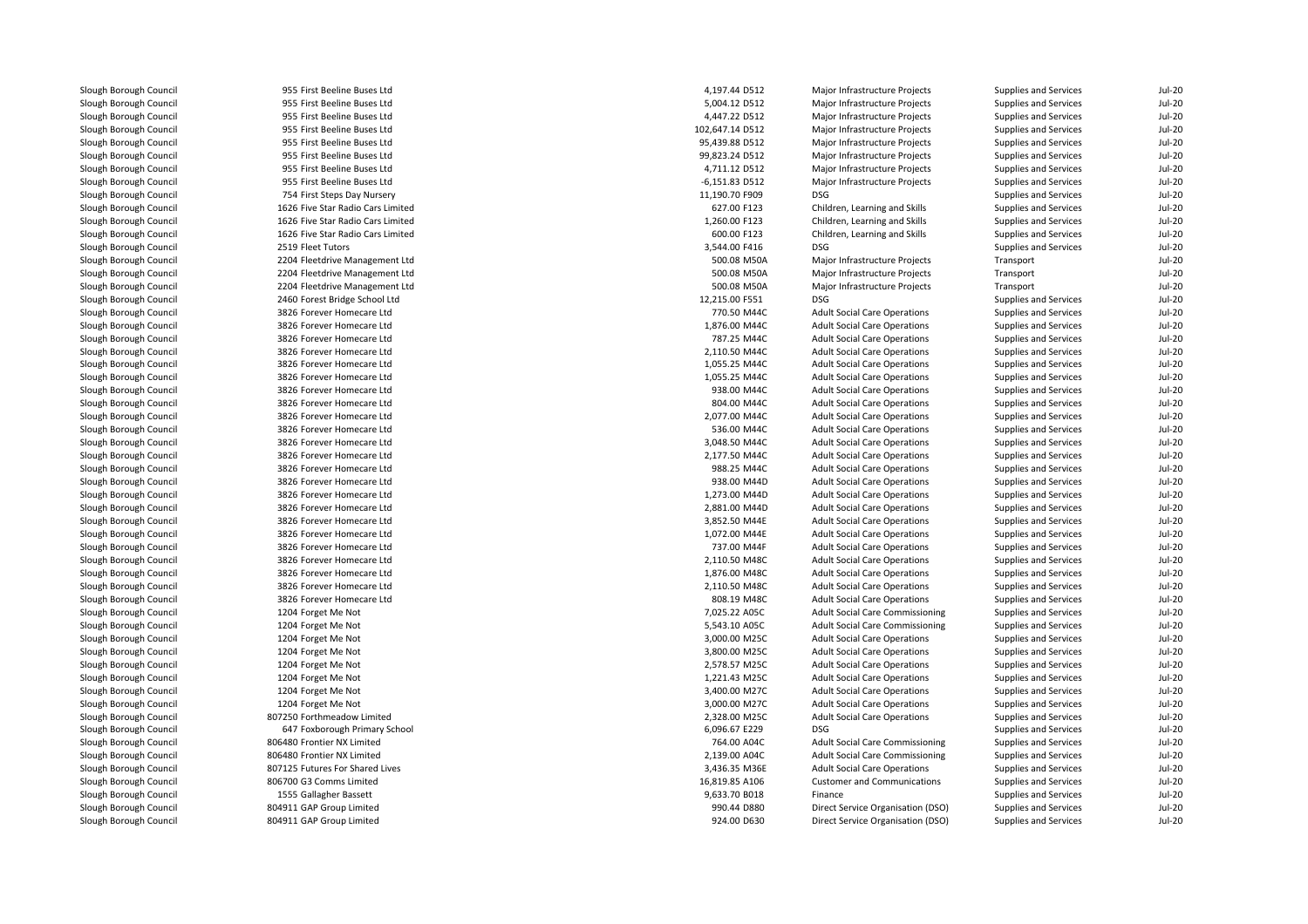| Slough Borough Council | 804911 GAP Group Limited           | 667.20 D750     | Direct Service Organisation (DSO)   | Supplies and Services        | $Jul-20$      |
|------------------------|------------------------------------|-----------------|-------------------------------------|------------------------------|---------------|
| Slough Borough Council | 804911 GAP Group Limited           | 968.00 D880     | Direct Service Organisation (DSO)   | Supplies and Services        | <b>Jul-20</b> |
| Slough Borough Council | 806026 GARIMA AGRAWAL              | 2,310.00 F446   | <b>DSG</b>                          | Supplies and Services        | <b>Jul-20</b> |
| Slough Borough Council | 806026 GARIMA AGRAWAL              | 1,540.00 F558   | <b>DSG</b>                          | Supplies and Services        | $Jul-20$      |
| Slough Borough Council | 1758 Gas Advisory Services Limited | 946.00 J606     | Housing Revenue Account             | Supplies and Services        | <b>Jul-20</b> |
| Slough Borough Council | 1758 Gas Advisory Services Limited | 1,634.00 J606   | Housing Revenue Account             | Supplies and Services        | <b>Jul-20</b> |
| Slough Borough Council | 1758 Gas Advisory Services Limited | 1,518.00 J606   | Housing Revenue Account             | Supplies and Services        | <b>Jul-20</b> |
| Slough Borough Council | 1758 Gas Advisory Services Limited | 840.00 J606     | Housing Revenue Account             | Supplies and Services        | <b>Jul-20</b> |
| Slough Borough Council | 1758 Gas Advisory Services Limited | 840.00 J606     | Housing Revenue Account             | Supplies and Services        | <b>Jul-20</b> |
| Slough Borough Council | 806619 Gate One                    | 160,748.75 B203 | <b>Chief Executive</b>              | Supplies and Services        | $Jul-20$      |
| Slough Borough Council | 805667 Glenside                    | 8,370.00 M25D   | <b>Adult Social Care Operations</b> | Supplies and Services        | <b>Jul-20</b> |
| Slough Borough Council | 652 Godolphin Infant School        | 14,250.00 E289  | <b>DSG</b>                          | Supplies and Services        | <b>Jul-20</b> |
| Slough Borough Council | 2830 Golden Rose Comm Care Ltd     | 874.00 A07R     | <b>Adult Social Care Operations</b> | Supplies and Services        | <b>Jul-20</b> |
| Slough Borough Council | 2830 Golden Rose Comm Care Ltd     | 826.50 A07R     | <b>Adult Social Care Operations</b> | Supplies and Services        | <b>Jul-20</b> |
| Slough Borough Council | 2830 Golden Rose Comm Care Ltd     | 522.50 A07R     | <b>Adult Social Care Operations</b> | Supplies and Services        | <b>Jul-20</b> |
| Slough Borough Council | 2830 Golden Rose Comm Care Ltd     | 2,394.00 M44C   | <b>Adult Social Care Operations</b> | Supplies and Services        | <b>Jul-20</b> |
| Slough Borough Council | 2830 Golden Rose Comm Care Ltd     | 2,394.00 M44C   | <b>Adult Social Care Operations</b> | Supplies and Services        | <b>Jul-20</b> |
| Slough Borough Council | 2830 Golden Rose Comm Care Ltd     | 2,128.00 M44C   | <b>Adult Social Care Operations</b> | Supplies and Services        | <b>Jul-20</b> |
| Slough Borough Council | 2830 Golden Rose Comm Care Ltd     | 1.672.00 M44C   | <b>Adult Social Care Operations</b> | Supplies and Services        | <b>Jul-20</b> |
| Slough Borough Council | 2830 Golden Rose Comm Care Ltd     | 617.32 M44C     | <b>Adult Social Care Operations</b> | Supplies and Services        | $Jul-20$      |
| Slough Borough Council | 2830 Golden Rose Comm Care Ltd     | 2,128.00 M44C   | <b>Adult Social Care Operations</b> | Supplies and Services        | <b>Jul-20</b> |
| Slough Borough Council | 2830 Golden Rose Comm Care Ltd     | 1,111.50 M44C   | <b>Adult Social Care Operations</b> | Supplies and Services        | $Jul-20$      |
| Slough Borough Council | 2830 Golden Rose Comm Care Ltd     | 2,394.00 M44C   | <b>Adult Social Care Operations</b> | Supplies and Services        | <b>Jul-20</b> |
| Slough Borough Council | 2830 Golden Rose Comm Care Ltd     | 665.00 M44C     | <b>Adult Social Care Operations</b> | Supplies and Services        | <b>Jul-20</b> |
| Slough Borough Council | 2830 Golden Rose Comm Care Ltd     | 855.00 M44C     | <b>Adult Social Care Operations</b> | Supplies and Services        | $Jul-20$      |
| Slough Borough Council | 2830 Golden Rose Comm Care Ltd     | 2,394.00 M44C   | <b>Adult Social Care Operations</b> | Supplies and Services        | <b>Jul-20</b> |
| Slough Borough Council | 2830 Golden Rose Comm Care Ltd     | 1.862.00 M44C   | <b>Adult Social Care Operations</b> | Supplies and Services        | <b>Jul-20</b> |
| Slough Borough Council | 2830 Golden Rose Comm Care Ltd     | 2,394.00 M44C   | <b>Adult Social Care Operations</b> | Supplies and Services        | $Jul-20$      |
| Slough Borough Council | 2830 Golden Rose Comm Care Ltd     | 1,064.00 M44C   | <b>Adult Social Care Operations</b> | Supplies and Services        | <b>Jul-20</b> |
| Slough Borough Council | 2830 Golden Rose Comm Care Ltd     | 2,451.00 M44C   | <b>Adult Social Care Operations</b> | Supplies and Services        | $Jul-20$      |
| Slough Borough Council | 2830 Golden Rose Comm Care Ltd     | 1,482.00 M44C   | <b>Adult Social Care Operations</b> | Supplies and Services        | <b>Jul-20</b> |
| Slough Borough Council | 2830 Golden Rose Comm Care Ltd     | 2,128.00 M44C   | <b>Adult Social Care Operations</b> | Supplies and Services        | <b>Jul-20</b> |
| Slough Borough Council | 2830 Golden Rose Comm Care Ltd     | 2,128.00 M44C   | <b>Adult Social Care Operations</b> | Supplies and Services        | <b>Jul-20</b> |
| Slough Borough Council | 2830 Golden Rose Comm Care Ltd     | 2,394.00 M44C   | <b>Adult Social Care Operations</b> | Supplies and Services        | <b>Jul-20</b> |
| Slough Borough Council | 2830 Golden Rose Comm Care Ltd     | 631.75 M44C     | <b>Adult Social Care Operations</b> | Supplies and Services        | <b>Jul-20</b> |
| Slough Borough Council | 2830 Golden Rose Comm Care Ltd     | 2,128.00 M44C   | <b>Adult Social Care Operations</b> | Supplies and Services        | $Jul-20$      |
| Slough Borough Council | 2830 Golden Rose Comm Care Ltd     | 2,394.00 M44C   | <b>Adult Social Care Operations</b> | Supplies and Services        | <b>Jul-20</b> |
| Slough Borough Council | 2830 Golden Rose Comm Care Ltd     | 874.00 M44C     | <b>Adult Social Care Operations</b> | Supplies and Services        | $Jul-20$      |
| Slough Borough Council | 2830 Golden Rose Comm Care Ltd     | 684.00 M44C     | <b>Adult Social Care Operations</b> | Supplies and Services        | <b>Jul-20</b> |
| Slough Borough Council | 2830 Golden Rose Comm Care Ltd     | 2,128.00 M44C   | <b>Adult Social Care Operations</b> | Supplies and Services        | <b>Jul-20</b> |
| Slough Borough Council | 2830 Golden Rose Comm Care Ltd     | 2,584.00 M44C   | <b>Adult Social Care Operations</b> | Supplies and Services        | <b>Jul-20</b> |
| Slough Borough Council | 2830 Golden Rose Comm Care Ltd     | 2,394.00 M44C   | <b>Adult Social Care Operations</b> | <b>Supplies and Services</b> | <b>Jul-20</b> |
| Slough Borough Council | 2830 Golden Rose Comm Care Ltd     | 1,862.00 M44C   | <b>Adult Social Care Operations</b> | Supplies and Services        | <b>Jul-20</b> |
| Slough Borough Council | 2830 Golden Rose Comm Care Ltd     | 921.50 M44C     | <b>Adult Social Care Operations</b> | Supplies and Services        | $Jul-20$      |
| Slough Borough Council | 2830 Golden Rose Comm Care Ltd     | 2,460.50 M44C   | <b>Adult Social Care Operations</b> | Supplies and Services        | <b>Jul-20</b> |
| Slough Borough Council | 2830 Golden Rose Comm Care Ltd     | 1,064.00 M44C   | <b>Adult Social Care Operations</b> | Supplies and Services        | <b>Jul-20</b> |
| Slough Borough Council | 2830 Golden Rose Comm Care Ltd     | 1,396.50 M44C   | <b>Adult Social Care Operations</b> | Supplies and Services        | <b>Jul-20</b> |
| Slough Borough Council | 2830 Golden Rose Comm Care Ltd     | 1,786.00 M44C   | <b>Adult Social Care Operations</b> | Supplies and Services        | <b>Jul-20</b> |
| Slough Borough Council | 2830 Golden Rose Comm Care Ltd     | 2,384.50 M44C   | <b>Adult Social Care Operations</b> | Supplies and Services        | <b>Jul-20</b> |
| Slough Borough Council | 2830 Golden Rose Comm Care Ltd     | 2,128.00 M44C   | <b>Adult Social Care Operations</b> | Supplies and Services        | <b>Jul-20</b> |
| Slough Borough Council | 2830 Golden Rose Comm Care Ltd     | 845.50 M44C     | <b>Adult Social Care Operations</b> | Supplies and Services        | <b>Jul-20</b> |
| Slough Borough Council | 2830 Golden Rose Comm Care Ltd     | 1,596.00 M44D   | <b>Adult Social Care Operations</b> | Supplies and Services        | <b>Jul-20</b> |
| Slough Borough Council | 2830 Golden Rose Comm Care Ltd     | 2,394.00 M44D   | <b>Adult Social Care Operations</b> | Supplies and Services        | <b>Jul-20</b> |
| Slough Borough Council | 2830 Golden Rose Comm Care Ltd     | 2,394.00 M44D   | <b>Adult Social Care Operations</b> | Supplies and Services        | <b>Jul-20</b> |
| Slough Borough Council | 2830 Golden Rose Comm Care Ltd     | 1,596.00 M44D   | <b>Adult Social Care Operations</b> | Supplies and Services        | <b>Jul-20</b> |
| Slough Borough Council | 2830 Golden Rose Comm Care Ltd     | 3,211.00 M44D   | <b>Adult Social Care Operations</b> | Supplies and Services        | $Jul-20$      |
| Slough Borough Council | 2830 Golden Rose Comm Care Ltd     | 1,596.00 M44D   | <b>Adult Social Care Operations</b> | Supplies and Services        | <b>Jul-20</b> |
|                        |                                    |                 |                                     |                              |               |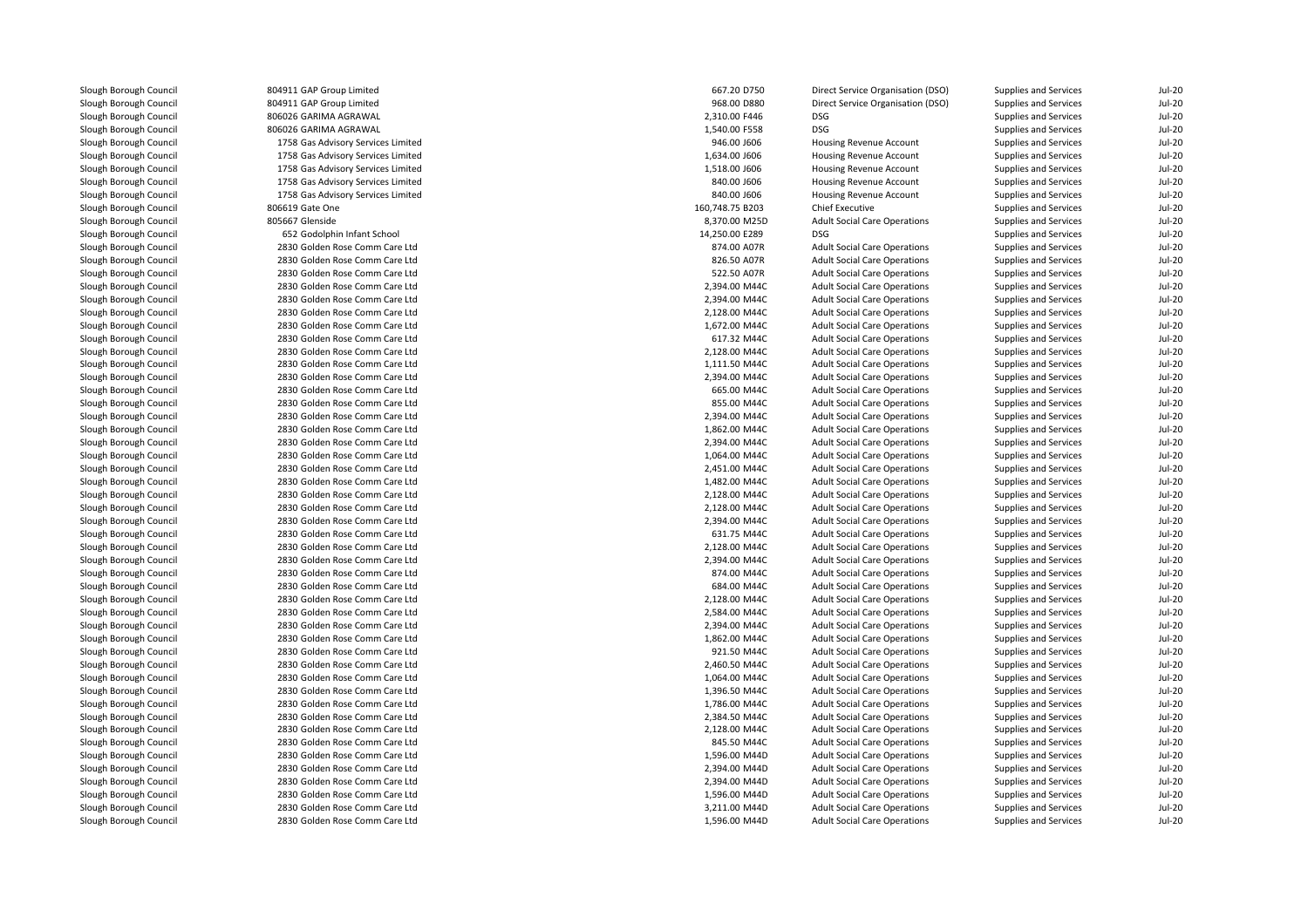| Slough Borough Council | 2830 Golden Rose Comm Care Ltd                      | 2,394.00 M44D   | <b>Adult Social Care Operations</b>    | Supplies and Services | <b>Jul-20</b> |
|------------------------|-----------------------------------------------------|-----------------|----------------------------------------|-----------------------|---------------|
| Slough Borough Council | 2830 Golden Rose Comm Care Ltd                      | 703.00 M44D     | <b>Adult Social Care Operations</b>    | Supplies and Services | <b>Jul-20</b> |
| Slough Borough Council | 2830 Golden Rose Comm Care Ltd                      | 3,192.00 M44D   | <b>Adult Social Care Operations</b>    | Supplies and Services | <b>Jul-20</b> |
| Slough Borough Council | 2830 Golden Rose Comm Care Ltd                      | 2,679.00 M44D   | <b>Adult Social Care Operations</b>    | Supplies and Services | $Jul-20$      |
| Slough Borough Council | 2830 Golden Rose Comm Care Ltd                      | 2,128.00 M44F   | <b>Adult Social Care Operations</b>    | Supplies and Services | <b>Jul-20</b> |
| Slough Borough Council | 2830 Golden Rose Comm Care Ltd                      | 2,128.00 M44F   | <b>Adult Social Care Operations</b>    | Supplies and Services | <b>Jul-20</b> |
| Slough Borough Council | 2830 Golden Rose Comm Care Ltd                      | 2,394.00 M48C   | <b>Adult Social Care Operations</b>    | Supplies and Services | <b>Jul-20</b> |
| Slough Borough Council | 2830 Golden Rose Comm Care Ltd                      | 2,736.00 M48C   | <b>Adult Social Care Operations</b>    | Supplies and Services | <b>Jul-20</b> |
| Slough Borough Council | 2830 Golden Rose Comm Care Ltd                      | 2,432.00 M48C   | <b>Adult Social Care Operations</b>    | Supplies and Services | <b>Jul-20</b> |
| Slough Borough Council | 2830 Golden Rose Comm Care Ltd                      | 2,736.00 M48C   | <b>Adult Social Care Operations</b>    | Supplies and Services | <b>Jul-20</b> |
| Slough Borough Council | 2830 Golden Rose Comm Care Ltd                      | 14,650.00 A06C  | <b>Adult Social Care Commissioning</b> | Supplies and Services | <b>Jul-20</b> |
| Slough Borough Council | 1682 Gpex                                           | 1,943.00 A01P   | Public Health                          | Supplies and Services | <b>Jul-20</b> |
| Slough Borough Council | 806485 GPF Lewis Plc                                | 64,070.80 P101  | Capital                                | Capital Charges       | <b>Jul-20</b> |
| Slough Borough Council | 805186 Grafton Merchanting GB Ltd                   | 883.20 D880     | Direct Service Organisation (DSO)      | Supplies and Services | <b>Jul-20</b> |
| Slough Borough Council | 848 Graham Peters Ltd                               | 10,084.44 P547  | Capital                                | Capital Charges       | <b>Jul-20</b> |
| Slough Borough Council | 848 Graham Peters Ltd                               | 3,850.00 P547   | Capital                                | Capital Charges       | <b>Jul-20</b> |
| Slough Borough Council | 803296 Grant Thornton UK LLP                        | 95,000.00 B007  | Finance                                | Supplies and Services | <b>Jul-20</b> |
| Slough Borough Council | 803296 Grant Thornton UK LLP                        | 12,500.00 B007  | Finance                                | Supplies and Services | <b>Jul-20</b> |
| Slough Borough Council | 805191 Graphiti Art Ltd                             | 1,191.50 D880   | Direct Service Organisation (DSO)      |                       | <b>Jul-20</b> |
|                        | 1571 Grc Bailiffs                                   |                 |                                        | Supplies and Services |               |
| Slough Borough Council |                                                     | 4,100.00 C001   | Communities and Lesiure                | Premises              | <b>Jul-20</b> |
| Slough Borough Council | 804577 Green Monarch ZC2016 c/o Savills(UK) Limited | 2,000.00 B417   | Economic Development                   | Premises              | $Jul-20$      |
| Slough Borough Council | 804577 Green Monarch ZC2016 c/o Savills(UK) Limited | 3,583.33 H205   | <b>Strategic Housing Services</b>      | Premises              | <b>Jul-20</b> |
| Slough Borough Council | 807387 Grey Matter Learning Limited                 | 7,577.77 B409   | People                                 | Supplies and Services | <b>Jul-20</b> |
| Slough Borough Council | 804978 Ground Solutions (UK) Limited                | 582.02 J015     | Housing Revenue Account                | Premises              | $Jul-20$      |
| Slough Borough Council | 804978 Ground Solutions (UK) Limited                | 582.02 J015     | Housing Revenue Account                | Premises              | <b>Jul-20</b> |
| Slough Borough Council | 804978 Ground Solutions (UK) Limited                | 583.57 J015     | <b>Housing Revenue Account</b>         | Premises              | $Jul-20$      |
| Slough Borough Council | 804978 Ground Solutions (UK) Limited                | 583.57 J015     | <b>Housing Revenue Account</b>         | Premises              | <b>Jul-20</b> |
| Slough Borough Council | 804978 Ground Solutions (UK) Limited                | 582.02 J015     | Housing Revenue Account                | Premises              | <b>Jul-20</b> |
| Slough Borough Council | 804978 Ground Solutions (UK) Limited                | 582.02 J015     | Housing Revenue Account                | Premises              | $Jul-20$      |
| Slough Borough Council | 804978 Ground Solutions (UK) Limited                | 582.02 J015     | <b>Housing Revenue Account</b>         | Premises              | <b>Jul-20</b> |
| Slough Borough Council | 804978 Ground Solutions (UK) Limited                | 582.02 J015     | Housing Revenue Account                | Premises              | <b>Jul-20</b> |
| Slough Borough Council | 805069 Grove Academy                                | 4,666.67 E299   | <b>DSG</b>                             | Supplies and Services | <b>Jul-20</b> |
| Slough Borough Council | 804447 Grundon Waste Management Limited             | 495,045.96 D342 | <b>Environmental Services</b>          | Supplies and Services | <b>Jul-20</b> |
| Slough Borough Council | 3228 H Plus Care Ltd                                | 4,180.57 M15F   | <b>Adult Social Care Operations</b>    | Supplies and Services | <b>Jul-20</b> |
| Slough Borough Council | 3228 H Plus Care Ltd                                | 4,180.57 M17C   | <b>Adult Social Care Operations</b>    | Supplies and Services | <b>Jul-20</b> |
| Slough Borough Council | 3228 H Plus Care Ltd                                | 4,180.57 M17C   | <b>Adult Social Care Operations</b>    | Supplies and Services | <b>Jul-20</b> |
| Slough Borough Council | 3228 H Plus Care Ltd                                | 4,180.57 M18C   | <b>Adult Social Care Operations</b>    | Supplies and Services | <b>Jul-20</b> |
| Slough Borough Council | 3228 H Plus Care Ltd                                | 13,108.57 M26E  | <b>Adult Social Care Operations</b>    | Supplies and Services | <b>Jul-20</b> |
| Slough Borough Council | 1600 Hagsplay Ltd                                   | 2,237.00 D750   | Direct Service Organisation (DSO)      | Supplies and Services | <b>Jul-20</b> |
| Slough Borough Council | 806681 Hako Machines Ltd                            | 597.42 D620     | Direct Service Organisation (DSO)      | Supplies and Services | <b>Jul-20</b> |
| Slough Borough Council | 744 Hampshire County Council                        | 96,481.03 D015  | Planning and Transport                 | Supplies and Services | $Jul-20$      |
| Slough Borough Council | 805540 harrison.evans LTD                           | 7,480.00 J020   | <b>HRA Housing Development</b>         | Supplies and Services | <b>Jul-20</b> |
| Slough Borough Council | 805540 harrison.evans LTD                           | 5,820.00 J020   | <b>HRA Housing Development</b>         | Supplies and Services | <b>Jul-20</b> |
| Slough Borough Council | 1465 HAS Technology Limited                         | 1,928.80 M44C   | <b>Adult Social Care Operations</b>    | Supplies and Services | <b>Jul-20</b> |
| Slough Borough Council | 1465 HAS Technology Limited                         | 567.15 A02F     | Adult Social Care Commissioning        | Supplies and Services | <b>Jul-20</b> |
| Slough Borough Council | 1465 HAS Technology Limited                         | 872.29 A07R     | <b>Adult Social Care Operations</b>    | Supplies and Services | <b>Jul-20</b> |
| Slough Borough Council | 804986 Havencare Ltd                                | 5,118.00 M26E   | <b>Adult Social Care Operations</b>    | Supplies and Services | <b>Jul-20</b> |
| Slough Borough Council | 1381 Haybrook College                               | 4,000.00 F166   | <b>DSG</b>                             | Supplies and Services | <b>Jul-20</b> |
| Slough Borough Council | 1381 Haybrook College                               | 4,000.00 F166   | <b>DSG</b>                             | Supplies and Services | <b>Jul-20</b> |
| Slough Borough Council | 1381 Haybrook College                               | 158,928.77 E809 | <b>DSG</b>                             | Supplies and Services | <b>Jul-20</b> |
| Slough Borough Council | 3784 Haybrook College Pru                           | 54,200.00 E809  | <b>DSG</b>                             | Supplies and Services | <b>Jul-20</b> |
| Slough Borough Council | 803753 Healthcare Homes                             | 2,825.43 M15D   | <b>Adult Social Care Operations</b>    | Supplies and Services | <b>Jul-20</b> |
| Slough Borough Council | 803753 Healthcare Homes                             | 3,321.43 M18C   | <b>Adult Social Care Operations</b>    | Supplies and Services | <b>Jul-20</b> |
| Slough Borough Council | 803753 Healthcare Homes                             | 3,100.00 M27C   | <b>Adult Social Care Operations</b>    | Supplies and Services | <b>Jul-20</b> |
| Slough Borough Council | 2090 Healthwatch Slough Cic                         | 21,500.00 A02C  | <b>Adult Social Care Commissioning</b> | Supplies and Services | <b>Jul-20</b> |
| Slough Borough Council | 1686 Herald Chase                                   | 36,576.00 B252  | <b>Customer and Communications</b>     | Supplies and Services | <b>Jul-20</b> |
| Slough Borough Council | 1686 Herald Chase                                   | 650.00 D508     | Major Infrastructure Projects          | Supplies and Services | <b>Jul-20</b> |
|                        |                                                     |                 |                                        |                       |               |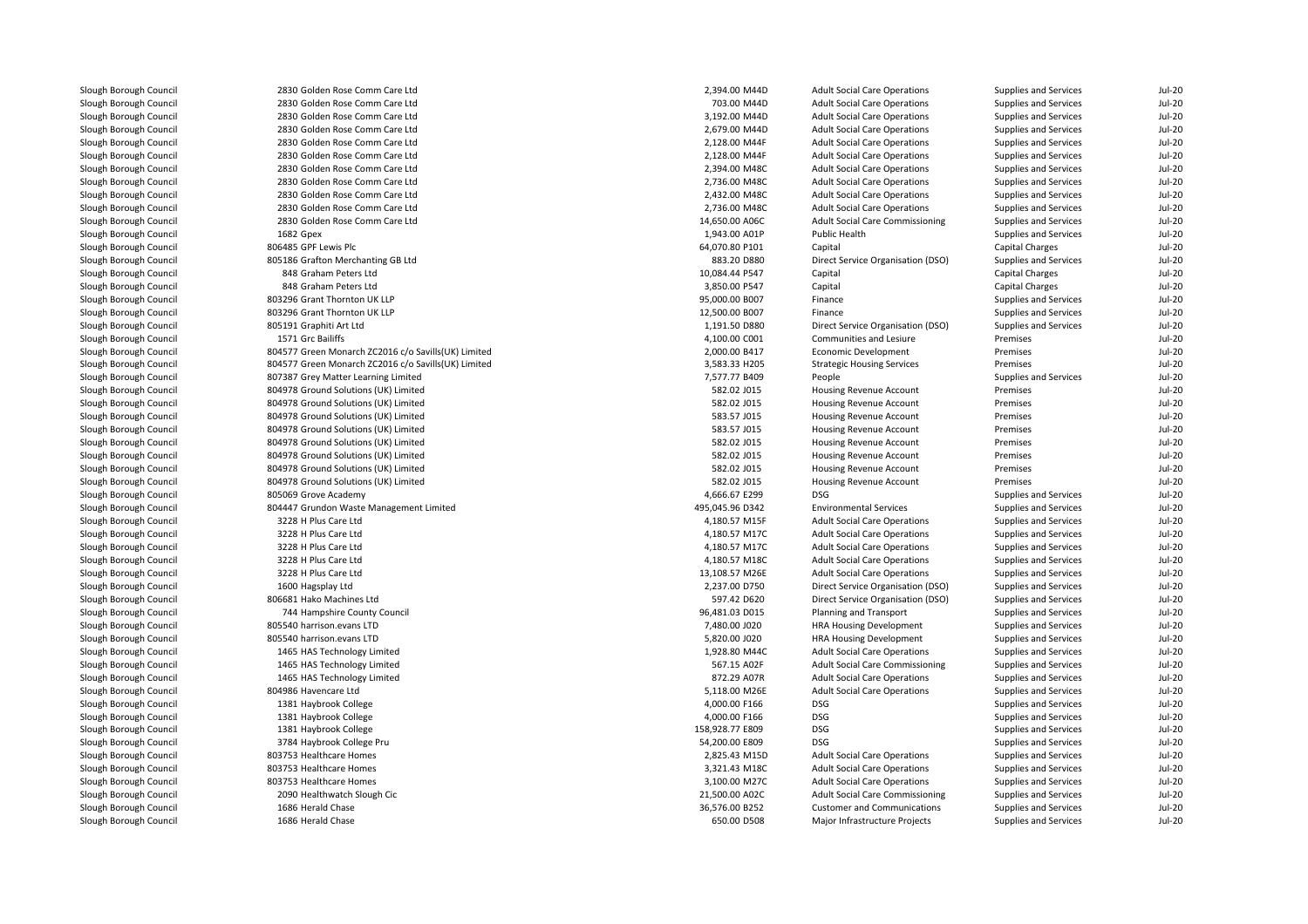| Slough Borough Council | 803447 Herewards House Residential Home                | 2,878.57 M27C   | <b>Adult Social Care Operations</b>             | Supplies and Services | $Jul-20$      |
|------------------------|--------------------------------------------------------|-----------------|-------------------------------------------------|-----------------------|---------------|
| Slough Borough Council | 3387 Herschel Grammar School                           | 1,250.00 E309   | <b>DSG</b>                                      | Supplies and Services | $Jul-20$      |
| Slough Borough Council | 805818 Hestia Housing & Support                        | 9,860.00 H235   | <b>Regulatory Services</b>                      | Supplies and Services | $Jul-20$      |
| Slough Borough Council | 806731 High Hurlands Homes                             | 6,986.60 M26E   | <b>Adult Social Care Operations</b>             | Supplies and Services | <b>Jul-20</b> |
| Slough Borough Council | 806731 High Hurlands Homes                             | 6,986.60 M26E   | <b>Adult Social Care Operations</b>             | Supplies and Services | $Jul-20$      |
| Slough Borough Council | 3280 Hillcrest Childrens Services Ltd                  | 4,457.14 F462   | DSG                                             | Supplies and Services | $Jul-20$      |
| Slough Borough Council | 3280 Hillcrest Childrens Services Ltd                  | 4,457.14 F462   | DSG                                             | Supplies and Services | $Jul-20$      |
| Slough Borough Council | 3280 Hillcrest Childrens Services Ltd                  | 4,605.71 F462   | DSG                                             | Supplies and Services | <b>Jul-20</b> |
| Slough Borough Council | 3280 Hillcrest Childrens Services Ltd                  | -3,642.43 F462  | <b>DSG</b>                                      | Supplies and Services | <b>Jul-20</b> |
| Slough Borough Council | 3250 Hodge Hill Grange H C One Ltd                     | 2,380.00 M15D   | <b>Adult Social Care Operations</b>             | Supplies and Services | <b>Jul-20</b> |
| Slough Borough Council | 850 Holy Family Catholic Primary School                | 239,457.38 E259 | <b>DSG</b>                                      | Supplies and Services | <b>Jul-20</b> |
| Slough Borough Council | 804339 Hopedale Children and Family Services Ltd       | 16,325.41 F462  | <b>DSG</b>                                      | Supplies and Services | <b>Jul-20</b> |
| Slough Borough Council | 807153 Hugh L S McConnell ltd                          | 69,237.76 P093  | Capital                                         | Capital Charges       | $Jul-20$      |
| Slough Borough Council | 1914 Huntcliff Limited                                 | 1,787.50 J028   | Housing Revenue Account                         | Supplies and Services | <b>Jul-20</b> |
|                        | 1914 Huntcliff Limited                                 | 1,750.00 J028   |                                                 |                       | $Jul-20$      |
| Slough Borough Council | 807235 IMIN LTD                                        | 16,500.00 A01P  | Housing Revenue Account<br><b>Public Health</b> | Supplies and Services | <b>Jul-20</b> |
| Slough Borough Council |                                                        |                 |                                                 | Supplies and Services | $Jul-20$      |
| Slough Borough Council | 3570 Independent Supported Living And Disabilities Ltd | 1,532.41 A05C   | <b>Adult Social Care Commissioning</b>          | Supplies and Services |               |
| Slough Borough Council | 807231 Initial Projects Limited                        | 1,047.50 D308   | Major Infrastructure Projects                   | Supplies and Services | <b>Jul-20</b> |
| Slough Borough Council | 803651 Insight Direct (UK) Ltd                         | 61,146.50 B282  | Digital and Strategic IT                        | Supplies and Services | <b>Jul-20</b> |
| Slough Borough Council | 803651 Insight Direct (UK) Ltd                         | 61,146.50 B282  | Digital and Strategic IT                        | Supplies and Services | <b>Jul-20</b> |
| Slough Borough Council | 803651 Insight Direct (UK) Ltd                         | 59,983.00 B342  | Digital and Strategic IT                        | Supplies and Services | <b>Jul-20</b> |
| Slough Borough Council | 803651 Insight Direct (UK) Ltd                         | 1.236.33 B342   | Digital and Strategic IT                        | Supplies and Services | <b>Jul-20</b> |
| Slough Borough Council | 803651 Insight Direct (UK) Ltd                         | 932.67 B342     | Digital and Strategic IT                        | Supplies and Services | $Jul-20$      |
| Slough Borough Council | 803651 Insight Direct (UK) Ltd                         | 6,260.00 B342   | Digital and Strategic IT                        | Supplies and Services | <b>Jul-20</b> |
| Slough Borough Council | 803651 Insight Direct (UK) Ltd                         | 1,084.50 B342   | Digital and Strategic IT                        | Supplies and Services | $Jul-20$      |
| Slough Borough Council | 803651 Insight Direct (UK) Ltd                         | 5,890.00 B342   | Digital and Strategic IT                        | Supplies and Services | $Jul-20$      |
| Slough Borough Council | 803651 Insight Direct (UK) Ltd                         | 628.00 A01P     | Public Health                                   | Supplies and Services | <b>Jul-20</b> |
| Slough Borough Council | 803651 Insight Direct (UK) Ltd                         | 1,490.60 C104   | Communities and Lesiure                         | Supplies and Services | $Jul-20$      |
| Slough Borough Council | 805325 Instarmac Group plc                             | 2,970.24 D880   | Direct Service Organisation (DSO)               | Supplies and Services | $Jul-20$      |
| Slough Borough Council | 805325 Instarmac Group plc                             | 5,004.56 D880   | Direct Service Organisation (DSO)               | Supplies and Services | <b>Jul-20</b> |
| Slough Borough Council | 805325 Instarmac Group plc                             | 1,124.00 D880   | Direct Service Organisation (DSO)               | Supplies and Services | <b>Jul-20</b> |
| Slough Borough Council | 805325 Instarmac Group plc                             | 1,203.84 D880   | Direct Service Organisation (DSO)               | Supplies and Services | <b>Jul-20</b> |
| Slough Borough Council | 805325 Instarmac Group plc                             | 9,190.72 D880   | Direct Service Organisation (DSO)               | Supplies and Services | $Jul-20$      |
| Slough Borough Council | 3172 Intelligent Transport Services                    | 7,347.00 D508   | Major Infrastructure Projects                   | Supplies and Services | <b>Jul-20</b> |
| Slough Borough Council | 3172 Intelligent Transport Services                    | 6,207.00 D508   | Major Infrastructure Projects                   | Supplies and Services | <b>Jul-20</b> |
| Slough Borough Council | 3172 Intelligent Transport Services                    | 7,714.00 D508   | Major Infrastructure Projects                   | Supplies and Services | $Jul-20$      |
| Slough Borough Council | 3172 Intelligent Transport Services                    | 6,207.00 D508   | Major Infrastructure Projects                   | Supplies and Services | $Jul-20$      |
| Slough Borough Council | 3172 Intelligent Transport Services                    | 6,207.00 D508   | Major Infrastructure Projects                   | Supplies and Services | <b>Jul-20</b> |
| Slough Borough Council | 806710 Intercity Managed Services Limited              | 1,657.84 B282   | Digital and Strategic IT                        | Supplies and Services | $Jul-20$      |
| Slough Borough Council | 3500 Iqra Slough Islamic Primary School                | 182,407.60 E489 | DSG                                             | Supplies and Services | <b>Jul-20</b> |
| Slough Borough Council | 998 Iron Mountain Uk Ltd                               | 708.67 B282     | Digital and Strategic IT                        | Supplies and Services | $Jul-20$      |
| Slough Borough Council | 2919 Islamic Shakhsiyah Foundation                     | 9,275.38 F909   | <b>DSG</b>                                      | Supplies and Services | $Jul-20$      |
| Slough Borough Council | 807306 Ivel Valley School                              | 11,104.00 F551  | <b>DSG</b>                                      | Supplies and Services | <b>Jul-20</b> |
| Slough Borough Council | 807346 Jacaranda                                       | 4,396.00 M44F   | <b>Adult Social Care Operations</b>             | Supplies and Services | $Jul-20$      |
| Slough Borough Council | 807346 Jacaranda                                       | 1,099.00 M44F   | <b>Adult Social Care Operations</b>             | Supplies and Services | $Jul-20$      |
|                        |                                                        |                 |                                                 |                       |               |
| Slough Borough Council | 753 Jack In The Box Day Nursery                        | 9,492.83 F909   | <b>DSG</b>                                      | Supplies and Services | <b>Jul-20</b> |
| Slough Borough Council | 733 James Elliman School                               | 29,444.50 E319  | DSG                                             | Supplies and Services | <b>Jul-20</b> |
| Slough Borough Council | 805226 JD Surfacing & Civil Engineering Limited        | 12,481.33 D880  | Direct Service Organisation (DSO)               | Supplies and Services | <b>Jul-20</b> |
| Slough Borough Council | 805226 JD Surfacing & Civil Engineering Limited        | 11,764.07 D880  | Direct Service Organisation (DSO)               | Supplies and Services | $Jul-20$      |
| Slough Borough Council | 805226 JD Surfacing & Civil Engineering Limited        | 13,303.39 D880  | Direct Service Organisation (DSO)               | Supplies and Services | <b>Jul-20</b> |
| Slough Borough Council | 805226 JD Surfacing & Civil Engineering Limited        | 3,156.25 D880   | Direct Service Organisation (DSO)               | Supplies and Services | <b>Jul-20</b> |
| Slough Borough Council | 805226 JD Surfacing & Civil Engineering Limited        | 3,615.50 D880   | Direct Service Organisation (DSO)               | Supplies and Services | $Jul-20$      |
| Slough Borough Council | 805226 JD Surfacing & Civil Engineering Limited        | 2,522.11 D880   | Direct Service Organisation (DSO)               | Supplies and Services | <b>Jul-20</b> |
| Slough Borough Council | 805226 JD Surfacing & Civil Engineering Limited        | 11,819.81 D880  | Direct Service Organisation (DSO)               | Supplies and Services | <b>Jul-20</b> |
| Slough Borough Council | 804698 Jenny Hooper SEN Consulting Ltd                 | 1,180.00 F500   | Children, Learning and Skills                   | Supplies and Services | <b>Jul-20</b> |
| Slough Borough Council | 1835 Jlt Speciality Limited                            | 18,308.64 B018  | Finance                                         | Supplies and Services | <b>Jul-20</b> |
| Slough Borough Council | 1592 Jmw Systems Limited                               | 1,950.00 B480   | <b>Regeneration Development</b>                 | Premises              | $Jul-20$      |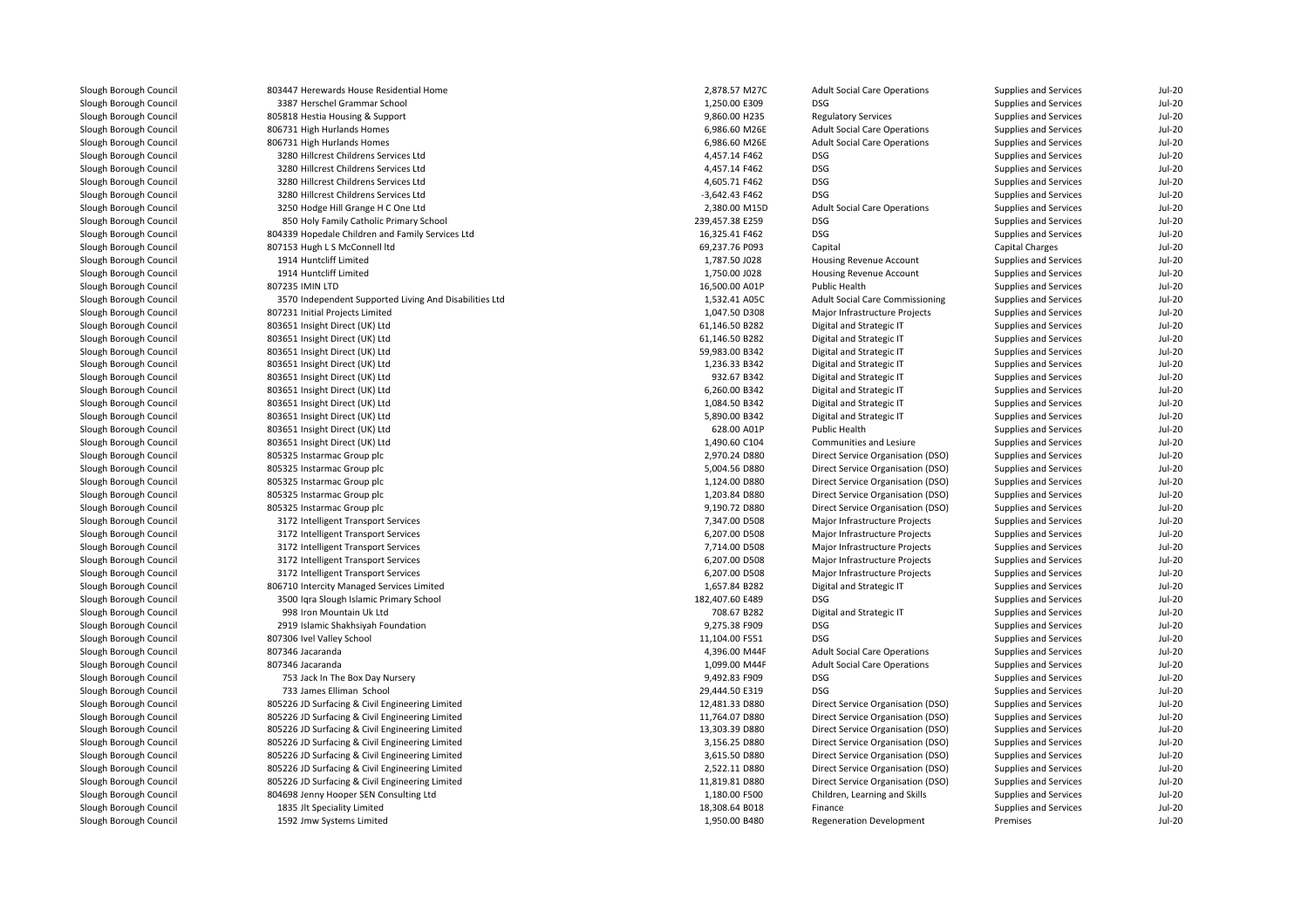| Slough Borough Council | 1592 Jmw Systems Limited                               | 7,940.00 D508  | Major Infrastructure Projects          | Supplies and Services        | <b>Jul-20</b> |
|------------------------|--------------------------------------------------------|----------------|----------------------------------------|------------------------------|---------------|
| Slough Borough Council | 956 John Murphy & Company Ltd                          | 3,090.00 H206  | <b>Strategic Housing Services</b>      | Premises                     | $Jul-20$      |
| Slough Borough Council | 956 John Murphy & Company Ltd                          | 3,840.00 H206  | <b>Strategic Housing Services</b>      | Premises                     | <b>Jul-20</b> |
| Slough Borough Council | 956 John Murphy & Company Ltd                          | 2,600.00 H206  | <b>Strategic Housing Services</b>      | Premises                     | $Jul-20$      |
| Slough Borough Council | 956 John Murphy & Company Ltd                          | 6,470.00 H206  | <b>Strategic Housing Services</b>      | Premises                     | $Jul-20$      |
| Slough Borough Council | 804848 JPH Social Work LTD                             | 1,125.00 B409  | People                                 | Supplies and Services        | <b>Jul-20</b> |
| Slough Borough Council | 803815 Kathys Childcare                                | 2,326.39 F909  | DSG                                    | Supplies and Services        | $Jul-20$      |
| Slough Borough Council | 2620 Kcare Nursing Agency Ltd                          | 4,059.00 A05C  | Adult Social Care Commissioning        | Supplies and Services        | <b>Jul-20</b> |
| Slough Borough Council | 2620 Kcare Nursing Agency Ltd                          | 2,016.00 M44C  | <b>Adult Social Care Operations</b>    | Supplies and Services        | <b>Jul-20</b> |
| Slough Borough Council | 2620 Kcare Nursing Agency Ltd                          | 2,240.00 M44C  | <b>Adult Social Care Operations</b>    | Supplies and Services        | $Jul-20$      |
| Slough Borough Council | 2620 Kcare Nursing Agency Ltd                          | 936.00 M44C    | <b>Adult Social Care Operations</b>    | Supplies and Services        | <b>Jul-20</b> |
| Slough Borough Council | 2620 Kcare Nursing Agency Ltd                          | 2,016.00 M44C  | <b>Adult Social Care Operations</b>    | Supplies and Services        | <b>Jul-20</b> |
| Slough Borough Council | 2620 Kcare Nursing Agency Ltd                          | 672.00 M44C    | <b>Adult Social Care Operations</b>    | Supplies and Services        | $Jul-20$      |
| Slough Borough Council | 2620 Kcare Nursing Agency Ltd                          | 1,792.00 M44C  | <b>Adult Social Care Operations</b>    | Supplies and Services        | <b>Jul-20</b> |
| Slough Borough Council | 2620 Kcare Nursing Agency Ltd                          | 736.00 M44D    | <b>Adult Social Care Operations</b>    | Supplies and Services        | <b>Jul-20</b> |
| Slough Borough Council | 2620 Kcare Nursing Agency Ltd                          | 1,252.00 M44D  | <b>Adult Social Care Operations</b>    | Supplies and Services        | <b>Jul-20</b> |
| Slough Borough Council | 2620 Kcare Nursing Agency Ltd                          | 2,760.00 M44E  | <b>Adult Social Care Operations</b>    | Supplies and Services        | <b>Jul-20</b> |
| Slough Borough Council | 2620 Kcare Nursing Agency Ltd                          | 916.00 M48C    | <b>Adult Social Care Operations</b>    | Supplies and Services        | $Jul-20$      |
| Slough Borough Council | 2620 Kcare Nursing Agency Ltd                          | 2.880.00 M48C  | <b>Adult Social Care Operations</b>    | Supplies and Services        | $Jul-20$      |
| Slough Borough Council |                                                        | 672.00 M48C    |                                        |                              | <b>Jul-20</b> |
|                        | 2620 Kcare Nursing Agency Ltd                          |                | <b>Adult Social Care Operations</b>    | Supplies and Services        |               |
| Slough Borough Council | 2620 Kcare Nursing Agency Ltd                          | 1,720.00 M48C  | <b>Adult Social Care Operations</b>    | Supplies and Services        | <b>Jul-20</b> |
| Slough Borough Council | 2620 Kcare Nursing Agency Ltd                          | 2,880.00 M48C  | <b>Adult Social Care Operations</b>    | Supplies and Services        | $Jul-20$      |
| Slough Borough Council | 804887 KCare Nursing Agency Ltd Supported House Living | 2,926.00 M42F  | <b>Adult Social Care Operations</b>    | Supplies and Services        | $Jul-20$      |
| Slough Borough Council | 804887 KCare Nursing Agency Ltd Supported House Living | 2,926.00 M42F  | <b>Adult Social Care Operations</b>    | Supplies and Services        | <b>Jul-20</b> |
| Slough Borough Council | 803916 Kharis Solutions                                | 6,503.00 A05C  | <b>Adult Social Care Commissioning</b> | Supplies and Services        | $Jul-20$      |
| Slough Borough Council | 803916 Kharis Solutions                                | 2,079.00 M44C  | <b>Adult Social Care Operations</b>    | Supplies and Services        | $Jul-20$      |
| Slough Borough Council | 803916 Kharis Solutions                                | 1,848.00 M44C  | <b>Adult Social Care Operations</b>    | Supplies and Services        | $Jul-20$      |
| Slough Borough Council | 803916 Kharis Solutions                                | 2,211.00 M44C  | <b>Adult Social Care Operations</b>    | Supplies and Services        | $Jul-20$      |
| Slough Borough Council | 803916 Kharis Solutions                                | 1,848.00 M44C  | <b>Adult Social Care Operations</b>    | Supplies and Services        | <b>Jul-20</b> |
| Slough Borough Council | 803916 Kharis Solutions                                | 2,079.00 M44C  | <b>Adult Social Care Operations</b>    | Supplies and Services        | $Jul-20$      |
| Slough Borough Council | 803916 Kharis Solutions                                | 2,079.00 M44C  | <b>Adult Social Care Operations</b>    | Supplies and Services        | <b>Jul-20</b> |
| Slough Borough Council | 803916 Kharis Solutions                                | 2,079.00 M44C  | <b>Adult Social Care Operations</b>    | Supplies and Services        | <b>Jul-20</b> |
| Slough Borough Council | 803916 Kharis Solutions                                | 2,079.00 M44C  | <b>Adult Social Care Operations</b>    | Supplies and Services        | <b>Jul-20</b> |
| Slough Borough Council | 803916 Kharis Solutions                                | 2,079.00 M44D  | <b>Adult Social Care Operations</b>    | Supplies and Services        | <b>Jul-20</b> |
| Slough Borough Council | 803916 Kharis Solutions                                | 9,639.00 M44E  | <b>Adult Social Care Operations</b>    | Supplies and Services        | $Jul-20$      |
| Slough Borough Council | 803916 Kharis Solutions                                | 9,639.00 M44E  | <b>Adult Social Care Operations</b>    | Supplies and Services        | <b>Jul-20</b> |
| Slough Borough Council | 803916 Kharis Solutions                                | 11,088.00 M44E | <b>Adult Social Care Operations</b>    | Supplies and Services        | <b>Jul-20</b> |
| Slough Borough Council | 803916 Kharis Solutions                                | 11,088.00 M44E | <b>Adult Social Care Operations</b>    | Supplies and Services        | $Jul-20$      |
| Slough Borough Council | 803916 Kharis Solutions                                | 9,324.00 M44E  | <b>Adult Social Care Operations</b>    | Supplies and Services        | <b>Jul-20</b> |
| Slough Borough Council | 803916 Kharis Solutions                                | 9,324.00 M44E  | <b>Adult Social Care Operations</b>    | Supplies and Services        | <b>Jul-20</b> |
| Slough Borough Council | 803916 Kharis Solutions                                | 2,079.00 M48C  | <b>Adult Social Care Operations</b>    | Supplies and Services        | <b>Jul-20</b> |
| Slough Borough Council | 803916 Kharis Solutions                                | 1,848.00 M48C  | <b>Adult Social Care Operations</b>    | Supplies and Services        | $Jul-20$      |
| Slough Borough Council | 806579 Kisimul Group Ltd                               | 26,192.30 F462 | <b>DSG</b>                             | Supplies and Services        | $Jul-20$      |
| Slough Borough Council | 664 Langley Grammar School                             | 56,848.33 E329 | DSG                                    | Supplies and Services        | $Jul-20$      |
| Slough Borough Council | 1699 Langley Hall Primary Academy                      | 2,833.33 E739  | <b>DSG</b>                             | Supplies and Services        | <b>Jul-20</b> |
| Slough Borough Council | 3001 Langley Haven Care Homes Ltd                      | 2,910.00 A05C  | <b>Adult Social Care Commissioning</b> | Supplies and Services        | <b>Jul-20</b> |
| Slough Borough Council | 3001 Langley Haven Care Homes Ltd                      | 3,542.86 M25C  | <b>Adult Social Care Operations</b>    | <b>Supplies and Services</b> | <b>Jul-20</b> |
| Slough Borough Council | 3001 Langley Haven Care Homes Ltd                      | 3,365.71 M25C  | <b>Adult Social Care Operations</b>    | Supplies and Services        | <b>Jul-20</b> |
| Slough Borough Council | 3001 Langley Haven Care Homes Ltd                      | 3,720.00 M26E  | <b>Adult Social Care Operations</b>    | Supplies and Services        | <b>Jul-20</b> |
| Slough Borough Council | 3001 Langley Haven Care Homes Ltd                      | 3,720.00 M26E  | <b>Adult Social Care Operations</b>    | Supplies and Services        | <b>Jul-20</b> |
| Slough Borough Council | 3001 Langley Haven Care Homes Ltd                      | 3,365.71 M27C  | <b>Adult Social Care Operations</b>    | Supplies and Services        | <b>Jul-20</b> |
| Slough Borough Council | 3001 Langley Haven Care Homes Ltd                      | 3,365.71 M27C  | <b>Adult Social Care Operations</b>    | <b>Supplies and Services</b> | $Jul-20$      |
| Slough Borough Council | 3001 Langley Haven Care Homes Ltd                      | 3,985.71 M27F  | <b>Adult Social Care Operations</b>    | Supplies and Services        | <b>Jul-20</b> |
| Slough Borough Council | 3001 Langley Haven Care Homes Ltd                      | 3,365.71 M27F  | <b>Adult Social Care Operations</b>    | Supplies and Services        | $Jul-20$      |
| Slough Borough Council | 3001 Langley Haven Care Homes Ltd                      | 1,860.00 M27F  | <b>Adult Social Care Operations</b>    | <b>Supplies and Services</b> | <b>Jul-20</b> |
| Slough Borough Council | 3001 Langley Haven Care Homes Ltd                      | 1,194.29 M28C  | <b>Adult Social Care Operations</b>    | Supplies and Services        | <b>Jul-20</b> |
| Slough Borough Council | 3001 Langley Haven Care Homes Ltd                      | 3,365.71 M28C  | <b>Adult Social Care Operations</b>    | Supplies and Services        | <b>Jul-20</b> |
|                        |                                                        |                |                                        |                              |               |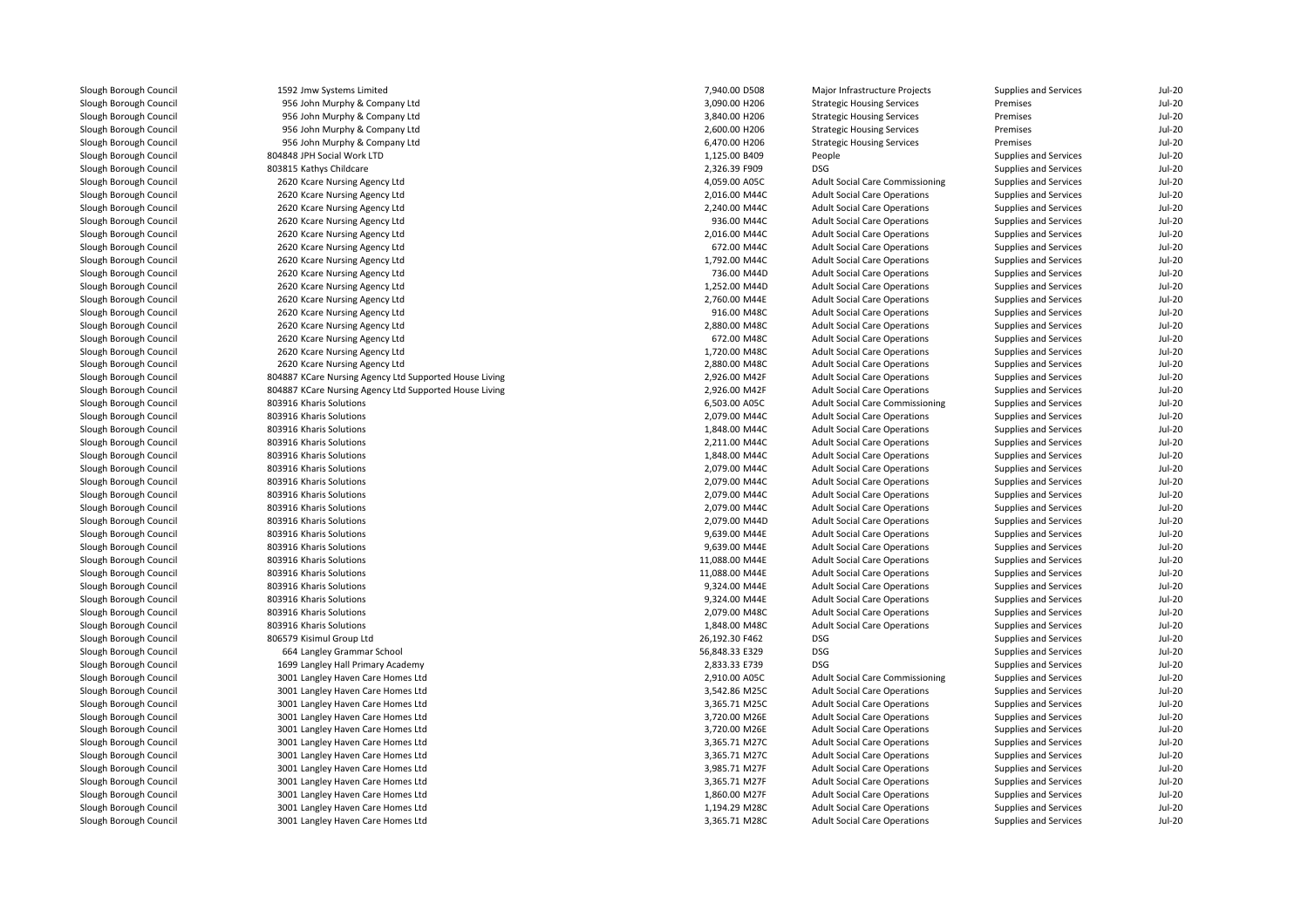| Slough Borough Council | 3001 Langley Haven Care Homes Ltd           | 1,628.57 M28C   | <b>Adult Social Care Operations</b> | Supplies and Services        | $Jul-20$      |
|------------------------|---------------------------------------------|-----------------|-------------------------------------|------------------------------|---------------|
| Slough Borough Council | 3001 Langley Haven Care Homes Ltd           | -542.86 M28C    | <b>Adult Social Care Operations</b> | Supplies and Services        | <b>Jul-20</b> |
| Slough Borough Council | 3001 Langley Haven Care Homes Ltd           | 3,365.71 M29C   | <b>Adult Social Care Operations</b> | Supplies and Services        | <b>Jul-20</b> |
| Slough Borough Council | 803686 Lascelles Park Nursery               | 19,666.17 F909  | DSG                                 | Supplies and Services        | $Jul-20$      |
| Slough Borough Council | 3482 Leonard Cheshire Disability            | 5,472.08 M25D   | <b>Adult Social Care Operations</b> | Supplies and Services        | <b>Jul-20</b> |
| Slough Borough Council | 3482 Leonard Cheshire Disability            | 6,056.07 M26E   | <b>Adult Social Care Operations</b> | Supplies and Services        | <b>Jul-20</b> |
| Slough Borough Council | 807007 Liam Russell Architects Ltd          | 23,896.15 P208  | Capital                             | Capital Charges              | $Jul-20$      |
| Slough Borough Council | 807007 Liam Russell Architects Ltd          | 24,565.00 P208  | Capital                             | Capital Charges              | <b>Jul-20</b> |
| Slough Borough Council | 301 Liberata Uk Limited                     | 32,200.00 B048  | <b>Customer and Communications</b>  | <b>Supplies and Services</b> | $Jul-20$      |
| Slough Borough Council | 301 Liberata Uk Limited                     | 8,263.23 B048   | <b>Customer and Communications</b>  | Supplies and Services        | <b>Jul-20</b> |
| Slough Borough Council | 469 Lime Blue Innovation Ltd                | 717.50 H213     | <b>Strategic Housing Services</b>   | Supplies and Services        | $Jul-20$      |
| Slough Borough Council | 804692 Little Diamonds Pre School           | 15,460.26 F909  | DSG                                 | Supplies and Services        | <b>Jul-20</b> |
| Slough Borough Council | 3791 Littledown Pru                         | 17,100.00 E807  | <b>DSG</b>                          | Supplies and Services        | <b>Jul-20</b> |
| Slough Borough Council | 667 Littledown School                       | 72,765.67 E807  | <b>DSG</b>                          | Supplies and Services        | <b>Jul-20</b> |
| Slough Borough Council | 1328 London & Quadrant Housing Trust        | 57,554.16 H205  | <b>Strategic Housing Services</b>   | Premises                     | $Jul-20$      |
| Slough Borough Council | 1328 London & Quadrant Housing Trust        | 57,554.16 H205  | <b>Strategic Housing Services</b>   | Premises                     | $Jul-20$      |
| Slough Borough Council | 804544 London Borough of Harrow             | 69,744.23 B096  | Governance                          | Indirect Employee Expenses   | <b>Jul-20</b> |
| Slough Borough Council | 1282 Long Close School                      | 10,332.18 F909  | <b>DSG</b>                          | Supplies and Services        | <b>Jul-20</b> |
| Slough Borough Council | 804585 Longlea Ltd                          | 3,985.71 M18C   | <b>Adult Social Care Operations</b> | Supplies and Services        | $Jul-20$      |
| Slough Borough Council | 2302 Look Ahead Care And Support            | 17,392.83 M42F  | <b>Adult Social Care Operations</b> | Supplies and Services        | $Jul-20$      |
| Slough Borough Council | 2302 Look Ahead Care And Support            | 13,961.64 H211  | <b>Adult Social Care Operations</b> | Supplies and Services        | <b>Jul-20</b> |
| Slough Borough Council | 2302 Look Ahead Care And Support            | 13,961.64 H211  | <b>Adult Social Care Operations</b> | <b>Supplies and Services</b> | <b>Jul-20</b> |
| Slough Borough Council | 1195 Lynch Hill (Foundation Primary) School | 28,417.16 E749  | <b>DSG</b>                          | Supplies and Services        | <b>Jul-20</b> |
| Slough Borough Council | 1771 Lynch Hill Academy                     | 5,321.44 E359   | DSG                                 | Supplies and Services        | $Jul-20$      |
| Slough Borough Council | 290 Lyreco Uk Limited                       | 726.25 B064     | <b>Building Management</b>          | Supplies and Services        | $Jul-20$      |
| Slough Borough Council | 3424 M D Homes                              | 4,871.43 M15F   | <b>Adult Social Care Operations</b> | Supplies and Services        | $Jul-20$      |
| Slough Borough Council | 807217 Macadamia Support Limited            | 1,678.25 M42E   | <b>Adult Social Care Operations</b> | Supplies and Services        | $Jul-20$      |
| Slough Borough Council |                                             | 897.89 M42E     |                                     |                              | <b>Jul-20</b> |
|                        | 807217 Macadamia Support Limited            |                 | <b>Adult Social Care Operations</b> | Supplies and Services        |               |
| Slough Borough Council | 807217 Macadamia Support Limited            | 897.28 M42E     | <b>Adult Social Care Operations</b> | <b>Supplies and Services</b> | <b>Jul-20</b> |
| Slough Borough Council | 807217 Macadamia Support Limited            | 1,678.25 M42E   | <b>Adult Social Care Operations</b> | Supplies and Services        | $Jul-20$      |
| Slough Borough Council | 807217 Macadamia Support Limited            | 1,678.25 M42E   | <b>Adult Social Care Operations</b> | Supplies and Services        | <b>Jul-20</b> |
| Slough Borough Council | 807217 Macadamia Support Limited            | 1,678.25 M42E   | <b>Adult Social Care Operations</b> | Supplies and Services        | <b>Jul-20</b> |
| Slough Borough Council | 807217 Macadamia Support Limited            | 897.89 M42E     | <b>Adult Social Care Operations</b> | Supplies and Services        | $Jul-20$      |
| Slough Borough Council | 807217 Macadamia Support Limited            | 897.89 M42E     | <b>Adult Social Care Operations</b> | Supplies and Services        | <b>Jul-20</b> |
| Slough Borough Council | 807217 Macadamia Support Limited            | 897.89 M42E     | <b>Adult Social Care Operations</b> | Supplies and Services        | <b>Jul-20</b> |
| Slough Borough Council | 807217 Macadamia Support Limited            | 897.28 M42E     | <b>Adult Social Care Operations</b> | Supplies and Services        | $Jul-20$      |
| Slough Borough Council | 807217 Macadamia Support Limited            | 897.28 M42E     | <b>Adult Social Care Operations</b> | Supplies and Services        | <b>Jul-20</b> |
| Slough Borough Council | 807217 Macadamia Support Limited            | 897.28 M42E     | <b>Adult Social Care Operations</b> | Supplies and Services        | <b>Jul-20</b> |
| Slough Borough Council | 807217 Macadamia Support Limited            | 1,678.25 M42E   | <b>Adult Social Care Operations</b> | Supplies and Services        | <b>Jul-20</b> |
| Slough Borough Council | 807217 Macadamia Support Limited            | 897.89 M42E     | <b>Adult Social Care Operations</b> | Supplies and Services        | $Jul-20$      |
| Slough Borough Council | 807217 Macadamia Support Limited            | 897.28 M42E     | <b>Adult Social Care Operations</b> | Supplies and Services        | <b>Jul-20</b> |
| Slough Borough Council | 4001 Manpower Direct Uk Limited             | 5,527.98 A07M   | <b>Adult Social Care Operations</b> | Premises                     | <b>Jul-20</b> |
| Slough Borough Council | 4001 Manpower Direct Uk Limited             | 6,576.39 A07M   | <b>Adult Social Care Operations</b> | Premises                     | $Jul-20$      |
| Slough Borough Council | 4001 Manpower Direct Uk Limited             | 7,624.80 B159   | <b>Building Management</b>          | Supplies and Services        | <b>Jul-20</b> |
| Slough Borough Council | 4001 Manpower Direct Uk Limited             | 18,472.32 P408  | Capital                             | Capital Charges              | $Jul-20$      |
| Slough Borough Council | 4001 Manpower Direct Uk Limited             | 18,472.32 P408  | Capital                             | Capital Charges              | $Jul-20$      |
| Slough Borough Council | 3768 Marish Academy Trust                   | 1,953.51 B191   | <b>Building Management</b>          | Premises                     | <b>Jul-20</b> |
| Slough Borough Council | 3768 Marish Academy Trust                   | 1,613.64 B191   | <b>Building Management</b>          | Premises                     | $Jul-20$      |
| Slough Borough Council | 529 Marish Primary School                   | 114,233.65 E759 | <b>DSG</b>                          | Supplies and Services        | $Jul-20$      |
| Slough Borough Council | 2751 Martin Conway                          | 676.64 M28E     | <b>Adult Social Care Operations</b> | Supplies and Services        | <b>Jul-20</b> |
| Slough Borough Council | 2751 Martin Conway                          | 676.64 M28E     | <b>Adult Social Care Operations</b> | Supplies and Services        | <b>Jul-20</b> |
| Slough Borough Council | 2751 Martin Conway                          | 676.62 M28E     | <b>Adult Social Care Operations</b> | Supplies and Services        | <b>Jul-20</b> |
| Slough Borough Council | 2751 Martin Conway                          | 676.62 M28E     | <b>Adult Social Care Operations</b> | Supplies and Services        | <b>Jul-20</b> |
| Slough Borough Council | 1886 Matrix Scm                             | 265,727.34 B023 | Finance                             | Agency Staff                 | $Jul-20$      |
| Slough Borough Council | 1886 Matrix Scm                             | 285,407.95 B023 | Finance                             | <b>Agency Staff</b>          | <b>Jul-20</b> |
| Slough Borough Council | 1886 Matrix Scm                             | 261,615.38 B023 | Finance                             | Agency Staff                 | $Jul-20$      |
| Slough Borough Council | 1886 Matrix Scm                             | 275,466.29 B023 | Finance                             | <b>Agency Staff</b>          | $Jul-20$      |
|                        |                                             |                 |                                     |                              |               |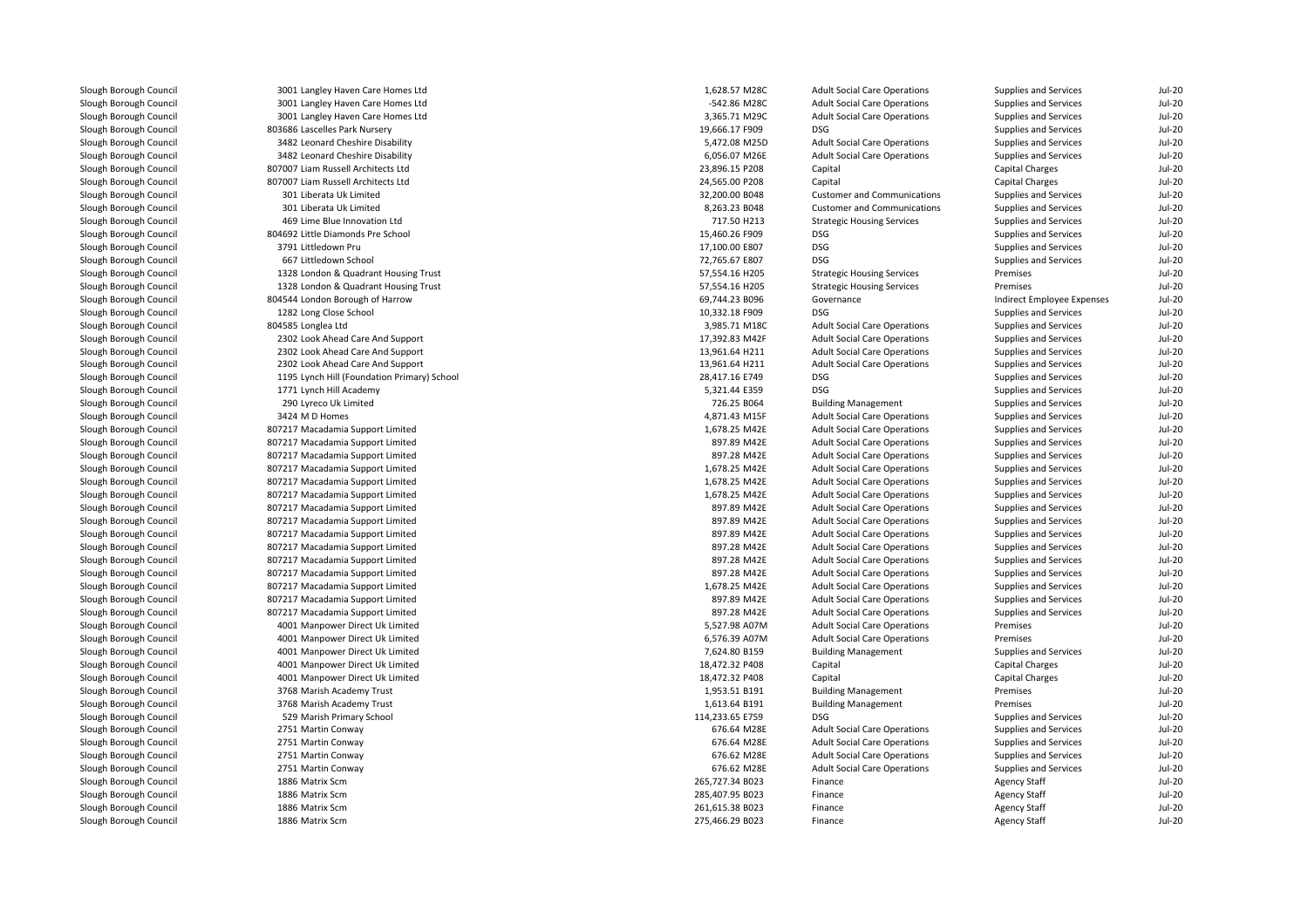| Slough Borough Council | 1886 Matrix Scm                                              | 240,352.05 B023 | Finance                                                                    | <b>Agency Staff</b>          | $Jul-20$             |
|------------------------|--------------------------------------------------------------|-----------------|----------------------------------------------------------------------------|------------------------------|----------------------|
| Slough Borough Council | 1886 Matrix Scm                                              | 261,434.25 B023 | Finance                                                                    | Agency Staff                 | $Jul-20$             |
| Slough Borough Council | 804310 Matta Products                                        | 3,643.00 C001   | Communities and Lesiure                                                    | Premises                     | <b>Jul-20</b>        |
| Slough Borough Council | 806926 Meadow High School                                    | 8,333.33 F551   | <b>DSG</b>                                                                 | Supplies and Services        | <b>Jul-20</b>        |
| Slough Borough Council | 806926 Meadow High School                                    | 8,333.33 F551   | <b>DSG</b>                                                                 | Supplies and Services        | <b>Jul-20</b>        |
| Slough Borough Council | 806926 Meadow High School                                    | 10,000.00 F551  | <b>DSG</b>                                                                 | Supplies and Services        | <b>Jul-20</b>        |
| Slough Borough Council | 807009 Medigold Health Consultancy Ltd                       | 6,998.25 B349   | People                                                                     | Supplies and Services        | <b>Jul-20</b>        |
| Slough Borough Council | 805218 Merit Thornton Planning and Community Consultants Ltd | 6,545.00 D012   | Major Infrastructure Projects                                              | Supplies and Services        | <b>Jul-20</b>        |
| Slough Borough Council | 625 Middlesex University                                     | 975.00 H219     | Neighbourhood Services                                                     | Indirect Employee Expenses   | <b>Jul-20</b>        |
| Slough Borough Council | 1496 Mighty Acorns Day Nursery Ltd                           | 16,488.69 F909  | <b>DSG</b>                                                                 | Supplies and Services        | <b>Jul-20</b>        |
| Slough Borough Council | 806737 Mishcon de Reya LLP                                   | 19,070.00 P405  | Capital                                                                    | Capital Charges              | $Jul-20$             |
| Slough Borough Council | 805121 MMCG (2) Limited                                      | 20,571.00 A05C  | <b>Adult Social Care Commissioning</b>                                     | Supplies and Services        | <b>Jul-20</b>        |
| Slough Borough Council | 805121 MMCG (2) Limited                                      | 5,341.00 A05C   | <b>Adult Social Care Commissioning</b>                                     | Supplies and Services        | <b>Jul-20</b>        |
| Slough Borough Council | 805121 MMCG (2) Limited                                      | 3,701.78 M17C   | <b>Adult Social Care Operations</b>                                        | Supplies and Services        | <b>Jul-20</b>        |
| Slough Borough Council | 805121 MMCG (2) Limited                                      | 3,701.78 M17C   | <b>Adult Social Care Operations</b>                                        | Supplies and Services        | <b>Jul-20</b>        |
| Slough Borough Council | 805121 MMCG (2) Limited                                      | 3,701.78 M18C   | <b>Adult Social Care Operations</b>                                        | Supplies and Services        | <b>Jul-20</b>        |
| Slough Borough Council | 805121 MMCG (2) Limited                                      | 3,701.78 M18C   | <b>Adult Social Care Operations</b>                                        | Supplies and Services        | <b>Jul-20</b>        |
| Slough Borough Council | 805121 MMCG (2) Limited                                      | 3,701.78 M18C   | <b>Adult Social Care Operations</b>                                        | Supplies and Services        | <b>Jul-20</b>        |
| Slough Borough Council | 805121 MMCG (2) Limited                                      | 3,701.78 M18C   | <b>Adult Social Care Operations</b>                                        | Supplies and Services        | <b>Jul-20</b>        |
| Slough Borough Council | 805121 MMCG (2) Limited                                      | 3,701.78 M18C   | <b>Adult Social Care Operations</b>                                        | Supplies and Services        | <b>Jul-20</b>        |
| Slough Borough Council | 805121 MMCG (2) Limited                                      | 3,701.78 M25C   | <b>Adult Social Care Operations</b>                                        | Supplies and Services        | <b>Jul-20</b>        |
| Slough Borough Council | 805121 MMCG (2) Limited                                      | 3,701.78 M25C   | <b>Adult Social Care Operations</b>                                        | Supplies and Services        | <b>Jul-20</b>        |
| Slough Borough Council | 805121 MMCG (2) Limited                                      | 3,701.78 M25C   | <b>Adult Social Care Operations</b>                                        | Supplies and Services        | <b>Jul-20</b>        |
| Slough Borough Council |                                                              | 3,116.78 M27C   |                                                                            |                              | <b>Jul-20</b>        |
| Slough Borough Council | 805121 MMCG (2) Limited<br>805121 MMCG (2) Limited           | 3,725.72 M27C   | <b>Adult Social Care Operations</b>                                        | Supplies and Services        | <b>Jul-20</b>        |
| Slough Borough Council |                                                              | 3,701.78 M27C   | <b>Adult Social Care Operations</b><br><b>Adult Social Care Operations</b> | Supplies and Services        | <b>Jul-20</b>        |
|                        | 805121 MMCG (2) Limited                                      |                 |                                                                            | Supplies and Services        |                      |
| Slough Borough Council | 805121 MMCG (2) Limited                                      | 3,609.29 M27C   | <b>Adult Social Care Operations</b>                                        | Supplies and Services        | <b>Jul-20</b>        |
| Slough Borough Council | 805121 MMCG (2) Limited                                      | 3,264.00 M28C   | <b>Adult Social Care Operations</b>                                        | Supplies and Services        | <b>Jul-20</b>        |
| Slough Borough Council | 805121 MMCG (2) Limited                                      | 13,130.36 M28C  | <b>Adult Social Care Operations</b>                                        | Supplies and Services        | <b>Jul-20</b>        |
| Slough Borough Council | 805121 MMCG (2) Limited                                      | 4,202.14 M28C   | <b>Adult Social Care Operations</b>                                        | Supplies and Services        | <b>Jul-20</b>        |
| Slough Borough Council | 805121 MMCG (2) Limited                                      | 3,520.71 M28C   | <b>Adult Social Care Operations</b>                                        | Supplies and Services        | <b>Jul-20</b>        |
| Slough Borough Council | 805121 MMCG (2) Limited                                      | 3,701.78 M28C   | <b>Adult Social Care Operations</b>                                        | Supplies and Services        | <b>Jul-20</b>        |
| Slough Borough Council | 2645 Modus Care Ltd                                          | 10,804.39 M26E  | <b>Adult Social Care Operations</b>                                        | <b>Supplies and Services</b> | <b>Jul-20</b>        |
| Slough Borough Council | 2645 Modus Care Ltd                                          | 10,804.39 M26E  | <b>Adult Social Care Operations</b>                                        | Supplies and Services        | <b>Jul-20</b>        |
| Slough Borough Council | 2115 Montagu Evans Llp                                       | 15,000.00 P172  | Capital                                                                    | Capital Charges              | $Jul-20$<br>$Jul-20$ |
| Slough Borough Council | 2115 Montagu Evans Llp                                       | 10,050.00 P172  | Capital                                                                    | Capital Charges              |                      |
| Slough Borough Council | 3302 Montem Primary School                                   | 25.148.38 E339  | <b>DSG</b>                                                                 | Supplies and Services        | <b>Jul-20</b>        |
| Slough Borough Council | 1632 Monterpoint Technologies                                | 26,100.00 F210  | Communities and Lesiure                                                    | Supplies and Services        | <b>Jul-20</b>        |
| Slough Borough Council | 807160 Moot Hill Limited                                     | 1,625.00 B096   | Governance                                                                 | Supplies and Services        | <b>Jul-20</b>        |
| Slough Borough Council | 805354 Morelock Signs Limited                                | 780.90 D880     | Direct Service Organisation (DSO)                                          | Supplies and Services        | <b>Jul-20</b>        |
| Slough Borough Council | 805354 Morelock Signs Limited                                | 1,478.30 D880   | Direct Service Organisation (DSO)                                          | Supplies and Services        | <b>Jul-20</b>        |
| Slough Borough Council | 805354 Morelock Signs Limited                                | 4,476.57 D508   | Major Infrastructure Projects                                              | Supplies and Services        | <b>Jul-20</b>        |
| Slough Borough Council | 805354 Morelock Signs Limited                                | 795.68 D508     | Major Infrastructure Projects                                              | Supplies and Services        | $Jul-20$             |
| Slough Borough Council | 806484 Mrs Parwinder Kaur Bhandal                            | 6,272.00 H205   | <b>Strategic Housing Services</b>                                          | Supplies and Services        | $Jul-20$             |
| Slough Borough Council | 805504 N A Brown Ltd                                         | 1,002.72 D620   | Direct Service Organisation (DSO)                                          | Supplies and Services        | <b>Jul-20</b>        |
| Slough Borough Council | 806264 NAL Ltd                                               | 695.57 D880     | Direct Service Organisation (DSO)                                          | Supplies and Services        | <b>Jul-20</b>        |
| Slough Borough Council | 805369 NAS Services Limited                                  | 8,442.54 M42E   | <b>Adult Social Care Operations</b>                                        | Supplies and Services        | <b>Jul-20</b>        |
| Slough Borough Council | 805369 NAS Services Limited                                  | 7,897.80 M42E   | <b>Adult Social Care Operations</b>                                        | Supplies and Services        | <b>Jul-20</b>        |
| Slough Borough Council | 805369 NAS Services Limited                                  | 8,442.55 M42E   | <b>Adult Social Care Operations</b>                                        | Supplies and Services        | <b>Jul-20</b>        |
| Slough Borough Council | 805369 NAS Services Limited                                  | 8,170.16 M42E   | <b>Adult Social Care Operations</b>                                        | Supplies and Services        | <b>Jul-20</b>        |
| Slough Borough Council | 805369 NAS Services Limited                                  | 8,442.54 M42E   | <b>Adult Social Care Operations</b>                                        | Supplies and Services        | <b>Jul-20</b>        |
| Slough Borough Council | 805369 NAS Services Limited                                  | -7,897.80 M42E  | <b>Adult Social Care Operations</b>                                        | Supplies and Services        | <b>Jul-20</b>        |
| Slough Borough Council | 805369 NAS Services Limited                                  | -8,442.54 M42E  | <b>Adult Social Care Operations</b>                                        | Supplies and Services        | <b>Jul-20</b>        |
| Slough Borough Council | 1945 Neem Tree Care Ltd                                      | 2,878.57 M17C   | <b>Adult Social Care Operations</b>                                        | Supplies and Services        | <b>Jul-20</b>        |
| Slough Borough Council | 805863 NEW REFLEXIONS LIMITED                                | 3,077.85 F462   | <b>DSG</b>                                                                 | Supplies and Services        | <b>Jul-20</b>        |
| Slough Borough Council | 805863 NEW REFLEXIONS LIMITED                                | 2,978.57 F462   | <b>DSG</b>                                                                 | Supplies and Services        | $Jul-20$             |
| Slough Borough Council | 2469 Newlands Girls School                                   | 10.000.00 F552  | <b>DSG</b>                                                                 | Supplies and Services        | $Jul-20$             |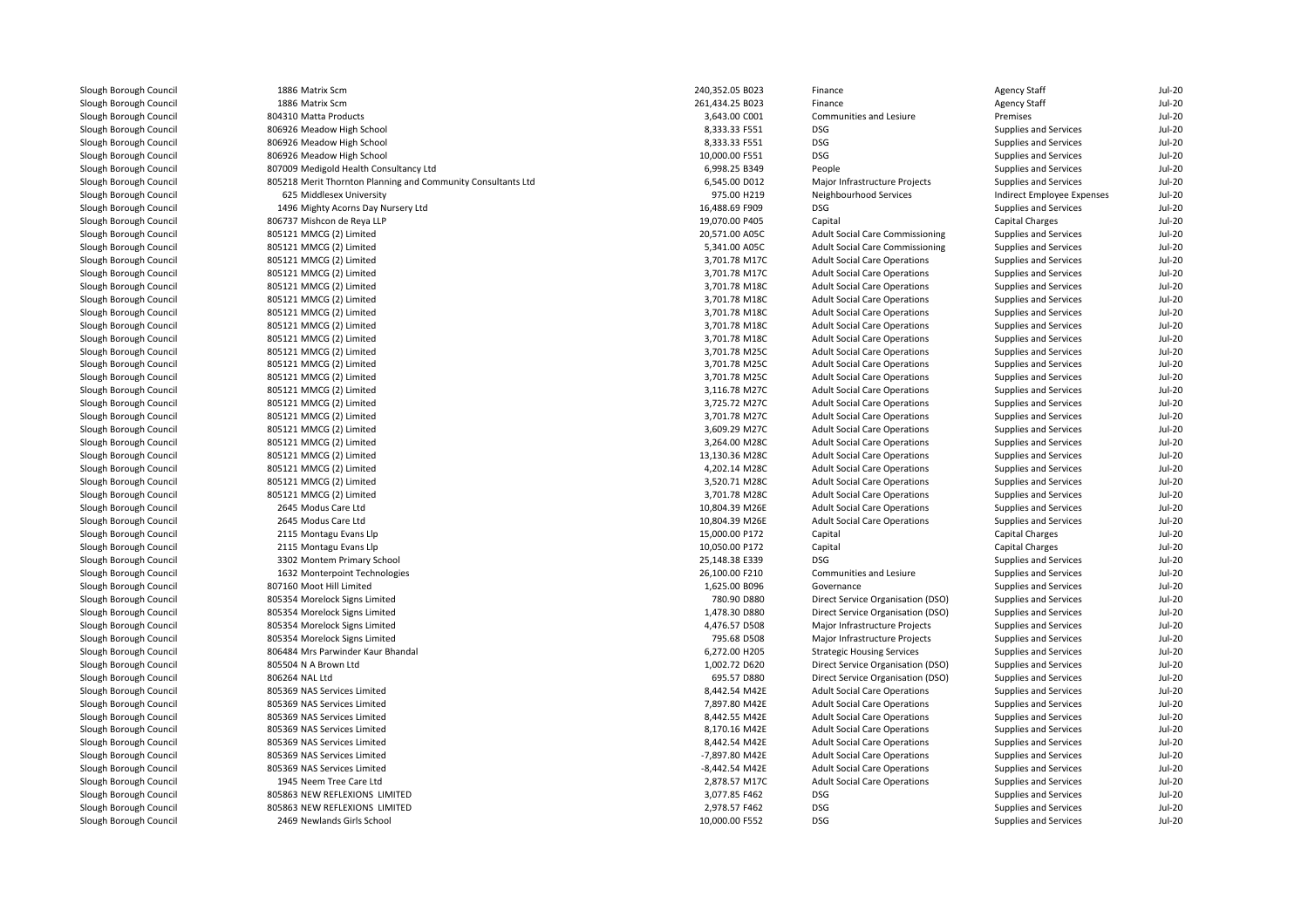| Slough Borough Council | 805932 NHS East Berkshire CCG                              | 20,169.19 A06C  | <b>Adult Social Care Commissioning</b> | <b>Agency Staff</b>    | Jul-20        |
|------------------------|------------------------------------------------------------|-----------------|----------------------------------------|------------------------|---------------|
| Slough Borough Council | 1864 Noahs Ark Environmental Services Ltd                  | 2,450.00 H253   | Neighbourhood Services                 | Supplies and Services  | $Jul-20$      |
| Slough Borough Council | 443 Npower Ltd                                             | 656.78 B082     | <b>Regeneration Development</b>        | Premises               | <b>Jul-20</b> |
| Slough Borough Council | 803238 Oasis Care and Training Agency                      | 1,443.96 M42C   | <b>Adult Social Care Operations</b>    | Supplies and Services  | <b>Jul-20</b> |
| Slough Borough Council | 803238 Oasis Care and Training Agency                      | 2,165.96 M44C   | <b>Adult Social Care Operations</b>    | Supplies and Services  | <b>Jul-20</b> |
| Slough Borough Council | 803238 Oasis Care and Training Agency                      | 3,472.40 M44C   | <b>Adult Social Care Operations</b>    | Supplies and Services  | <b>Jul-20</b> |
| Slough Borough Council | 803238 Oasis Care and Training Agency                      | 1.082.96 M44C   | <b>Adult Social Care Operations</b>    | Supplies and Services  | <b>Jul-20</b> |
| Slough Borough Council | 803238 Oasis Care and Training Agency                      | 1,082.96 M44C   | <b>Adult Social Care Operations</b>    | Supplies and Services  | <b>Jul-20</b> |
| Slough Borough Council | 803238 Oasis Care and Training Agency                      | 1,082.96 M44C   | <b>Adult Social Care Operations</b>    | Supplies and Services  | <b>Jul-20</b> |
| Slough Borough Council | 803238 Oasis Care and Training Agency                      | 782.15 M44C     | <b>Adult Social Care Operations</b>    | Supplies and Services  | Jul-20        |
| Slough Borough Council | 803238 Oasis Care and Training Agency                      | 541.49 M44C     | <b>Adult Social Care Operations</b>    | Supplies and Services  | <b>Jul-20</b> |
| Slough Borough Council | 803238 Oasis Care and Training Agency                      | 4,331.88 M44C   | <b>Adult Social Care Operations</b>    | Supplies and Services  | <b>Jul-20</b> |
| Slough Borough Council | 803238 Oasis Care and Training Agency                      | 601.64 M44C     | <b>Adult Social Care Operations</b>    | Supplies and Services  | Jul-20        |
| Slough Borough Council | 803238 Oasis Care and Training Agency                      | 2,544.12 M44C   | <b>Adult Social Care Operations</b>    | Supplies and Services  | <b>Jul-20</b> |
| Slough Borough Council | 803238 Oasis Care and Training Agency                      | 962.64 M44C     | <b>Adult Social Care Operations</b>    | Supplies and Services  | <b>Jul-20</b> |
| Slough Borough Council | 803238 Oasis Care and Training Agency                      | 2,784.80 M44C   | <b>Adult Social Care Operations</b>    | Supplies and Services  | $Jul-20$      |
| Slough Borough Council | 803238 Oasis Care and Training Agency                      | 945.44 M44C     | <b>Adult Social Care Operations</b>    | Supplies and Services  | <b>Jul-20</b> |
| Slough Borough Council | 803238 Oasis Care and Training Agency                      | 979.84 M44D     | <b>Adult Social Care Operations</b>    | Supplies and Services  | <b>Jul-20</b> |
| Slough Borough Council | 803238 Oasis Care and Training Agency                      | 1,340.84 M44D   | <b>Adult Social Care Operations</b>    | Supplies and Services  | <b>Jul-20</b> |
| Slough Borough Council | 803238 Oasis Care and Training Agency                      | 1,994.04 M44D   | <b>Adult Social Care Operations</b>    | Supplies and Services  | <b>Jul-20</b> |
| Slough Borough Council | 803238 Oasis Care and Training Agency                      | 1,375.20 M44D   | <b>Adult Social Care Operations</b>    | Supplies and Services  | Jul-20        |
| Slough Borough Council | 803238 Oasis Care and Training Agency                      | 842.32 M44D     | <b>Adult Social Care Operations</b>    | Supplies and Services  | $Jul-20$      |
| Slough Borough Council | 803238 Oasis Care and Training Agency                      | 2,165.96 M44D   | <b>Adult Social Care Operations</b>    | Supplies and Services  | <b>Jul-20</b> |
| Slough Borough Council | 803238 Oasis Care and Training Agency                      | 1,190.42 M48C   | <b>Adult Social Care Operations</b>    | Supplies and Services  | <b>Jul-20</b> |
| Slough Borough Council | 803238 Oasis Care and Training Agency                      | 2,406.60 M48C   | <b>Adult Social Care Operations</b>    | Supplies and Services  | <b>Jul-20</b> |
| Slough Borough Council | 807350 Odyssey Interactive Ltd                             | 711.58 M01A     | Children, Learning and Skills          | Supplies and Services  | <b>Jul-20</b> |
| Slough Borough Council | 1767 Olive Tree Montessori Ltd                             | 18,236.94 F909  | DSG                                    | Supplies and Services  | <b>Jul-20</b> |
| Slough Borough Council | 3603 Olympia Transport Limited                             | 4,511.00 F123   | Children, Learning and Skills          | Supplies and Services  | Jul-20        |
| Slough Borough Council | 3603 Olympia Transport Limited                             | 2,263.75 F123   | Children, Learning and Skills          | Supplies and Services  | <b>Jul-20</b> |
| Slough Borough Council | 804687 Optalis Limited                                     | 5,642.13 M26E   | <b>Adult Social Care Operations</b>    | Supplies and Services  | <b>Jul-20</b> |
| Slough Borough Council | 804687 Optalis Limited                                     | 4,807.26 M42E   | <b>Adult Social Care Operations</b>    | Supplies and Services  | Jul-20        |
| Slough Borough Council | 803490 Optimum Specialised Home Limited                    | 8,400.00 M26E   | <b>Adult Social Care Operations</b>    | Supplies and Services  | Jul-20        |
| Slough Borough Council | 1629 Opus Energy Limited                                   | 18,022.71 K526  | <b>Building Management</b>             | Premises               | <b>Jul-20</b> |
| Slough Borough Council | 1629 Opus Energy Limited                                   | 4,336.97 K526   | <b>Building Management</b>             | Premises               | <b>Jul-20</b> |
| Slough Borough Council | 805011 Osborne Property Services Limited                   | 11,056.48 P421  | Capital                                | Supplies and Services  | <b>Jul-20</b> |
| Slough Borough Council | 805011 Osborne Property Services Limited                   | 70,535.84 P421  | Capital                                | Supplies and Services  | <b>Jul-20</b> |
| Slough Borough Council | 805011 Osborne Property Services Limited                   | 24,373.57 P421  | Capital                                | Supplies and Services  | Jul-20        |
| Slough Borough Council | 805011 Osborne Property Services Limited                   | 89,668.98 P421  | Capital                                | Supplies and Services  | <b>Jul-20</b> |
| Slough Borough Council | 805011 Osborne Property Services Limited                   | 81,986.44 P421  | Capital                                | Supplies and Services  | <b>Jul-20</b> |
| Slough Borough Council | 805011 Osborne Property Services Limited                   | 171,747.52 J606 | Housing Revenue Account                | Premises               | <b>Jul-20</b> |
| Slough Borough Council | 805011 Osborne Property Services Limited                   | 32,610.23 J606  | Housing Revenue Account                | Premises               | <b>Jul-20</b> |
| Slough Borough Council | 805011 Osborne Property Services Limited                   | 57,765.16 J606  | Housing Revenue Account                | Premises               | <b>Jul-20</b> |
| Slough Borough Council | 805011 Osborne Property Services Limited                   | 46,698.73 J606  | Housing Revenue Account                | Supplies and Services  | Jul-20        |
| Slough Borough Council | 805011 Osborne Property Services Limited                   | 112,790.16 J606 | Housing Revenue Account                | Supplies and Services  | <b>Jul-20</b> |
| Slough Borough Council | 805011 Osborne Property Services Limited                   | 21,446.62 J606  | Housing Revenue Account                | Supplies and Services  | <b>Jul-20</b> |
| Slough Borough Council | 805011 Osborne Property Services Limited                   | 245,025.64 J606 | Housing Revenue Account                | Supplies and Services  | Jul-20        |
| Slough Borough Council | 805011 Osborne Property Services Limited                   | 889.55 J606     | Housing Revenue Account                | Supplies and Services  | <b>Jul-20</b> |
| Slough Borough Council | 806996 OSG Architecture Limited                            | 10,000.00 P432  | Capital                                | Capital Charges        | <b>Jul-20</b> |
| Slough Borough Council | 806996 OSG Architecture Limited                            | 10,000.00 P432  | Capital                                | <b>Capital Charges</b> | <b>Jul-20</b> |
| Slough Borough Council | 806996 OSG Architecture Limited                            | 13,000.00 P432  | Capital                                | Capital Charges        | $Jul-20$      |
| Slough Borough Council | 806996 OSG Architecture Limited                            | 10,000.00 P432  | Capital                                | <b>Capital Charges</b> | <b>Jul-20</b> |
| Slough Borough Council | 806996 OSG Architecture Limited                            | 5,000.00 P432   | Capital                                | Capital Charges        | <b>Jul-20</b> |
| Slough Borough Council | 3371 Our Lady Of Peace Catholic Primary and Nursery School | 110,764.32 E349 | <b>DSG</b>                             | Supplies and Services  | <b>Jul-20</b> |
| Slough Borough Council | 680 Oxford House Community Care                            | 501.60 M44C     | <b>Adult Social Care Operations</b>    | Supplies and Services  | <b>Jul-20</b> |
| Slough Borough Council | 680 Oxford House Community Care                            | 739.20 M44C     | <b>Adult Social Care Operations</b>    | Supplies and Services  | <b>Jul-20</b> |
| Slough Borough Council | 680 Oxford House Community Care                            | 985.60 M44C     | <b>Adult Social Care Operations</b>    | Supplies and Services  | <b>Jul-20</b> |
| Slough Borough Council | 680 Oxford House Community Care                            | 2,299.74 M44C   | <b>Adult Social Care Operations</b>    | Supplies and Services  | <b>Jul-20</b> |
|                        |                                                            |                 |                                        |                        |               |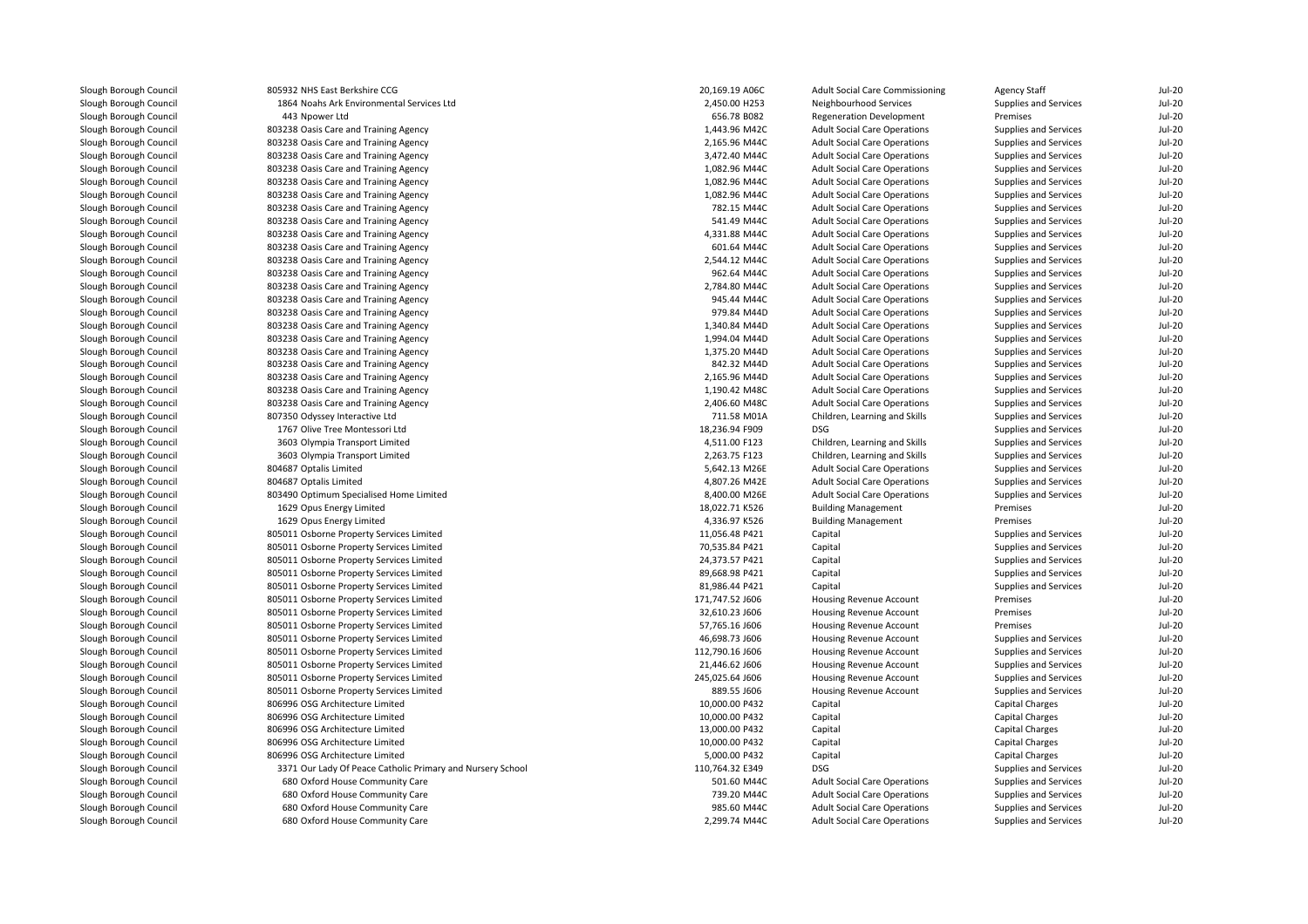| Slough Borough Council | 680 Oxford House Community Care | 1,232.00 M44C    | <b>Adult Social Care Operations</b> | Supplies and Services | <b>Jul-20</b> |
|------------------------|---------------------------------|------------------|-------------------------------------|-----------------------|---------------|
| Slough Borough Council | 680 Oxford House Community Care | 686.40 M44C      | <b>Adult Social Care Operations</b> | Supplies and Services | <b>Jul-20</b> |
| Slough Borough Council | 680 Oxford House Community Care | 994.40 M44C      | <b>Adult Social Care Operations</b> | Supplies and Services | <b>Jul-20</b> |
| Slough Borough Council | 680 Oxford House Community Care | 594.00 M44C      | <b>Adult Social Care Operations</b> | Supplies and Services | Jul-20        |
| Slough Borough Council | 680 Oxford House Community Care | 968.00 M44C      | <b>Adult Social Care Operations</b> | Supplies and Services | <b>Jul-20</b> |
| Slough Borough Council | 680 Oxford House Community Care | 739.20 M44C      | <b>Adult Social Care Operations</b> | Supplies and Services | <b>Jul-20</b> |
| Slough Borough Council | 680 Oxford House Community Care | 2,217.60 M44C    | <b>Adult Social Care Operations</b> | Supplies and Services | <b>Jul-20</b> |
| Slough Borough Council | 680 Oxford House Community Care | 2,235.20 M44C    | <b>Adult Social Care Operations</b> | Supplies and Services | Jul-20        |
| Slough Borough Council | 680 Oxford House Community Care | 2,467.52 M44C    | <b>Adult Social Care Operations</b> | Supplies and Services | <b>Jul-20</b> |
| Slough Borough Council | 680 Oxford House Community Care | 616.00 M44C      | <b>Adult Social Care Operations</b> | Supplies and Services | <b>Jul-20</b> |
| Slough Borough Council | 680 Oxford House Community Care | 1,025.78 M44C    | <b>Adult Social Care Operations</b> | Supplies and Services | <b>Jul-20</b> |
| Slough Borough Council | 680 Oxford House Community Care | 1.130.80 M44C    | <b>Adult Social Care Operations</b> | Supplies and Services | Jul-20        |
| Slough Borough Council | 680 Oxford House Community Care | 2,217.60 M44C    | <b>Adult Social Care Operations</b> | Supplies and Services | <b>Jul-20</b> |
| Slough Borough Council | 680 Oxford House Community Care | 1,117.60 M44C    | <b>Adult Social Care Operations</b> | Supplies and Services | <b>Jul-20</b> |
| Slough Borough Council | 680 Oxford House Community Care | 780.56 M44C      | <b>Adult Social Care Operations</b> | Supplies and Services | <b>Jul-20</b> |
| Slough Borough Council | 680 Oxford House Community Care | 884.40 M44C      | <b>Adult Social Care Operations</b> | Supplies and Services | <b>Jul-20</b> |
| Slough Borough Council | 680 Oxford House Community Care | 1,108.80 M44C    | <b>Adult Social Care Operations</b> | Supplies and Services | <b>Jul-20</b> |
| Slough Borough Council | 680 Oxford House Community Care | 985.60 M44C      | <b>Adult Social Care Operations</b> | Supplies and Services | <b>Jul-20</b> |
|                        | 680 Oxford House Community Care | 941.60 M44C      |                                     |                       | <b>Jul-20</b> |
| Slough Borough Council |                                 |                  | <b>Adult Social Care Operations</b> | Supplies and Services |               |
| Slough Borough Council | 680 Oxford House Community Care | 1,122.00 M44C    | <b>Adult Social Care Operations</b> | Supplies and Services | Jul-20        |
| Slough Borough Council | 680 Oxford House Community Care | 1,038.40 M44C    | <b>Adult Social Care Operations</b> | Supplies and Services | <b>Jul-20</b> |
| Slough Borough Council | 680 Oxford House Community Care | 545.60 M44D      | <b>Adult Social Care Operations</b> | Supplies and Services | <b>Jul-20</b> |
| Slough Borough Council | 680 Oxford House Community Care | 1,117.60 M44D    | <b>Adult Social Care Operations</b> | Supplies and Services | <b>Jul-20</b> |
| Slough Borough Council | 680 Oxford House Community Care | 667.92 M44D      | <b>Adult Social Care Operations</b> | Supplies and Services | <b>Jul-20</b> |
| Slough Borough Council | 680 Oxford House Community Care | 616.00 M44D      | <b>Adult Social Care Operations</b> | Supplies and Services | <b>Jul-20</b> |
| Slough Borough Council | 680 Oxford House Community Care | 1,192.40 M44E    | <b>Adult Social Care Operations</b> | Supplies and Services | <b>Jul-20</b> |
| Slough Borough Council | 680 Oxford House Community Care | 743.60 M44F      | <b>Adult Social Care Operations</b> | Supplies and Services | <b>Jul-20</b> |
| Slough Borough Council | 680 Oxford House Community Care | 646.80 M47D      | <b>Adult Social Care Operations</b> | Supplies and Services | <b>Jul-20</b> |
| Slough Borough Council | 680 Oxford House Community Care | 1,091.20 M48C    | <b>Adult Social Care Operations</b> | Supplies and Services | Jul-20        |
| Slough Borough Council | 680 Oxford House Community Care | 1,108.80 M48C    | <b>Adult Social Care Operations</b> | Supplies and Services | <b>Jul-20</b> |
| Slough Borough Council | 680 Oxford House Community Care | 853.60 M48C      | <b>Adult Social Care Operations</b> | Supplies and Services | <b>Jul-20</b> |
| Slough Borough Council | 518 Oxford House Nursing Home   | 3,005.12 M15D    | <b>Adult Social Care Operations</b> | Supplies and Services | Jul-20        |
| Slough Borough Council | 518 Oxford House Nursing Home   | 3,005.12 M15D    | <b>Adult Social Care Operations</b> | Supplies and Services | <b>Jul-20</b> |
| Slough Borough Council | 518 Oxford House Nursing Home   | 3,005.12 M18C    | <b>Adult Social Care Operations</b> | Supplies and Services | <b>Jul-20</b> |
| Slough Borough Council | 518 Oxford House Nursing Home   | 3,005.12 M18C    | <b>Adult Social Care Operations</b> | Supplies and Services | <b>Jul-20</b> |
| Slough Borough Council | 518 Oxford House Nursing Home   | 3,005.12 M18C    | <b>Adult Social Care Operations</b> | Supplies and Services | Jul-20        |
| Slough Borough Council | 518 Oxford House Nursing Home   | 3,005.12 M18C    | <b>Adult Social Care Operations</b> | Supplies and Services | <b>Jul-20</b> |
| Slough Borough Council | 518 Oxford House Nursing Home   | 3,005.12 M18C    | <b>Adult Social Care Operations</b> | Supplies and Services | <b>Jul-20</b> |
| Slough Borough Council | 518 Oxford House Nursing Home   | 3,005.12 M18C    | <b>Adult Social Care Operations</b> | Supplies and Services | <b>Jul-20</b> |
| Slough Borough Council | 518 Oxford House Nursing Home   | 3,005.12 M18C    | <b>Adult Social Care Operations</b> | Supplies and Services | Jul-20        |
| Slough Borough Council | 518 Oxford House Nursing Home   | 3,005.12 M18C    | <b>Adult Social Care Operations</b> | Supplies and Services | <b>Jul-20</b> |
| Slough Borough Council | 518 Oxford House Nursing Home   | $-2,964.21$ M18C | <b>Adult Social Care Operations</b> | Supplies and Services | <b>Jul-20</b> |
| Slough Borough Council | 518 Oxford House Nursing Home   | $-1,022.14$ M18C | <b>Adult Social Care Operations</b> | Supplies and Services | <b>Jul-20</b> |
| Slough Borough Council | 518 Oxford House Nursing Home   | -12,020.48 M18C  | <b>Adult Social Care Operations</b> | Supplies and Services | <b>Jul-20</b> |
| Slough Borough Council | 518 Oxford House Nursing Home   | -2,350.93 M28C   | <b>Adult Social Care Operations</b> | Supplies and Services | <b>Jul-20</b> |
| Slough Borough Council | 867 Oxfordshire County Council  | 2,710.00 D206    | Planning and Transport              | Supplies and Services | <b>Jul-20</b> |
| Slough Borough Council | 2520 Paradigm Housing Group Ltd | 33,209.65 H205   | <b>Strategic Housing Services</b>   | Premises              | <b>Jul-20</b> |
| Slough Borough Council | 2461 PARK NOW LIMITED           | 783.60 D123      | Planning and Transport              | Supplies and Services | Jul-20        |
| Slough Borough Council | 3271 Partnership In Care Ltd    | 3,876.55 M27F    | <b>Adult Social Care Operations</b> | Supplies and Services | <b>Jul-20</b> |
| Slough Borough Council | 3271 Partnership In Care Ltd    | 3,751.50 M27F    | <b>Adult Social Care Operations</b> | Supplies and Services | $Jul-20$      |
| Slough Borough Council | 2509 Parvaaz Project            | 720.00 M44D      | <b>Adult Social Care Operations</b> | Supplies and Services | <b>Jul-20</b> |
| Slough Borough Council | 2509 Parvaaz Project            | 720.00 M44D      | <b>Adult Social Care Operations</b> | Supplies and Services | Jul-20        |
| Slough Borough Council | 2509 Parvaaz Project            | 720.00 M44D      | <b>Adult Social Care Operations</b> | Supplies and Services | Jul-20        |
| Slough Borough Council | 2509 Parvaaz Project            | 1,440.00 M44E    | <b>Adult Social Care Operations</b> | Supplies and Services | <b>Jul-20</b> |
| Slough Borough Council | 2509 Parvaaz Project            | 1,080.00 M44E    | <b>Adult Social Care Operations</b> | Supplies and Services | $Jul-20$      |
| Slough Borough Council | 2509 Parvaaz Project            | 540.00 M44E      | <b>Adult Social Care Operations</b> | Supplies and Services | <b>Jul-20</b> |
| Slough Borough Council | 2509 Parvaaz Project            | 900.00 MAAF      | Adult Social Care Operations        | Sunnlies and Services | $11 - 20$     |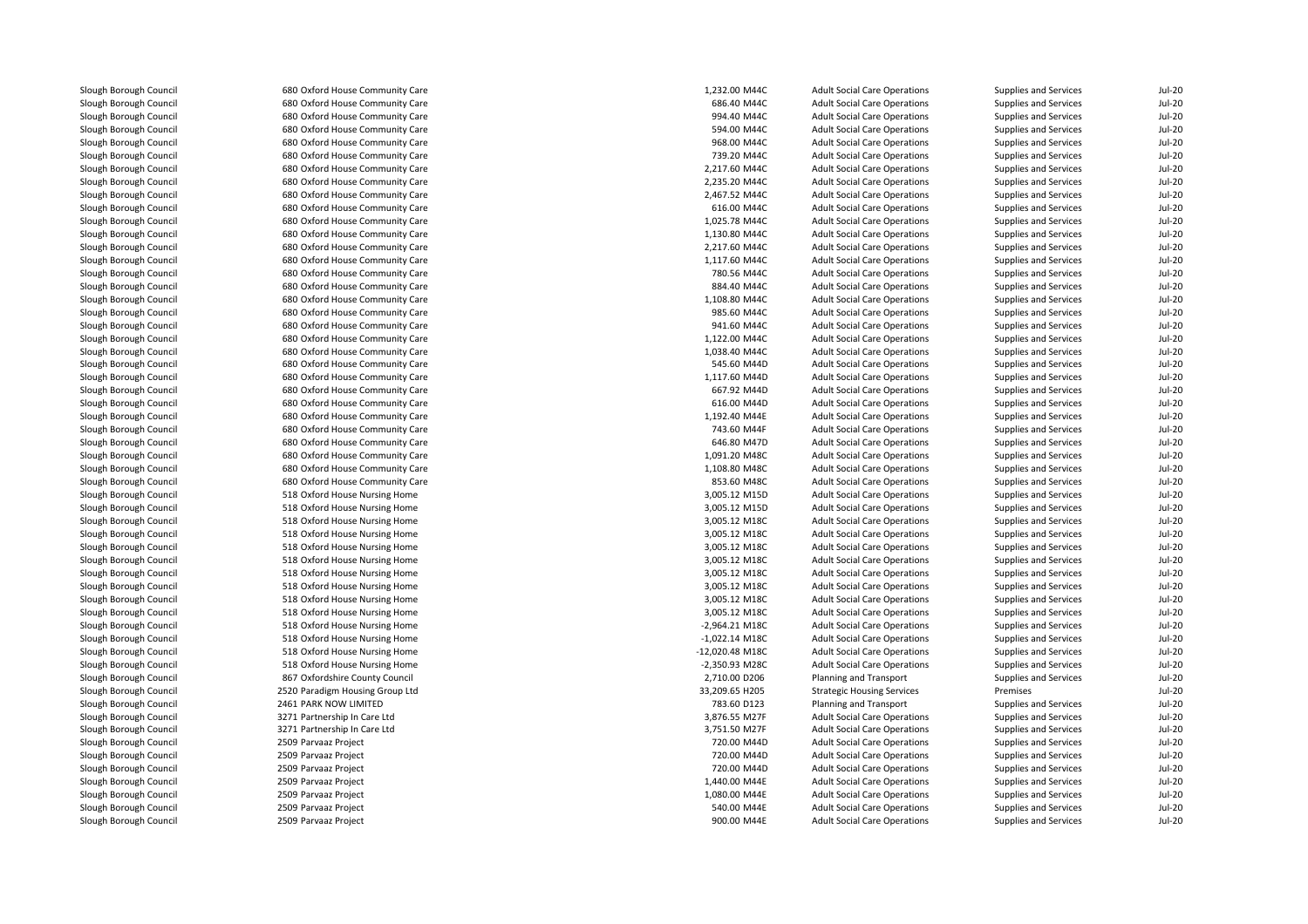| Slough Borough Council | 2509 Parvaaz Project                     | 2,340.00 M44E   | <b>Adult Social Care Operations</b>    | Supplies and Services        | $Jul-20$      |
|------------------------|------------------------------------------|-----------------|----------------------------------------|------------------------------|---------------|
| Slough Borough Council | 2509 Parvaaz Project                     | 1,650.00 M44E   | <b>Adult Social Care Operations</b>    | Supplies and Services        | $Jul-20$      |
| Slough Borough Council | 2509 Parvaaz Project                     | 2,944.00 M50E   | <b>Adult Social Care Operations</b>    | Supplies and Services        | <b>Jul-20</b> |
| Slough Borough Council | 807405 PayPoint Network Ltd              | 3,075.00 B212   | <b>Customer and Communications</b>     | Supplies and Services        | <b>Jul-20</b> |
|                        |                                          |                 | <b>Customer and Communications</b>     |                              |               |
| Slough Borough Council | 807405 PayPoint Network Ltd              | 8,000.00 D305   |                                        | Supplies and Services        | <b>Jul-20</b> |
| Slough Borough Council | 806879 Pearce Recycling Ltd              | 2,800.80 D342   | <b>Environmental Services</b>          | Supplies and Services        | <b>Jul-20</b> |
| Slough Borough Council | 824 Penn Wood Primary and Nursery School | 369,722.37 E459 | <b>DSG</b>                             | Supplies and Services        | <b>Jul-20</b> |
| Slough Borough Council | 1504 Permanent Futures Limited           | 4,185.00 F410   | <b>DSG</b>                             | <b>Agency Staff</b>          | $Jul-20$      |
| Slough Borough Council | 1504 Permanent Futures Limited           | 2.790.00 F410   | <b>DSG</b>                             | <b>Agency Staff</b>          | <b>Jul-20</b> |
| Slough Borough Council | 1504 Permanent Futures Limited           | 12,555.00 F410  | <b>DSG</b>                             | <b>Agency Staff</b>          | $Jul-20$      |
| Slough Borough Council | 1504 Permanent Futures Limited           | 14,850.00 P331  | Capital                                | Supplies and Services        | <b>Jul-20</b> |
| Slough Borough Council | 805351 Pield Heath House School          | 51,166.66 F462  | <b>DSG</b>                             | Supplies and Services        | $Jul-20$      |
| Slough Borough Council | 805351 Pield Heath House School          | 52,897.84 F462  | <b>DSG</b>                             | Supplies and Services        | <b>Jul-20</b> |
| Slough Borough Council | 805351 Pield Heath House School          | 51,166.66 F462  | <b>DSG</b>                             | Supplies and Services        | <b>Jul-20</b> |
| Slough Borough Council | 3359 Pippins School                      | 41,878.06 E379  | <b>DSG</b>                             | Supplies and Services        | <b>Jul-20</b> |
| Slough Borough Council | 807120 PJ Care Limited                   | 9,831.65 M15D   | <b>Adult Social Care Operations</b>    | Supplies and Services        | <b>Jul-20</b> |
| Slough Borough Council | 807380 PMF Products Ltd                  | 799.92 C038     | Communities and Lesiure                | Supplies and Services        | <b>Jul-20</b> |
| Slough Borough Council | 3644 Poppy Cottage                       | 6,159.00 M42E   | <b>Adult Social Care Operations</b>    | Supplies and Services        | <b>Jul-20</b> |
| Slough Borough Council | 2537 Pre School Stars                    | 7,609.70 F909   | <b>DSG</b>                             | Supplies and Services        | <b>Jul-20</b> |
| Slough Borough Council | 2693 Pressbeau Ltd                       | 3,985.71 M18C   | <b>Adult Social Care Operations</b>    | Supplies and Services        | $Jul-20$      |
| Slough Borough Council | 803790 Primula Care Limited              | 2,790.00 M25C   | <b>Adult Social Care Operations</b>    | Supplies and Services        | <b>Jul-20</b> |
| Slough Borough Council | 803790 Primula Care Limited              | 2,700.00 M25C   | <b>Adult Social Care Operations</b>    | Supplies and Services        | <b>Jul-20</b> |
| Slough Borough Council | 803790 Primula Care Limited              | 2,790.00 M25C   | <b>Adult Social Care Operations</b>    | Supplies and Services        | <b>Jul-20</b> |
| Slough Borough Council | 849 Priory Primary School                | 509,889.59 E389 | <b>DSG</b>                             | Supplies and Services        | <b>Jul-20</b> |
| Slough Borough Council | 805500 Privilege Care Ltd                | 1,974.00 A05C   | Adult Social Care Commissioning        | <b>Supplies and Services</b> | <b>Jul-20</b> |
| Slough Borough Council | 805500 Privilege Care Ltd                | 2,121.00 A05C   | Adult Social Care Commissioning        | Supplies and Services        | <b>Jul-20</b> |
|                        |                                          | 3,321.43 M44D   |                                        |                              |               |
| Slough Borough Council | 805949 Promedica24 UK Limited            |                 | <b>Adult Social Care Operations</b>    | Supplies and Services        | <b>Jul-20</b> |
| Slough Borough Council | 805949 Promedica24 UK Limited            | 3,432.14 M44D   | <b>Adult Social Care Operations</b>    | Supplies and Services        | <b>Jul-20</b> |
| Slough Borough Council | 1138 Qed Slough Ltd                      | 4,332.48 F868   | Children, Learning and Skills          | Supplies and Services        | <b>Jul-20</b> |
| Slough Borough Council | 1138 Qed Slough Ltd                      | 23,025.38 F868  | Children, Learning and Skills          | Supplies and Services        | <b>Jul-20</b> |
| Slough Borough Council | 1138 Qed Slough Ltd                      | 573,736.11 F868 | Children, Learning and Skills          | Supplies and Services        | <b>Jul-20</b> |
| Slough Borough Council | 1138 Qed Slough Ltd                      | $-1,624.47F868$ | Children, Learning and Skills          | Supplies and Services        | <b>Jul-20</b> |
| Slough Borough Council | 805746 Qfree (Bristol) UK Ltd            | -2,127.66 D500  | Major Infrastructure Projects          | Premises                     | <b>Jul-20</b> |
| Slough Borough Council | 2376 Quality Care Homes Uk Ltd           | 7,200.00 M26E   | <b>Adult Social Care Operations</b>    | Supplies and Services        | <b>Jul-20</b> |
| Slough Borough Council | 2376 Quality Care Homes Uk Ltd           | 7,180.00 M26E   | <b>Adult Social Care Operations</b>    | Supplies and Services        | <b>Jul-20</b> |
| Slough Borough Council | 1942 Quickson (South & West) Ltd         | 127,527.57 P180 | Capital                                | Capital Charges              | $Jul-20$      |
| Slough Borough Council | 1942 Quickson (South & West) Ltd         | 331,653.61 P180 | Capital                                | Capital Charges              | $Jul-20$      |
| Slough Borough Council | 1942 Quickson (South & West) Ltd         | 22,925.00 P180  | Capital                                | Capital Charges              | <b>Jul-20</b> |
| Slough Borough Council | 2685 R.E.A.C.H                           | 2,470.00 A05C   | Adult Social Care Commissioning        | Supplies and Services        | <b>Jul-20</b> |
| Slough Borough Council | 2685 R.E.A.C.H                           | 1,970.00 A05C   | Adult Social Care Commissioning        | Supplies and Services        | <b>Jul-20</b> |
| Slough Borough Council | 2685 R.E.A.C.H                           | 1,968.00 A05C   | <b>Adult Social Care Commissioning</b> | Supplies and Services        | <b>Jul-20</b> |
| Slough Borough Council | 2685 R.E.A.C.H                           | 1,399.00 A05C   | Adult Social Care Commissioning        | Supplies and Services        | <b>Jul-20</b> |
| Slough Borough Council | 2685 R.E.A.C.H                           | 2,229.00 A05C   | Adult Social Care Commissioning        | Supplies and Services        | <b>Jul-20</b> |
| Slough Borough Council | 2685 R.E.A.C.H                           | 1,843.00 A05C   | Adult Social Care Commissioning        | Supplies and Services        | <b>Jul-20</b> |
| Slough Borough Council | 2685 R.E.A.C.H                           | 6,592.00 M26E   | <b>Adult Social Care Operations</b>    | Supplies and Services        | $Jul-20$      |
| Slough Borough Council | 2685 R.E.A.C.H                           | 6,679.60 M26E   | <b>Adult Social Care Operations</b>    | Supplies and Services        | <b>Jul-20</b> |
| Slough Borough Council | 2685 R.E.A.C.H                           | 4,900.24 M26E   | <b>Adult Social Care Operations</b>    | Supplies and Services        | $Jul-20$      |
| Slough Borough Council | 2685 R.E.A.C.H                           | 7,267.68 M26E   |                                        |                              | <b>Jul-20</b> |
|                        |                                          |                 | <b>Adult Social Care Operations</b>    | Supplies and Services        |               |
| Slough Borough Council | 2685 R.E.A.C.H                           | 5,108.20 M26E   | <b>Adult Social Care Operations</b>    | Supplies and Services        | <b>Jul-20</b> |
| Slough Borough Council | 2685 R.E.A.C.H                           | 521.14 M26E     | <b>Adult Social Care Operations</b>    | Supplies and Services        | <b>Jul-20</b> |
| Slough Borough Council | 2685 R.E.A.C.H                           | 574.56 M26E     | <b>Adult Social Care Operations</b>    | Supplies and Services        | <b>Jul-20</b> |
| Slough Borough Council | 2685 R.E.A.C.H                           | 500.32 M26E     | <b>Adult Social Care Operations</b>    | Supplies and Services        | <b>Jul-20</b> |
| Slough Borough Council | 2685 R.E.A.C.H                           | 6,485.04 M26E   | <b>Adult Social Care Operations</b>    | Supplies and Services        | <b>Jul-20</b> |
| Slough Borough Council | 2685 R.E.A.C.H                           | 4,959.40 M26E   | <b>Adult Social Care Operations</b>    | Supplies and Services        | <b>Jul-20</b> |
| Slough Borough Council | 2685 R.E.A.C.H                           | -521.80 M26E    | <b>Adult Social Care Operations</b>    | <b>External Receipts</b>     | <b>Jul-20</b> |
| Slough Borough Council | 2685 R.E.A.C.H                           | -521.80 M26E    | <b>Adult Social Care Operations</b>    | <b>External Receipts</b>     | <b>Jul-20</b> |
| Slough Borough Council | 1305 Rackspace Limited                   | 3,252.50 B342   | Digital and Strategic IT               | Supplies and Services        | <b>Jul-20</b> |
|                        |                                          |                 |                                        |                              |               |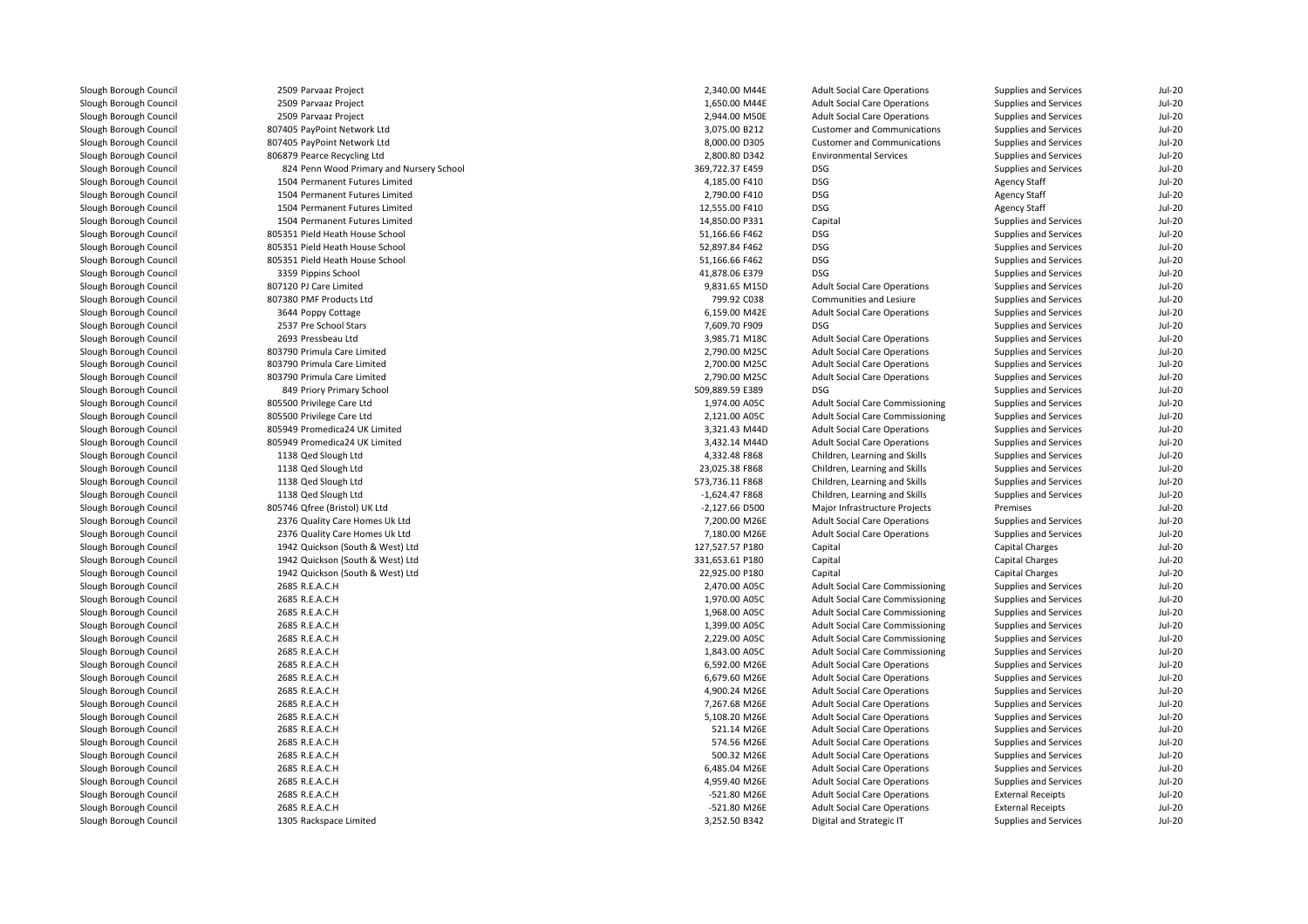| Slough Borough Council | 1305 Rackspace Limited                                     | 555.68 B342    | Digital and Strategic IT               | Supplies and Services  | <b>Jul-20</b> |
|------------------------|------------------------------------------------------------|----------------|----------------------------------------|------------------------|---------------|
| Slough Borough Council | 1305 Rackspace Limited                                     | 3,252.50 B342  | Digital and Strategic IT               | Supplies and Services  | <b>Jul-20</b> |
| Slough Borough Council | 806990 Rainmaker Solutions                                 | 15,540.00 B281 | Digital and Strategic IT               | Supplies and Services  | $Jul-20$      |
| Slough Borough Council | 806990 Rainmaker Solutions                                 | 7,829.00 B281  | Digital and Strategic IT               | Supplies and Services  | $Jul-20$      |
| Slough Borough Council | 806990 Rainmaker Solutions                                 | 6,900.00 P084  | Capital                                | <b>Capital Charges</b> | <b>Jul-20</b> |
| Slough Borough Council | 805201 Ramgroup Ltd                                        | 2,645.00 D750  | Direct Service Organisation (DSO)      | Supplies and Services  | $Jul-20$      |
| Slough Borough Council | 1131 Rbwm                                                  | 3,400.00 F553  | DSG                                    | Supplies and Services  | $Jul-20$      |
| Slough Borough Council | 1131 Rbwm                                                  | 3,400.00 F553  | <b>DSG</b>                             | Supplies and Services  | $Jul-20$      |
| Slough Borough Council | 1131 Rbwm                                                  | 3,400.00 F553  | DSG                                    | Supplies and Services  | <b>Jul-20</b> |
| Slough Borough Council | 690 Reading Borough Council                                | 16,771.67 D206 | Planning and Transport                 | Supplies and Services  | <b>Jul-20</b> |
| Slough Borough Council | 805444 Reading Transport Ltd                               | 7,919.67 D512  | Major Infrastructure Projects          | Supplies and Services  | $Jul-20$      |
| Slough Borough Council | 805444 Reading Transport Ltd                               | 7,919.67 D512  | Major Infrastructure Projects          | Supplies and Services  | $Jul-20$      |
| Slough Borough Council | 806766 Red Brick Care Ltd                                  | 1,336.00 A05C  | <b>Adult Social Care Commissioning</b> | Supplies and Services  | <b>Jul-20</b> |
| Slough Borough Council | 806766 Red Brick Care Ltd                                  | 634.00 A05C    | <b>Adult Social Care Commissioning</b> | Supplies and Services  | $Jul-20$      |
| Slough Borough Council | 806766 Red Brick Care Ltd                                  | 1,764.00 M44C  | <b>Adult Social Care Operations</b>    | Supplies and Services  | <b>Jul-20</b> |
| Slough Borough Council | 806766 Red Brick Care Ltd                                  | 1,764.00 M44C  | <b>Adult Social Care Operations</b>    | Supplies and Services  | $Jul-20$      |
| Slough Borough Council | 806371 Red Snapper Managed Services                        | 9,890.80 B417  | <b>Economic Development</b>            | Supplies and Services  | $Jul-20$      |
| Slough Borough Council | 805153 Redacted                                            | 656.10 F123    | Children, Learning and Skills          | Supplies and Services  | <b>Jul-20</b> |
| Slough Borough Council | 806541 Redacted                                            | 801.83 F146    | Children, Learning and Skills          | Supplies and Services  | $Jul-20$      |
| Slough Borough Council | 804506 Redacted                                            | 514.80 F123    | Children, Learning and Skills          | Supplies and Services  | <b>Jul-20</b> |
| Slough Borough Council | 805267 Redacted                                            | 795.26 F909    | <b>DSG</b>                             | Supplies and Services  | $Jul-20$      |
| Slough Borough Council | 806541 Redacted                                            | 10,016.14 F909 | <b>DSG</b>                             | Supplies and Services  | <b>Jul-20</b> |
|                        | 803807 Redacted                                            |                | <b>DSG</b>                             |                        | $Jul-20$      |
| Slough Borough Council |                                                            | 1,210.28 F909  |                                        | Supplies and Services  |               |
| Slough Borough Council | 804763 Redacted                                            | 860.43 F909    | <b>DSG</b>                             | Supplies and Services  | $Jul-20$      |
| Slough Borough Council | 1928 Redacted                                              | 543.51 F909    | <b>DSG</b>                             | Supplies and Services  | <b>Jul-20</b> |
| Slough Borough Council | 3834 Redacted                                              | 2,414.81 F909  | <b>DSG</b>                             | Supplies and Services  | <b>Jul-20</b> |
| Slough Borough Council | 806671 Redacted                                            | 581.03 F909    | <b>DSG</b>                             | Supplies and Services  | $Jul-20$      |
| Slough Borough Council | 803886 Redacted                                            | 610.29 F909    | <b>DSG</b>                             | Supplies and Services  | <b>Jul-20</b> |
| Slough Borough Council | 803825 Redacted                                            | 1,119.30 F909  | <b>DSG</b>                             | Supplies and Services  | <b>Jul-20</b> |
| Slough Borough Council | 3209 Redacted                                              | 763.11 F909    | <b>DSG</b>                             | Supplies and Services  | $Jul-20$      |
| Slough Borough Council | 804932 Redacted                                            | 828.29 F909    | <b>DSG</b>                             | Supplies and Services  | <b>Jul-20</b> |
| Slough Borough Council | 804711 Redacted                                            | 786.44 F909    | <b>DSG</b>                             | Supplies and Services  | $Jul-20$      |
| Slough Borough Council | 804708 Redacted                                            | 587.43 F909    | DSG                                    | Supplies and Services  | $Jul-20$      |
| Slough Borough Council | 804963 Redacted                                            | 699.98 F909    | <b>DSG</b>                             | Supplies and Services  | <b>Jul-20</b> |
| Slough Borough Council | 804931 Redacted                                            | 1,217.40 F909  | DSG                                    | Supplies and Services  | $Jul-20$      |
| Slough Borough Council | 805779 Redacted                                            | 649.35 F909    | <b>DSG</b>                             | Supplies and Services  | $Jul-20$      |
| Slough Borough Council | 803824 Redacted                                            | 2,367.67 F909  | <b>DSG</b>                             | Supplies and Services  | <b>Jul-20</b> |
| Slough Borough Council | 3251 Redacted                                              | 1,245.43 F909  | <b>DSG</b>                             | Supplies and Services  | <b>Jul-20</b> |
| Slough Borough Council | 805309 Redacted                                            | 636.97 F909    | <b>DSG</b>                             | Supplies and Services  | $Jul-20$      |
| Slough Borough Council | 803884 Redacted                                            | 1,281.86 F909  | <b>DSG</b>                             | Supplies and Services  | $Jul-20$      |
| Slough Borough Council | 803802 Redacted                                            | 807.09 F909    | <b>DSG</b>                             | Supplies and Services  | $Jul-20$      |
| Slough Borough Council | 805806 Redacted                                            | 1,107.37 F909  | DSG                                    | Supplies and Services  | $Jul-20$      |
| Slough Borough Council | 806854 Reed Specialist Recruitment                         | 764.17 B033    | People                                 | Salaries and Wages     | $Jul-20$      |
| Slough Borough Council | 806854 Reed Specialist Recruitment                         | 764.17 B033    | People                                 | Salaries and Wages     | $Jul-20$      |
| Slough Borough Council | 806854 Reed Specialist Recruitment                         | 747.40 B033    | People                                 | Salaries and Wages     | $Jul-20$      |
| Slough Borough Council | 6 Re-Format Llp                                            | 7,940.10 P577  | Capital                                | Capital Charges        | <b>Jul-20</b> |
| Slough Borough Council | 6 Re-Format Llp                                            | 23,936.00 P153 | Capital                                | Capital Charges        | $Jul-20$      |
| Slough Borough Council | 6 Re-Format Llp                                            | 1,138.50 P153  | Capital                                | Capital Charges        | $Jul-20$      |
| Slough Borough Council | 2229 Reliance High-Tech Limited (T/A Reliance Project)     | 551.52 C007    | Communities and Lesiure                | Supplies and Services  | <b>Jul-20</b> |
| Slough Borough Council | 2229 Reliance High-Tech Limited (T/A Reliance Project)     | 689.40 C031    | Communities and Lesiure                | Supplies and Services  | <b>Jul-20</b> |
| Slough Borough Council | 2229 Reliance High-Tech Limited (T/A Reliance Project)     | 689.40 F002    | Communities and Lesiure                | Supplies and Services  | $Jul-20$      |
| Slough Borough Council | 805624 Rent Connect Housing ltd.                           | 8,750.00 H205  | <b>Strategic Housing Services</b>      | Premises               | $Jul-20$      |
| Slough Borough Council | 806612 Rentokil Initial K Ltd T/A Initial Washroom Hygiene | 2,104.91 B064  | <b>Building Management</b>             | Supplies and Services  | $Jul-20$      |
| Slough Borough Council | 3486 Response Organisation                                 | 1,818.60 M42F  | <b>Adult Social Care Operations</b>    | Supplies and Services  | $Jul-20$      |
| Slough Borough Council | 3486 Response Organisation                                 | 2,453.92 M42F  | <b>Adult Social Care Operations</b>    | Supplies and Services  | $Jul-20$      |
| Slough Borough Council | 1893 Ricardo-Aea Limited                                   | 12,875.00 D460 | Major Infrastructure Projects          | Supplies and Services  | $Jul-20$      |
| Slough Borough Council | 2529 Richmond Fellowship                                   | 2,380.36 M27F  | <b>Adult Social Care Operations</b>    | Supplies and Services  | <b>Jul-20</b> |
|                        |                                                            |                |                                        |                        |               |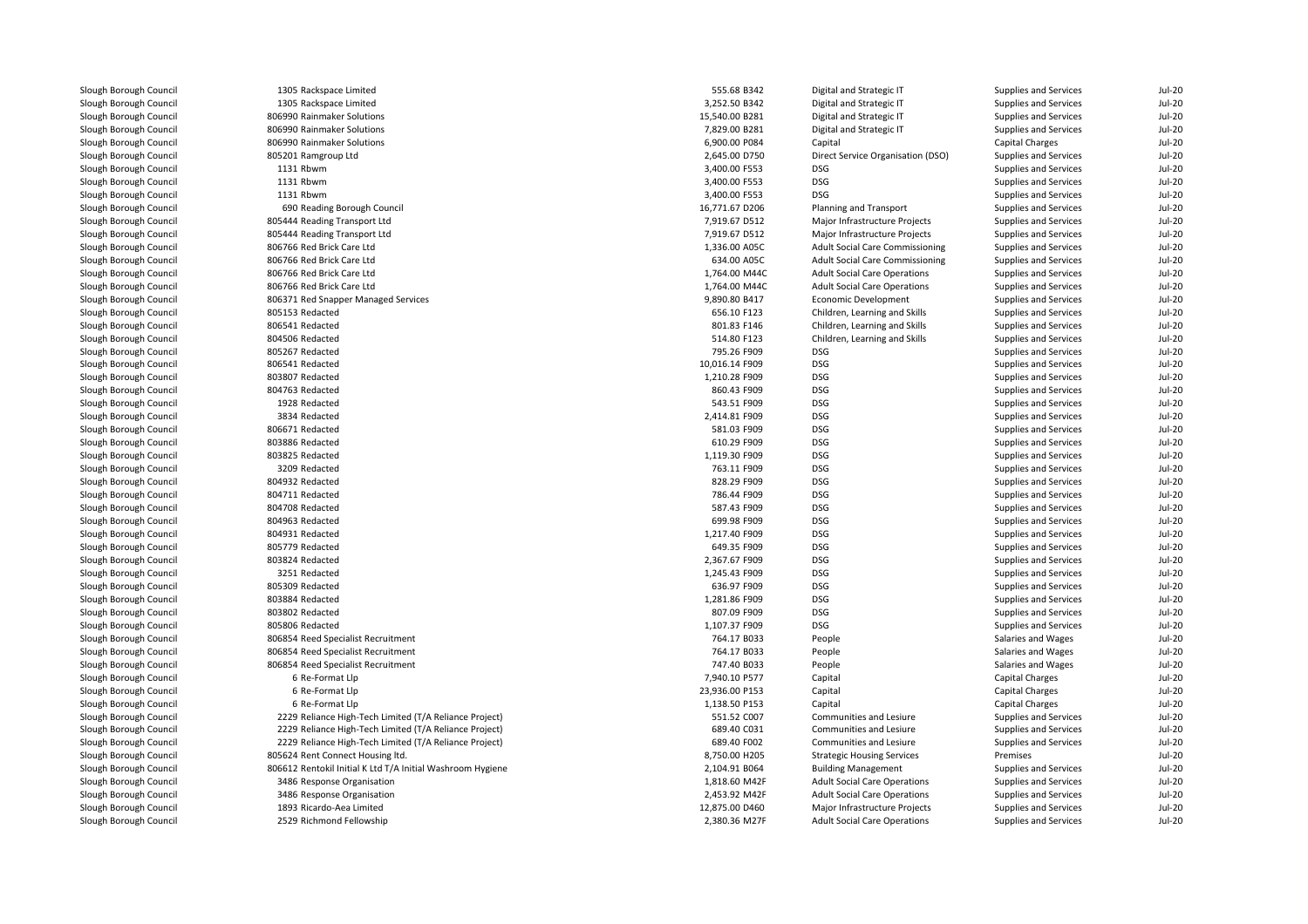| Slough Borough Council | 687 Rics                                    | 2,043.00 J020  | <b>HRA Housing Development</b>      | Indirect Employee Expenses | $Jul-20$      |
|------------------------|---------------------------------------------|----------------|-------------------------------------|----------------------------|---------------|
| Slough Borough Council | 805200 RJ Morgan Fencing Ltd                | 925.00 D880    | Direct Service Organisation (DSO)   | Supplies and Services      | <b>Jul-20</b> |
| Slough Borough Council | 805200 RJ Morgan Fencing Ltd                | 1,950.00 D880  | Direct Service Organisation (DSO)   | Supplies and Services      | <b>Jul-20</b> |
| Slough Borough Council | 805200 RJ Morgan Fencing Ltd                | 3,250.00 D880  | Direct Service Organisation (DSO)   | Supplies and Services      | <b>Jul-20</b> |
| Slough Borough Council | 805200 RJ Morgan Fencing Ltd                | 750.00 D880    | Direct Service Organisation (DSO)   | Supplies and Services      | <b>Jul-20</b> |
| Slough Borough Council | 806930 Roselight Healthcare Service Limited | 3,340.00 M42F  | <b>Adult Social Care Operations</b> | Supplies and Services      | <b>Jul-20</b> |
| Slough Borough Council | 806930 Roselight Healthcare Service Limited | 3,340.00 M44F  | <b>Adult Social Care Operations</b> | Supplies and Services      | <b>Jul-20</b> |
| Slough Borough Council | 806930 Roselight Healthcare Service Limited | 2,600.00 M44F  | <b>Adult Social Care Operations</b> | Supplies and Services      | <b>Jul-20</b> |
| Slough Borough Council | 805580 Rouge Media                          | 750.00 A01P    | Public Health                       | Supplies and Services      | <b>Jul-20</b> |
| Slough Borough Council | 805580 Rouge Media                          | 1,200.00 A01P  | Public Health                       | Supplies and Services      | $Jul-20$      |
| Slough Borough Council | 805580 Rouge Media                          | 1,200.00 A07M  | <b>Adult Social Care Operations</b> | Supplies and Services      | <b>Jul-20</b> |
| Slough Borough Council | 805580 Rouge Media                          | 2,000.00 A07M  | <b>Adult Social Care Operations</b> | Supplies and Services      | <b>Jul-20</b> |
| Slough Borough Council | 807401 Royal Academy of Dance               | 3,500.00 C322  | Communities and Lesiure             | Supplies and Services      | <b>Jul-20</b> |
| Slough Borough Council | 696 Royal Borough Of Windsor And Maidenhead | 2,375.00 F210  | Communities and Lesiure             | Premises                   | <b>Jul-20</b> |
| Slough Borough Council | 696 Royal Borough Of Windsor And Maidenhead | 7,971.00 F210  | Communities and Lesiure             | Premises                   | $Jul-20$      |
| Slough Borough Council | 696 Royal Borough Of Windsor And Maidenhead | 2,375.00 F210  | Communities and Lesiure             | Premises                   | <b>Jul-20</b> |
| Slough Borough Council | 696 Royal Borough Of Windsor And Maidenhead | 4,250.00 C104  | Communities and Lesiure             | Supplies and Services      | <b>Jul-20</b> |
| Slough Borough Council | 806662 Royal College of Psychiatrists CCQI  | 2,892.00 A07M  | <b>Adult Social Care Operations</b> | Supplies and Services      | $Jul-20$      |
| Slough Borough Council | 2168 RSM Risk Assurance Services LLP        | 29,700.00 B132 | Finance                             | Supplies and Services      | <b>Jul-20</b> |
| Slough Borough Council | 2168 RSM Risk Assurance Services LLP        | 28,925.00 B132 | Finance                             | Supplies and Services      | <b>Jul-20</b> |
|                        | 2168 RSM Risk Assurance Services LLP        | 21,613.00 B132 | Finance                             |                            | <b>Jul-20</b> |
| Slough Borough Council |                                             |                |                                     | Supplies and Services      |               |
| Slough Borough Council | 842 Ryvers Primary School                   | 29,093.20 E399 | DSG                                 | Supplies and Services      | <b>Jul-20</b> |
| Slough Borough Council | 806398 Saba Park UK Services Limited        | 6,314.08 D010  | Planning and Transport              | Supplies and Services      | <b>Jul-20</b> |
| Slough Borough Council | 806398 Saba Park UK Services Limited        | 16,739.01 D010 | Planning and Transport              | Supplies and Services      | $Jul-20$      |
| Slough Borough Council | 806398 Saba Park UK Services Limited        | 8,597.17 D010  | Planning and Transport              | Supplies and Services      | <b>Jul-20</b> |
| Slough Borough Council | 806398 Saba Park UK Services Limited        | 567.00 D122    | Planning and Transport              | Premises                   | $Jul-20$      |
| Slough Borough Council | 806398 Saba Park UK Services Limited        | 11,122.47 D122 | Planning and Transport              | Premises                   | <b>Jul-20</b> |
| Slough Borough Council | 806398 Saba Park UK Services Limited        | 11,122.47 D122 | Planning and Transport              | Premises                   | <b>Jul-20</b> |
| Slough Borough Council | 806398 Saba Park UK Services Limited        | 11,994.11 D122 | Planning and Transport              | Premises                   | $Jul-20$      |
| Slough Borough Council | 806398 Saba Park UK Services Limited        | 1,132.16 D122  | Planning and Transport              | Supplies and Services      | <b>Jul-20</b> |
| Slough Borough Council | 806398 Saba Park UK Services Limited        | 842.52 D123    | Planning and Transport              | Supplies and Services      | <b>Jul-20</b> |
| Slough Borough Council | 806398 Saba Park UK Services Limited        | 857.24 D123    | Planning and Transport              | Supplies and Services      | <b>Jul-20</b> |
| Slough Borough Council | 806398 Saba Park UK Services Limited        | 1,224.29 D123  | Planning and Transport              | Supplies and Services      | <b>Jul-20</b> |
| Slough Borough Council | 806398 Saba Park UK Services Limited        | 1,245.42 D123  | Planning and Transport              | Supplies and Services      | <b>Jul-20</b> |
| Slough Borough Council | 806398 Saba Park UK Services Limited        | 1,960.38 D123  | Planning and Transport              | Supplies and Services      | <b>Jul-20</b> |
| Slough Borough Council | 806398 Saba Park UK Services Limited        | 1,826.46 D123  | Planning and Transport              | Supplies and Services      | <b>Jul-20</b> |
| Slough Borough Council | 806398 Saba Park UK Services Limited        | 743.76 D123    | Planning and Transport              | Supplies and Services      | $Jul-20$      |
| Slough Borough Council | 806398 Saba Park UK Services Limited        | 62,605.29 D123 | Planning and Transport              | Supplies and Services      | $Jul-20$      |
| Slough Borough Council | 806398 Saba Park UK Services Limited        | 65,658.86 D123 | Planning and Transport              | Supplies and Services      | <b>Jul-20</b> |
| Slough Borough Council | 806398 Saba Park UK Services Limited        | 74,950.12 D123 | Planning and Transport              | Supplies and Services      | <b>Jul-20</b> |
| Slough Borough Council | 806398 Saba Park UK Services Limited        | 6,956.14 D122  | Planning and Transport              | Supplies and Services      | $Jul-20$      |
| Slough Borough Council | 806398 Saba Park UK Services Limited        | 7,295.43 D122  | Planning and Transport              | Supplies and Services      | <b>Jul-20</b> |
| Slough Borough Council | 806398 Saba Park UK Services Limited        | 8,327.79 D122  | Planning and Transport              | Supplies and Services      | $Jul-20$      |
| Slough Borough Council | 806398 Saba Park UK Services Limited        | -2,751.81 D122 | Planning and Transport              | Supplies and Services      | <b>Jul-20</b> |
| Slough Borough Council | 806398 Saba Park UK Services Limited        | 1,390.47 D123  | Planning and Transport              | Supplies and Services      | <b>Jul-20</b> |
| Slough Borough Council | 806398 Saba Park UK Services Limited        | 1,390.47 D123  | Planning and Transport              | Supplies and Services      | $Jul-20$      |
| Slough Borough Council | 806398 Saba Park UK Services Limited        | 1,453.14 D123  | Planning and Transport              | Supplies and Services      | <b>Jul-20</b> |
| Slough Borough Council | 804350 Sandra's Childcare                   | 1,078.15 F909  | DSG                                 | Supplies and Services      | <b>Jul-20</b> |
| Slough Borough Council | 925 Sara Wood                               | 525.00 D320    | <b>Regulatory Services</b>          | Supplies and Services      | $Jul-20$      |
| Slough Borough Council | 1580 Savills (UK) Ltd                       | 1,840.00 J150  | Housing Revenue Account             | Supplies and Services      | <b>Jul-20</b> |
| Slough Borough Council | 1580 Savills (UK) Ltd                       | 690.00 J150    | Housing Revenue Account             | Supplies and Services      | <b>Jul-20</b> |
| Slough Borough Council | 1580 Savills (UK) Ltd                       | 20,846.00 J606 | Housing Revenue Account             | Supplies and Services      | <b>Jul-20</b> |
| Slough Borough Council | 1580 Savills (UK) Ltd                       | 1,603.43 J606  | Housing Revenue Account             | Supplies and Services      | <b>Jul-20</b> |
| Slough Borough Council | 1580 Savills (UK) Ltd                       | 1,250.00 J606  | Housing Revenue Account             | Supplies and Services      | <b>Jul-20</b> |
| Slough Borough Council | 1580 Savills (UK) Ltd                       | 43,500.00 J606 | Housing Revenue Account             | Supplies and Services      | <b>Jul-20</b> |
| Slough Borough Council | 1580 Savills (UK) Ltd                       | 18,350.00 J606 | Housing Revenue Account             | Supplies and Services      | <b>Jul-20</b> |
| Slough Borough Council | 804404 Seashell Trust                       | 53.806.71 F462 | DSG.                                | Supplies and Services      | $Jul-20$      |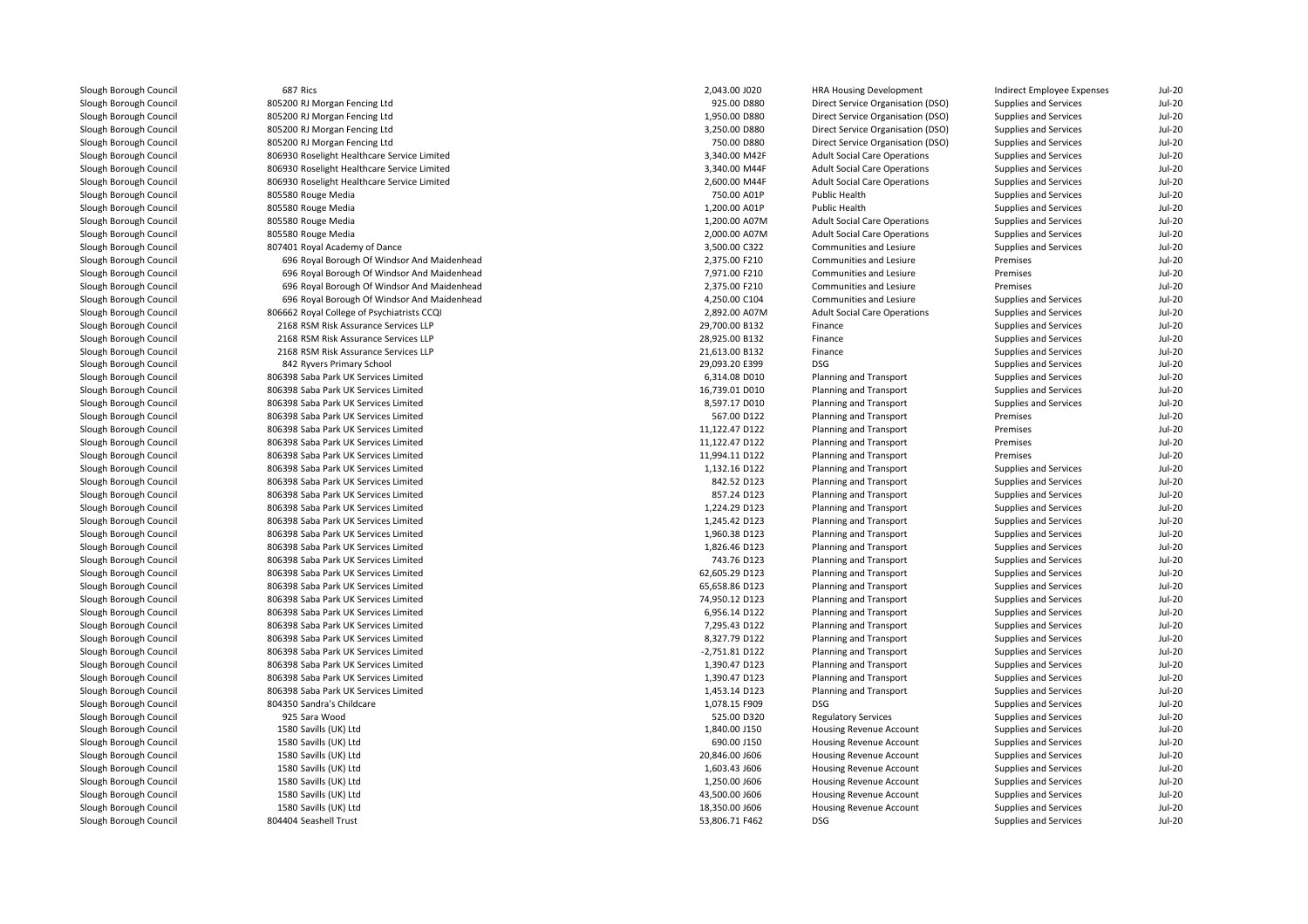| Slough Borough Council | 807269 Section 20 Solutions Ltd                  | 8,010.00 K089     | <b>Regulatory Services</b>          | Supplies and Services        | Jul-20        |
|------------------------|--------------------------------------------------|-------------------|-------------------------------------|------------------------------|---------------|
| Slough Borough Council | 3169 Seeability                                  | 124,870.04 M26E   | <b>Adult Social Care Operations</b> | Supplies and Services        | <b>Jul-20</b> |
| Slough Borough Council | 3169 Seeability                                  | 7,945.26 M26E     | <b>Adult Social Care Operations</b> | Supplies and Services        | $Jul-20$      |
| Slough Borough Council | 3169 Seeability                                  | -667.76 M26E      | <b>Adult Social Care Operations</b> | Supplies and Services        | <b>Jul-20</b> |
| Slough Borough Council | 806080 Selectamark Security Systems PLC          | 598.00 B342       | Digital and Strategic IT            | Supplies and Services        | $Jul-20$      |
| Slough Borough Council | 803999 Sequence Care Group                       | 11,782.83 M26E    | <b>Adult Social Care Operations</b> | Supplies and Services        | <b>Jul-20</b> |
| Slough Borough Council | 2585 Seymour House                               | 5,638.99 M26E     | <b>Adult Social Care Operations</b> | Supplies and Services        | <b>Jul-20</b> |
| Slough Borough Council | 2585 Seymour House                               | 5,774.41 M26E     | <b>Adult Social Care Operations</b> | Supplies and Services        | $Jul-20$      |
| Slough Borough Council | 2585 Seymour House                               | 5,774.41 M26E     | <b>Adult Social Care Operations</b> | Supplies and Services        | <b>Jul-20</b> |
| Slough Borough Council | 2585 Seymour House                               | 5,638.99 M26E     | <b>Adult Social Care Operations</b> | Supplies and Services        | <b>Jul-20</b> |
| Slough Borough Council | 2585 Seymour House                               | 6,503.56 M26E     | <b>Adult Social Care Operations</b> | Supplies and Services        | <b>Jul-20</b> |
| Slough Borough Council | 2585 Seymour House                               | 6,503.56 M26E     | <b>Adult Social Care Operations</b> | Supplies and Services        | <b>Jul-20</b> |
| Slough Borough Council | 2585 Seymour House                               | 1,488.00 M26E     | <b>Adult Social Care Operations</b> | Supplies and Services        | $Jul-20$      |
| Slough Borough Council | 2585 Seymour House                               | 1,488.00 M26E     | <b>Adult Social Care Operations</b> | Supplies and Services        | <b>Jul-20</b> |
| Slough Borough Council | 2585 Seymour House                               | 2,603.12 M42E     | <b>Adult Social Care Operations</b> | Supplies and Services        | <b>Jul-20</b> |
| Slough Borough Council | 2585 Seymour House                               | 2,376.76 M42E     | <b>Adult Social Care Operations</b> | Supplies and Services        | $Jul-20$      |
| Slough Borough Council | 2585 Seymour House                               | -594.98 M26E      | <b>Adult Social Care Operations</b> | <b>External Receipts</b>     | <b>Jul-20</b> |
| Slough Borough Council | 2585 Seymour House                               | -594.98 M26E      | <b>Adult Social Care Operations</b> | <b>External Receipts</b>     | <b>Jul-20</b> |
| Slough Borough Council | 805203 Shorts Agricultural Services Ltd          | 13,646.55 D342    | <b>Environmental Services</b>       | Supplies and Services        | $Jul-20$      |
| Slough Borough Council | 805203 Shorts Agricultural Services Ltd          | 16,725.41 D342    | <b>Environmental Services</b>       | Supplies and Services        | <b>Jul-20</b> |
| Slough Borough Council | 805204 Shorts Group Ltd                          | 1,350.00 D750     | Direct Service Organisation (DSO)   | Supplies and Services        | <b>Jul-20</b> |
| Slough Borough Council | 805204 Shorts Group Ltd                          | 900.00 D750       | Direct Service Organisation (DSO)   | Supplies and Services        | <b>Jul-20</b> |
|                        |                                                  | 2,640.00 B282     |                                     |                              | <b>Jul-20</b> |
| Slough Borough Council | 805807 Siemens Mobility Limited                  |                   | Digital and Strategic IT            | Supplies and Services        |               |
| Slough Borough Council | 805807 Siemens Mobility Limited                  | 4,263.81 D500     | Major Infrastructure Projects       | Premises                     | $Jul-20$      |
| Slough Borough Council | 805303 Sign Health                               | 3,461.10 M27C     | <b>Adult Social Care Operations</b> | Supplies and Services        | <b>Jul-20</b> |
| Slough Borough Council | 805303 Sign Health                               | 3,576.47 M27C     | <b>Adult Social Care Operations</b> | Supplies and Services        | <b>Jul-20</b> |
| Slough Borough Council | 790 Silk And Mackman Services Ltd                | 710.42 J015       | Housing Revenue Account             | Capital Charges              | $Jul-20$      |
| Slough Borough Council | 3119 Skills For Care                             | 650.00 B409       | People                              | Indirect Employee Expenses   | $Jul-20$      |
| Slough Borough Council | 3333 Slk Services                                | 5,877.75 F123     | Children, Learning and Skills       | <b>Supplies and Services</b> | <b>Jul-20</b> |
| Slough Borough Council | 3333 Slk Services                                | 9,256.50 F123     | Children, Learning and Skills       | Supplies and Services        | $Jul-20$      |
| Slough Borough Council | 2466 Slough Childrens Services Trust Limited     | 124,890.00 M99C   | Children, Learning and Skills       | Supplies and Services        | <b>Jul-20</b> |
| Slough Borough Council | 2466 Slough Childrens Services Trust Limited     | 2,333,252.00 M99C | Children, Learning and Skills       | Supplies and Services        | <b>Jul-20</b> |
| Slough Borough Council | 276 Slough Community Transport & Shopmobility    | 22,902.00 F123    | Children, Learning and Skills       | Supplies and Services        | <b>Jul-20</b> |
| Slough Borough Council | 276 Slough Community Transport & Shopmobility    | 5,170.00 F123     | Children, Learning and Skills       | Supplies and Services        | <b>Jul-20</b> |
| Slough Borough Council | 276 Slough Community Transport & Shopmobility    | 2,530.00 M50A     | Major Infrastructure Projects       | Transport                    | $Jul-20$      |
| Slough Borough Council | 1619 Slough Council For Voluntary Services       | 153,063.50 A02C   | Adult Social Care Commissioning     | Supplies and Services        | <b>Jul-20</b> |
| Slough Borough Council | 1913 Slough Crossroads Caring For Carers         | 2,857.00 A05C     | Adult Social Care Commissioning     | Supplies and Services        | <b>Jul-20</b> |
| Slough Borough Council | 1119 Slough Cvs                                  | 7,000.00 C008     | Communities and Lesiure             | Supplies and Services        | $Jul-20$      |
| Slough Borough Council | 1119 Slough Cvs                                  | 20,000.00 A01P    | Public Health                       | Supplies and Services        | <b>Jul-20</b> |
| Slough Borough Council | 3503 Slough Day Nursery                          | 9,288.50 F909     | DSG                                 | Supplies and Services        | <b>Jul-20</b> |
| Slough Borough Council | 804380 Slough Refugee Council                    | 6,750.00 A03A     | <b>Adult Social Care Operations</b> | Supplies and Services        | $Jul-20$      |
| Slough Borough Council | 3011 Slough Urban Renewal Community Projects LLP | 28,000.00 P229    | Capital                             | <b>Capital Charges</b>       | <b>Jul-20</b> |
| Slough Borough Council | 3011 Slough Urban Renewal Community Projects LLP | 143,940.27 P575   | Capital                             | Supplies and Services        | <b>Jul-20</b> |
| Slough Borough Council | 3011 Slough Urban Renewal Community Projects LLP | 20,725.62 P575    | Capital                             | Capital Charges              | <b>Jul-20</b> |
| Slough Borough Council | 3011 Slough Urban Renewal Community Projects LLP | 13,078.69 P575    | Capital                             | <b>Capital Charges</b>       | <b>Jul-20</b> |
| Slough Borough Council | 1113 Smc Ford Credit                             | 576.09 M50A       | Major Infrastructure Projects       | Transport                    | $Jul-20$      |
| Slough Borough Council | 382 Softcat Plc                                  | 11,198.00 B342    | Digital and Strategic IT            | Supplies and Services        | <b>Jul-20</b> |
| Slough Borough Council | 382 Softcat Plc                                  | 51,700.00 B282    | Digital and Strategic IT            | Supplies and Services        | <b>Jul-20</b> |
| Slough Borough Council | 803589 Software solutions Ltd.                   | 1,375.00 F210     | Communities and Lesiure             | Supplies and Services        | $Jul-20$      |
| Slough Borough Council | 114 Solutions 4 Health Ltd                       | 60,000.00 A09C    | Adult Social Care Commissioning     | Supplies and Services        | <b>Jul-20</b> |
| Slough Borough Council | 806833 Sophie Weber                              | 5,460.00 C025     | Communities and Lesiure             | Supplies and Services        | <b>Jul-20</b> |
| Slough Borough Council | 1598 Sorbon Estates Limited                      | 6,003.00 H205     | <b>Strategic Housing Services</b>   | Premises                     | $Jul-20$      |
| Slough Borough Council | 710 Southern Electric Plc                        | 888.00 K089       | <b>Regulatory Services</b>          | Premises                     | $Jul-20$      |
| Slough Borough Council | 807124 Spacecraft Limited                        | 32,500.00 P084    | Capital                             | Capital Charges              | <b>Jul-20</b> |
| Slough Borough Council | 1875 Ss & Kk. Hothi                              | 15,816.66 H205    | <b>Strategic Housing Services</b>   | Premises                     | <b>Jul-20</b> |
| Slough Borough Council | 1875 Ss & Kk. Hothi                              | 11,771.25 H205    | <b>Strategic Housing Services</b>   | Premises                     | $Jul-20$      |
| Slough Borough Council | 1366 Ssi Schaefer Ltd                            | 15,486.24 P581    |                                     | Capital Charges              | <b>Jul-20</b> |
|                        |                                                  |                   | Capital                             |                              |               |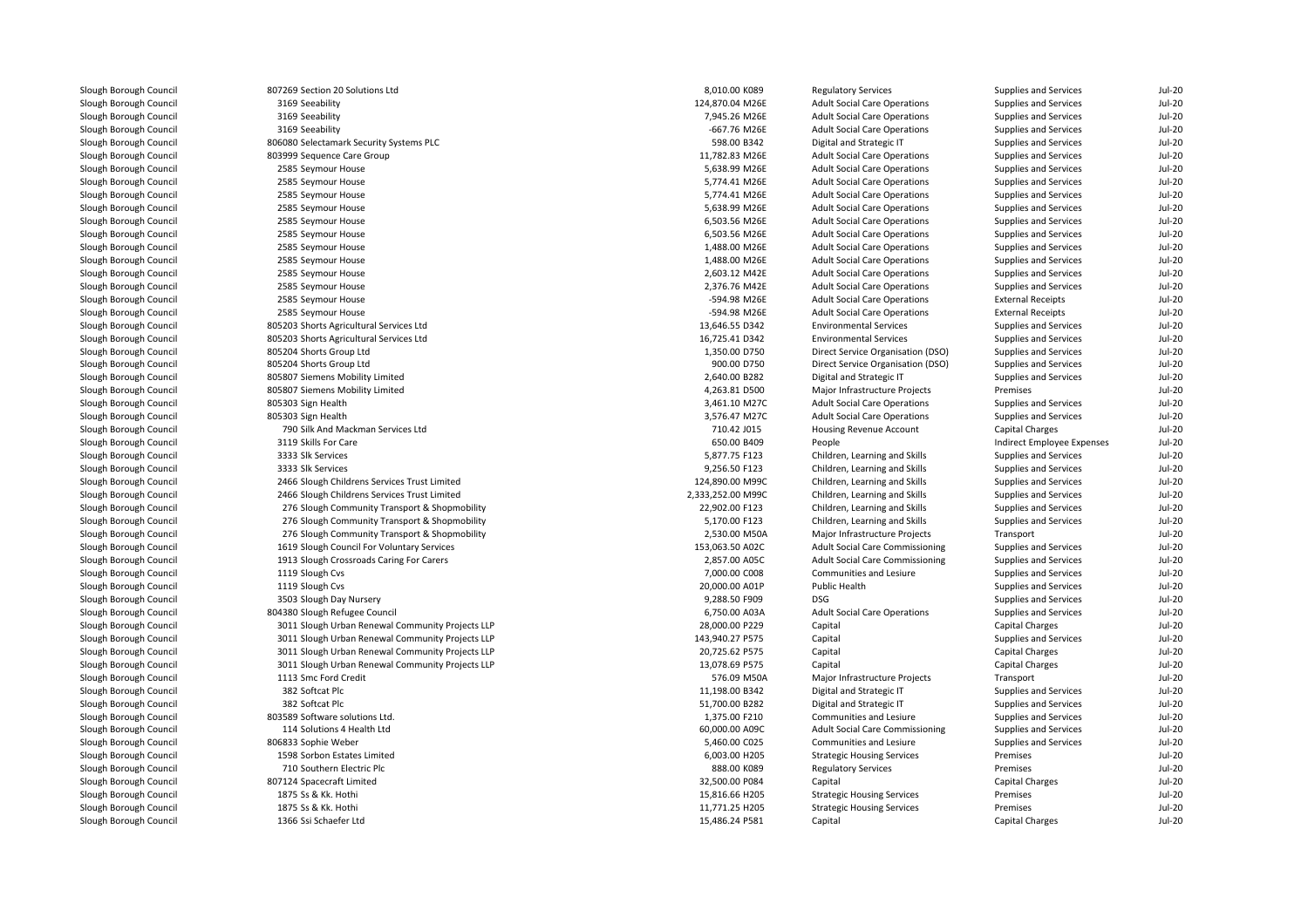| Slough Borough Council | 803165 St Anthony's Catholic Primary School & Nursery | 18,738.33 E409    | DSG                                    | Supplies and Services | Jul-20        |
|------------------------|-------------------------------------------------------|-------------------|----------------------------------------|-----------------------|---------------|
| Slough Borough Council | 3383 St Bernards Catholic Grammar School              | 379,156.73 E559   | <b>DSG</b>                             | Supplies and Services | <b>Jul-20</b> |
| Slough Borough Council | 2918 St Bernard'S Rc Preparatory School               | 16,036.27 F909    | <b>DSG</b>                             | Supplies and Services | <b>Jul-20</b> |
| Slough Borough Council | 3547 St Ethelberts School                             | 16,940.26 E419    | <b>DSG</b>                             | Supplies and Services | <b>Jul-20</b> |
| Slough Borough Council | 1378 St Josephs Catholic High School                  | 11,827.85 E569    | <b>DSG</b>                             | Supplies and Services | $Jul-20$      |
| Slough Borough Council | 806584 St Mattews Ltd                                 | 4,096.43 M15F     | <b>Adult Social Care Operations</b>    | Supplies and Services | <b>Jul-20</b> |
| Slough Borough Council | 1445 Stallcombe House                                 | 5,922.00 M26E     | <b>Adult Social Care Operations</b>    | Supplies and Services | <b>Jul-20</b> |
| Slough Borough Council | 1445 Stallcombe House                                 | 5,922.00 M26E     | <b>Adult Social Care Operations</b>    | Supplies and Services | <b>Jul-20</b> |
| Slough Borough Council | 807118 Stantec Uk Limited                             | 6,237.00 P211     | Capital                                | Capital Charges       | <b>Jul-20</b> |
| Slough Borough Council | 807118 Stantec Uk Limited                             | 9.500.00 P211     | Capital                                | Capital Charges       | <b>Jul-20</b> |
| Slough Borough Council | 807118 Stantec Uk Limited                             | 18,368.00 P211    | Capital                                | Capital Charges       | $Jul-20$      |
| Slough Borough Council | 807118 Stantec Uk Limited                             | 3,965.00 P213     | Capital                                | Capital Charges       | $Jul-20$      |
| Slough Borough Council | 807118 Stantec Uk Limited                             | 7,445.00 P213     | Capital                                | Capital Charges       | <b>Jul-20</b> |
| Slough Borough Council | 807118 Stantec Uk Limited                             | 4,320.00 P213     | Capital                                | Capital Charges       | $Jul-20$      |
| Slough Borough Council | 807118 Stantec Uk Limited                             | 4,918.42 P213     | Capital                                | Capital Charges       | $Jul-20$      |
| Slough Borough Council | 807118 Stantec Uk Limited                             | 4,447.12 P213     | Capital                                | Capital Charges       | <b>Jul-20</b> |
| Slough Borough Council | 805206 Staysure Tyres Ltd                             | 707.50 D750       | Direct Service Organisation (DSO)      | Transport             | $Jul-20$      |
| Slough Borough Council | 805206 Staysure Tyres Ltd                             | 607.50 D750       | Direct Service Organisation (DSO)      | Transport             | <b>Jul-20</b> |
| Slough Borough Council | 805206 Staysure Tyres Ltd                             | 508.00 D750       | Direct Service Organisation (DSO)      | Transport             | <b>Jul-20</b> |
| Slough Borough Council | 804910 Stennetts Limited                              | 5,070.00 D630     | Direct Service Organisation (DSO)      | Supplies and Services | <b>Jul-20</b> |
| Slough Borough Council | 804910 Stennetts Limited                              | 1,000.00 D750     | Direct Service Organisation (DSO)      | Supplies and Services | <b>Jul-20</b> |
| Slough Borough Council | 804910 Stennetts Limited                              | 1,365.00 D880     | Direct Service Organisation (DSO)      | Supplies and Services | <b>Jul-20</b> |
| Slough Borough Council | 2687 Stepping Stones                                  | 5,133.24 M26E     | <b>Adult Social Care Operations</b>    | Supplies and Services | <b>Jul-20</b> |
|                        |                                                       |                   |                                        |                       |               |
| Slough Borough Council | 2687 Stepping Stones                                  | 8,005.12 M27F     | <b>Adult Social Care Operations</b>    | Supplies and Services | <b>Jul-20</b> |
| Slough Borough Council | 805181 Street Furnishings Ltd                         | 874.90 D880       | Direct Service Organisation (DSO)      | Supplies and Services | <b>Jul-20</b> |
| Slough Borough Council | 805181 Street Furnishings Ltd                         | 560.72 D880       | Direct Service Organisation (DSO)      | Supplies and Services | <b>Jul-20</b> |
| Slough Borough Council | 805181 Street Furnishings Ltd                         | 2,560.00 D880     | Direct Service Organisation (DSO)      | Supplies and Services | <b>Jul-20</b> |
| Slough Borough Council | 805181 Street Furnishings Ltd                         | 858.80 D880       | Direct Service Organisation (DSO)      | Supplies and Services | <b>Jul-20</b> |
| Slough Borough Council | 2688 Sunnyside Nursing Home                           | 2,991.76 M15D     | <b>Adult Social Care Operations</b>    | Supplies and Services | <b>Jul-20</b> |
| Slough Borough Council | 2688 Sunnyside Nursing Home                           | 2,991.76 M15D     | <b>Adult Social Care Operations</b>    | Supplies and Services | $Jul-20$      |
| Slough Borough Council | 2688 Sunnyside Nursing Home                           | 2,979.80 M17C     | <b>Adult Social Care Operations</b>    | Supplies and Services | <b>Jul-20</b> |
| Slough Borough Council | 2688 Sunnyside Nursing Home                           | 2,979.80 M17C     | <b>Adult Social Care Operations</b>    | Supplies and Services | <b>Jul-20</b> |
| Slough Borough Council | 803770 Sunshine Corner Pre-School                     | 1,260.00 F550     | <b>DSG</b>                             | Supplies and Services | $Jul-20$      |
| Slough Borough Council | 803770 Sunshine Corner Pre-School                     | 2,520.00 F550     | <b>DSG</b>                             | Supplies and Services | <b>Jul-20</b> |
| Slough Borough Council | 805898 SUR Old Library (Hotel) LLP                    | 1,220,996.35 P159 | Capital                                | Capital Charges       | $Jul-20$      |
| Slough Borough Council | 805898 SUR Old Library (Hotel) LLP                    | 817,173.73 P159   | Capital                                | Capital Charges       | <b>Jul-20</b> |
| Slough Borough Council | 293 Surecare Slough                                   | 1,342.00 A05C     | <b>Adult Social Care Commissioning</b> | Supplies and Services | <b>Jul-20</b> |
| Slough Borough Council | 293 Surecare Slough                                   | 722.00 A05C       | <b>Adult Social Care Commissioning</b> | Supplies and Services | <b>Jul-20</b> |
| Slough Borough Council | 293 Surecare Slough                                   | 1,463.64 M44C     | <b>Adult Social Care Operations</b>    | Supplies and Services | <b>Jul-20</b> |
| Slough Borough Council | 293 Surecare Slough                                   | 509.04 M44C       | <b>Adult Social Care Operations</b>    | Supplies and Services | <b>Jul-20</b> |
| Slough Borough Council | 293 Surecare Slough                                   | 911.76 M44C       | <b>Adult Social Care Operations</b>    | Supplies and Services | <b>Jul-20</b> |
| Slough Borough Council | 293 Surecare Slough                                   | 636.13 M44C       | <b>Adult Social Care Operations</b>    | Supplies and Services | <b>Jul-20</b> |
| Slough Borough Council | 293 Surecare Slough                                   | 1,017.26 M44C     | <b>Adult Social Care Operations</b>    | Supplies and Services | <b>Jul-20</b> |
| Slough Borough Council | 293 Surecare Slough                                   | 1,181.70 M44C     | <b>Adult Social Care Operations</b>    | Supplies and Services | $Jul-20$      |
| Slough Borough Council | 293 Surecare Slough                                   | 1,145.34 M44C     | <b>Adult Social Care Operations</b>    | Supplies and Services | <b>Jul-20</b> |
| Slough Borough Council | 293 Surecare Slough                                   | 2,290.68 M44C     | <b>Adult Social Care Operations</b>    | Supplies and Services | <b>Jul-20</b> |
| Slough Borough Council | 293 Surecare Slough                                   | 509.04 M44C       | <b>Adult Social Care Operations</b>    | Supplies and Services | <b>Jul-20</b> |
| Slough Borough Council | 293 Surecare Slough                                   | 2,381.58 M44C     | <b>Adult Social Care Operations</b>    | Supplies and Services | $Jul-20$      |
| Slough Borough Council | 293 Surecare Slough                                   | 2,363.40 M44C     | <b>Adult Social Care Operations</b>    | Supplies and Services | <b>Jul-20</b> |
| Slough Borough Council | 293 Surecare Slough                                   | 763.56 M44C       | <b>Adult Social Care Operations</b>    | Supplies and Services | <b>Jul-20</b> |
| Slough Borough Council | 293 Surecare Slough                                   | 1,920.06 M44C     | <b>Adult Social Care Operations</b>    | Supplies and Services | <b>Jul-20</b> |
| Slough Borough Council | 293 Surecare Slough                                   | 727.66 M44C       | <b>Adult Social Care Operations</b>    | Supplies and Services | <b>Jul-20</b> |
| Slough Borough Council | 293 Surecare Slough                                   | 1,018.08 M44C     | <b>Adult Social Care Operations</b>    | Supplies and Services | <b>Jul-20</b> |
| Slough Borough Council | 293 Surecare Slough                                   | 3,231.04 M44C     | <b>Adult Social Care Operations</b>    | Supplies and Services | <b>Jul-20</b> |
| Slough Borough Council | 293 Surecare Slough                                   | 718.00 M44C       | <b>Adult Social Care Operations</b>    | Supplies and Services | <b>Jul-20</b> |
| Slough Borough Council | 293 Surecare Slough                                   | 890.36 M44C       | <b>Adult Social Care Operations</b>    | Supplies and Services | <b>Jul-20</b> |
| Slough Borough Council | 293 Surecare Slough                                   | 2,799.72 M44C     | <b>Adult Social Care Operations</b>    | Supplies and Services | <b>Jul-20</b> |
|                        |                                                       |                   |                                        |                       |               |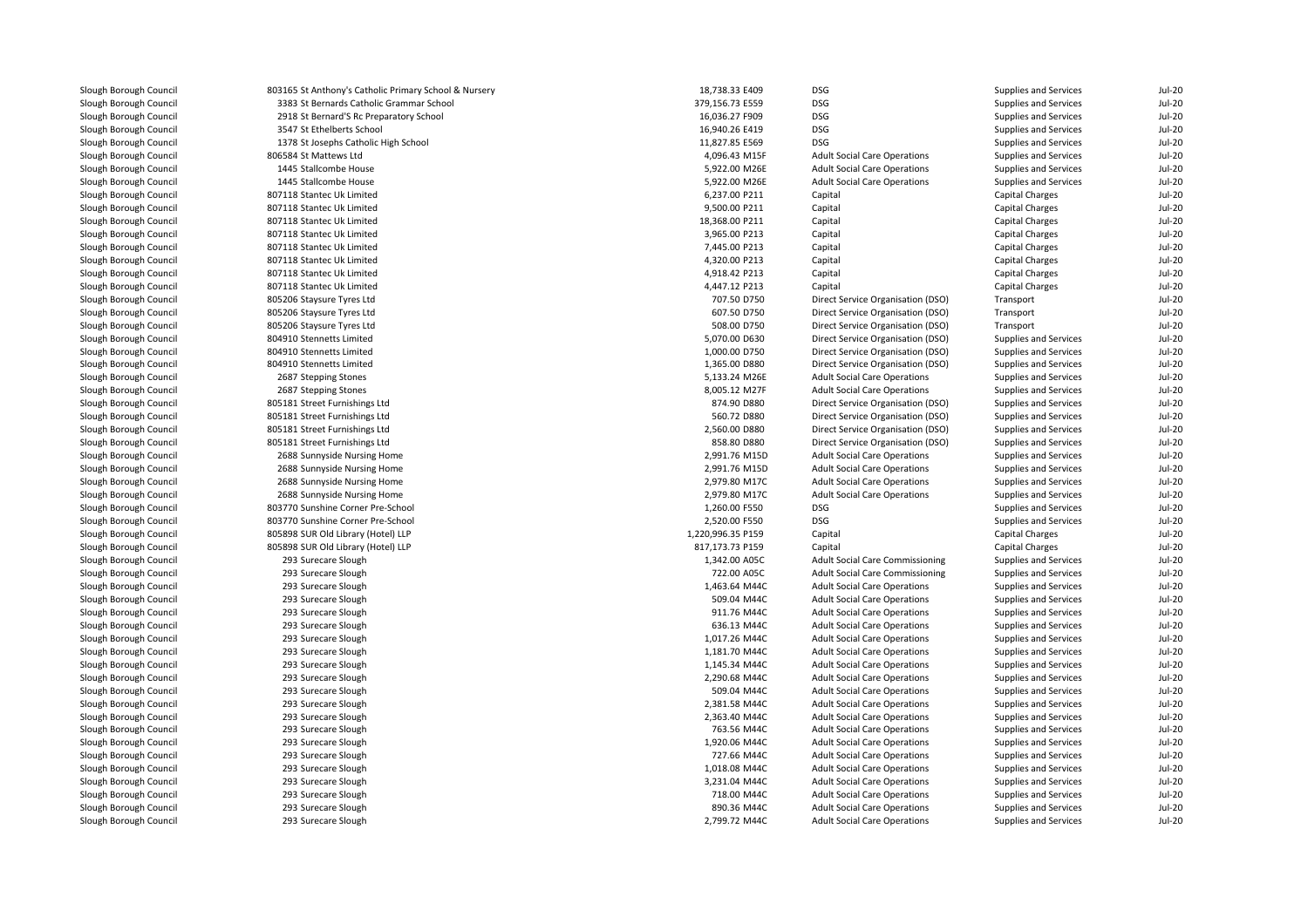| Slough Borough Council                           | 293 Surecare Slough                         | 1,145.34 M44C                  | <b>Adult Social Care Operations</b> | Supplies and Services        | <b>Jul-20</b>                  |
|--------------------------------------------------|---------------------------------------------|--------------------------------|-------------------------------------|------------------------------|--------------------------------|
| Slough Borough Council                           | 293 Surecare Slough                         | 545.40 M44C                    | <b>Adult Social Care Operations</b> | Supplies and Services        | <b>Jul-20</b>                  |
| Slough Borough Council                           | 293 Surecare Slough                         | 2,545.20 M44C                  | <b>Adult Social Care Operations</b> | Supplies and Services        | <b>Jul-20</b>                  |
| Slough Borough Council                           | 293 Surecare Slough                         | 2,855.19 M44C                  | <b>Adult Social Care Operations</b> | Supplies and Services        | $Jul-20$                       |
| Slough Borough Council                           | 293 Surecare Slough                         | 1,018.08 M44C                  | <b>Adult Social Care Operations</b> | Supplies and Services        | <b>Jul-20</b>                  |
| Slough Borough Council                           | 293 Surecare Slough                         | 2,325.42 M44C                  | <b>Adult Social Care Operations</b> | Supplies and Services        | <b>Jul-20</b>                  |
| Slough Borough Council                           | 293 Surecare Slough                         | 2,802.76 M44C                  | <b>Adult Social Care Operations</b> | Supplies and Services        | <b>Jul-20</b>                  |
| Slough Borough Council                           | 293 Surecare Slough                         | 1,145.34 M44C                  | <b>Adult Social Care Operations</b> | Supplies and Services        | <b>Jul-20</b>                  |
| Slough Borough Council                           | 293 Surecare Slough                         | 1,272.60 M44C                  | <b>Adult Social Care Operations</b> | Supplies and Services        | <b>Jul-20</b>                  |
| Slough Borough Council                           | 293 Surecare Slough                         | 2,290.68 M44C                  | <b>Adult Social Care Operations</b> | Supplies and Services        | <b>Jul-20</b>                  |
| Slough Borough Council                           | 293 Surecare Slough                         | 2,290.68 M44C                  | <b>Adult Social Care Operations</b> | Supplies and Services        | <b>Jul-20</b>                  |
| Slough Borough Council                           | 293 Surecare Slough                         | 1,275.82 M44C                  | <b>Adult Social Care Operations</b> | <b>Supplies and Services</b> | <b>Jul-20</b>                  |
| Slough Borough Council                           | 293 Surecare Slough                         | 656.21 M44C                    | <b>Adult Social Care Operations</b> | Supplies and Services        | <b>Jul-20</b>                  |
| Slough Borough Council                           | 293 Surecare Slough                         | 2,293.72 M44C                  | <b>Adult Social Care Operations</b> | Supplies and Services        | <b>Jul-20</b>                  |
| Slough Borough Council                           | 293 Surecare Slough                         | 2,177.82 M44C                  | <b>Adult Social Care Operations</b> | <b>Supplies and Services</b> | <b>Jul-20</b>                  |
| Slough Borough Council                           | 293 Surecare Slough                         | 688.50 M44C                    | <b>Adult Social Care Operations</b> | Supplies and Services        | <b>Jul-20</b>                  |
| Slough Borough Council                           | 293 Surecare Slough                         | 893.03 M44C                    | <b>Adult Social Care Operations</b> | Supplies and Services        | <b>Jul-20</b>                  |
| Slough Borough Council                           | 293 Surecare Slough                         | 782.82 M44C                    | <b>Adult Social Care Operations</b> | Supplies and Services        | <b>Jul-20</b>                  |
| Slough Borough Council                           | 293 Surecare Slough                         | 1,036.38 M44C                  | <b>Adult Social Care Operations</b> | Supplies and Services        | <b>Jul-20</b>                  |
| Slough Borough Council                           | 293 Surecare Slough                         | 1,531.30 M44C                  | <b>Adult Social Care Operations</b> | Supplies and Services        | <b>Jul-20</b>                  |
| Slough Borough Council                           | 293 Surecare Slough                         | 782.66 M44C                    | <b>Adult Social Care Operations</b> | Supplies and Services        | <b>Jul-20</b>                  |
| Slough Borough Council                           | 293 Surecare Slough                         | 2,333.26 M44C                  | <b>Adult Social Care Operations</b> | Supplies and Services        | <b>Jul-20</b>                  |
| Slough Borough Council                           | 293 Surecare Slough                         | 1,420.47 M44C                  | <b>Adult Social Care Operations</b> | Supplies and Services        | <b>Jul-20</b>                  |
| Slough Borough Council                           | 293 Surecare Slough                         | 1,047.48 M44C                  | <b>Adult Social Care Operations</b> | Supplies and Services        | <b>Jul-20</b>                  |
| Slough Borough Council                           | 293 Surecare Slough                         | 2,195.10 M44C                  | <b>Adult Social Care Operations</b> | Supplies and Services        | $Jul-20$                       |
| Slough Borough Council                           | 293 Surecare Slough                         | 1,094.31 M44C                  | <b>Adult Social Care Operations</b> | Supplies and Services        | <b>Jul-20</b>                  |
| Slough Borough Council                           | 293 Surecare Slough                         | 1,184.83 M44C                  | <b>Adult Social Care Operations</b> | Supplies and Services        | <b>Jul-20</b>                  |
| Slough Borough Council                           | 293 Surecare Slough                         | 1,181.84 M44C                  | <b>Adult Social Care Operations</b> | Supplies and Services        | <b>Jul-20</b>                  |
| Slough Borough Council                           | 293 Surecare Slough                         | 2,041.68 M44D                  | <b>Adult Social Care Operations</b> | Supplies and Services        | <b>Jul-20</b>                  |
|                                                  |                                             |                                |                                     |                              |                                |
| Slough Borough Council<br>Slough Borough Council | 293 Surecare Slough                         | 2,290.68 M44D<br>2,399.76 M44D | <b>Adult Social Care Operations</b> | Supplies and Services        | <b>Jul-20</b><br><b>Jul-20</b> |
|                                                  | 293 Surecare Slough                         |                                | <b>Adult Social Care Operations</b> | Supplies and Services        |                                |
| Slough Borough Council                           | 293 Surecare Slough                         | 2.290.68 M44D                  | <b>Adult Social Care Operations</b> | Supplies and Services        | <b>Jul-20</b>                  |
| Slough Borough Council                           | 293 Surecare Slough                         | 2,545.20 M44D                  | <b>Adult Social Care Operations</b> | Supplies and Services        | $Jul-20$                       |
| Slough Borough Council                           | 293 Surecare Slough                         | 2,799.72 M44D                  | <b>Adult Social Care Operations</b> | Supplies and Services        | <b>Jul-20</b>                  |
| Slough Borough Council                           | 293 Surecare Slough                         | 1,131.09 M44D                  | <b>Adult Social Care Operations</b> | Supplies and Services        | <b>Jul-20</b>                  |
| Slough Borough Council                           | 293 Surecare Slough                         | 741.68 M44D                    | <b>Adult Social Care Operations</b> | Supplies and Services        | <b>Jul-20</b>                  |
| Slough Borough Council                           | 293 Surecare Slough                         | 1,018.08 M44E                  | <b>Adult Social Care Operations</b> | Supplies and Services        | <b>Jul-20</b>                  |
| Slough Borough Council                           | 293 Surecare Slough                         | 1,272.60 M44E                  | <b>Adult Social Care Operations</b> | Supplies and Services        | <b>Jul-20</b>                  |
| Slough Borough Council                           | 293 Surecare Slough                         | 583.60 M44E                    | <b>Adult Social Care Operations</b> | <b>Supplies and Services</b> | $Jul-20$                       |
| Slough Borough Council                           | 293 Surecare Slough                         | 760.97 M44F                    | <b>Adult Social Care Operations</b> | Supplies and Services        | <b>Jul-20</b>                  |
| Slough Borough Council                           | 293 Surecare Slough                         | 1,164.44 M44F                  | <b>Adult Social Care Operations</b> | Supplies and Services        | <b>Jul-20</b>                  |
| Slough Borough Council                           | 293 Surecare Slough                         | 677.81 M45C                    | <b>Adult Social Care Operations</b> | Supplies and Services        | <b>Jul-20</b>                  |
| Slough Borough Council                           | 293 Surecare Slough                         | 581.76 M45C                    | <b>Adult Social Care Operations</b> | Supplies and Services        | <b>Jul-20</b>                  |
| Slough Borough Council                           | 293 Surecare Slough                         | 2.048.01 M45C                  | <b>Adult Social Care Operations</b> | Supplies and Services        | <b>Jul-20</b>                  |
| Slough Borough Council                           | 293 Surecare Slough                         | 2,041.68 M45C                  | <b>Adult Social Care Operations</b> | Supplies and Services        | <b>Jul-20</b>                  |
| Slough Borough Council                           | 293 Surecare Slough                         | 2,290.68 M47D                  | <b>Adult Social Care Operations</b> | Supplies and Services        | <b>Jul-20</b>                  |
| Slough Borough Council                           | 293 Surecare Slough                         | 1,781.64 M48C                  | <b>Adult Social Care Operations</b> | Supplies and Services        | <b>Jul-20</b>                  |
| Slough Borough Council                           | 293 Surecare Slough                         | 2,545.20 M48C                  | <b>Adult Social Care Operations</b> | Supplies and Services        | <b>Jul-20</b>                  |
| Slough Borough Council                           | 293 Surecare Slough                         | 2,799.70 M48C                  | <b>Adult Social Care Operations</b> | Supplies and Services        | <b>Jul-20</b>                  |
| Slough Borough Council                           | 293 Surecare Slough                         | 799.92 M48C                    | <b>Adult Social Care Operations</b> | Supplies and Services        | <b>Jul-20</b>                  |
| Slough Borough Council                           | 803668 Surrey Disabled People's Partnership | 28,459.13 A02C                 | Adult Social Care Commissioning     | Supplies and Services        | <b>Jul-20</b>                  |
| Slough Borough Council                           | 18 Survey Monkey                            | 750.00 D508                    | Major Infrastructure Projects       | Supplies and Services        | <b>Jul-20</b>                  |
| Slough Borough Council                           | 804906 T H White Limited                    | 759.72 D750                    | Direct Service Organisation (DSO)   | Supplies and Services        | <b>Jul-20</b>                  |
| Slough Borough Council                           | 807256 Targeted Provision Ltd               | 1,320.00 F446                  | <b>DSG</b>                          | Supplies and Services        | <b>Jul-20</b>                  |
| Slough Borough Council                           | 807256 Targeted Provision Ltd               | 715.00 F446                    | <b>DSG</b>                          | Supplies and Services        | <b>Jul-20</b>                  |
| Slough Borough Council                           | 807256 Targeted Provision Ltd               | 1.210.00 F446                  | <b>DSG</b>                          | Supplies and Services        | <b>Jul-20</b>                  |
| Slough Borough Council                           | 807256 Targeted Provision Ltd               | 2,420.00 F446                  | <b>DSG</b>                          | Supplies and Services        | <b>Jul-20</b>                  |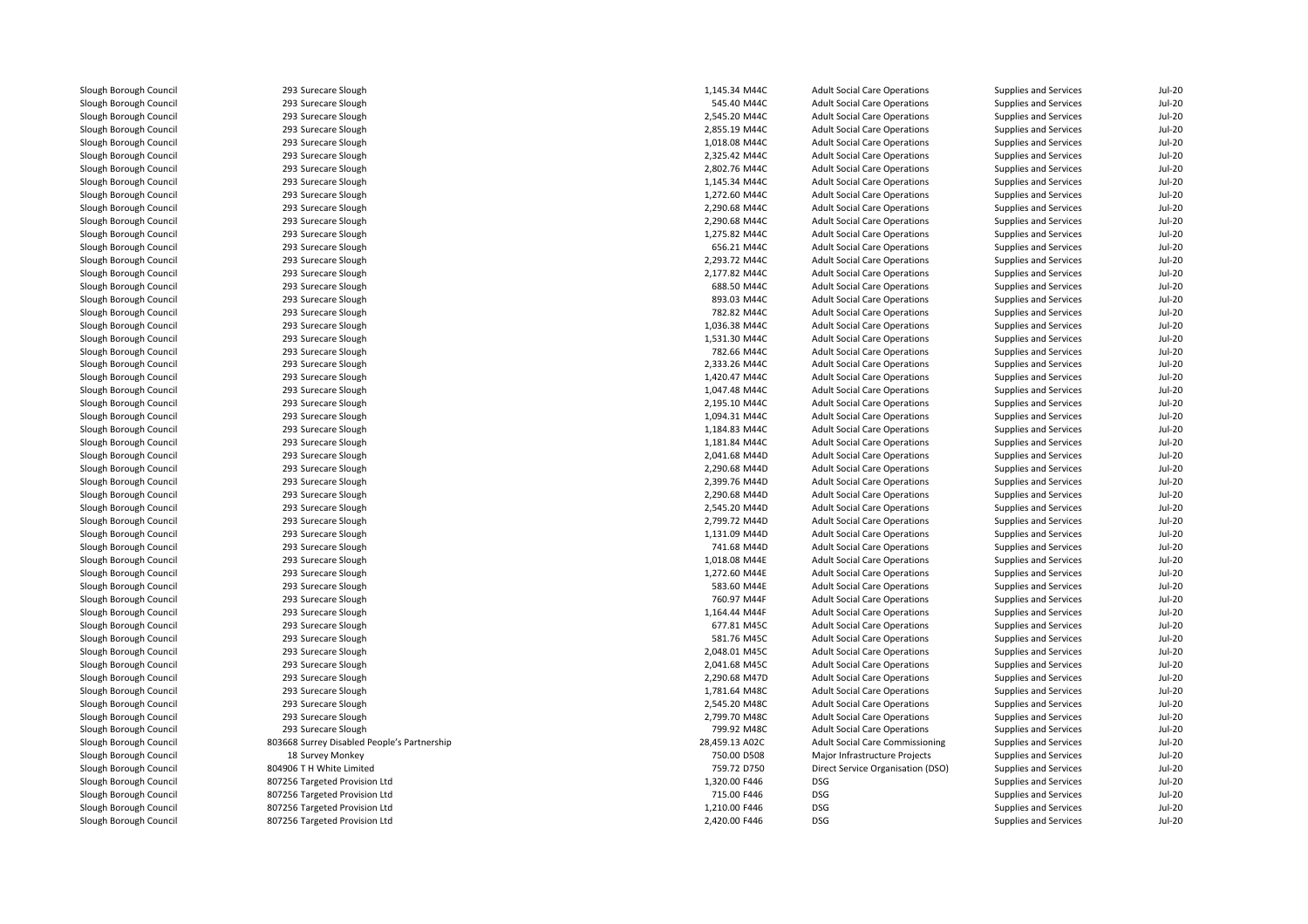| Slough Borough Council | 807256 Targeted Provision Ltd                                      | 1,650.00 F446                    | DSG                                               | Supplies and Services        | $Jul-20$      |
|------------------------|--------------------------------------------------------------------|----------------------------------|---------------------------------------------------|------------------------------|---------------|
| Slough Borough Council | 807256 Targeted Provision Ltd                                      | 1,182.50 F446                    | <b>DSG</b>                                        | Supplies and Services        | $Jul-20$      |
| Slough Borough Council | 3369 Teeny Boppers Montessori School                               | 9,879.64 F909                    | <b>DSG</b>                                        | Supplies and Services        | $Jul-20$      |
| Slough Borough Council | 1596 Teleshore (Uk) Limited                                        | 1,836.50 D320                    | <b>Regulatory Services</b>                        | Supplies and Services        | $Jul-20$      |
| Slough Borough Council | 1078 Thames Valley Chamber Of Commerce Group                       | 2,018.80 B415                    | Economic Development                              | Supplies and Services        | $Jul-20$      |
| Slough Borough Council | 717 Thames Water Utilities Limited                                 | 5,646.31 J015                    | Housing Revenue Account                           | Premises                     | $Jul-20$      |
| Slough Borough Council | 803774 The Abbeyfield Maidenhead Society Ltd                       | 3,321.43 M27C                    | <b>Adult Social Care Operations</b>               | Supplies and Services        | $Jul-20$      |
| Slough Borough Council | 230 The Aed Practice Limited                                       | 800.00 P128                      | Capital                                           | Capital Charges              | $Jul-20$      |
| Slough Borough Council | 653 The Godolphin Junior Academy                                   | 9,041.67 E779                    | DSG                                               | Supplies and Services        | $Jul-20$      |
| Slough Borough Council | 807237 The Land Referencing Company Ltd                            | 2,421.36 P211                    | Capital                                           | Capital Charges              | $Jul-20$      |
| Slough Borough Council | 1385 The Langley Academy                                           | 14,036.53 E719                   | <b>DSG</b>                                        | Supplies and Services        | <b>Jul-20</b> |
| Slough Borough Council | 803300 The Langley Academy Primary                                 | 21,166.89 E469                   | <b>DSG</b>                                        | Supplies and Services        | $Jul-20$      |
| Slough Borough Council | 806847 The Langley Heritage Primary Academy                        | 19,600.66 E369                   | <b>DSG</b>                                        | Supplies and Services        | $Jul-20$      |
| Slough Borough Council | 805400 The Leading Care Company                                    | 2,079.28 M41D                    | <b>Adult Social Care Operations</b>               | Supplies and Services        | $Jul-20$      |
| Slough Borough Council | 805400 The Leading Care Company                                    | 1,138.92 M44C                    | <b>Adult Social Care Operations</b>               | Supplies and Services        | $Jul-20$      |
| Slough Borough Council | 805400 The Leading Care Company                                    | 693.00 M44C                      | <b>Adult Social Care Operations</b>               | Supplies and Services        | $Jul-20$      |
| Slough Borough Council | 805400 The Leading Care Company                                    | 1,212.89 M44C                    | <b>Adult Social Care Operations</b>               | Supplies and Services        | $Jul-20$      |
| Slough Borough Council | 805400 The Leading Care Company                                    | 1,041.01 M44C                    | <b>Adult Social Care Operations</b>               | Supplies and Services        | $Jul-20$      |
| Slough Borough Council | 805400 The Leading Care Company                                    | 1.056.28 M44C                    | <b>Adult Social Care Operations</b>               | <b>Supplies and Services</b> | $Jul-20$      |
| Slough Borough Council | 805400 The Leading Care Company                                    | 1,171.64 M44C                    | <b>Adult Social Care Operations</b>               | Supplies and Services        | $Jul-20$      |
| Slough Borough Council | 805400 The Leading Care Company                                    | 1,105.64 M44C                    | <b>Adult Social Care Operations</b>               | Supplies and Services        | $Jul-20$      |
| Slough Borough Council | 805400 The Leading Care Company                                    | 808.64 M44C                      | <b>Adult Social Care Operations</b>               | Supplies and Services        | $Jul-20$      |
| Slough Borough Council | 805400 The Leading Care Company                                    | 1,155.00 M44C                    | <b>Adult Social Care Operations</b>               | Supplies and Services        | $Jul-20$      |
| Slough Borough Council | 805400 The Leading Care Company                                    | 594.08 M44C                      | <b>Adult Social Care Operations</b>               | Supplies and Services        | <b>Jul-20</b> |
| Slough Borough Council | 805400 The Leading Care Company                                    | 1,386.00 M44C                    | <b>Adult Social Care Operations</b>               | Supplies and Services        | $Jul-20$      |
| Slough Borough Council | 805400 The Leading Care Company                                    | 808.64 M44C                      | <b>Adult Social Care Operations</b>               | Supplies and Services        | $Jul-20$      |
| Slough Borough Council | 805400 The Leading Care Company                                    | 1,303.64 M44C                    | <b>Adult Social Care Operations</b>               | Supplies and Services        | $Jul-20$      |
| Slough Borough Council | 805400 The Leading Care Company                                    | 1,608.78 M44D                    | <b>Adult Social Care Operations</b>               | Supplies and Services        | $Jul-20$      |
| Slough Borough Council | 805400 The Leading Care Company                                    | 808.64 M44D                      | <b>Adult Social Care Operations</b>               | <b>Supplies and Services</b> | $Jul-20$      |
| Slough Borough Council | 805400 The Leading Care Company                                    | 2,310.56 M44D                    | <b>Adult Social Care Operations</b>               | Supplies and Services        | $Jul-20$      |
| Slough Borough Council | 805400 The Leading Care Company                                    | 1,080.81 M44F                    | <b>Adult Social Care Operations</b>               | Supplies and Services        | $Jul-20$      |
| Slough Borough Council | 805400 The Leading Care Company                                    | 693.00 M48C                      | <b>Adult Social Care Operations</b>               | Supplies and Services        | <b>Jul-20</b> |
| Slough Borough Council | 1794 The Light UK                                                  | 1,172.50 M44E                    | <b>Adult Social Care Operations</b>               | Supplies and Services        | $Jul-20$      |
| Slough Borough Council | 1794 The Light UK                                                  | 837.50 M44E                      | <b>Adult Social Care Operations</b>               | Supplies and Services        | $Jul-20$      |
| Slough Borough Council | 1794 The Light UK                                                  | 1,758.75 M44E                    | <b>Adult Social Care Operations</b>               | Supplies and Services        | $Jul-20$      |
| Slough Borough Council | 1794 The Light UK                                                  | 670.00 M44E                      | <b>Adult Social Care Operations</b>               | Supplies and Services        | $Jul-20$      |
| Slough Borough Council | 1794 The Light UK                                                  | 1,005.00 M44E                    | <b>Adult Social Care Operations</b>               | Supplies and Services        | $Jul-20$      |
| Slough Borough Council | 1794 The Light UK                                                  | 1,675.00 M44E                    | <b>Adult Social Care Operations</b>               | Supplies and Services        | $Jul-20$      |
| Slough Borough Council | 1794 The Light UK                                                  | 1,675.00 M44E                    | <b>Adult Social Care Operations</b>               | Supplies and Services        | $Jul-20$      |
| Slough Borough Council | 1794 The Light UK                                                  | 1,256.25 M44E                    | <b>Adult Social Care Operations</b>               | Supplies and Services        | $Jul-20$      |
| Slough Borough Council | 1794 The Light UK                                                  | 1,675.00 M44E                    | <b>Adult Social Care Operations</b>               | Supplies and Services        | $Jul-20$      |
| Slough Borough Council | 1794 The Light UK                                                  | 711.85 M44E                      | <b>Adult Social Care Operations</b>               | Supplies and Services        | $Jul-20$      |
| Slough Borough Council | 3883 The Maples Reading                                            | 4,200.00 M26E                    | <b>Adult Social Care Operations</b>               | Supplies and Services        | $Jul-20$      |
|                        |                                                                    |                                  |                                                   |                              | $Jul-20$      |
| Slough Borough Council | 3883 The Maples Reading<br>3116 The Oratory Montessori Day Nursery | 11,785.71 M26E<br>10,636.24 F909 | <b>Adult Social Care Operations</b><br><b>DSG</b> | Supplies and Services        | $Jul-20$      |
| Slough Borough Council |                                                                    |                                  |                                                   | Supplies and Services        |               |
| Slough Borough Council | 2898 The Regard Partnership Ltd                                    | 7,021.15 M26E                    | <b>Adult Social Care Operations</b>               | Supplies and Services        | $Jul-20$      |
| Slough Borough Council | 2898 The Regard Partnership Ltd                                    | 5,757.14 M26E                    | <b>Adult Social Care Operations</b>               | <b>Supplies and Services</b> | $Jul-20$      |
| Slough Borough Council | 2898 The Regard Partnership Ltd                                    | 6,547.24 M42E                    | <b>Adult Social Care Operations</b>               | Supplies and Services        | $Jul-20$      |
| Slough Borough Council | 2898 The Regard Partnership Ltd                                    | 4,887.11 M42E                    | <b>Adult Social Care Operations</b>               | Supplies and Services        | $Jul-20$      |
| Slough Borough Council | 2898 The Regard Partnership Ltd                                    | 5,197.24 M42E                    | <b>Adult Social Care Operations</b>               | Supplies and Services        | <b>Jul-20</b> |
| Slough Borough Council | 2898 The Regard Partnership Ltd                                    | 4,979.93 M42E                    | <b>Adult Social Care Operations</b>               | <b>Supplies and Services</b> | $Jul-20$      |
| Slough Borough Council | 2898 The Regard Partnership Ltd                                    | 3,169.04 M42E                    | <b>Adult Social Care Operations</b>               | Supplies and Services        | $Jul-20$      |
| Slough Borough Council | 2898 The Regard Partnership Ltd                                    | 6,330.73 M42E                    | <b>Adult Social Care Operations</b>               | Supplies and Services        | $Jul-20$      |
| Slough Borough Council | 2898 The Regard Partnership Ltd                                    | 6,547.24 M42E                    | <b>Adult Social Care Operations</b>               | Supplies and Services        | <b>Jul-20</b> |
| Slough Borough Council | 2898 The Regard Partnership Ltd                                    | 4,387.52 M44D                    | <b>Adult Social Care Operations</b>               | <b>Supplies and Services</b> | $Jul-20$      |
| Slough Borough Council | 2898 The Regard Partnership Ltd                                    | 5,109.30 M44E                    | <b>Adult Social Care Operations</b>               | Supplies and Services        | $Jul-20$      |
| Slough Borough Council | 2898 The Regard Partnership Ltd                                    | 5,431.73 M44E                    | <b>Adult Social Care Operations</b>               | Supplies and Services        | $Jul-20$      |

 $Jul-20$ 

Jul-20

 $Jul-20$ 

 $Jul-20$ 

 $\text{Iul-20}$ 

Jul-20

 $Jul-20$ 

 $Jul-20$ 

 $Jul-20$ 

 $Jul-20$ 

 $Jul-20$ 

 $Jul-20$ 

 $Jul-20$ 

 $Jul-20$ 

 $\text{In}$ -20

 $Jul-20$ 

 $Jul-20$ 

 $Jul-20$ 

Jul-20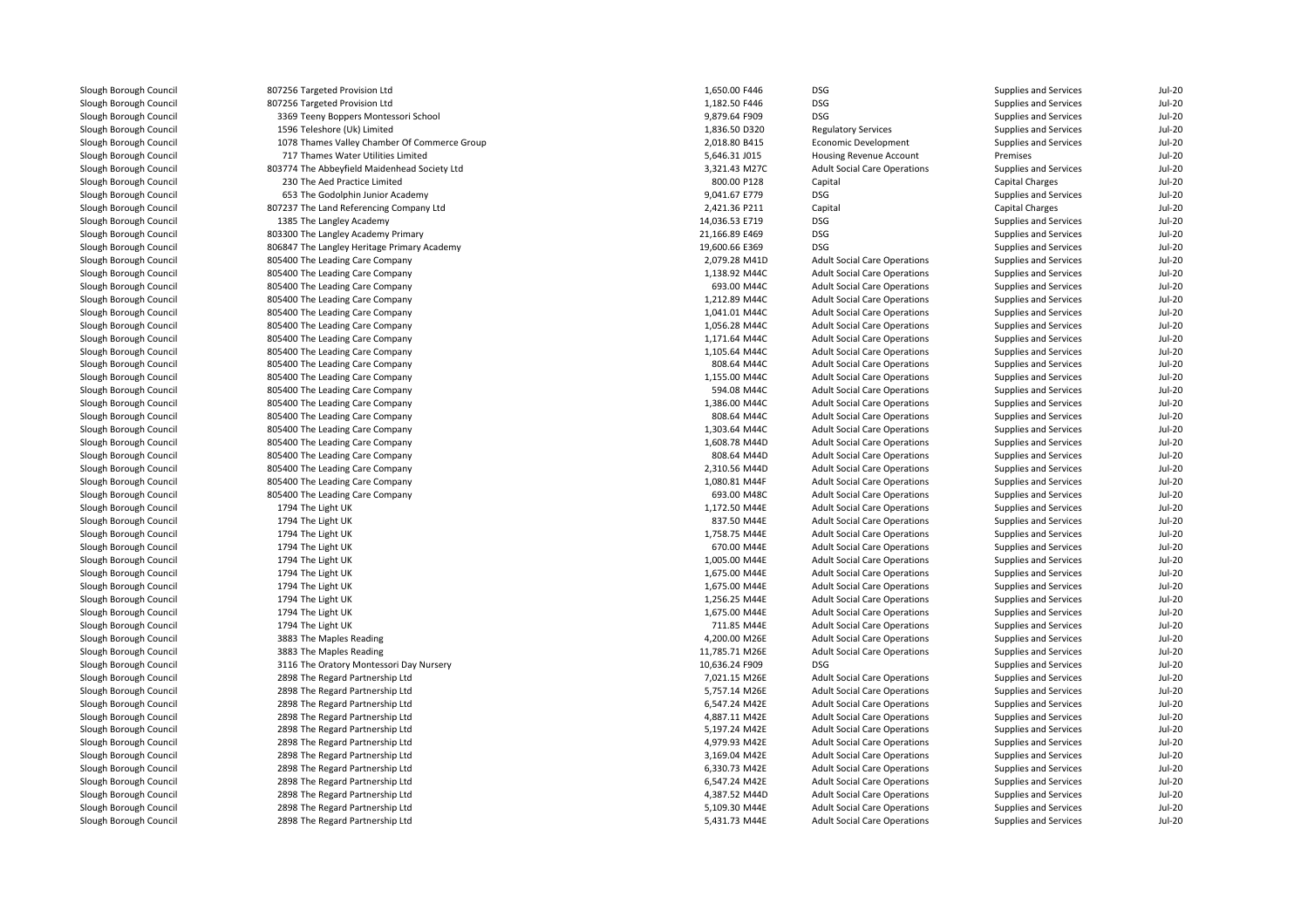| Slough Borough Council | 2898 The Regard Partnership Ltd                   | -4,768.68 M44E   | <b>Adult Social Care Operations</b>                          | Supplies and Services      | <b>Jul-20</b> |
|------------------------|---------------------------------------------------|------------------|--------------------------------------------------------------|----------------------------|---------------|
| Slough Borough Council | 2209 The Specialist Education Trust               | 18,667.00 F235   | <b>DSG</b>                                                   | Supplies and Services      | Jul-20        |
| Slough Borough Council | 2209 The Specialist Education Trust               | 19,333.00 F123   | Children, Learning and Skills                                | Supplies and Services      | Jul-20        |
| Slough Borough Council | 2209 The Specialist Education Trust               | 19,333.00 F123   | Children, Learning and Skills                                | Supplies and Services      | <b>Jul-20</b> |
| Slough Borough Council | 803342 The Sport, Leisure and Culture Consultancy | 2,040.62 C025    | Communities and Lesiure                                      | Supplies and Services      | Jul-20        |
| Slough Borough Council | 821 The Westgate School                           | 130,714.39 E789  | <b>DSG</b>                                                   | Supplies and Services      | <b>Jul-20</b> |
| Slough Borough Council | 807128 The Willows School Academy Trust           | 8,333.33 F551    | <b>DSG</b>                                                   | Supplies and Services      | Jul-20        |
| Slough Borough Council | 1549 Thebigword Group                             | 1,947.25 A02D    | <b>Adult Social Care Operations</b>                          | Supplies and Services      | Jul-20        |
| Slough Borough Council | 1549 Thebigword Group                             | 697.06 A02D      | <b>Adult Social Care Operations</b>                          | Supplies and Services      | Jul-20        |
| Slough Borough Council | 1549 Thebigword Group                             | 513.53 A02D      | <b>Adult Social Care Operations</b>                          | Supplies and Services      | Jul-20        |
| Slough Borough Council | 1549 Thebigword Group                             | 531.30 A02D      | <b>Adult Social Care Operations</b>                          | Supplies and Services      | <b>Jul-20</b> |
| Slough Borough Council | 807243 This is Focus Ltd                          | 2,425.00 F148    | Children, Learning and Skills                                | Supplies and Services      | Jul-20        |
| Slough Borough Council | 804686 Thistle Insurance Services Ltd             | $-2,131.62$ J006 | <b>Housing Revenue Account</b>                               | Supplies and Services      | Jul-20        |
| Slough Borough Council | 807030 Thrive365 Ltd                              | 2,240.00 F210    | Communities and Lesiure                                      | TP-Other Bodies            | Jul-20        |
| Slough Borough Council | 806360 Tiny Turtles Daycare Nursery Ltd           | 12,278.94 F909   | <b>DSG</b>                                                   | Supplies and Services      | <b>Jul-20</b> |
| Slough Borough Council | 805506 TKF Training                               | 565.00 D620      | Direct Service Organisation (DSO)                            | Indirect Employee Expenses | <b>Jul-20</b> |
| Slough Borough Council | 171 Toad Hall Nursery                             | 28,733.04 F909   | <b>DSG</b>                                                   | Supplies and Services      | Jul-20        |
| Slough Borough Council | 805363 Total Play Ltd                             | 3,500.00 C039    | Communities and Lesiure                                      | Supplies and Services      | Jul-20        |
| Slough Borough Council | 2288 Trowers & Hamlins                            | 3,605.00 J006    | <b>Housing Revenue Account</b>                               | Supplies and Services      | Jul-20        |
| Slough Borough Council | 2288 Trowers & Hamlins                            | 949.00 P208      | Capital                                                      | Capital Charges            | <b>Jul-20</b> |
| Slough Borough Council | 2288 Trowers & Hamlins                            | 1,035.00 P208    | Capital                                                      | Capital Charges            | Jul-20        |
| Slough Borough Council | 2288 Trowers & Hamlins                            | 6,538.50 J006    | Housing Revenue Account                                      | Supplies and Services      | Jul-20        |
| Slough Borough Council | 2288 Trowers & Hamlins                            | 3,870.97 J006    | Housing Revenue Account                                      | Supplies and Services      | Jul-20        |
| Slough Borough Council | 2288 Trowers & Hamlins                            | 4,464.00 J006    |                                                              | Supplies and Services      | <b>Jul-20</b> |
| Slough Borough Council | 2889 Tudor (UK) Ltd t/a Tudor Environmental       | 659.20 D750      | Housing Revenue Account<br>Direct Service Organisation (DSO) | Supplies and Services      | Jul-20        |
|                        |                                                   |                  |                                                              |                            | <b>Jul-20</b> |
| Slough Borough Council | 722 Tunstall Healthcare (Uk) Ltd                  | 5,202.90 K095    | <b>Regulatory Services</b>                                   | Supplies and Services      |               |
| Slough Borough Council | 942 Turning Point                                 | 206,250.00 A04C  | Adult Social Care Commissioning                              | Supplies and Services      | Jul-20        |
| Slough Borough Council | 942 Turning Point                                 | 18,139.50 A04C   | <b>Adult Social Care Commissioning</b>                       | Supplies and Services      | Jul-20        |
| Slough Borough Council | 803844 University Of Southampton                  | 35,000.00 F640   | Children, Learning and Skills                                | TP-Other Bodies            | <b>Jul-20</b> |
| Slough Borough Council | 577 Upton Park Hotel                              | 1,820.00 M80F    | <b>Adult Social Care Operations</b>                          | Supplies and Services      | Jul-20        |
| Slough Borough Council | 577 Upton Park Hotel                              | 1,820.00 M80F    | <b>Adult Social Care Operations</b>                          | Supplies and Services      | <b>Jul-20</b> |
| Slough Borough Council | 577 Upton Park Hotel                              | 1,650.00 H205    | <b>Strategic Housing Services</b>                            | Supplies and Services      | <b>Jul-20</b> |
| Slough Borough Council | 577 Upton Park Hotel                              | 1,200.00 H205    | <b>Strategic Housing Services</b>                            | Supplies and Services      | <b>Jul-20</b> |
| Slough Borough Council | 577 Upton Park Hotel                              | 1,140.00 H205    | <b>Strategic Housing Services</b>                            | Supplies and Services      | <b>Jul-20</b> |
| Slough Borough Council | 577 Upton Park Hotel                              | 1,350.00 H205    | <b>Strategic Housing Services</b>                            | Supplies and Services      | <b>Jul-20</b> |
| Slough Borough Council | 577 Upton Park Hotel                              | 1,350.00 H205    | <b>Strategic Housing Services</b>                            | Supplies and Services      | <b>Jul-20</b> |
| Slough Borough Council | 577 Upton Park Hotel                              | 1,350.00 H205    | <b>Strategic Housing Services</b>                            | Supplies and Services      | <b>Jul-20</b> |
| Slough Borough Council | 577 Upton Park Hotel                              | 1,350.00 H205    | <b>Strategic Housing Services</b>                            | Supplies and Services      | <b>Jul-20</b> |
| Slough Borough Council | 577 Upton Park Hotel                              | 1,050.00 H205    | <b>Strategic Housing Services</b>                            | Supplies and Services      | <b>Jul-20</b> |
| Slough Borough Council | 577 Upton Park Hotel                              | 1,350.00 H205    | <b>Strategic Housing Services</b>                            | Supplies and Services      | <b>Jul-20</b> |
| Slough Borough Council | 577 Upton Park Hotel                              | 1,140.00 H205    | <b>Strategic Housing Services</b>                            | Supplies and Services      | <b>Jul-20</b> |
| Slough Borough Council | 577 Upton Park Hotel                              | 1,296.00 H205    | <b>Strategic Housing Services</b>                            | Supplies and Services      | <b>Jul-20</b> |
| Slough Borough Council | 577 Upton Park Hotel                              | 1,140.00 H205    | <b>Strategic Housing Services</b>                            | Supplies and Services      | <b>Jul-20</b> |
| Slough Borough Council | 577 Upton Park Hotel                              | 1,140.00 H205    | <b>Strategic Housing Services</b>                            | Supplies and Services      | <b>Jul-20</b> |
| Slough Borough Council | 577 Upton Park Hotel                              | 1,650.00 H205    | <b>Strategic Housing Services</b>                            | Supplies and Services      | <b>Jul-20</b> |
| Slough Borough Council | 577 Upton Park Hotel                              | 1,140.00 H205    | <b>Strategic Housing Services</b>                            | Supplies and Services      | <b>Jul-20</b> |
| Slough Borough Council | 577 Upton Park Hotel                              | 1,200.00 H205    | <b>Strategic Housing Services</b>                            | Supplies and Services      | <b>Jul-20</b> |
| Slough Borough Council | 577 Upton Park Hotel                              | 1,350.00 H205    | <b>Strategic Housing Services</b>                            | Supplies and Services      | <b>Jul-20</b> |
| Slough Borough Council | 577 Upton Park Hotel                              | 1,650.00 H205    | <b>Strategic Housing Services</b>                            | Supplies and Services      | <b>Jul-20</b> |
| Slough Borough Council | 577 Upton Park Hotel                              | 1,200.00 H205    | <b>Strategic Housing Services</b>                            | Supplies and Services      | <b>Jul-20</b> |
| Slough Borough Council | 577 Upton Park Hotel                              | 1,344.00 H205    | <b>Strategic Housing Services</b>                            | Supplies and Services      | <b>Jul-20</b> |
| Slough Borough Council | 577 Upton Park Hotel                              | 1,350.00 H205    | <b>Strategic Housing Services</b>                            | Supplies and Services      | <b>Jul-20</b> |
| Slough Borough Council | 577 Upton Park Hotel                              | 1,140.00 H205    | <b>Strategic Housing Services</b>                            | Supplies and Services      | <b>Jul-20</b> |
| Slough Borough Council | 577 Upton Park Hotel                              | 1,140.00 H205    | <b>Strategic Housing Services</b>                            | Supplies and Services      | <b>Jul-20</b> |
| Slough Borough Council | 577 Upton Park Hotel                              | 1,800.00 H205    | <b>Strategic Housing Services</b>                            | Supplies and Services      | <b>Jul-20</b> |
| Slough Borough Council | 577 Upton Park Hotel                              | 1,140.00 H205    | <b>Strategic Housing Services</b>                            | Supplies and Services      | <b>Jul-20</b> |
| Slough Borough Council | 577 Upton Park Hotel                              | 1,500.00 H205    | <b>Strategic Housing Services</b>                            | Supplies and Services      | <b>Jul-20</b> |
|                        |                                                   |                  |                                                              |                            |               |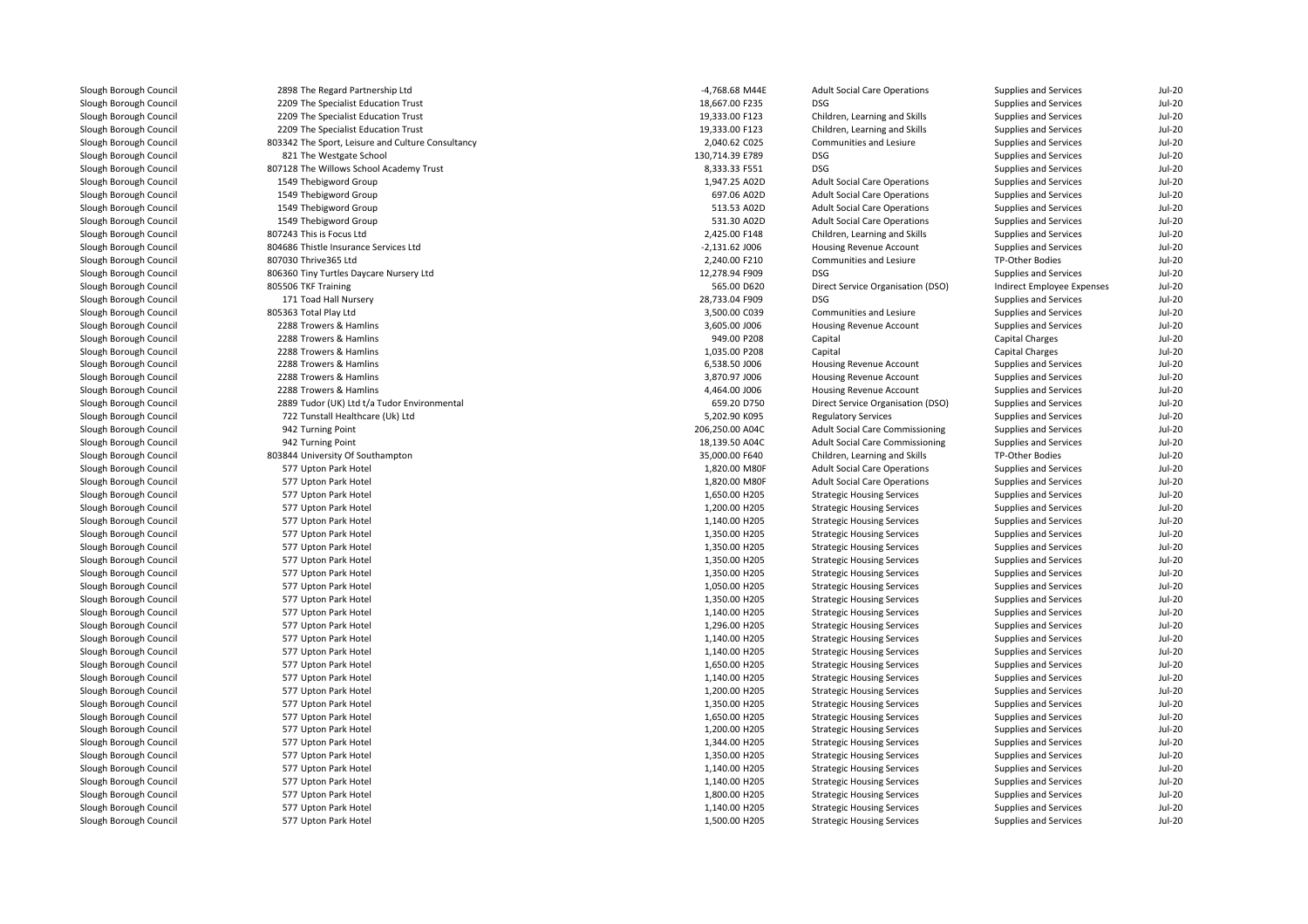| Slough Borough Council | 577 Upton Park Hotel                         | 1,200.00 H205  | <b>Strategic Housing Services</b>      | Supplies and Services        | <b>Jul-20</b> |
|------------------------|----------------------------------------------|----------------|----------------------------------------|------------------------------|---------------|
| Slough Borough Council | 803172 Victoria Sweeney                      | 600.00 A07M    | <b>Adult Social Care Operations</b>    | Supplies and Services        | <b>Jul-20</b> |
| Slough Borough Council | 1212 Virgin Media Ltd                        | 1,701.74 B342  | Digital and Strategic IT               | Supplies and Services        | <b>Jul-20</b> |
| Slough Borough Council | 1212 Virgin Media Ltd                        | 4,837.78 A03D  | <b>Adult Social Care Operations</b>    | Supplies and Services        | <b>Jul-20</b> |
| Slough Borough Council | 1212 Virgin Media Ltd                        | 17,500.00 B342 | Digital and Strategic IT               | Supplies and Services        | <b>Jul-20</b> |
| Slough Borough Council | 1212 Virgin Media Ltd                        | 21,078.43 B023 | Finance                                | Supplies and Services        | <b>Jul-20</b> |
| Slough Borough Council | 1213 Virgin Media Payments Ltd               | 39,759.08 K089 | <b>Regulatory Services</b>             | <b>Supplies and Services</b> | $Jul-20$      |
| Slough Borough Council | 803163 Volker Highways                       | 1,119.99 D010  | Planning and Transport                 | Supplies and Services        | <b>Jul-20</b> |
| Slough Borough Council | 2682 Voyage 1 Limited                        | 587.53 M26E    | <b>Adult Social Care Operations</b>    | Supplies and Services        | <b>Jul-20</b> |
| Slough Borough Council | 2682 Voyage 1 Limited                        | 7,757.91 M26E  | <b>Adult Social Care Operations</b>    | Supplies and Services        | <b>Jul-20</b> |
| Slough Borough Council | 2682 Voyage 1 Limited                        | 5,477.92 M26E  | <b>Adult Social Care Operations</b>    | Supplies and Services        | <b>Jul-20</b> |
| Slough Borough Council | 2682 Voyage 1 Limited                        | 5,057.01 M26E  | <b>Adult Social Care Operations</b>    | Supplies and Services        | <b>Jul-20</b> |
| Slough Borough Council | 2682 Voyage 1 Limited                        | 607.11 M26E    | <b>Adult Social Care Operations</b>    | Supplies and Services        | <b>Jul-20</b> |
| Slough Borough Council | 2682 Voyage 1 Limited                        | 6,466.01 M26E  | <b>Adult Social Care Operations</b>    | Supplies and Services        | <b>Jul-20</b> |
| Slough Borough Council | 2682 Voyage 1 Limited                        | 6,994.94 M26E  | <b>Adult Social Care Operations</b>    | Supplies and Services        | <b>Jul-20</b> |
| Slough Borough Council | 2682 Voyage 1 Limited                        | -9,673.68 M26E | <b>Adult Social Care Operations</b>    | Supplies and Services        | <b>Jul-20</b> |
| Slough Borough Council | 2682 Voyage 1 Limited                        | 6,451.44 M26E  | <b>Adult Social Care Operations</b>    | Supplies and Services        | <b>Jul-20</b> |
| Slough Borough Council | 2682 Voyage 1 Limited                        | -611.59 M26E   | <b>Adult Social Care Operations</b>    | <b>External Receipts</b>     | <b>Jul-20</b> |
| Slough Borough Council | 2682 Voyage 1 Limited                        | -617.65 M26E   | <b>Adult Social Care Operations</b>    | <b>External Receipts</b>     | <b>Jul-20</b> |
| Slough Borough Council |                                              | 5,723.62 M26E  | <b>Adult Social Care Operations</b>    | Supplies and Services        | <b>Jul-20</b> |
| Slough Borough Council | 3436 Voyage Ltd                              | 3,575.98 M26E  | <b>Adult Social Care Operations</b>    | Supplies and Services        | <b>Jul-20</b> |
|                        | 3436 Voyage Ltd                              |                |                                        |                              |               |
| Slough Borough Council | 3436 Voyage Ltd                              | 3,186.70 M42E  | <b>Adult Social Care Operations</b>    | Supplies and Services        | <b>Jul-20</b> |
| Slough Borough Council | 3436 Voyage Ltd                              | 5,308.80 M42E  | <b>Adult Social Care Operations</b>    | Supplies and Services        | <b>Jul-20</b> |
| Slough Borough Council | 3436 Voyage Ltd                              | 4,942.45 M42E  | <b>Adult Social Care Operations</b>    | Supplies and Services        | <b>Jul-20</b> |
| Slough Borough Council | 3436 Voyage Ltd                              | 6,280.05 M42E  | <b>Adult Social Care Operations</b>    | Supplies and Services        | <b>Jul-20</b> |
| Slough Borough Council | 3436 Voyage Ltd                              | 4,658.75 M42E  | <b>Adult Social Care Operations</b>    | Supplies and Services        | <b>Jul-20</b> |
| Slough Borough Council | 3436 Voyage Ltd                              | 4,420.05 M42E  | <b>Adult Social Care Operations</b>    | Supplies and Services        | <b>Jul-20</b> |
| Slough Borough Council | 3436 Voyage Ltd                              | 6,262.60 M42E  | <b>Adult Social Care Operations</b>    | Supplies and Services        | <b>Jul-20</b> |
| Slough Borough Council | 3436 Voyage Ltd                              | 4,157.70 M44C  | <b>Adult Social Care Operations</b>    | Supplies and Services        | <b>Jul-20</b> |
| Slough Borough Council | 1762 Wellingtons For Langley Hall            | 73,622.66 F909 | <b>DSG</b>                             | Supplies and Services        | <b>Jul-20</b> |
| Slough Borough Council | 2891 West Berkshire Council                  | 83,165.67 A08R | <b>Adult Social Care Operations</b>    | Supplies and Services        | <b>Jul-20</b> |
| Slough Borough Council | 1649 Western House Primary School            | 24,833.33 E439 | <b>DSG</b>                             | Supplies and Services        | <b>Jul-20</b> |
| Slough Borough Council | 803616 WF Howes Ltd                          | 4,584.00 C104  | Communities and Lesiure                | Supplies and Services        | <b>Jul-20</b> |
| Slough Borough Council | 803677 Wheelie Bin Direct Limited            | 2,080.00 D610  | Direct Service Organisation (DSO)      | Supplies and Services        | <b>Jul-20</b> |
| Slough Borough Council | 803677 Wheelie Bin Direct Limited            | 1,574.40 D610  | Direct Service Organisation (DSO)      | Supplies and Services        | <b>Jul-20</b> |
| Slough Borough Council | 803677 Wheelie Bin Direct Limited            | 4,190.00 D640  | Direct Service Organisation (DSO)      | Supplies and Services        | <b>Jul-20</b> |
| Slough Borough Council | 3628 White Leaf Care Ltd                     | 4,198.28 M26E  | <b>Adult Social Care Operations</b>    | Supplies and Services        | <b>Jul-20</b> |
| Slough Borough Council | 804908 Whitestone Care                       | 4,536.00 M42E  | <b>Adult Social Care Operations</b>    | Supplies and Services        | <b>Jul-20</b> |
| Slough Borough Council | 172 Wilks Head & Eve Chartered Surveyors     | 2,000.00 P128  | Capital                                | Capital Charges              | <b>Jul-20</b> |
| Slough Borough Council | 1753 Willow Primary School                   | 9,263.33 E499  | <b>DSG</b>                             | Supplies and Services        | <b>Jul-20</b> |
| Slough Borough Council | 805208 Wilson & Scott (Highways) Ltd         | 8,245.27 D880  | Direct Service Organisation (DSO)      | Supplies and Services        | <b>Jul-20</b> |
| Slough Borough Council | 805208 Wilson & Scott (Highways) Ltd         | 51,289.50 D880 | Direct Service Organisation (DSO)      | Supplies and Services        | <b>Jul-20</b> |
| Slough Borough Council | 805209 Wilsons Horticultural Maintenance Ltd | 1,918.94 D750  | Direct Service Organisation (DSO)      | Supplies and Services        | <b>Jul-20</b> |
| Slough Borough Council | 805209 Wilsons Horticultural Maintenance Ltd | 1,888.53 D750  | Direct Service Organisation (DSO)      | Supplies and Services        | <b>Jul-20</b> |
| Slough Borough Council | 805209 Wilsons Horticultural Maintenance Ltd | 2,205.71 D750  | Direct Service Organisation (DSO)      | Supplies and Services        | <b>Jul-20</b> |
| Slough Borough Council | 1419 Windmill Resource Centre                | 10,000.00 A02C | Adult Social Care Commissioning        | Supplies and Services        | <b>Jul-20</b> |
| Slough Borough Council | 1475 Windowflowers Ltd                       | 2,500.00 C001  | <b>Communities and Lesiure</b>         | Premises                     | <b>Jul-20</b> |
| Slough Borough Council | 1475 Windowflowers Ltd                       | 1,350.00 D347  | <b>Environmental Services</b>          | Premises                     | $Jul-20$      |
| Slough Borough Council | 1475 Windowflowers Ltd                       | 5,000.00 D347  | <b>Environmental Services</b>          | Premises                     | <b>Jul-20</b> |
| Slough Borough Council | 1475 Windowflowers Ltd                       | 4,300.00 D347  | <b>Environmental Services</b>          | Premises                     | <b>Jul-20</b> |
| Slough Borough Council | 804807 Windsar Care Centre Ltd               | 27,700.16 A05C | <b>Adult Social Care Commissioning</b> | Supplies and Services        | <b>Jul-20</b> |
| Slough Borough Council | 804807 Windsar Care Centre Ltd               | 3,764.29 M15D  | <b>Adult Social Care Operations</b>    | Supplies and Services        | <b>Jul-20</b> |
| Slough Borough Council | 804807 Windsar Care Centre Ltd               | 6,642.86 M15D  | <b>Adult Social Care Operations</b>    | Supplies and Services        | <b>Jul-20</b> |
| Slough Borough Council | 804807 Windsar Care Centre Ltd               | 3,321.43 M15D  | <b>Adult Social Care Operations</b>    | Supplies and Services        | <b>Jul-20</b> |
| Slough Borough Council | 804807 Windsar Care Centre Ltd               | 3,277.14 M15F  | <b>Adult Social Care Operations</b>    | Supplies and Services        | <b>Jul-20</b> |
| Slough Borough Council | 804807 Windsar Care Centre Ltd               | 3,432.14 M17C  | <b>Adult Social Care Operations</b>    | Supplies and Services        | <b>Jul-20</b> |
| Slough Borough Council | 804807 Windsar Care Centre Ltd               | 3,432.14 M17C  | <b>Adult Social Care Operations</b>    | Supplies and Services        | <b>Jul-20</b> |
|                        |                                              |                |                                        |                              |               |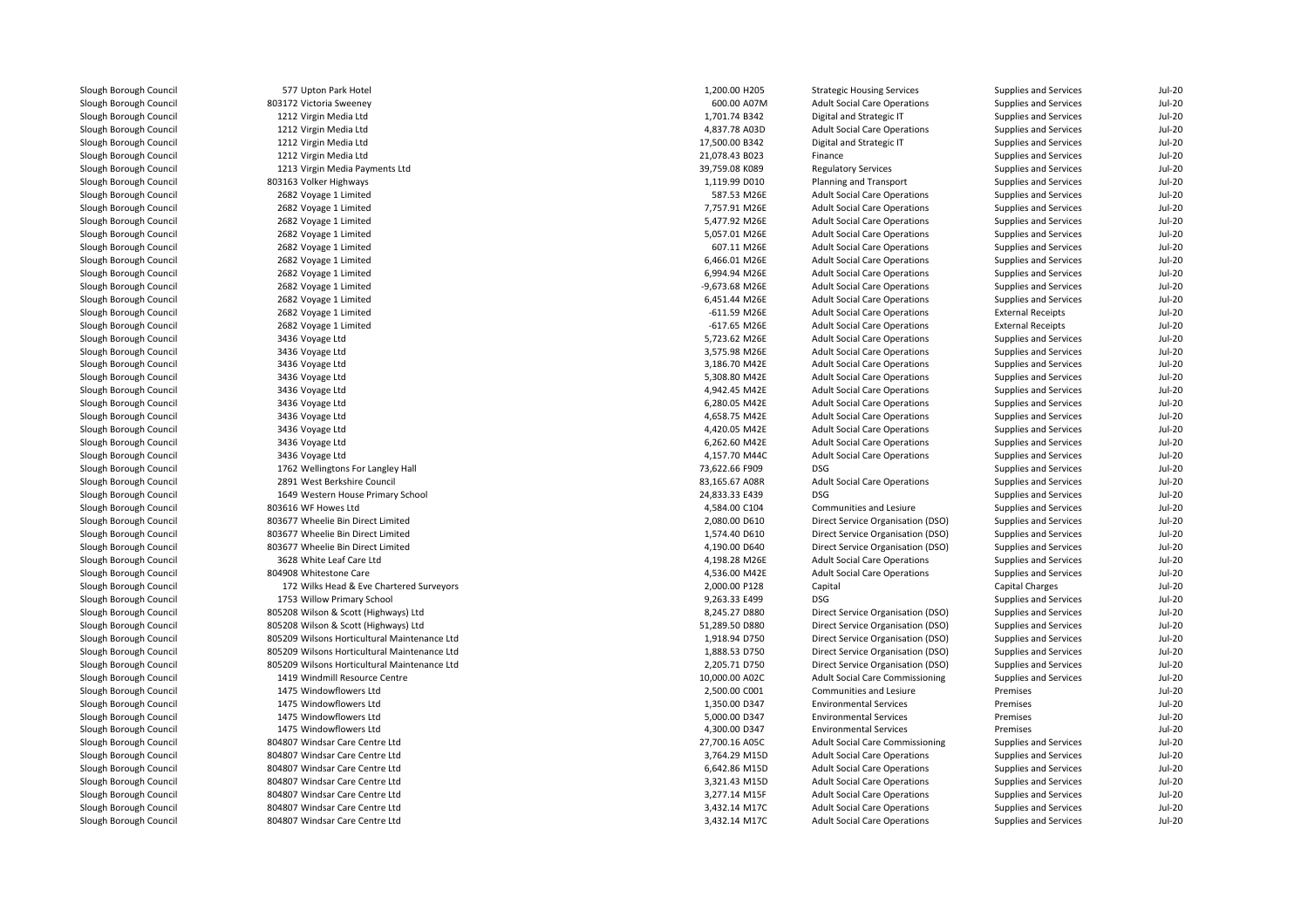| Slough Borough Council | 804807 Windsar Care Centre Ltd                       | 3,542.86 M17C  | <b>Adult Social Care Operations</b> | Supplies and Services        | $Jul-20$ |
|------------------------|------------------------------------------------------|----------------|-------------------------------------|------------------------------|----------|
| Slough Borough Council | 804807 Windsar Care Centre Ltd                       | 3,542.86 M17C  | <b>Adult Social Care Operations</b> | Supplies and Services        | $Jul-20$ |
| Slough Borough Council | 804807 Windsar Care Centre Ltd                       | 4,417.50 M18C  | <b>Adult Social Care Operations</b> | <b>Supplies and Services</b> | $Jul-20$ |
| Slough Borough Council | 804807 Windsar Care Centre Ltd                       | 3,857.14 M18C  | <b>Adult Social Care Operations</b> | <b>Supplies and Services</b> | $Jul-20$ |
| Slough Borough Council | 804807 Windsar Care Centre Ltd                       | 3,985.71 M18C  | <b>Adult Social Care Operations</b> | <b>Supplies and Services</b> | $Jul-20$ |
| Slough Borough Council | 804807 Windsar Care Centre Ltd                       | 3,985.71 M18C  | <b>Adult Social Care Operations</b> | <b>Supplies and Services</b> | $Jul-20$ |
| Slough Borough Council | 804807 Windsar Care Centre Ltd                       | 3,432.14 M18C  | <b>Adult Social Care Operations</b> | <b>Supplies and Services</b> | $Jul-20$ |
| Slough Borough Council | 804807 Windsar Care Centre Ltd                       | 3,432.14 M18C  | <b>Adult Social Care Operations</b> | <b>Supplies and Services</b> | $Jul-20$ |
| Slough Borough Council | 804807 Windsar Care Centre Ltd                       | 3,321.43 M18C  | <b>Adult Social Care Operations</b> | <b>Supplies and Services</b> | $Jul-20$ |
| Slough Borough Council | 804807 Windsar Care Centre Ltd                       | 3,432.14 M18C  | <b>Adult Social Care Operations</b> | Supplies and Services        | $Jul-20$ |
| Slough Borough Council | 804807 Windsar Care Centre Ltd                       | 3,321.43 M18C  | <b>Adult Social Care Operations</b> | <b>Supplies and Services</b> | $Jul-20$ |
| Slough Borough Council | 804807 Windsar Care Centre Ltd                       | 7,057.14 M18C  | <b>Adult Social Care Operations</b> | <b>Supplies and Services</b> | $Jul-20$ |
| Slough Borough Council | 804807 Windsar Care Centre Ltd                       | 4,071.43 M18C  | <b>Adult Social Care Operations</b> | Supplies and Services        | $Jul-20$ |
| Slough Borough Council | 804807 Windsar Care Centre Ltd                       | 3,857.14 M18C  | <b>Adult Social Care Operations</b> | <b>Supplies and Services</b> | $Jul-20$ |
| Slough Borough Council | 804807 Windsar Care Centre Ltd                       | 3,321.43 M25C  | <b>Adult Social Care Operations</b> | Supplies and Services        | $Jul-20$ |
| Slough Borough Council | 804807 Windsar Care Centre Ltd                       | 3,764.29 M25C  | <b>Adult Social Care Operations</b> | <b>Supplies and Services</b> | $Jul-20$ |
| Slough Borough Council | 804807 Windsar Care Centre Ltd                       | 3,764.28 M27C  | <b>Adult Social Care Operations</b> | <b>Supplies and Services</b> | $Jul-20$ |
| Slough Borough Council | 804807 Windsar Care Centre Ltd                       | 3,003.57 M28C  | <b>Adult Social Care Operations</b> | <b>Supplies and Services</b> | Jul-20   |
| Slough Borough Council | 804807 Windsar Care Centre Ltd                       | 5,314.29 M28C  | <b>Adult Social Care Operations</b> | <b>Supplies and Services</b> | $Jul-20$ |
| Slough Borough Council | 804807 Windsar Care Centre Ltd                       | 5,142.86 M28C  | <b>Adult Social Care Operations</b> | <b>Supplies and Services</b> | $Jul-20$ |
| Slough Borough Council | 804807 Windsar Care Centre Ltd                       | 3,542.86 M28C  | <b>Adult Social Care Operations</b> | <b>Supplies and Services</b> | $Jul-20$ |
| Slough Borough Council | 804807 Windsar Care Centre Ltd                       | 3,428.57 M28C  | <b>Adult Social Care Operations</b> | <b>Supplies and Services</b> | $Jul-20$ |
| Slough Borough Council | 804807 Windsar Care Centre Ltd                       | 1,142.86 M28C  | <b>Adult Social Care Operations</b> | <b>Supplies and Services</b> | $Jul-20$ |
|                        | 804807 Windsar Care Centre Ltd                       |                |                                     |                              |          |
| Slough Borough Council |                                                      | 2,700.00 M28C  | <b>Adult Social Care Operations</b> | <b>Supplies and Services</b> | $Jul-20$ |
| Slough Borough Council | 804807 Windsar Care Centre Ltd                       | 3,432.14 M29C  | <b>Adult Social Care Operations</b> | <b>Supplies and Services</b> | $Jul-20$ |
| Slough Borough Council | 3604 Windsar Care Ltd                                | 3,432.14 M15D  | <b>Adult Social Care Operations</b> | <b>Supplies and Services</b> | $Jul-20$ |
| Slough Borough Council | 3604 Windsar Care Ltd                                | 3,432.14 M15D  | <b>Adult Social Care Operations</b> | <b>Supplies and Services</b> | $Jul-20$ |
| Slough Borough Council | 3604 Windsar Care Ltd                                | 3,321.43 M15F  | <b>Adult Social Care Operations</b> | <b>Supplies and Services</b> | $Jul-20$ |
| Slough Borough Council | 3604 Windsar Care Ltd                                | 4,207.14 M15F  | <b>Adult Social Care Operations</b> | <b>Supplies and Services</b> | $Jul-20$ |
| Slough Borough Council | 3604 Windsar Care Ltd                                | 3,432.14 M15F  | <b>Adult Social Care Operations</b> | <b>Supplies and Services</b> | $Jul-20$ |
| Slough Borough Council | 3604 Windsar Care Ltd                                | 3,321.43 M15F  | <b>Adult Social Care Operations</b> | <b>Supplies and Services</b> | $Jul-20$ |
| Slough Borough Council | 3604 Windsar Care Ltd                                | 3,432.14 M15F  | <b>Adult Social Care Operations</b> | <b>Supplies and Services</b> | $Jul-20$ |
| Slough Borough Council | 3604 Windsar Care Ltd                                | 3,321.43 M17C  | <b>Adult Social Care Operations</b> | Supplies and Services        | $Jul-20$ |
| Slough Borough Council | 3604 Windsar Care Ltd                                | 3,432.14 M17C  | <b>Adult Social Care Operations</b> | <b>Supplies and Services</b> | $Jul-20$ |
| Slough Borough Council | 3604 Windsar Care Ltd                                | 3,321.43 M17C  | <b>Adult Social Care Operations</b> | Supplies and Services        | $Jul-20$ |
| Slough Borough Council | 3604 Windsar Care Ltd                                | 3,100.00 M17C  | <b>Adult Social Care Operations</b> | Supplies and Services        | $Jul-20$ |
| Slough Borough Council | 3604 Windsar Care Ltd                                | 3,432.14 M17C  | <b>Adult Social Care Operations</b> | <b>Supplies and Services</b> | $Jul-20$ |
| Slough Borough Council | 3604 Windsar Care Ltd                                | 3,321.43 M17C  | <b>Adult Social Care Operations</b> | Supplies and Services        | $Jul-20$ |
| Slough Borough Council | 3604 Windsar Care Ltd                                | 3,542.86 M18C  | <b>Adult Social Care Operations</b> | <b>Supplies and Services</b> | $Jul-20$ |
| Slough Borough Council | 3604 Windsar Care Ltd                                | 3,432.14 M18C  | <b>Adult Social Care Operations</b> | <b>Supplies and Services</b> | $Jul-20$ |
| Slough Borough Council | 3604 Windsar Care Ltd                                | 3,432.14 M18C  | <b>Adult Social Care Operations</b> | <b>Supplies and Services</b> | $Jul-20$ |
| Slough Borough Council | 3604 Windsar Care Ltd                                | 3,542.86 M18C  | <b>Adult Social Care Operations</b> | <b>Supplies and Services</b> | $Jul-20$ |
| Slough Borough Council | 3604 Windsar Care Ltd                                | 3,321.43 M25C  | <b>Adult Social Care Operations</b> | <b>Supplies and Services</b> | $Jul-20$ |
| Slough Borough Council | 3604 Windsar Care Ltd                                | 3,765.35 M25C  | <b>Adult Social Care Operations</b> | Supplies and Services        | $Jul-20$ |
| Slough Borough Council | 3604 Windsar Care Ltd                                | 3,765.35 M25C  | <b>Adult Social Care Operations</b> | <b>Supplies and Services</b> | $Jul-20$ |
| Slough Borough Council | 3604 Windsar Care Ltd                                | 3,321.43 M25C  | <b>Adult Social Care Operations</b> | <b>Supplies and Services</b> | $Jul-20$ |
| Slough Borough Council | 3604 Windsar Care Ltd                                | 5,314.29 M25D  | <b>Adult Social Care Operations</b> | Supplies and Services        | $Jul-20$ |
| Slough Borough Council | 3604 Windsar Care Ltd                                | 5,314.29 M25D  | <b>Adult Social Care Operations</b> | <b>Supplies and Services</b> | $Jul-20$ |
| Slough Borough Council | 3604 Windsar Care Ltd                                | 3,321.43 M26E  | <b>Adult Social Care Operations</b> | Supplies and Services        | $Jul-20$ |
| Slough Borough Council | 3604 Windsar Care Ltd                                | 3,321.43 M26E  | <b>Adult Social Care Operations</b> | Supplies and Services        | $Jul-20$ |
| Slough Borough Council | 806641 Windsor Care Limited                          | 4,200.00 M17C  | <b>Adult Social Care Operations</b> | <b>Supplies and Services</b> | $Jul-20$ |
| Slough Borough Council | 804667 Windsor Clinical & Home Care Services Grp Ltd | 2,889.14 M17C  | <b>Adult Social Care Operations</b> | <b>Supplies and Services</b> | $Jul-20$ |
| Slough Borough Council | 805099 Windsor Forest Colleges Group                 | 12,800.00 F166 | <b>DSG</b>                          | Supplies and Services        | $Jul-20$ |
| Slough Borough Council | 807103 Witherslack Group                             | 34,012.00 F462 | <b>DSG</b>                          | Supplies and Services        | $Jul-20$ |
| Slough Borough Council | 807103 Witherslack Group                             | 34,012.00 F462 | <b>DSG</b>                          | Supplies and Services        | $Jul-20$ |
| Slough Borough Council | 807103 Witherslack Group                             | 27,223.00 F552 | <b>DSG</b>                          | Supplies and Services        | $Jul-20$ |
| Slough Borough Council | 1245 Wokingham Borough Council                       | 752.00 A01D    | <b>Adult Social Care Operations</b> | <b>Supplies and Services</b> | $Jul-20$ |
|                        |                                                      |                |                                     |                              |          |